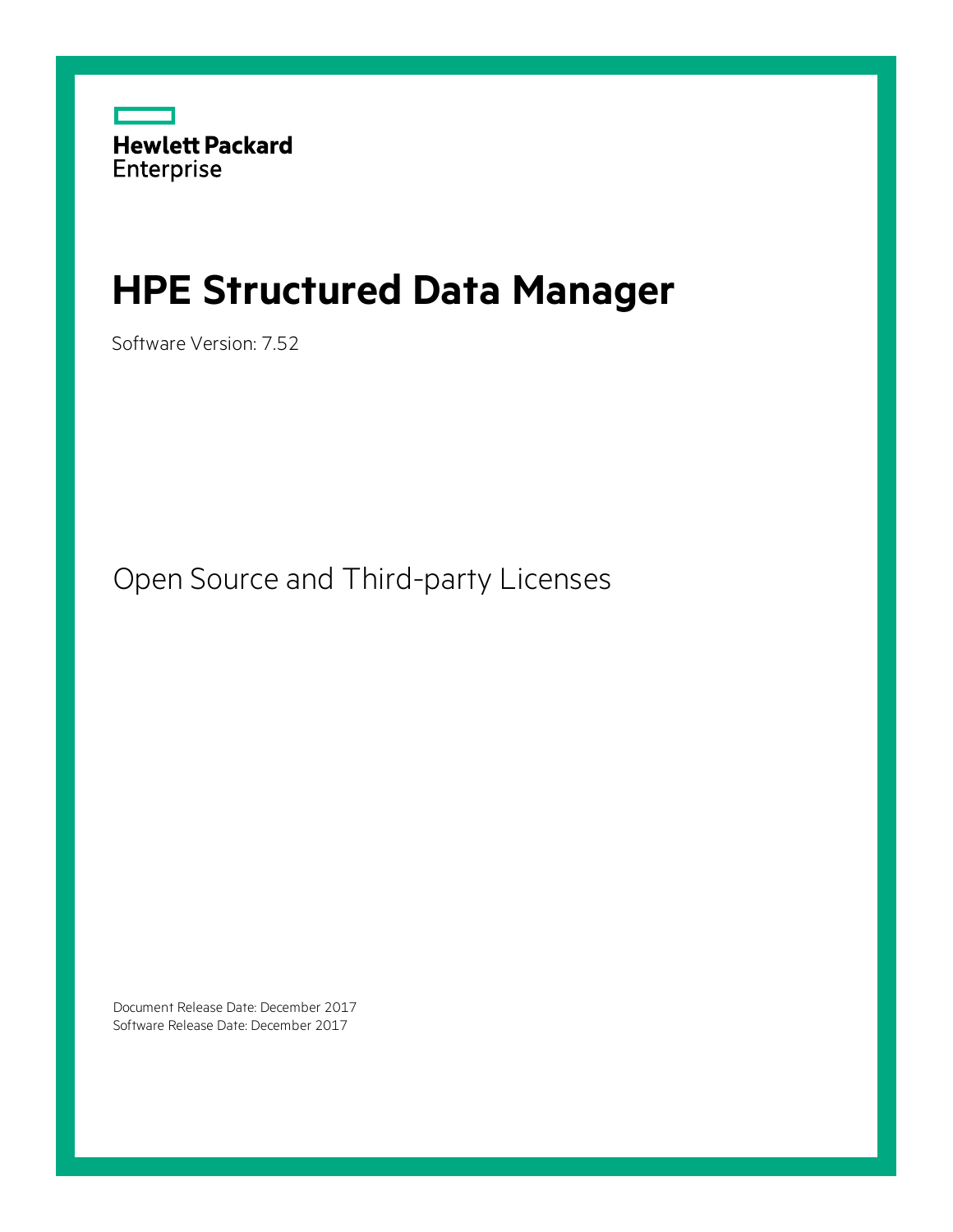### **Legal notices**

#### **Warranty**

The only warranties for Hewlett Packard Enterprise Development LP products and services are set forth in the express warranty statements accompanying such products and services. Nothing herein should be construed as constituting an additional warranty. HPE shall not be liable for technical or editorial errors or omissions contained herein.

The information contained herein is subject to change without notice.

#### **Restricted rights legend**

Confidential computer software. Valid license from HPE required for possession, use or copying. Consistent with FAR 12.211 and 12.212, Commercial Computer Software, Computer Software Documentation, and Technical Data for Commercial Items are licensed to the U.S. Government under vendor's standard commercial license.

#### **Copyright notice**

© Copyright 2016-2017 Hewlett Packard Enterprise Development LP

#### **Trademark notices**

Adobe™ is a trademark of Adobe Systems Incorporated.

Microsoft® and Windows® are U.S. registered trademarks of Microsoft Corporation.

UNIX® is a registered trademark of The Open Group.

This product includes an interface of the 'zlib' general purpose compression library, which is Copyright © 1995-2002 Jean-loup Gailly and Mark Adler.

### **Support**

Visit the HPE Software Support Online web site at [https://softwaresupport.hpe.com](https://softwaresupport.hpe.com/).

This web site provides contact information and details about the products, services, and support that HPE Software offers.

HPE Software online support provides customer self-solve capabilities. It provides a fast and efficient way to access interactive technical support tools needed to manage your business. As a valued support customer, you can benefit by using the support web site to:

- Search for knowledge documents of interest
- Submit and track support cases and enhancement requests
- Download software patches
- Access product documentation
- Manage support contracts
- Look up HPE support contacts
- Review information about available services
- Enter into discussions with other software customers
- Research and register for software training

Most of the support areas require that you register as an HPE Passport user and sign in. Many also require a support contract.

To register for an HPE Passport ID, go to <https://hpp12.passport.hpe.com/hppcf/login.do>.

To find more information about access levels, go to <https://softwaresupport.hpe.com/web/softwaresupport/access-levels>.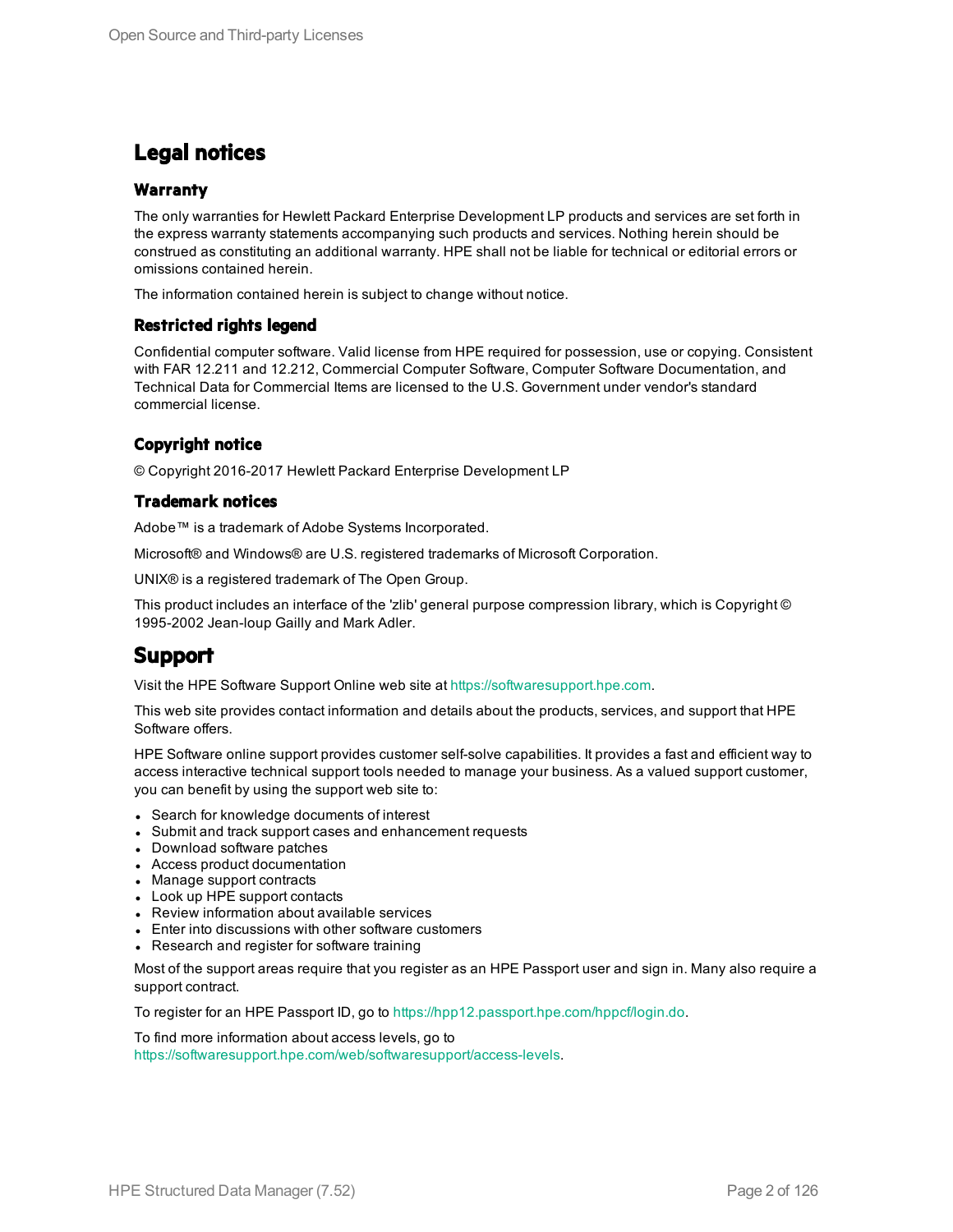# **Contents**

| GNU General Public License, Version 2 with Classpath Exception 37         |  |
|---------------------------------------------------------------------------|--|
|                                                                           |  |
| GNU General Public License, Version 3 with Classpath Exception 52         |  |
|                                                                           |  |
|                                                                           |  |
|                                                                           |  |
|                                                                           |  |
|                                                                           |  |
|                                                                           |  |
|                                                                           |  |
|                                                                           |  |
|                                                                           |  |
|                                                                           |  |
| Sun Microsystems Binary Code License for the J2SE Runtime Environment 100 |  |
| Sun Microsystems Binary Code License with JavaHelp Supplement 104         |  |
|                                                                           |  |
|                                                                           |  |
|                                                                           |  |
|                                                                           |  |
|                                                                           |  |
|                                                                           |  |
|                                                                           |  |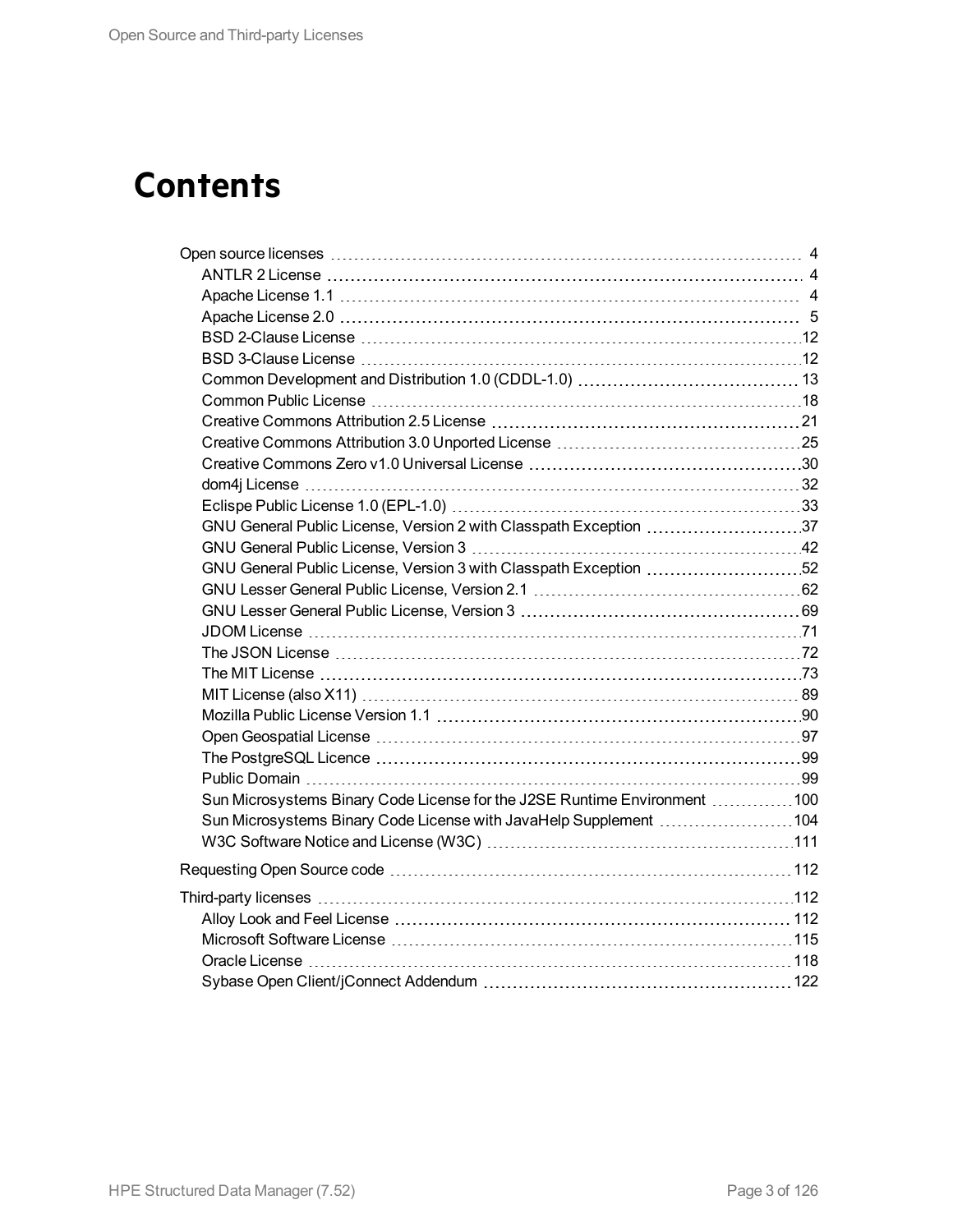## <span id="page-3-0"></span>**Open source licenses**

The following open source licenses are applicable for the HPE Structured Data Manager user interface and underlying components.

For this release, HPE acknowledges the redistribution of open source components that use these licenses.

### <span id="page-3-1"></span>**ANTLR 2 License**

HPE acknowledges the redistribution of the following open source components that are provided under the following license:

 $\bullet$  antlr (2.7.7)

#### **ANTLR 2 License**

We reserve no legal rights to the ANTLR--it is fully in the public domain. An individual or company may do whatever they wish with source code distributed with ANTLR or the code generated by ANTLR, including the incorporation of ANTLR, or its output, into commerical software.

We encourage users to develop software with ANTLR. However, we do ask that credit is given to us for developing ANTLR. By "credit", we mean that if you use ANTLR or incorporate any source code into one of your programs (commercial product, research project, or otherwise) that you acknowledge this fact somewhere in the documentation, research report, etc... If you like ANTLR and have developed a nice tool with the output, please mention that you developed it using ANTLR. In addition, we ask that the headers remain intact in our source code. As long as these guidelines are kept, we expect to continue enhancing this system and expect to make other tools available as they are completed.

In countries where the Public Domain status of the work may not be valid, the author grants a copyright licence to the general public to deal in the work without restriction and permission to sublicence derivates under the terms of any (OSI approved) Open Source licence.

The Python parser generator code under antlr/actions/python/ is covered by the 3-clause BSD licence (this part is included in the binary JAR files); the run-time part under lib/python/ is covered by the GNU GPL, version 3 or later (this part is not included in the binary JAR files). See [here](https://bugs.debian.org/cgi-bin/bugreport.cgi?bug=750643#80%22) for the full details.

### <span id="page-3-2"></span>**Apache License 1.1**

HPE acknowledges the redistribution of the following open source components that are provided under the following license:

- AcegiSecurity (Grails Plugin)
- $\cdot$  regexp (1.3)
- Xerces XML Parser

The Apache Software License, Version 1.1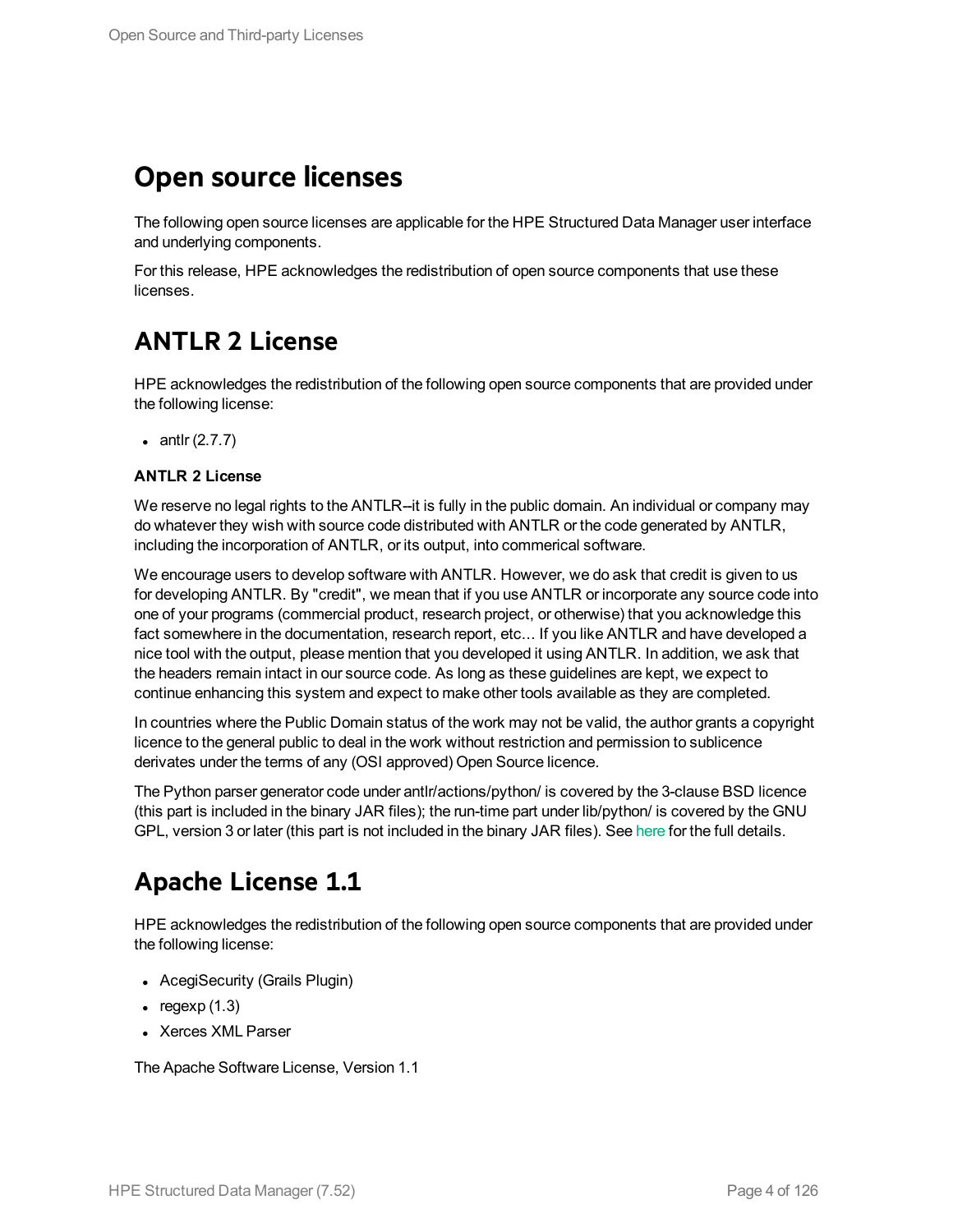Copyright (c) 2000 The Apache Software Foundation. All rights reserved.

Redistribution and use in source and binary forms, with or without modification, are permitted provided that the following conditions are met:

- 1. Redistributions of source code must retain the above copyright notice, this list of conditions and the following disclaimer.
- 2. Redistributions in binary form must reproduce the above copyright notice, this list of conditions and the following disclaimer in the documentation and/or other materials provided with the distribution.
- 3. The end-user documentation included with the redistribution, if any, must include the following acknowledgment:

"This product includes software developed by the Apache Software Foundation (http://www.apache.org/)."

Alternately, this acknowledgment may appear in the software itself, if and wherever such thirdparty acknowledgments normally appear.

- 4. The names "Apache" and "Apache Software Foundation" must not be used to endorse or promote products derived from this software without prior written permission. For written permission, please contact apache@apache.org.
- 5. Products derived from this software may not be called "Apache", nor may "Apache" appear in their name, without prior written permission of the Apache Software Foundation.

THIS SOFTWARE IS PROVIDED ``AS IS'' AND ANY EXPRESSED OR IMPLIED WARRANTIES, INCLUDING, BUT NOT LIMITED TO, THE IMPLIED WARRANTIES OF MERCHANTABILITY AND FITNESS FOR A PARTICULAR PURPOSE ARE DISCLAIMED. IN NO EVENT SHALL THE APACHE SOFTWARE FOUNDATION OR ITS CONTRIBUTORS BE LIABLE FOR ANY DIRECT, INDIRECT, INCIDENTAL, SPECIAL, EXEMPLARY, OR CONSEQUENTIAL DAMAGES (INCLUDING, BUT NOT LIMITED TO, PROCUREMENT OF SUBSTITUTE GOODS OR SERVICES; LOSS OF USE, DATA, OR PROFITS; OR BUSINESS INTERRUPTION) HOWEVER CAUSED AND ON ANY THEORY OF LIABILITY, WHETHER IN CONTRACT, STRICT LIABILITY, OR TORT (INCLUDING NEGLIGENCE OR OTHERWISE) ARISING IN ANY WAY OUT OF THE USE OF THIS SOFTWARE, EVEN IF ADVISED OF THE POSSIBILITY OF SUCH DAMAGE.

```
====================================================================
```
This software consists of voluntary contributions made by many individuals on behalf of the Apache Software Foundation. For more information on the Apache Software Foundation, please see <http://www.apache.org/>.

Portions of this software are based upon public domain software originally written at the National Center for Supercomputing Applications, University of Illinois, Urbana-Champaign.

### <span id="page-4-0"></span>**Apache License 2.0**

HPE acknowledges the redistribution of the following open source components that are provided under the following license:

- AngularJS Rickshaw
- $\bullet$  annotations (12.0)
- $\bullet$  ant-contrib (1.0b3)
- $\bullet$  gwt-user (2.8.0)
- $\bullet$  gwtproject-gwt  $(1.0.1)$
- hadoop-annotations  $(3.0.0)$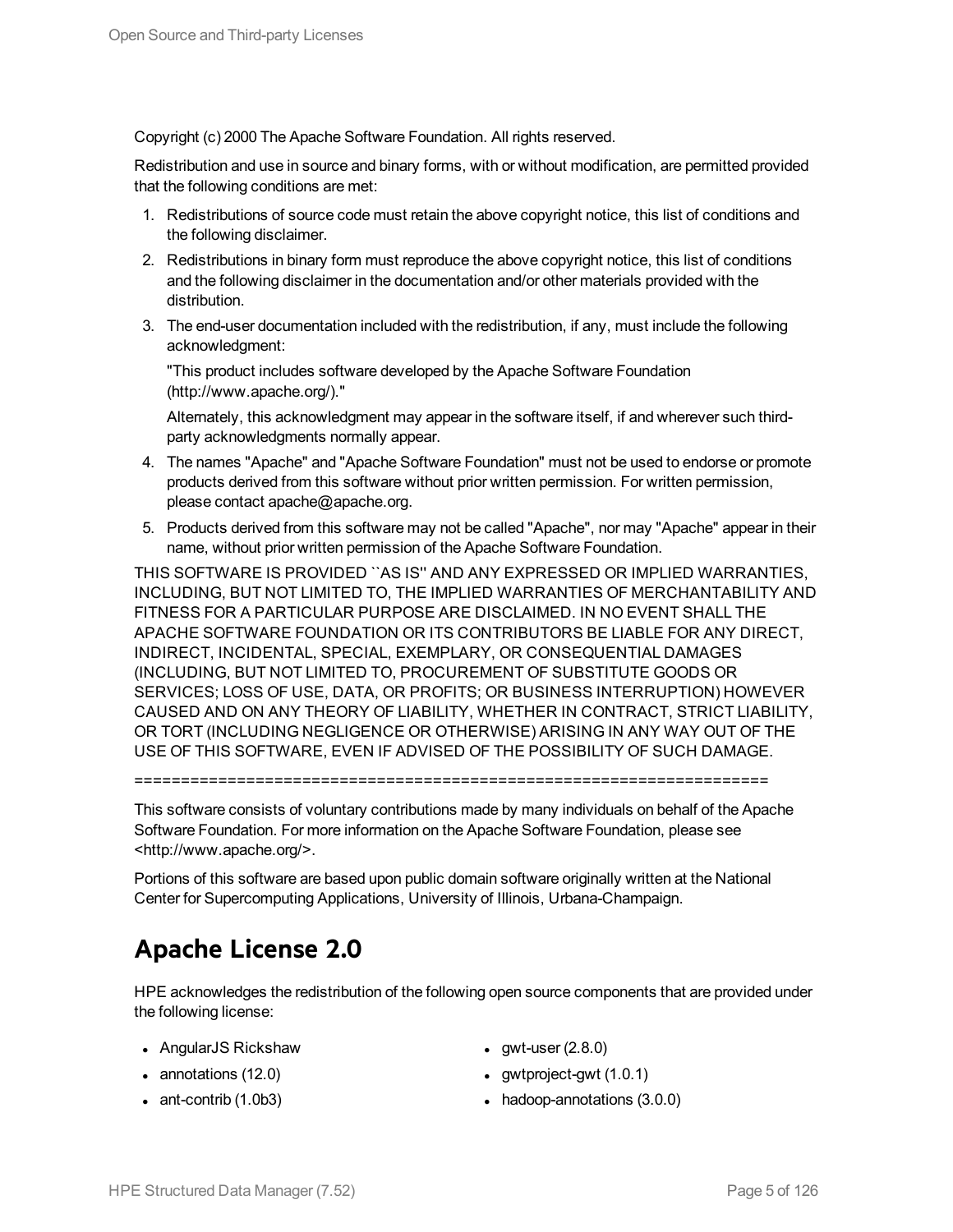- $\bullet$  ant-launcher (1.10.1)
- Apache Ant
- apache-avro (3)
- $\bullet$  apache-commons-configuration (2.1)
- $\bullet$  apache-commons-csv (1.0)
- $\bullet$  apache-cxf (3.0.12)
- apache-directory-kerby (1.0.0-RC2)
- $\bullet$  apache-geronimo-javamail (1.7.1)
- Apache HttpComponents Commons **HttpClient**
- $\bullet$  apache-jakarta-velocity (1.7)
- $\bullet$  apache-log4j (1.2.12)
- $\bullet$  apache-logging-log4 $|2$  (2.6.2)
- $\bullet$  apache-mime4j-core (0.7.2)
- $\bullet$  apache-mime4j-dom (0.7.2)
- apache-pdfbox (2.0.6)
- $\bullet$  apache-poi  $(3.16)$
- $\bullet$  apache-tomcat (9)
- $\bullet$  apache-wss4j (2.1.7)
- $\bullet$  apache-zookeeper  $(3.4.6)$
- AWS S3 (aws-sdk)
- $\bullet$  axis (1.4)
- $\bullet$  axis-jaxrpc (1.4)
- $\bullet$  boilerpipe  $(1.1.0)$
- $\bullet$  bonecp (0.8.0 RELEASE)
- Bootstrap Date Picker
- Castor XML Serialization
- $\bullet$  classmate (1.3.3)
- $\bullet$  codehaus-gpars  $(1.2.1)$
- $\bullet$  commons-beanutils-core (1.9.3)
- $\bullet$  commons-cli (1.3.1)
- $\bullet$  commons-codec  $(1.10)$
- $\bullet$  commons-collections  $(3.2.2)$
- $\bullet$  commons-compress (1.13)
- commons-configuration (1.10)
- $\bullet$  commons-dbcp (1.4)
- $\bullet$  commons-exec (1.3)
- $\bullet$  commons-fileupload (1.3.2)
- $\bullet$  hadoop-auth  $(3.0.0)$
- $\bullet$  hadoop-common  $(3.0.0)$
- hibernate-validator  $(5.2.4$  Final)
- httpclient  $(4.5.2)$
- httpcore  $(4.2.5)$
- $\bullet$  httpmime  $(4.5.2)$
- $\bullet$  isoparser  $(1.1.18)$
- Jakarta Commons
- $\bullet$  jackcess-encrypt  $(2.1.1)$
- $\bullet$  jackson-core-asl (1.9.2)
- $\bullet$  jackson-jaxrs (1.9.2)
- jackson-mapper-asl (1.9.2)
- $\bullet$  jackson-xc (1.9.2)
- $\bullet$  jahlborn-jackcess (2.1.4)
- $\bullet$  jandex (2.0.0. Final)
- Jasny
- $\bullet$  jasypt (1.9.2)
- $\bullet$  java-libpst  $(0.8.1)$
- $\bullet$  javassist (3.21.0-GA)
- $\bullet$  javax.inject (1)
- $\bullet$  jboss-logging  $(3.3.0)$
- $\bullet$  jclouds-blobstore (2.0.1)
- $\bullet$  jclouds-compute (2.0.1)
- $\bullet$  jclouds-core  $(2.0.1)$
- $\bullet$  jclouds-jsch (2.0.1)
- $\bullet$  jclouds-scriptbuilder (2.0.1)
- $\bullet$  jcommander (1.35)
- jdpgrailsdev-grails-dependencies (3.2.6)
- $\bullet$  jempbox (1.8.13)
- $\bullet$  jetS3T (0.9.0)
- $\bullet$  jettison  $(1.1)$
- $\bullet$  jetty-http (9.3.11.v20160721)
- $\bullet$  jetty-io (9.3.11.v20160721)
- $\bullet$  jetty-security (9.3.11.v20160721)
- $\bullet$  jetty-server (9.3.11.v20160721)
- $\bullet$  jetty-servlet (9.3.11.v20160721)
- $\bullet$  jetty-util (9.3.11.v20160721)
- $\bullet$  jetty-webapp (9.3.11.v20160721)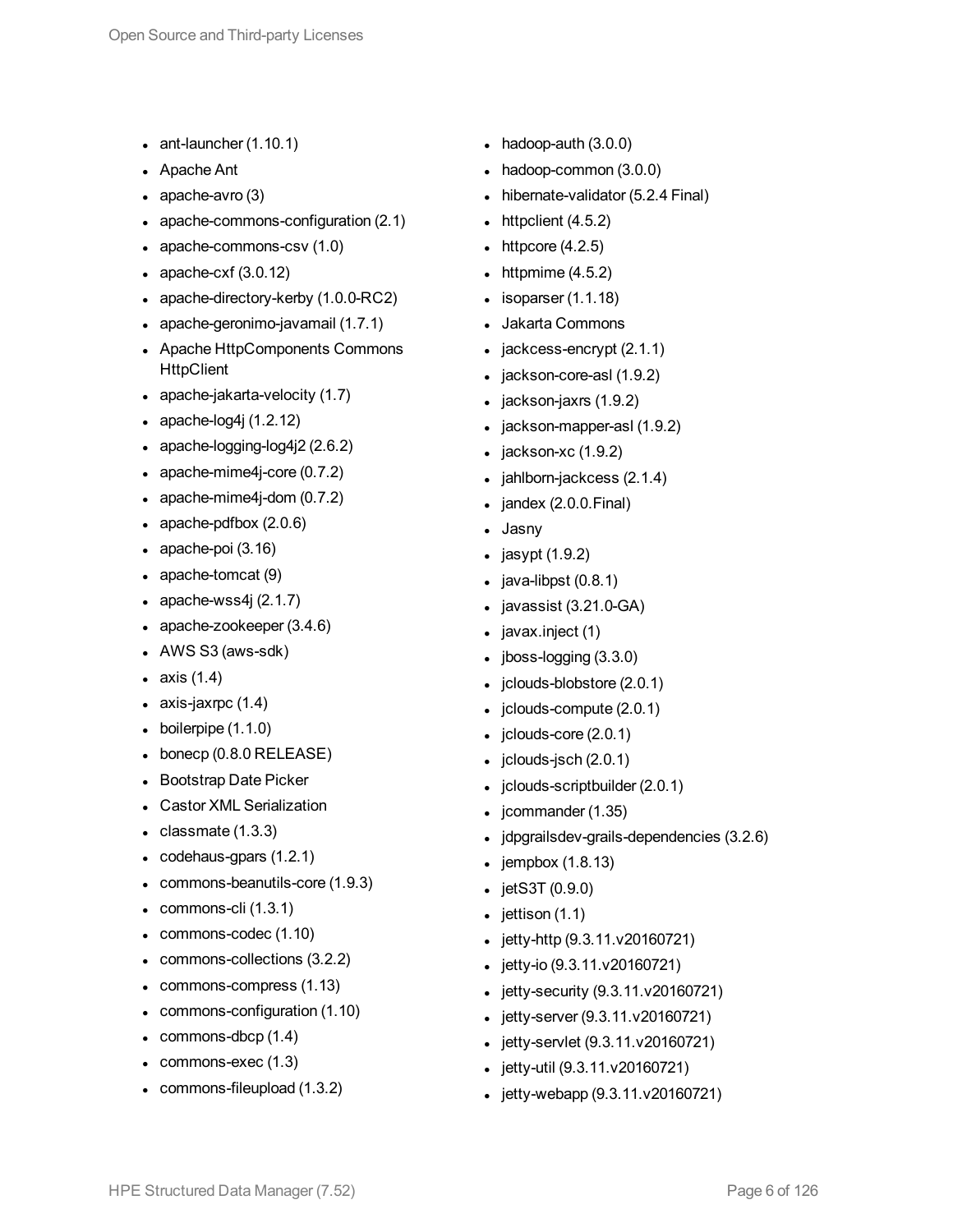- $\bullet$  commons-httpclient (3.1)
- $\bullet$  commons-io (1.3.2)
- $\bullet$  commons-lang (2.6)
- $\bullet$  commons-lang3 (3.3.2)
- $\bullet$  commons-logging  $(1.1.1)$
- $\bullet$  commons-math3 (3.1.1)
- $\bullet$  commons-net  $(3.1)$
- $\bullet$  commons-pool  $(1.6)$
- $\bullet$  commons-validator (1.5.1)
- $\bullet$  commons-vfs2 (2.0)
- $\bullet$  concurrentlinkedhashmaplru (1.4.2)
- $\bullet$  curator-client (2.7.1)
- $\bullet$  curator-framework (2.7.1)
- $\bullet$  curator -recipes (2.7.1)
- $\bullet$  cxf-rt-bindings-soap  $(3.1.8)$
- $\bullet$  cxf-rt-bindings-xml  $(3.1.8)$
- $\cdot$  cxf-rt-databinding-jaxb (3.1.8)
- $\bullet$  cxf-rt-frontend-jaxrs  $(3.0.12)$
- $\bullet$  cxf-rt-frontend-jaxws  $(3.1.8)$
- $\cdot$  cxf-rt-frontend-simple  $(3.1.8)$
- $\bullet$  cxf-rt-security  $(3.1.8)$
- $\bullet$  cxf-rt-transports-http  $(3.1.8)$
- $\bullet$  cxf-rt-ws-addr  $(3.1.8)$
- $\bullet$  cxf-rt-ws-policy  $(3.1.8)$
- $\bullet$  cxf-rt-ws-security  $(3.1.8)$
- $\bullet$  derby (10.12.1.1)
- derbyclient  $(10.13.1.1)$
- $\bullet$  derbynet (10.13.1.1)
- $\bullet$  ehcache (2.10.2)
- $\bullet$  ehcache-core (2.6.2)
- $\bullet$  ehurt-bug4j (0.2)
- $\bullet$  fasterxml-jackson-annotations (2.8.6)
- $\bullet$  fasterxml-jackson-core (2.8.1)
- $\bullet$  fasterxml-jackson-databind (2.7.8)
- $\bullet$  fontbox (2.0.6)
- $\bullet$  geronimo-jta  $(1.1.1)$
- $\bullet$  gesellix-nimbus-jose-jwt  $(3.9)$
- $\bullet$  goldmansachs-gs-collections  $(5.1.0)$
- $\bullet$  jetty-xml (9.3.11.v20160721)
- $\bullet$  jmurty-java-xmlbuilder (0.4)
- $\bullet$  joda-time (2.2)
- $\bullet$  json-simple (1.1)
- $\bullet$  json-smart (1.1.1)
- $\bullet$  jsonic (1.2.11)
- $\bullet$  maven-scm-api  $(1.8.1)$
- $\bullet$  maven-scm-provider-svn-commons (1.8.1)
- $em$  maven-scm-provider-svnexe (1.8.1)
- $\bullet$  neethi (3.0.3)
- $\bullet$  netty (3.7.0 Final)
- opencsv
- $\bullet$  opennlp-tools  $(1.6.0)$
- $\bullet$  opensaml  $(3.1.1)$
- $\bullet$  opensympho-ognl (2.6.11)
- $\bullet$  opensympho-sitemesh (2.4)
- $\bullet$  optimaize-language-detector (0.5)
- $\bullet$  orbeon-tagsoup (1.2.1)
- $\bullet$  plexus-utils  $(1.5.6)$
- $\bullet$  poi-ooxml  $(3.16)$
- $\bullet$  poi-ooxml-schemas (3.16)
- $\bullet$  poi-scratchpad  $(3.16)$
- $\bullet$  powermock-api-mockito (1.6.6)
- $\bullet$  powermock-api-support  $(1.6.6)$
- $\bullet$  powermock-core  $(1.5.6)$
- powermock-mockito-release-full (1.6.6)
- $\bullet$  powermock-module-junit4 (1.6.6)
- powermock-module-junit4-common (1.6.6)
- $\bullet$  powermock-reflect (1.6.6)
- $\bullet$  quartz-scheduler-quartz (2.2)
- $\bullet$  reactor-core (2.0.8)
- $\bullet$  reactor-reactor (2.0.7)
- $\bullet$  reactor-reactor-spring (2.0.7)
- $\bullet$  rome (1.0)
- $\bullet$  rometools-rome-utils  $(1.5.1)$
- $\bullet$  serializer (2.7.2)
- $\bullet$  shibboleth-utilities-java-support (7.1.1)
- $\bullet$  sis-metadata (0.6)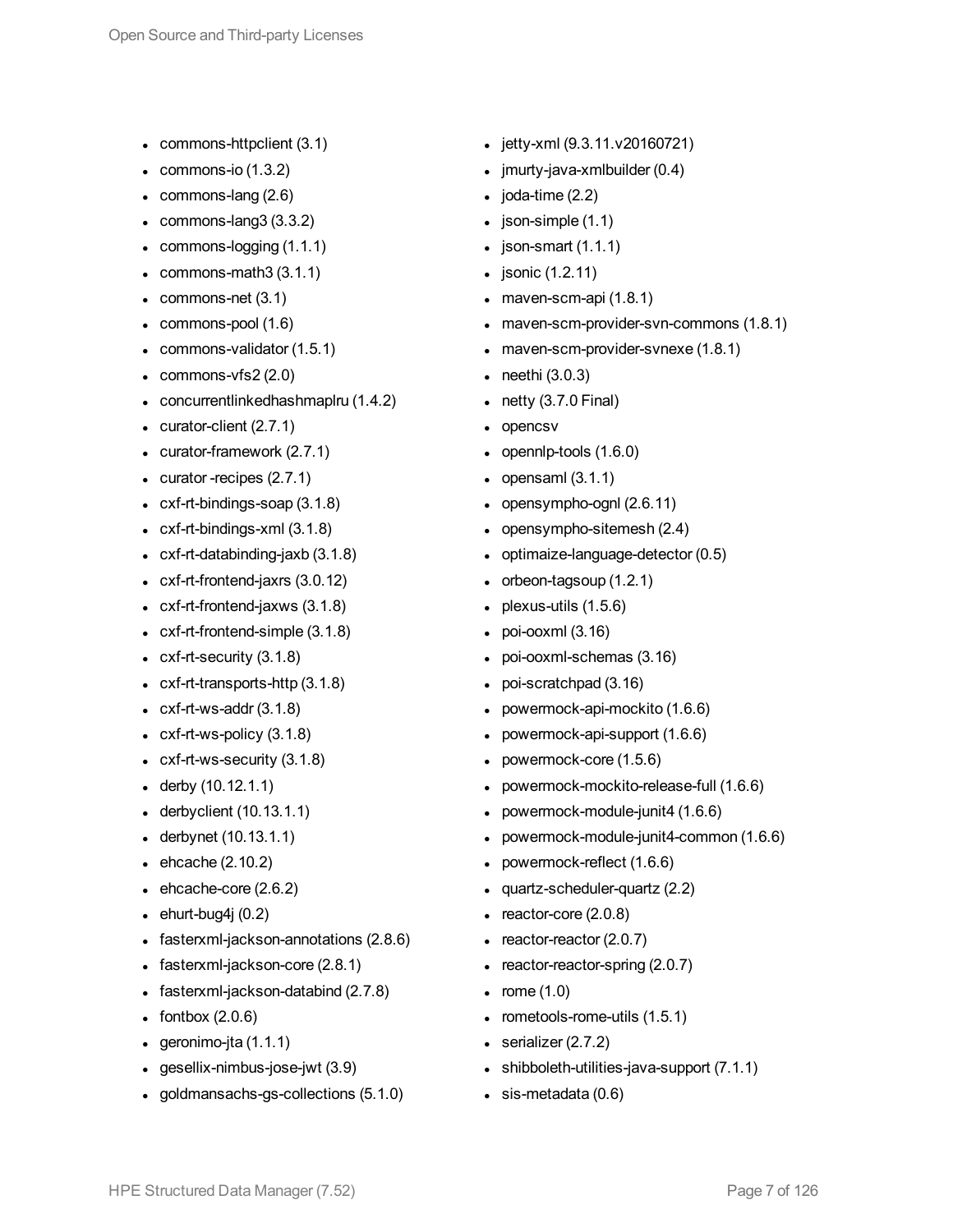- $\bullet$  google-gson  $(2.8.1)$
- $\bullet$  google-guava (15)
- google-guice (3)
- $\bullet$  gpc-grails-mail  $(2.0.0)$
- grails-async (3.2.6)
- grails-bootstrap (3.2.6)
- grails-core (3.2.6)
- <sup>l</sup> grails-databinding (3.2.6)
- grails-datastore-core (6.0.9.RELEASE)
- grails-datastore-gorm (6.0.9.RELEASE)
- grails-datastore-gorm-hibernate-core (6.0.9.RELEASE)
- $\cdot$  grails-datastore-web (2.0.2.RELEASE)
- grails-fields-plugin-grails-fields (2.1.3)
- $\bullet$  grails-grails-core  $(3.2.6)$
- <sup>l</sup> grails-grails-data-mapping (6.0.7)
- $\cdot$  grails-grails-gsp (3.2.6)
- <sup>l</sup> grails-logging (3.2.6)
- $\bullet$  grails-plugin-async  $(3.2.6)$
- grails-plugin-consortium-grails-cxf-grails3 (3.1.1)
- $\bullet$  grails-plugin-converters  $(3.2.6)$
- <sup>l</sup> grails-plugin-databinding (3.2.6)
- <sup>l</sup> grails-plugin-datasource (3.2.6)
- $\bullet$  grails-plugin-domain-class  $(3.2.6)$
- <sup>l</sup> grails-plugin-gsp (3.2.6)
- <sup>l</sup> grails-plugin-scaffolding (3.2.1)
- <sup>l</sup> grails-plugins-grails-quartz (2.0.12)
- grails-plugins-grails-spring-security-core (3.1.2)
- grails-plugins-grails-spring-security-Idap (snapshot-20141122)
- $\bullet$  groovy (2.4.7)
- $\bullet$  groovy-all  $(2.4.7)$
- $\bullet$  groovy-json (2.4.7)
- $\bullet$  groovy-sql  $(2.4.7)$
- groovy-templates  $(2.4.7)$
- $\bullet$  groovy-xml (2.4.7)
- $\bullet$  gs-collections-api  $(5.1.0)$
- $\bullet$  sis-netcdf  $(0.6)$
- $\bullet$  sis-referencing  $(0.6)$
- $\bullet$  sis-storage (0.6)
- $\bullet$  sis-utility (0.6)
- $\bullet$  snakeayaml (1.17)
- $\bullet$  spring-aop (4.3.6 RELEASE)
- spring-aspects (4.3.6 RELEASE)
- $\bullet$  spring-beans (4.3.6 RELEASE)
- $\bullet$  spring-binding (2.4.4 RELEASE)
- spring-boot (1.4.4 RELEASE)
- $\bullet$  spring-context (4.3.6 RELEASE)
- $\bullet$  spring-context-support (4.3.6 RELEASE)
- $\bullet$  spring-core (4.3.6 RELEASE)
- spring-expression (4.3.6 RELEASE)
- $\bullet$  spring-jdbc (4.3.6 RELEASE)
- $\bullet$  spring-Idap-core (4.3.6 RELEASE)
- $\bullet$  spring-orm (4.3.6 RELEASE)
- spring-security-core (4.1.1 RELEASE)
- spring-security-Idap (4.1.4 RELEASE)
- spring-security-web  $(4.1.4 \text{ RELEASE})$
- $\bullet$  spring-tx (4.3.6 RELEASE)
- $\bullet$  spring-web (4.3.6 RELEASE)
- spring-webflow (2.4.4 RELEASE)
- $\bullet$  spring-webmvc (4.3.6 RELEASE)
- $\bullet$  tomcat-jdbc (8.5.13)
- $\bullet$  tomcat-juli (8.5.13)
- $\bullet$  twall-jna  $(4.1)$
- validation-api (1.10.Final)
- $\bullet$  vorbis-java-core (0.8)
- $\bullet$  vorbis-java-tika (0.8)
- vt-middleware-cryptacular (1)
- woodstox-core-asi  $(4.4.1)$
- $\bullet$  xalan (2.7.1)
- Xalan XSLT Engine
- $\bullet$  xercesimpl (2.11.0)
- $\bullet$  xerial-snappy-java (1.0.4.1)
- $\bullet$  xml-apis (1.4.01)
- $\bullet$  xml-resolver (1.2)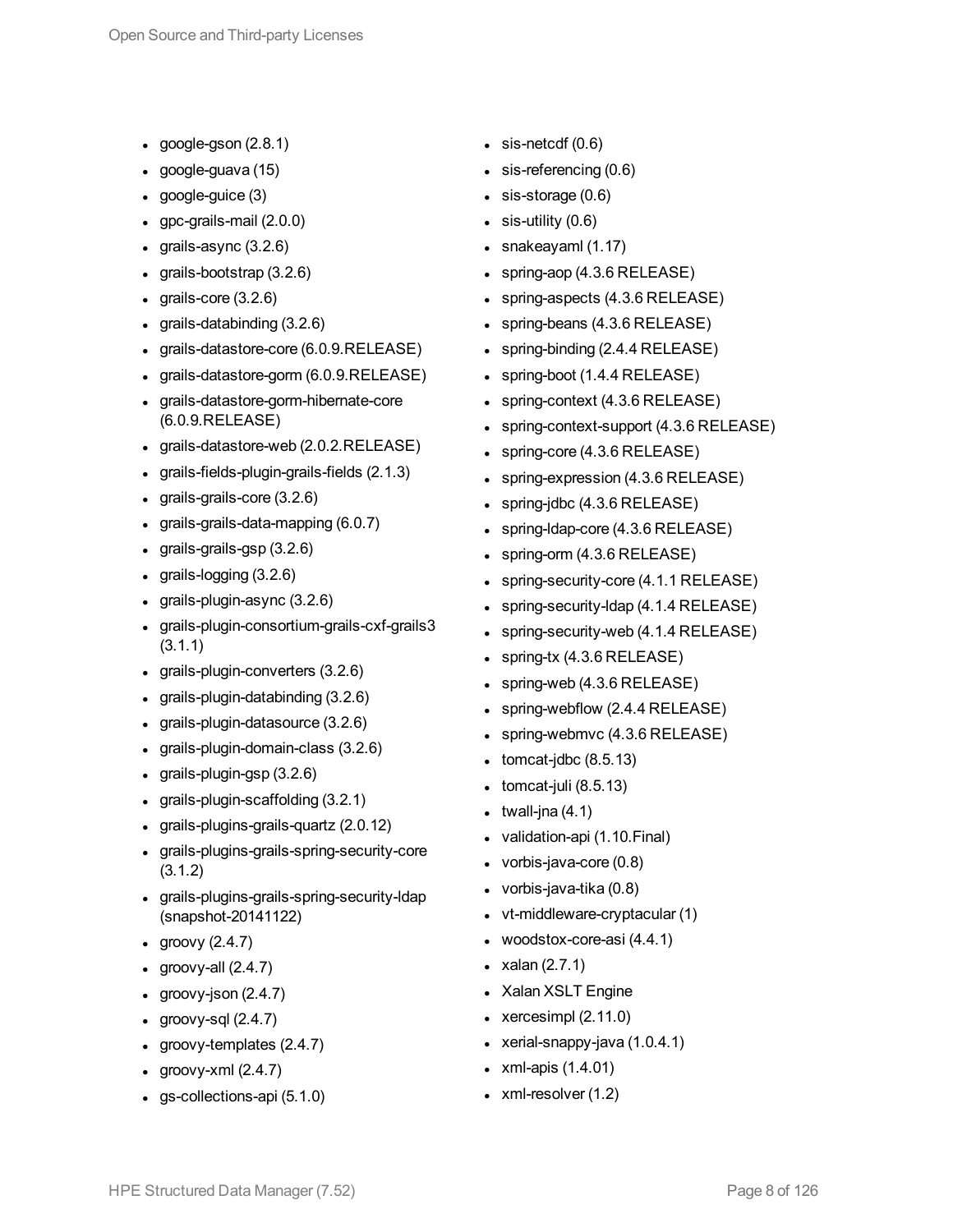- $\bullet$  gson (2.7)
- $\bullet$  guava (11.0.2)
- $\bullet$  xmlschema-core (2.2.1)
- $\bullet$  xmlsec (2.0.7)

 $\bullet$  guice (4.1.0)

HPE acknowledges the redistribution of the following open source components as part of the Help content.

- <sup>l</sup> PIE.htc
- PIE\_uncompressed.htc
- PIE-no-motw.htc

#### **Apache License**

#### Version 2.0, January 2004

#### http://www.apache.org/licenses/

#### TERMS AND CONDITIONS FOR USE, REPRODUCTION, AND DISTRIBUTION

1. Definitions.

"License" shall mean the terms and conditions for use, reproduction, and distribution as defined by Sections 1 through 9 of this document.

"Licensor" shall mean the copyright owner or entity authorized by the copyright owner that is granting the License.

"Legal Entity" shall mean the union of the acting entity and all other entities that control, are controlled by, or are under common control with that entity. For the purposes of this definition, "control" means (i) the power, direct or indirect, to cause the direction or management of such entity, whether by contract or otherwise, or (ii) ownership of fifty percent (50%) or more of the outstanding shares, or (iii) beneficial ownership of such entity.

"You" (or "Your") shall mean an individual or Legal Entity exercising permissions granted by this License.

"Source" form shall mean the preferred form for making modifications, including but not limited to software source code, documentation source, and configuration files.

"Object" form shall mean any form resulting from mechanical transformation or translation of a Source form, including but not limited to compiled object code, generated documentation, and conversions to other media types.

"Work" shall mean the work of authorship, whether in Source or Object form, made available under the License, as indicated by a copyright notice that is included in or attached to the work (an example is provided in the Appendix below).

"Derivative Works" shall mean any work, whether in Source or Object form, that is based on (or derived from) the Work and for which the editorial revisions, annotations, elaborations, or other modifications represent, as a whole, an original work of authorship. For the purposes of this License, Derivative Works shall not include works that remain separable from, or merely link (or bind by name) to the interfaces of, the Work and Derivative Works thereof.

"Contribution" shall mean any work of authorship, including the original version of the Work and any modifications or additions to that Work or Derivative Works thereof, that is intentionally submitted to Licensor for inclusion in the Work by the copyright owner or by an individual or Legal Entity authorized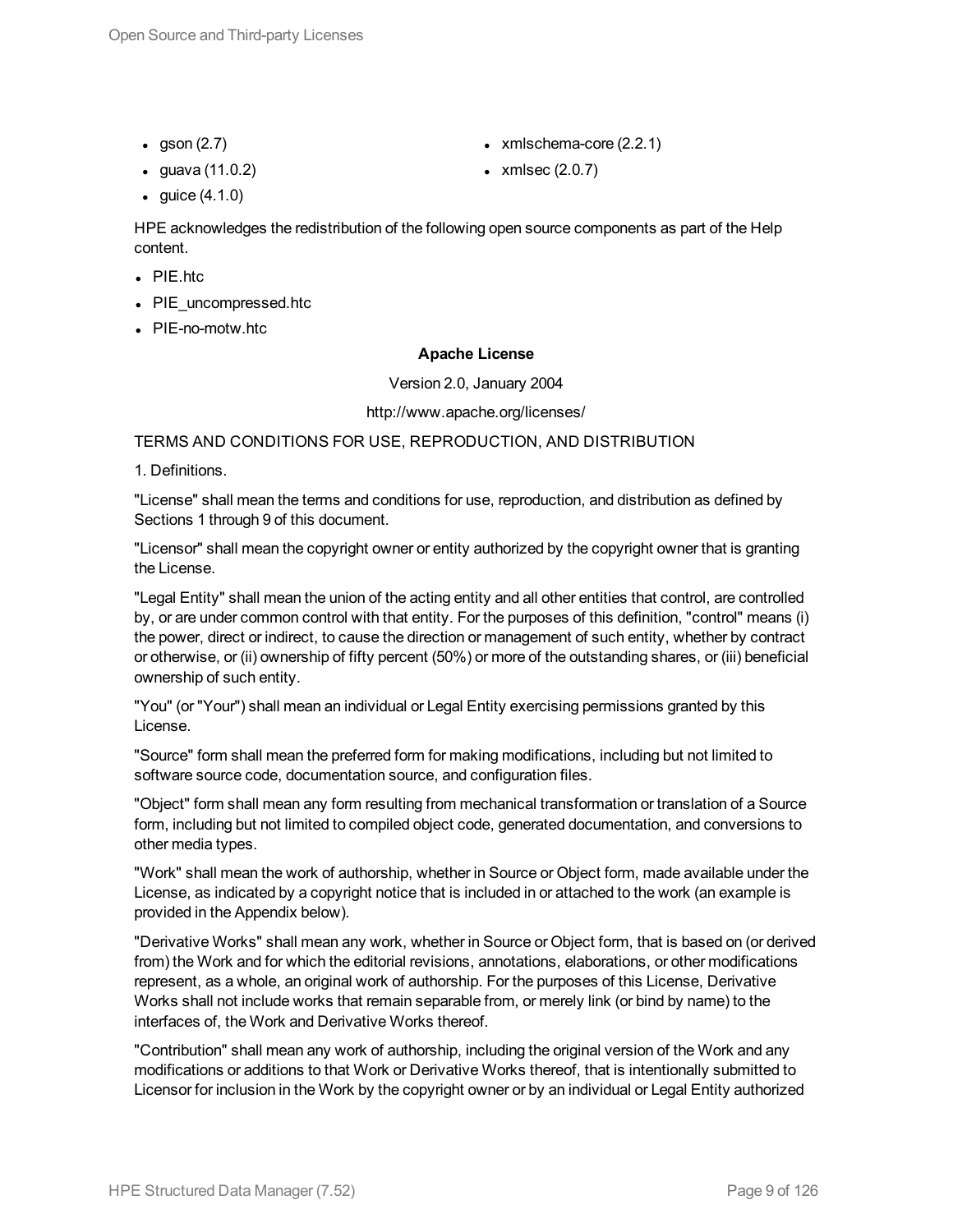to submit on behalf of the copyright owner. For the purposes of this definition, "submitted" means any form of electronic, verbal, or written communication sent to the Licensor or its representatives, including but not limited to communication on electronic mailing lists, source code control systems, and issue tracking systems that are managed by, or on behalf of, the Licensor for the purpose of discussing and improving the Work, but excluding communication that is conspicuously marked or otherwise designated in writing by the copyright owner as "Not a Contribution."

"Contributor" shall mean Licensor and any individual or Legal Entity on behalf of whom a Contribution has been received by Licensor and subsequently incorporated within the Work.

2. Grant of Copyright License. Subject to the terms and conditions of this License, each Contributor hereby grants to You a perpetual, worldwide, non-exclusive, no-charge, royalty-free, irrevocable copyright license to reproduce, prepare Derivative Works of, publicly display, publicly perform, sublicense, and distribute the Work and such Derivative Works in Source or Object form.

3. Grant of Patent License. Subject to the terms and conditions of this License, each Contributor hereby grants to You a perpetual, worldwide, non-exclusive, no-charge, royalty-free, irrevocable (except as stated in this section) patent license to make, have made, use, offer to sell, sell, import, and otherwise transfer the Work, where such license applies only to those patent claims licensable by such Contributor that are necessarily infringed by their Contribution(s) alone or by combination of their Contribution(s) with the Work to which such Contribution(s) was submitted. If You institute patent litigation against any entity (including a cross-claim or counterclaim in a lawsuit) alleging that the Work or a Contribution incorporated within the Work constitutes direct or contributory patent infringement, then any patent licenses granted to You under this License for that Work shall terminate as of the date such litigation is filed.

4. Redistribution. You may reproduce and distribute copies of the Work or Derivative Works thereof in any medium, with or without modifications, and in Source or Object form, provided that You meet the following conditions:

(a) You must give any other recipients of the Work or Derivative Works a copy of this License; and

(b) You must cause any modified files to carry prominent notices stating that You changed the files; and

(c) You must retain, in the Source form of any Derivative Works that You distribute, all copyright, patent, trademark, and attribution notices from the Source form of the Work, excluding those notices that do not pertain to any part of the Derivative Works; and

(d) If the Work includes a "NOTICE" text file as part of its distribution, then any Derivative Works that You distribute must include a readable copy of the attribution notices contained within such NOTICE file, excluding those notices that do not pertain to any part of the Derivative Works, in at least one of the following places: within a NOTICE text file distributed as part of the Derivative Works; within the Source form or documentation, if provided along with the Derivative Works; or, within a display generated by the Derivative Works, if and wherever such third-party notices normally appear. The contents of the NOTICE file are for informational purposes only and do not modify the License. You may add Your own attribution notices within Derivative Works that You distribute, alongside or as an addendum to the NOTICE text from the Work, provided that such additional attribution notices cannot be construed as modifying the License.

You may add Your own copyright statement to Your modifications and may provide additional or different license terms and conditions for use, reproduction, or distribution of Your modifications, or for any such Derivative Works as a whole, provided Your use, reproduction, and distribution of the Work otherwise complies with the conditions stated in this License.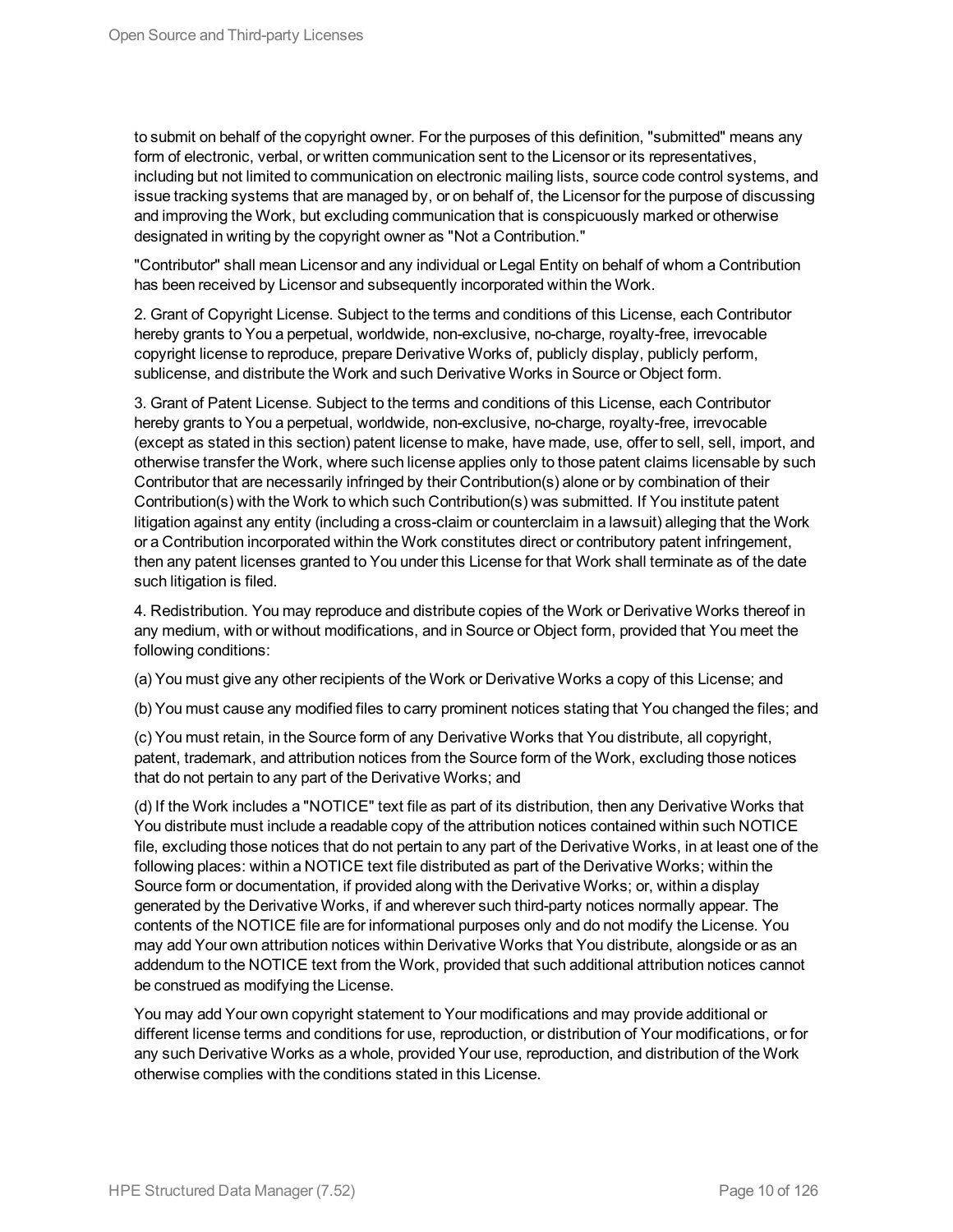5. Submission of Contributions. Unless You explicitly state otherwise, any Contribution intentionally submitted for inclusion in the Work by You to the Licensor shall be under the terms and conditions of this License, without any additional terms or conditions. Notwithstanding the above, nothing herein shall supersede or modify the terms of any separate license agreement you may have executed with Licensor regarding such Contributions.

6. Trademarks. This License does not grant permission to use the trade names, trademarks, service marks, or product names of the Licensor, except as required for reasonable and customary use in describing the origin of the Work and reproducing the content of the NOTICE file.

7. Disclaimer of Warranty. Unless required by applicable law or agreed to in writing, Licensor provides the Work (and each Contributor provides its Contributions) on an "AS IS" BASIS, WITHOUT WARRANTIES OR CONDITIONS OF ANY KIND, either express or implied, including, without limitation, any warranties or conditions of TITLE, NON-INFRINGEMENT, MERCHANTABILITY, or FITNESS FOR A PARTICULAR PURPOSE. You are solely responsible for determining the appropriateness of using or redistributing the Work and assume any risks associated with Your exercise of permissions under this License.

8. Limitation of Liability. In no event and under no legal theory, whether in tort (including negligence), contract, or otherwise, unless required by applicable law (such as deliberate and grossly negligent acts) or agreed to in writing, shall any Contributor be liable to You for damages, including any direct, indirect, special, incidental, or consequential damages of any character arising as a result of this License or out of the use or inability to use the Work (including but not limited to damages for loss of goodwill, work stoppage, computer failure or malfunction, or any and all other commercial damages or losses), even if such Contributor has been advised of the possibility of such damages.

9. Accepting Warranty or Additional Liability. While redistributing the Work or Derivative Works thereof, You may choose to offer, and charge a fee for, acceptance of support, warranty, indemnity, or other liability obligations and/or rights consistent with this License. However, in accepting such obligations, You may act only on Your own behalf and on Your sole responsibility, not on behalf of any other Contributor, and only if You agree to indemnify, defend, and hold each Contributor harmless for any liability incurred by, or claims asserted against, such Contributor by reason of your accepting any such warranty or additional liability.

#### END OF TERMS AND CONDITIONS

APPENDIX: How to apply the Apache License to your work.

To apply the Apache License to your work, attach the following boilerplate notice, with the fields enclosed by brackets "[]" replaced with your own identifying information. (Don't include the brackets!) The text should be enclosed in the appropriate comment syntax for the file format. We also recommend that a file or class name and description of purpose be included on the same "printed page" as the copyright notice for easier identification within third-party archives.

#### Copyright [yyyy] [name of copyright owner]

Licensed under the Apache License, Version 2.0 (the "License"); you may not use this file except in compliance with the License. You may obtain a copy of the License at

#### <http://www.apache.org/licenses/LICENSE-2.0>

Unless required by applicable law or agreed to in writing, software distributed under the License is distributed on an "AS IS" BASIS,WITHOUT WARRANTIES OR CONDITIONS OF ANY KIND, either express or implied. See the License for the specific language governing permissions and limitations under the License.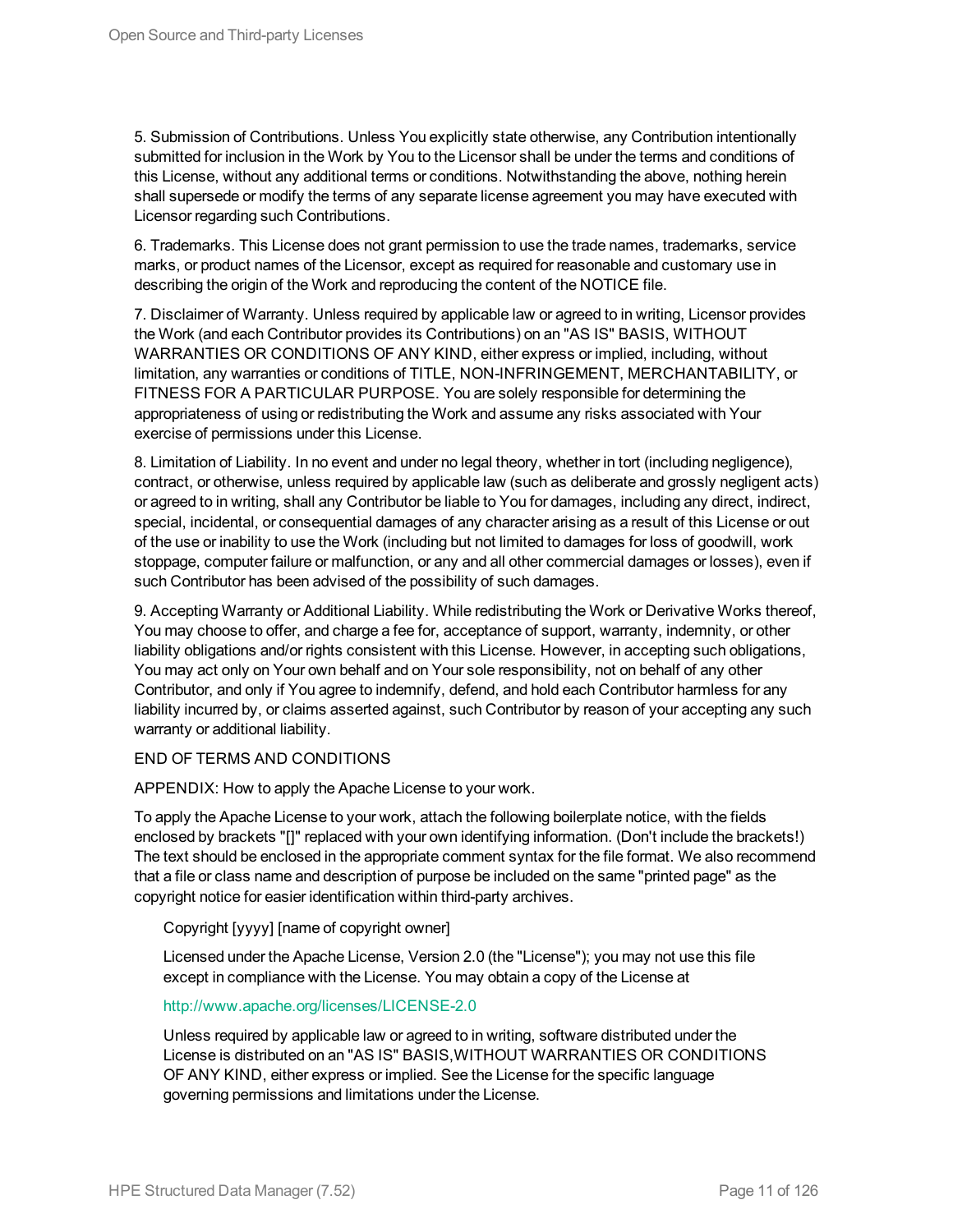### <span id="page-11-0"></span>**BSD 2-Clause License**

HPE acknowledges the redistribution of the following open source components that are provided under the following license:

 $\bullet$  hamcrest-core (1.1)

 $\cdot$  jsr-275 (0.9.3)

 $\bullet$  hamcrest-library (1.3)

 $\bullet$  stax2-api  $(3.1.4)$ 

 $\bullet$  jmatio (1.2)

Copyright (c) <year> <owner> . All rights reserved.

Redistribution and use in source and binary forms, with or without modification, are permitted provided that the following conditions are met:

1. Redistributions of source code must retain the above copyright notice, this list of conditions and the following disclaimer.

2. Redistributions in binary form must reproduce the above copyright notice, this list of conditions and the following disclaimer in the documentation and/or other materials provided with the distribution.

THIS SOFTWARE IS PROVIDED BY <COPYRIGHT HOLDER> ``AS IS'' AND ANY EXPRESS OR IMPLIED WARRANTIES, INCLUDING, BUT NOT LIMITED TO, THE IMPLIED WARRANTIES OF MERCHANTABILITY AND FITNESS FOR A PARTICULAR PURPOSE ARE DISCLAIMED. IN NO EVENT SHALL <COPYRIGHT HOLDER> OR CONTRIBUTORS BE LIABLE FOR ANY DIRECT, INDIRECT, INCIDENTAL, SPECIAL, EXEMPLARY, OR CONSEQUENTIAL DAMAGES (INCLUDING, BUT NOT LIMITED TO, PROCUREMENT OF SUBSTITUTE GOODS OR SERVICES; LOSS OF USE, DATA, OR PROFITS; OR BUSINESS INTERRUPTION) HOWEVER CAUSED AND ON ANY THEORY OF LIABILITY, WHETHER IN CONTRACT, STRICT LIABILITY, OR TORT (INCLUDING NEGLIGENCE OR OTHERWISE) ARISING IN ANY WAY OUT OF THE USE OF THIS SOFTWARE, EVEN IF ADVISED OF THE POSSIBILITY OF SUCH DAMAGE.

### <span id="page-11-1"></span>**BSD 3-Clause License**

HPE acknowledges the redistribution of the following open source component that is provided under the following license:

- $\bullet$  asm (5.0.4)
- $\bullet$  google-re2j  $(1.0)$
- $\bullet$  jline (0.9.94)
- $\bullet$  jsch (0.1.51)
- jsch.agentproxy.connector-factory (0.0.9)
- $\bullet$  jsch.agentproxy.core  $(0.0.9)$
- $\bullet$  jsch.agentproxy.jsch  $(0.0.9)$
- jsch.agentproxy.pageant (0.0.9)
- jsch.agentproxy.sshagent (0.0.9)
- jsch.agentproxy.usocket-jna (0.0.9)
- jsch.agentproxy.usocket-nc (0.0.9)
- $\bullet$  jzlib
- $\bullet$  paranamer (2.3)
- $\bullet$  postgresql-jdbc  $(9.3)$
- $\bullet$  protobuf-java (2.5.0)
- $\bullet$  snia-xam-sdk  $(1.0.1)$
- virtuaid-curvesapi (1.04)
- $\bullet$  xmpcore (5.1.2)
- $\bullet$  xmlenc (0.52)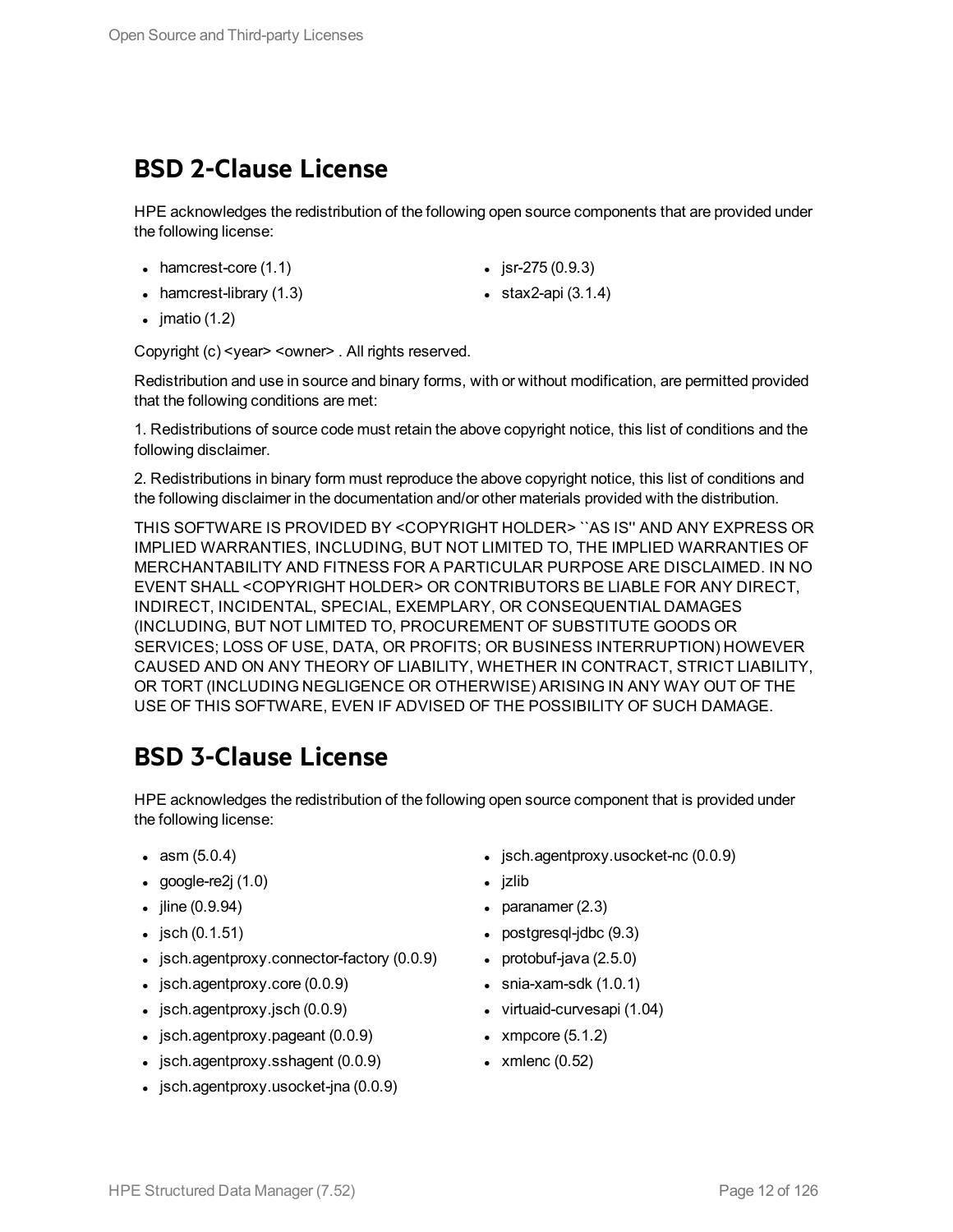HPE acknowledges the redistribution of the following open source components as part of the Help content.

• Porter-Stemmer

Copyright (c) <year> <owner> . All rights reserved.

Redistribution and use in source and binary forms, with or without modification, are permitted provided that the following conditions are met:

- 1. Redistributions of source code must retain the above copyright notice, this list of conditions and the following disclaimer.
- 2. Redistributions in binary form must reproduce the above copyright notice, this list of conditions and the following disclaimer in the documentation and/or other materials provided with the distribution.
- 3. The names of the authors may not be used to endorse or promote products derived from this software without specific prior written permission.

THIS SOFTWARE IS PROVIDED BY THE COPYRIGHT HOLDERS AND CONTRIBUTORS "AS IS" AND ANY EXPRESS OR IMPLIED WARRANTIES, INCLUDING, BUT NOT LIMITED TO, THE IMPLIED WARRANTIES OF MERCHANTABILITY AND FITNESS FOR A PARTICULAR PURPOSE ARE DISCLAIMED. IN NO EVENT SHALL THE COPYRIGHT HOLDER OR CONTRIBUTORS BE LIABLE FOR ANY DIRECT, INDIRECT, INCIDENTAL, SPECIAL, EXEMPLARY, OR CONSEQUENTIAL DAMAGES (INCLUDING, BUT NOT LIMITED TO, PROCUREMENT OF SUBSTITUTE GOODS OR SERVICES; LOSS OF USE, DATA, OR PROFITS; OR BUSINESS INTERRUPTION) HOWEVER CAUSED AND ON ANY THEORY OF LIABILITY, WHETHER IN CONTRACT, STRICT LIABILITY, OR TORT (INCLUDING NEGLIGENCE OR OTHERWISE) ARISING IN ANY WAY OUT OF THE USE OF THIS SOFTWARE, EVEN IF ADVISED OF THE POSSIBILITY OF SUCH DAMAGE.

### <span id="page-12-0"></span>**Common Development and Distribution 1.0 (CDDL-1.0)**

HPE acknowledges the redistribution of the following open source components that are provided under the following license:

- $\bullet$  javax.activation (1.1)
- $\bullet$  jsr250-api (1.0)
- $\bullet$  jsr311-api (1.1.1)

COMMON DEVELOPMENT AND DISTRIBUTION LICENSE Version 1.0 (CDDL-1.0)

1. Definitions.

1.1. Contributor means each individual or entity that creates or contributes to the creation of Modifications.

1.2. Contributor Version means the combination of the Original Software, prior Modifications used by a Contributor (if any), and the Modifications made by that particular Contributor.

1.3. Covered Software means (a) the Original Software, or (b) Modifications, or (c) the combination of files containing Original Software with files containing Modifications, in each case including portions thereof.

1.4. Executable means the Covered Software in any form other than Source Code.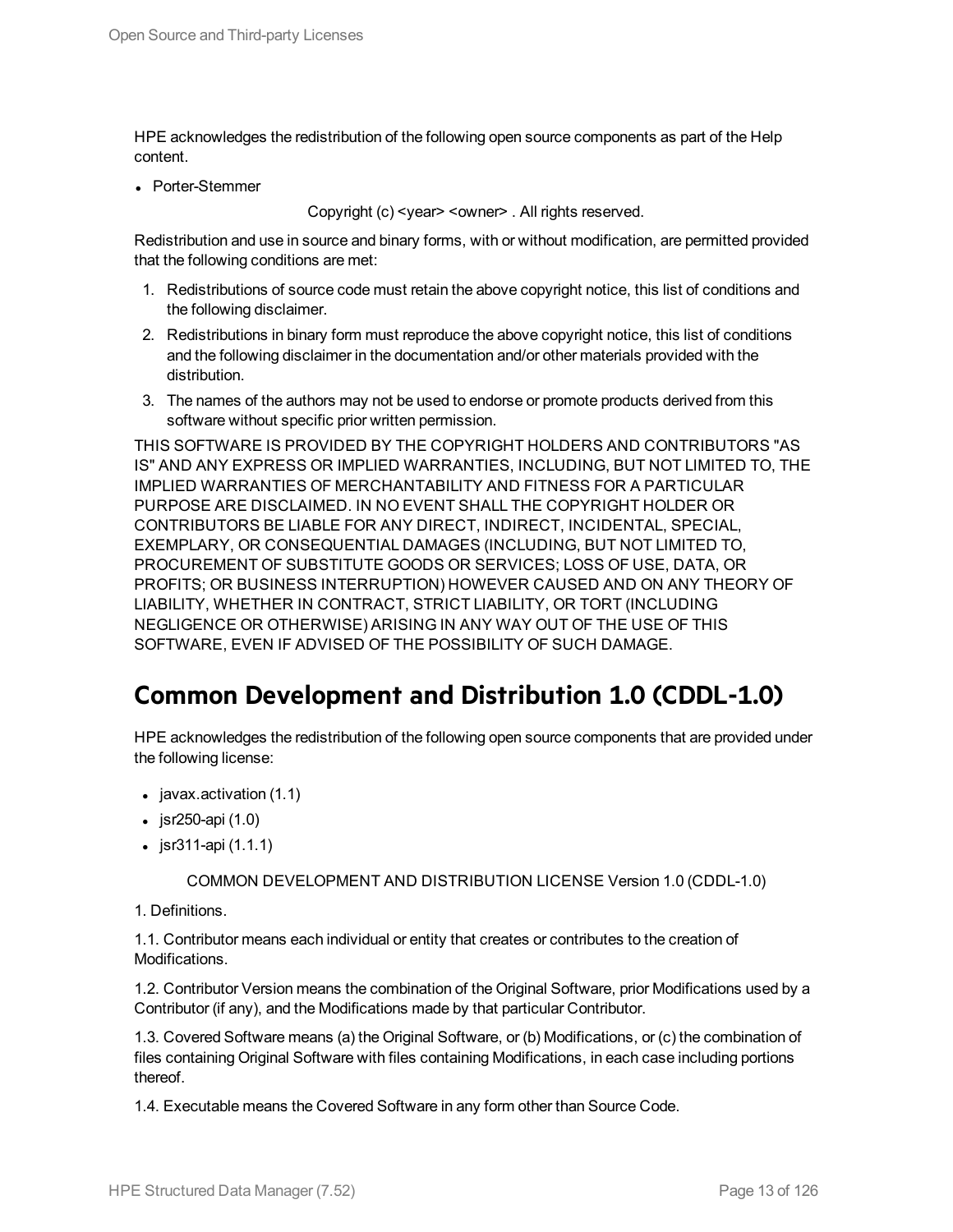1.5. Initial Developer means the individual or entity that first makes Original Software available under this License.

1.6. Larger Work means a work which combines Covered Software or portions thereof with code not governed by the terms of this License.

1.7. License means this document.

1.8. Licensable means having the right to grant, to the maximum extent possible, whether at the time of the initial grant or subsequently acquired, any and all of the rights conveyed herein.

1.9. Modifications means the Source Code and Executable form of any of the following:

A. Any file that results from an addition to, deletion from or modification of the contents of a file containing Original Software or previous Modifications;

B. Any new file that contains any part of the Original Software or previous Modification; or

C. Any new file that is contributed or otherwise made available under the terms of this License.

1.10. Original Software means the Source Code and Executable form of computer software code that is originally released under this License.

1.11. Patent Claims means any patent claim(s), now owned or hereafter acquired, including without limitation, method, process, and apparatus claims, in any patent Licensable by grantor.

1.12. Source Code means (a) the common form of computer software code in which modifications are made and (b) associated documentation included in or with such code.

1.13. You (or Your) means an individual or a legal entity exercising rights under, and complying with all of the terms of, this License. For legal entities, You includes any entity which controls, is controlled by, or is under common control with You. For purposes of this definition, control means (a) the power, direct or indirect, to cause the direction or management of such entity, whether by contract or otherwise, or (b) ownership of more than fifty percent (50%) of the outstanding shares or beneficial ownership of such entity.

2. License Grants.

2.1. The Initial Developer Grant.

Conditioned upon Your compliance with Section 3.1 below and subject to third party intellectual property claims, the Initial Developer hereby grants You a world-wide, royalty-free, non-exclusive license:

(a) under intellectual property rights (other than patent or trademark) Licensable by Initial Developer, to use, reproduce, modify, display, perform, sublicense and distribute the Original Software (or portions thereof), with or without Modifications, and/or as part of a Larger Work; and

(b) under Patent Claims infringed by the making, using or selling of Original Software, to make, have made, use, practice, sell, and offer for sale, and/or otherwise dispose of the Original Software (or portions thereof).

(c) The licenses granted in Sections 2.1(a) and (b) are effective on the date Initial Developer first distributes or otherwise makes the Original Software available to a third party under the terms of this License.

(d) Notwithstanding Section 2.1(b) above, no patent license is granted: (1) for code that You delete from the Original Software, or (2) for infringements caused by: (i) the modification of the Original Software, or (ii) the combination of the Original Software with other software or devices.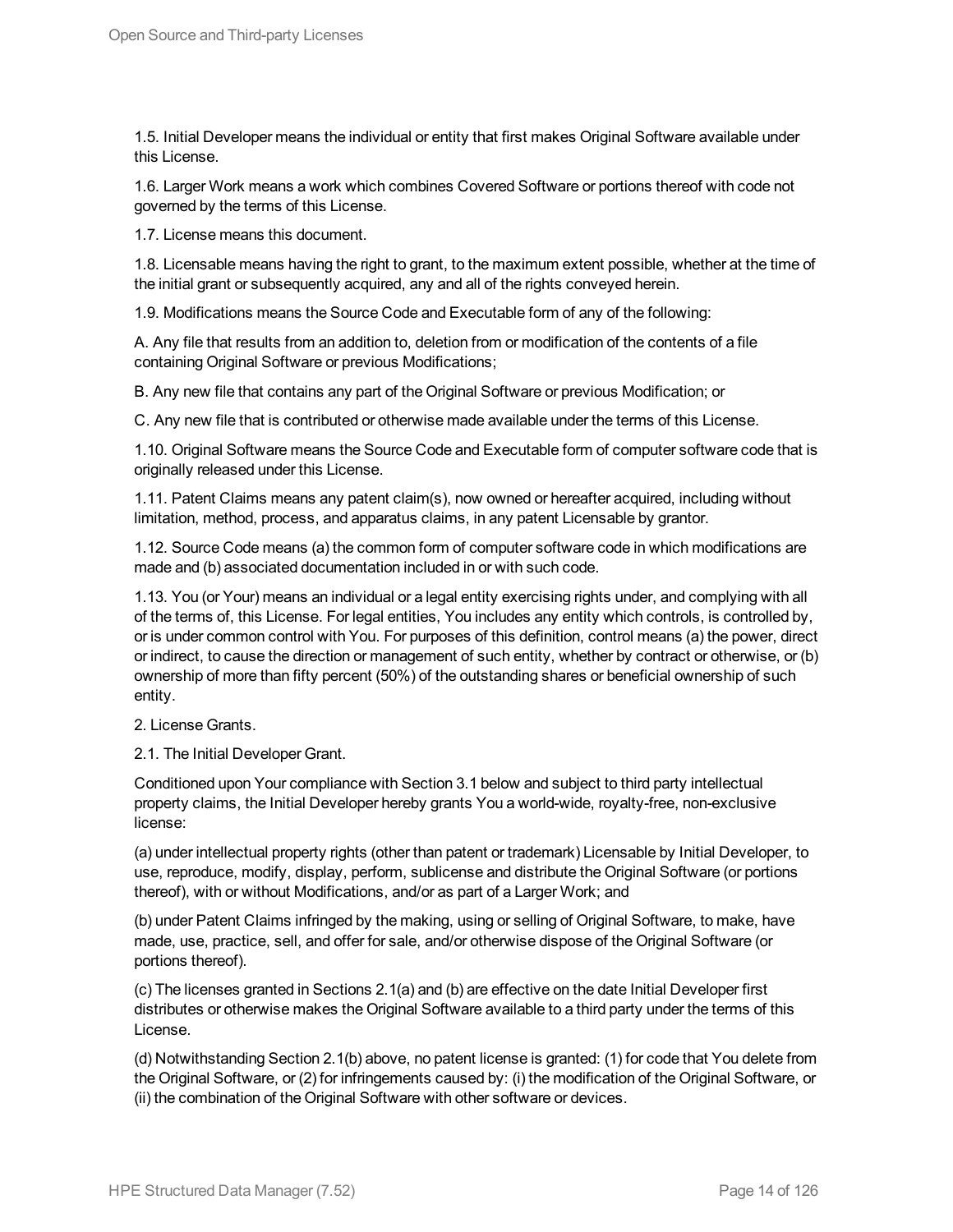#### 2.2. Contributor Grant.

Conditioned upon Your compliance with Section 3.1 below and subject to third party intellectual property claims, each Contributor hereby grants You a world-wide, royalty-free, non-exclusive license:

(a) under intellectual property rights (other than patent or trademark) Licensable by Contributor to use, reproduce, modify, display, perform, sublicense and distribute the Modifications created by such Contributor (or portions thereof), either on an unmodified basis, with other Modifications, as Covered Software and/or as part of a Larger Work; and

(b) under Patent Claims infringed by the making, using, or selling of Modifications made by that Contributor either alone and/or in combination with its Contributor Version (or portions of such combination), to make, use, sell, offer for sale, have made, and/or otherwise dispose of: (1) Modifications made by that Contributor (or portions thereof); and (2) the combination of Modifications made by that Contributor with its Contributor Version (or portions of such combination).

(c) The licenses granted in Sections 2.2(a) and 2.2(b) are effective on the date Contributor first distributes or otherwise makes the Modifications available to a third party.

(d) Notwithstanding Section 2.2(b) above, no patent license is granted: (1) for any code that Contributor has deleted from the Contributor Version; (2) for infringements caused by: (i) third party modifications of Contributor Version, or (ii) the combination of Modifications made by that Contributor with other software (except as part of the Contributor Version) or other devices; or (3) under Patent Claims infringed by Covered Software in the absence of Modifications made by that Contributor.

- 3. Distribution Obligations.
- 3.1. Availability of Source Code.

Any Covered Software that You distribute or otherwise make available in Executable form must also be made available in Source Code form and that Source Code form must be distributed only under the terms of this License. You must include a copy of this License with every copy of the Source Code form of the Covered Software You distribute or otherwise make available. You must inform recipients of any such Covered Software in Executable form as to how they can obtain such Covered Software in Source Code form in a reasonable manner on or through a medium customarily used for software exchange.

3.2. Modifications.

The Modifications that You create or to which You contribute are governed by the terms of this License. You represent that You believe Your Modifications are Your original creation(s) and/or You have sufficient rights to grant the rights conveyed by this License.

3.3. Required Notices.

You must include a notice in each of Your Modifications that identifies You as the Contributor of the Modification. You may not remove or alter any copyright, patent or trademark notices contained within the Covered Software, or any notices of licensing or any descriptive text giving attribution to any Contributor or the Initial Developer.

3.4. Application of Additional Terms.

You may not offer or impose any terms on any Covered Software in Source Code form that alters or restricts the applicable version of this License or the recipients rights hereunder. You may choose to offer, and to charge a fee for, warranty, support, indemnity or liability obligations to one or more recipients of Covered Software. However, you may do so only on Your own behalf, and not on behalf of the Initial Developer or any Contributor. You must make it absolutely clear that any such warranty,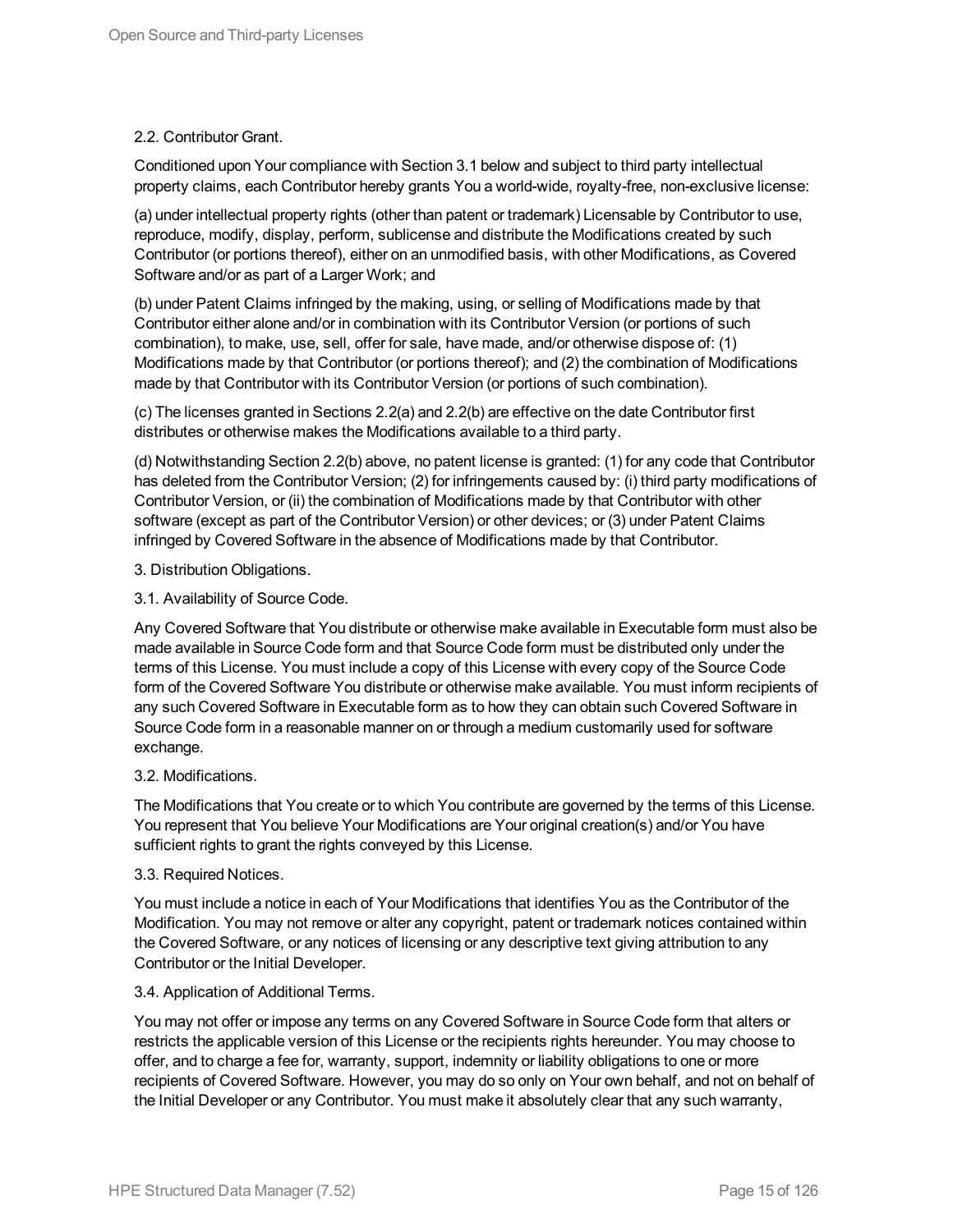support, indemnity or liability obligation is offered by You alone, and You hereby agree to indemnify the Initial Developer and every Contributor for any liability incurred by the Initial Developer or such Contributor as a result of warranty, support, indemnity or liability terms You offer.

#### 3.5. Distribution of Executable Versions.

You may distribute the Executable form of the Covered Software under the terms of this License or under the terms of a license of Your choice, which may contain terms different from this License, provided that You are in compliance with the terms of this License and that the license for the Executable form does not attempt to limit or alter the recipients rights in the Source Code form from the rights set forth in this License. If You distribute the Covered Software in Executable form under a different license, You must make it absolutely clear that any terms which differ from this License are offered by You alone, not by the Initial Developer or Contributor. You hereby agree to indemnify the Initial Developer and every Contributor for any liability incurred by the Initial Developer or such Contributor as a result of any such terms You offer.

#### 3.6. Larger Works.

You may create a Larger Work by combining Covered Software with other code not governed by the terms of this License and distribute the Larger Work as a single product. In such a case, You must make sure the requirements of this License are fulfilled for the Covered Software.

- 4. Versions of the License.
- 4.1. New Versions.

Sun Microsystems, Inc. is the initial license steward and may publish revised and/or new versions of this License from time to time. Each version will be given a distinguishing version number. Except as provided in Section 4.3, no one other than the license steward has the right to modify this License.

#### 4.2. Effect of New Versions.

You may always continue to use, distribute or otherwise make the Covered Software available under the terms of the version of the License under which You originally received the Covered Software. If the Initial Developer includes a notice in the Original Software prohibiting it from being distributed or otherwise made available under any subsequent version of the License, You must distribute and make the Covered Software available under the terms of the version of the License under which You originally received the Covered Software. Otherwise, You may also choose to use, distribute or otherwise make the Covered Software available under the terms of any subsequent version of the License published by the license steward.

#### 4.3. Modified Versions.

When You are an Initial Developer and You want to create a new license for Your Original Software, You may create and use a modified version of this License if You: (a) rename the license and remove any references to the name of the license steward (except to note that the license differs from this License); and (b) otherwise make it clear that the license contains terms which differ from this License.

#### 5. DISCLAIMER OF WARRANTY.

COVERED SOFTWARE IS PROVIDED UNDER THIS LICENSE ON AN AS IS BASIS, WITHOUT WARRANTY OF ANY KIND, EITHER EXPRESSED OR IMPLIED, INCLUDING, WITHOUT LIMITATION, WARRANTIES THAT THE COVERED SOFTWARE IS FREE OF DEFECTS, MERCHANTABLE, FIT FOR A PARTICULAR PURPOSE OR NON-INFRINGING. THE ENTIRE RISK AS TO THE QUALITY AND PERFORMANCE OF THE COVERED SOFTWARE IS WITH YOU. SHOULD ANY COVERED SOFTWARE PROVE DEFECTIVE IN ANY RESPECT, YOU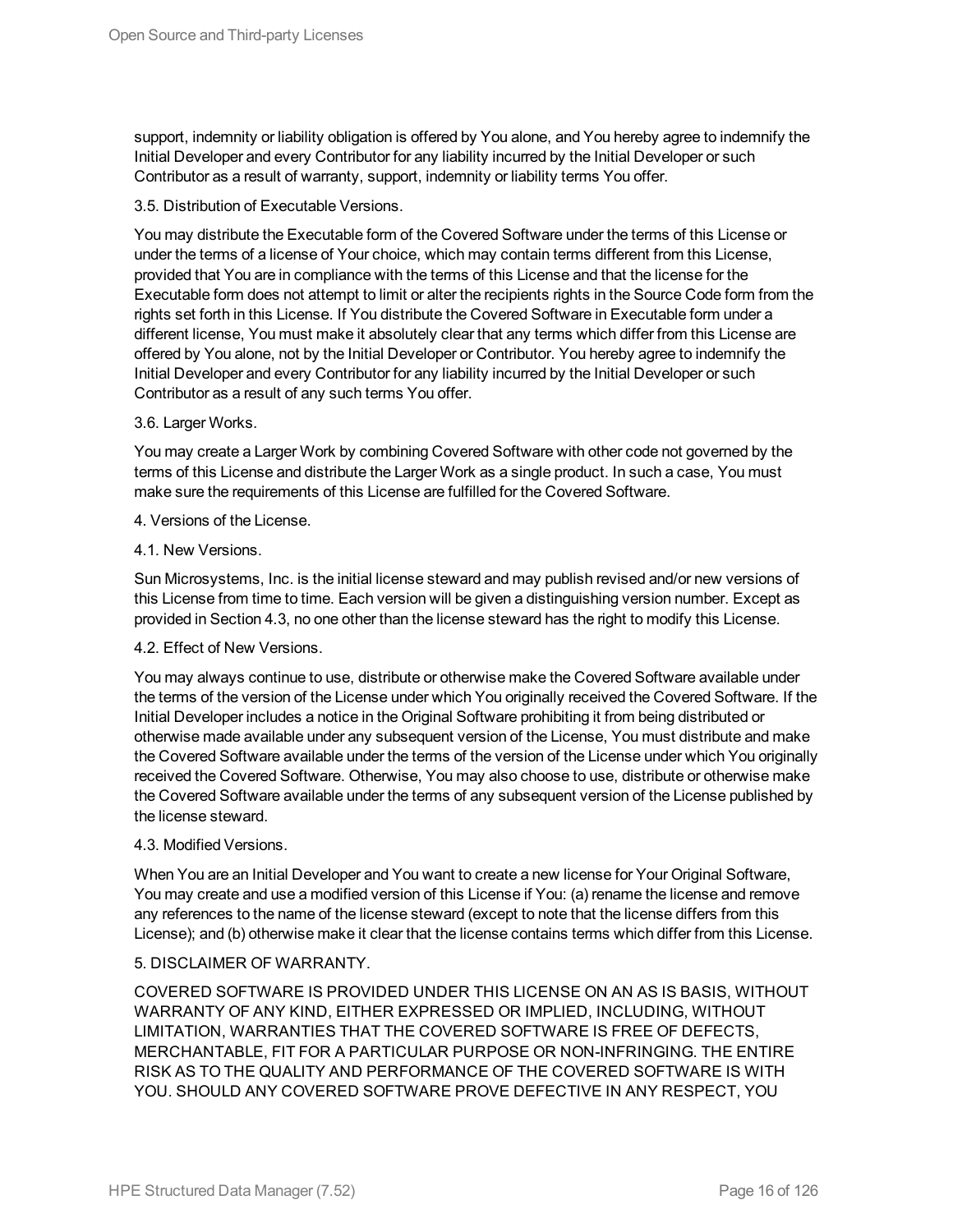(NOT THE INITIAL DEVELOPER OR ANY OTHER CONTRIBUTOR) ASSUME THE COST OF ANY NECESSARY SERVICING, REPAIR OR CORRECTION. THIS DISCLAIMER OF WARRANTY CONSTITUTES AN ESSENTIAL PART OF THIS LICENSE. NO USE OF ANY COVERED SOFTWARE IS AUTHORIZED HEREUNDER EXCEPT UNDER THIS DISCLAIMER.

#### 6. TERMINATION.

6.1. This License and the rights granted hereunder will terminate automatically if You fail to comply with terms herein and fail to cure such breach within 30 days of becoming aware of the breach. Provisions which, by their nature, must remain in effect beyond the termination of this License shall survive.

6.2. If You assert a patent infringement claim (excluding declaratory judgment actions) against Initial Developer or a Contributor (the Initial Developer or Contributor against whom You assert such claim is referred to as Participant) alleging that the Participant Software (meaning the Contributor Version where the Participant is a Contributor or the Original Software where the Participant is the Initial Developer) directly or indirectly infringes any patent, then any and all rights granted directly or indirectly to You by such Participant, the Initial Developer (if the Initial Developer is not the Participant) and all Contributors under Sections 2.1 and/or 2.2 of this License shall, upon 60 days notice from Participant terminate prospectively and automatically at the expiration of such 60 day notice period, unless if within such 60 day period You withdraw Your claim with respect to the Participant Software against such Participant either unilaterally or pursuant to a written agreement with Participant.

6.3. In the event of termination under Sections 6.1 or 6.2 above, all end user licenses that have been validly granted by You or any distributor hereunder prior to termination (excluding licenses granted to You by any distributor) shall survive termination.

#### 7. LIMITATION OF LIABILITY.

UNDER NO CIRCUMSTANCES AND UNDER NO LEGAL THEORY, WHETHER TORT (INCLUDING NEGLIGENCE), CONTRACT, OR OTHERWISE, SHALL YOU, THE INITIAL DEVELOPER, ANY OTHER CONTRIBUTOR, OR ANY DISTRIBUTOR OF COVERED SOFTWARE, OR ANY SUPPLIER OF ANY OF SUCH PARTIES, BE LIABLE TO ANY PERSON FOR ANY INDIRECT, SPECIAL, INCIDENTAL, OR CONSEQUENTIAL DAMAGES OF ANY CHARACTER INCLUDING, WITHOUT LIMITATION, DAMAGES FOR LOST PROFITS, LOSS OF GOODWILL, WORK STOPPAGE, COMPUTER FAILURE OR MALFUNCTION, OR ANY AND ALL OTHER COMMERCIAL DAMAGES OR LOSSES, EVEN IF SUCH PARTY SHALL HAVE BEEN INFORMED OF THE POSSIBILITY OF SUCH DAMAGES. THIS LIMITATION OF LIABILITY SHALL NOT APPLY TO LIABILITY FOR DEATH OR PERSONAL INJURY RESULTING FROM SUCH PARTYS NEGLIGENCE TO THE EXTENT APPLICABLE LAW PROHIBITS SUCH LIMITATION. SOME JURISDICTIONS DO NOT ALLOW THE EXCLUSION OR LIMITATION OF INCIDENTAL OR CONSEQUENTIAL DAMAGES, SO THIS EXCLUSION AND LIMITATION MAY NOT APPLY TO YOU.

#### 8. U.S. GOVERNMENT END USERS.

The Covered Software is a commercial item, as that term is defined in 48 C.F.R. 2.101 (Oct. 1995), consisting of commercial computer software (as that term is defined at 48 C.F.R. 252.227-7014(a)(1)) and commercial computer software documentation as such terms are used in 48 C.F.R. 12.212 (Sept. 1995). Consistent with 48 C.F.R. 12.212 and 48 C.F.R. 227.7202-1 through 227.7202-4 (June 1995), all U.S. Government End Users acquire Covered Software with only those rights set forth herein. This U.S. Government Rights clause is in lieu of, and supersedes, any other FAR, DFAR, or other clause or provision that addresses Government rights in computer software under this License.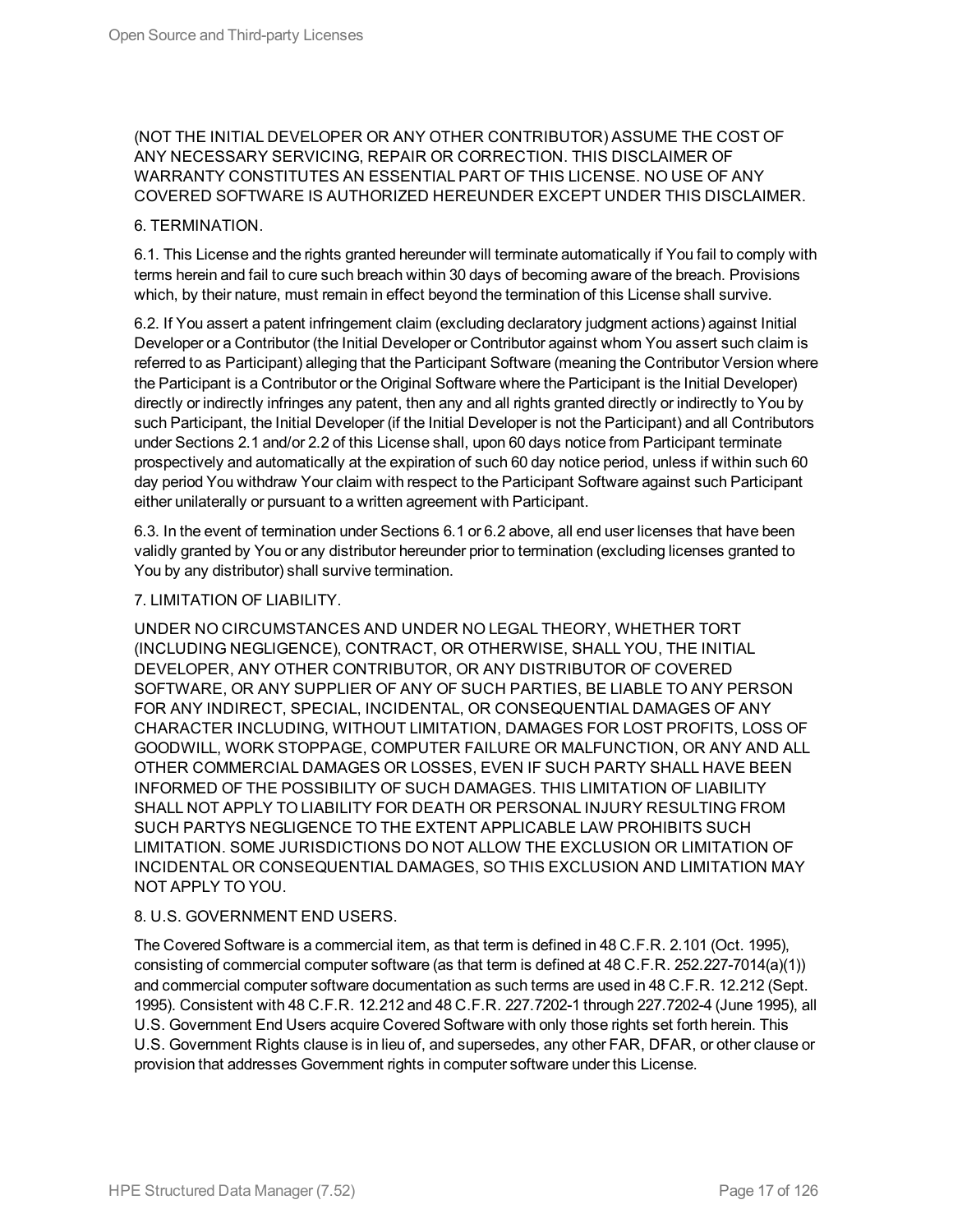#### 9. MISCELLANEOUS.

This License represents the complete agreement concerning subject matter hereof. If any provision of this License is held to be unenforceable, such provision shall be reformed only to the extent necessary to make it enforceable. This License shall be governed by the law of the jurisdiction specified in a notice contained within the Original Software (except to the extent applicable law, if any, provides otherwise), excluding such jurisdictions conflict-of-law provisions. Any litigation relating to this License shall be subject to the jurisdiction of the courts located in the jurisdiction and venue specified in a notice contained within the Original Software, with the losing party responsible for costs, including, without limitation, court costs and reasonable attorneys fees and expenses. The application of the United Nations Convention on Contracts for the International Sale of Goods is expressly excluded. Any law or regulation which provides that the language of a contract shall be construed against the drafter shall not apply to this License. You agree that You alone are responsible for compliance with the United States export administration regulations (and the export control laws and regulation of any other countries) when You use, distribute or otherwise make available any Covered Software.

10. RESPONSIBILITY FOR CLAIMS.

As between Initial Developer and the Contributors, each party is responsible for claims and damages arising, directly or indirectly, out of its utilization of rights under this License and You agree to work with Initial Developer and Contributors to distribute such responsibility on an equitable basis. Nothing herein is intended or shall be deemed to constitute any admission of liability.

### <span id="page-17-0"></span>**Common Public License**

HPE acknowledges the redistribution of the following open source component that is provided under the following license:

 $\bullet$  wsdl4j (1.6.3)

THE ACCOMPANYING PROGRAM IS PROVIDED UNDER THE TERMS OF THIS COMMON PUBLIC LICENSE ("AGREEMENT"). ANY USE, REPRODUCTION OR DISTRIBUTION OF THE PROGRAM CONSTITUTES RECIPIENT'S ACCEPTANCE OF THIS AGREEMENT.

1. DEFINITIONS

"Contribution" means:

a) in the case of the initial Contributor, the initial code and documentation distributed under this Agreement, and

b) in the case of each subsequent Contributor:

- i) changes to the Program, and
- ii) additions to the Program;

where such changes and/or additions to the Program originate from and are distributed by that particular Contributor. A Contribution 'originates' from a Contributor if it was added to the Program by such Contributor itself or anyone acting on such Contributor's behalf. Contributions do not include additions to the Program which: (i) are separate modules of software distributed in conjunction with the Program under their own license agreement, and (ii) are not derivative works of the Program.

"Contributor" means any person or entity that distributes the Program.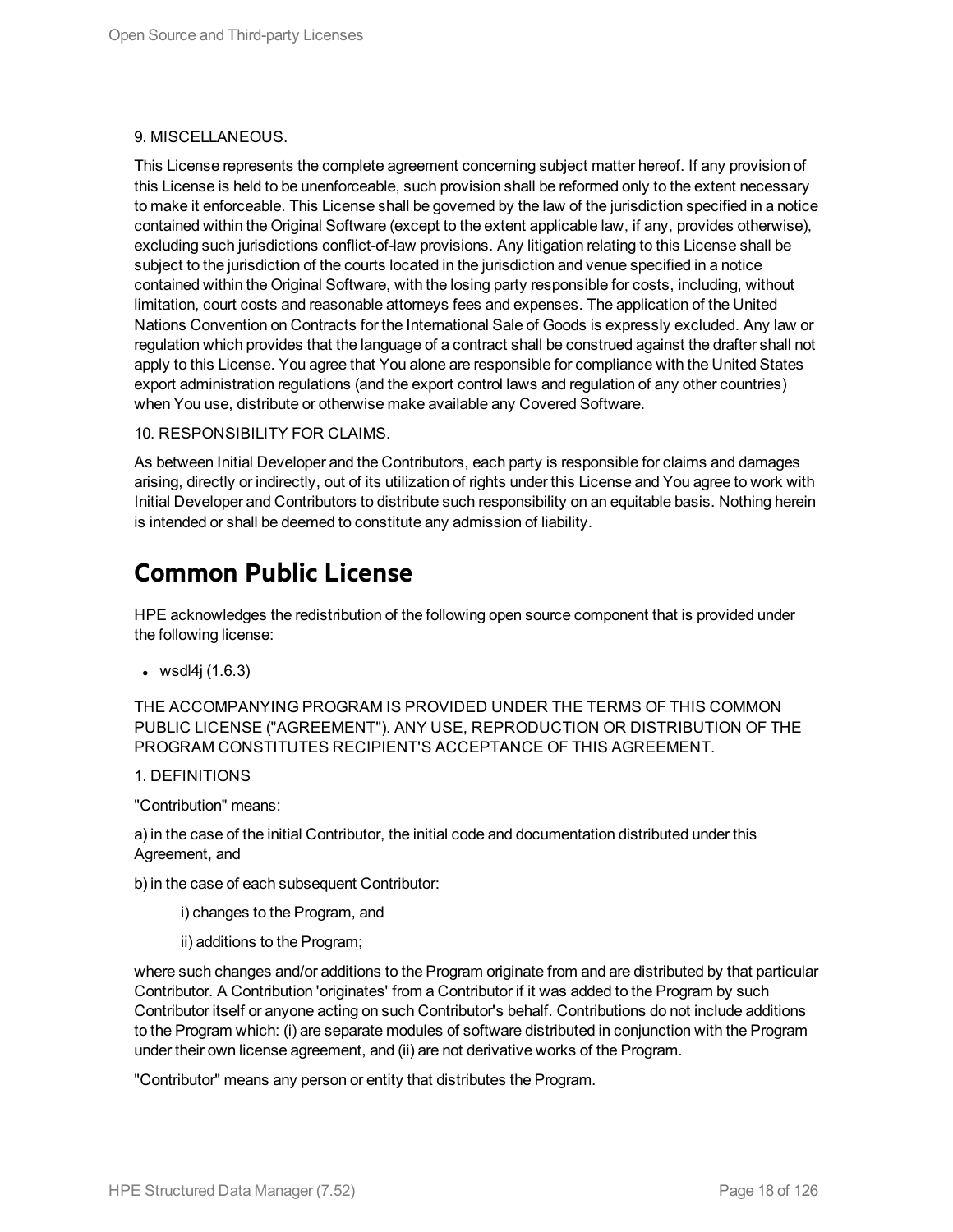"Licensed Patents " mean patent claims licensable by a Contributor which are necessarily infringed by the use or sale of its Contribution alone or when combined with the Program.

"Program" means the Contributions distributed in accordance with this Agreement.

"Recipient" means anyone who receives the Program under this Agreement, including all Contributors.

#### 2. GRANT OF RIGHTS

a) Subject to the terms of this Agreement, each Contributor hereby grants Recipient a non-exclusive, worldwide, royalty-free copyright license to reproduce, prepare derivative works of, publicly display, publicly perform, distribute and sublicense the Contribution of such Contributor, if any, and such derivative works, in source code and object code form.

b) Subject to the terms of this Agreement, each Contributor hereby grants Recipient a non-exclusive, worldwide, royalty-free patent license under Licensed Patents to make, use, sell, offer to sell, import and otherwise transfer the Contribution of such Contributor, if any, in source code and object code form. This patent license shall apply to the combination of the Contribution and the Program if, at the time the Contribution is added by the Contributor, such addition of the Contribution causes such combination to be covered by the Licensed Patents. The patent license shall not apply to any other combinations which include the Contribution. No hardware per se is licensed hereunder.

c) Recipient understands that although each Contributor grants the licenses to its Contributions set forth herein, no assurances are provided by any Contributor that the Program does not infringe the patent or other intellectual property rights of any other entity. Each Contributor disclaims any liability to Recipient for claims brought by any other entity based on infringement of intellectual property rights or otherwise. As a condition to exercising the rights and licenses granted hereunder, each Recipient hereby assumes sole responsibility to secure any other intellectual property rights needed, if any. For example, if a third party patent license is required to allow Recipient to distribute the Program, it is Recipient's responsibility to acquire that license before distributing the Program.

d) Each Contributor represents that to its knowledge it has sufficient copyright rights in its Contribution, if any, to grant the copyright license set forth in this Agreement.

#### 3. REQUIREMENTS

A Contributor may choose to distribute the Program in object code form under its own license agreement, provided that:

a) it complies with the terms and conditions of this Agreement; and

b) its license agreement:

i) effectively disclaims on behalf of all Contributors all warranties and conditions, express and implied, including warranties or conditions of title and non-infringement, and implied warranties or conditions of merchantability and fitness for a particular purpose;

ii) effectively excludes on behalf of all Contributors all liability for damages, including direct, indirect, special, incidental and consequential damages, such as lost profits;

iii) states that any provisions which differ from this Agreement are offered by that Contributor alone and not by any other party; and

iv) states that source code for the Program is available from such Contributor, and informs licensees how to obtain it in a reasonable manner on or through a medium customarily used for software exchange.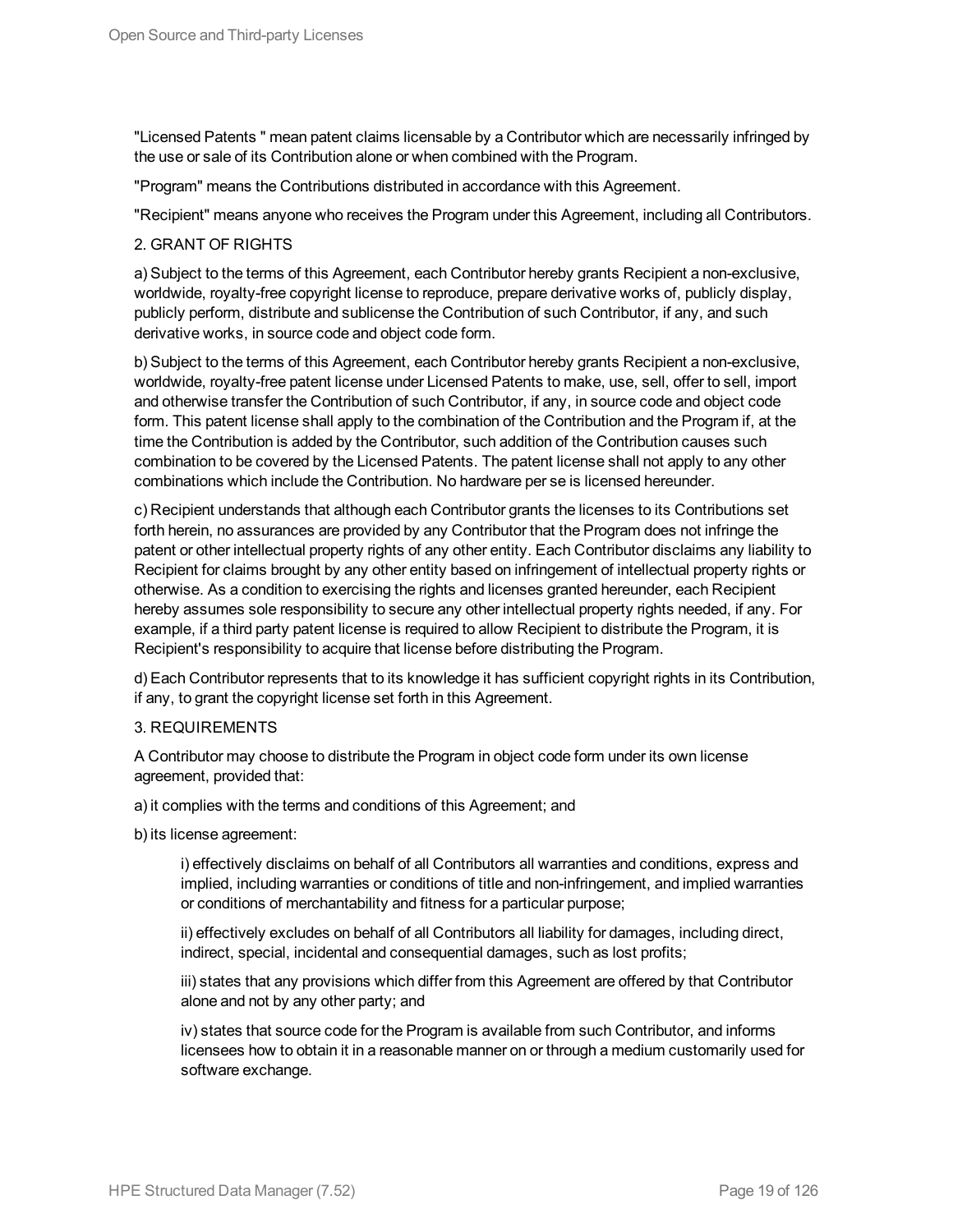When the Program is made available in source code form:

- a) it must be made available under this Agreement; and
- b) a copy of this Agreement must be included with each copy of the Program.
- Contributors may not remove or alter any copyright notices contained within the Program.

Each Contributor must identify itself as the originator of its Contribution, if any, in a manner that reasonably allows subsequent Recipients to identify the originator of the Contribution.

#### 4. COMMERCIAL DISTRIBUTION

Commercial distributors of software may accept certain responsibilities with respect to end users, business partners and the like. While this license is intended to facilitate the commercial use of the Program, the Contributor who includes the Program in a commercial product offering should do so in a manner which does not create potential liability for other Contributors. Therefore, if a Contributor includes the Program in a commercial product offering, such Contributor ("Commercial Contributor") hereby agrees to defend and indemnify every other Contributor ("Indemnified Contributor") against any losses, damages and costs (collectively "Losses") arising from claims, lawsuits and other legal actions brought by a third party against the Indemnified Contributor to the extent caused by the acts or omissions of such Commercial Contributor in connection with its distribution of the Program in a commercial product offering. The obligations in this section do not apply to any claims or Losses relating to any actual or alleged intellectual property infringement. In order to qualify, an Indemnified Contributor must: a) promptly notify the Commercial Contributor in writing of such claim, and b) allow the Commercial Contributor to control, and cooperate with the Commercial Contributor in, the defense and any related settlement negotiations. The Indemnified Contributor may participate in any such claim at its own expense.

For example, a Contributor might include the Program in a commercial product offering, Product X. That Contributor is then a Commercial Contributor. If that Commercial Contributor then makes performance claims, or offers warranties related to Product X, those performance claims and warranties are such Commercial Contributor's responsibility alone. Under this section, the Commercial Contributor would have to defend claims against the other Contributors related to those performance claims and warranties, and if a court requires any other Contributor to pay any damages as a result, the Commercial Contributor must pay those damages.

#### 5. NO WARRANTY

EXCEPT AS EXPRESSLY SET FORTH IN THIS AGREEMENT, THE PROGRAM IS PROVIDED ON AN "AS IS" BASIS, WITHOUT WARRANTIES OR CONDITIONS OF ANY KIND, EITHER EXPRESS OR IMPLIED INCLUDING, WITHOUT LIMITATION, ANY WARRANTIES OR CONDITIONS OF TITLE, NON-INFRINGEMENT, MERCHANTABILITY OR FITNESS FOR A PARTICULAR PURPOSE. Each Recipient is solely responsible for determining the appropriateness of using and distributing the Program and assumes all risks associated with its exercise of rights under this Agreement, including but not limited to the risks and costs of program errors, compliance with applicable laws, damage to or loss of data, programs or equipment, and unavailability or interruption of operations.

#### 6. DISCLAIMER OF LIABILITY

EXCEPT AS EXPRESSLY SET FORTH IN THIS AGREEMENT, NEITHER RECIPIENT NOR ANY CONTRIBUTORS SHALL HAVE ANY LIABILITY FOR ANY DIRECT, INDIRECT, INCIDENTAL, SPECIAL, EXEMPLARY, OR CONSEQUENTIAL DAMAGES (INCLUDING WITHOUT LIMITATION LOST PROFITS), HOWEVER CAUSED AND ON ANY THEORY OF LIABILITY,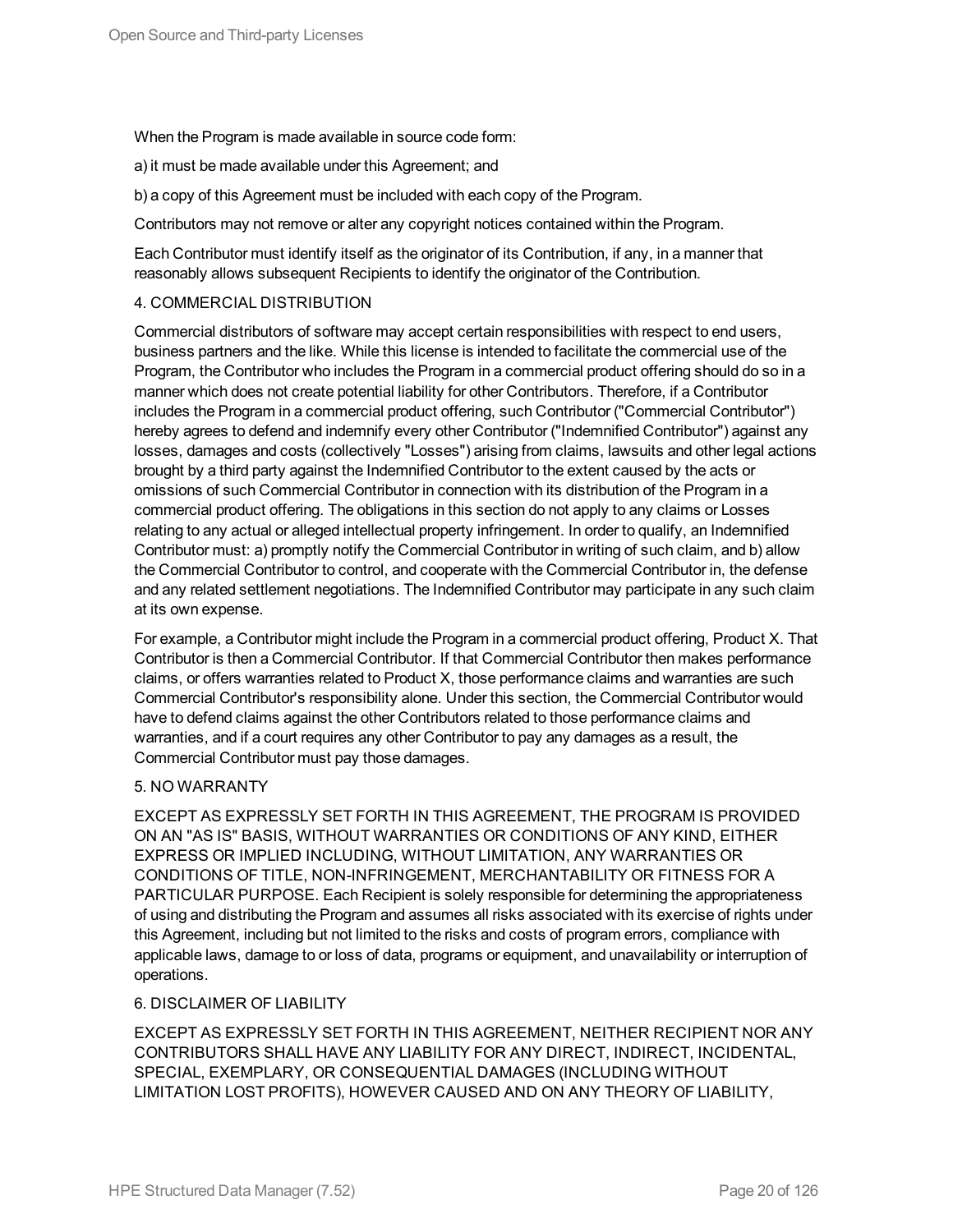#### WHETHER IN CONTRACT, STRICT LIABILITY, OR TORT (INCLUDING NEGLIGENCE OR OTHERWISE) ARISING IN ANY WAY OUT OF THE USE OR DISTRIBUTION OF THE PROGRAM OR THE EXERCISE OF ANY RIGHTS GRANTED HEREUNDER, EVEN IF ADVISED OF THE POSSIBILITY OF SUCH DAMAGES.

#### 7. GENERAL

If any provision of this Agreement is invalid or unenforceable under applicable law, it shall not affect the validity or enforceability of the remainder of the terms of this Agreement, and without further action by the parties hereto, such provision shall be reformed to the minimum extent necessary to make such provision valid and enforceable.

If Recipient institutes patent litigation against a Contributor with respect to a patent applicable to software (including a cross-claim or counterclaim in a lawsuit), then any patent licenses granted by that Contributor to such Recipient under this Agreement shall terminate as of the date such litigation is filed. In addition, if Recipient institutes patent litigation against any entity (including a cross-claim or counterclaim in a lawsuit) alleging that the Program itself (excluding combinations of the Program with other software or hardware) infringes such Recipient's patent(s), then such Recipient's rights granted under Section 2(b) shall terminate as of the date such litigation is filed.

All Recipient's rights under this Agreement shall terminate if it fails to comply with any of the material terms or conditions of this Agreement and does not cure such failure in a reasonable period of time after becoming aware of such noncompliance. If all Recipient's rights under this Agreement terminate, Recipient agrees to cease use and distribution of the Program as soon as reasonably practicable. However, Recipient's obligations under this Agreement and any licenses granted by Recipient relating to the Program shall continue and survive.

Everyone is permitted to copy and distribute copies of this Agreement, but in order to avoid inconsistency the Agreement is copyrighted and may only be modified in the following manner. The Agreement Steward reserves the right to publish new versions (including revisions) of this Agreement from time to time. No one other than the Agreement Steward has the right to modify this Agreement. IBM is the initial Agreement Steward. IBM may assign the responsibility to serve as the Agreement Steward to a suitable separate entity. Each new version of the Agreement will be given a distinguishing version number. The Program (including Contributions) may always be distributed subject to the version of the Agreement under which it was received. In addition, after a new version of the Agreement is published, Contributor may elect to distribute the Program (including its Contributions) under the new version. Except as expressly stated in Sections 2(a) and 2(b) above, Recipient receives no rights or licenses to the intellectual property of any Contributor under this Agreement, whether expressly, by implication, estoppel or otherwise. All rights in the Program not expressly granted under this Agreement are reserved.

This Agreement is governed by the laws of the State of New York and the intellectual property laws of the United States of America. No party to this Agreement will bring a legal action under this Agreement more than one year after the cause of action arose. Each party waives its rights to a jury trial in any resulting litigation.

### <span id="page-20-0"></span>**Creative Commons Attribution 2.5 License**

HPE acknowledges the redistribution of the following open source components that are provided under the following license:

- 
- Array.indexof **and in the interval of the set of the set of the set of the set of the set of the set of the set of the set of the set of the set of the set of the set of the set of the set of the set of the set of the se**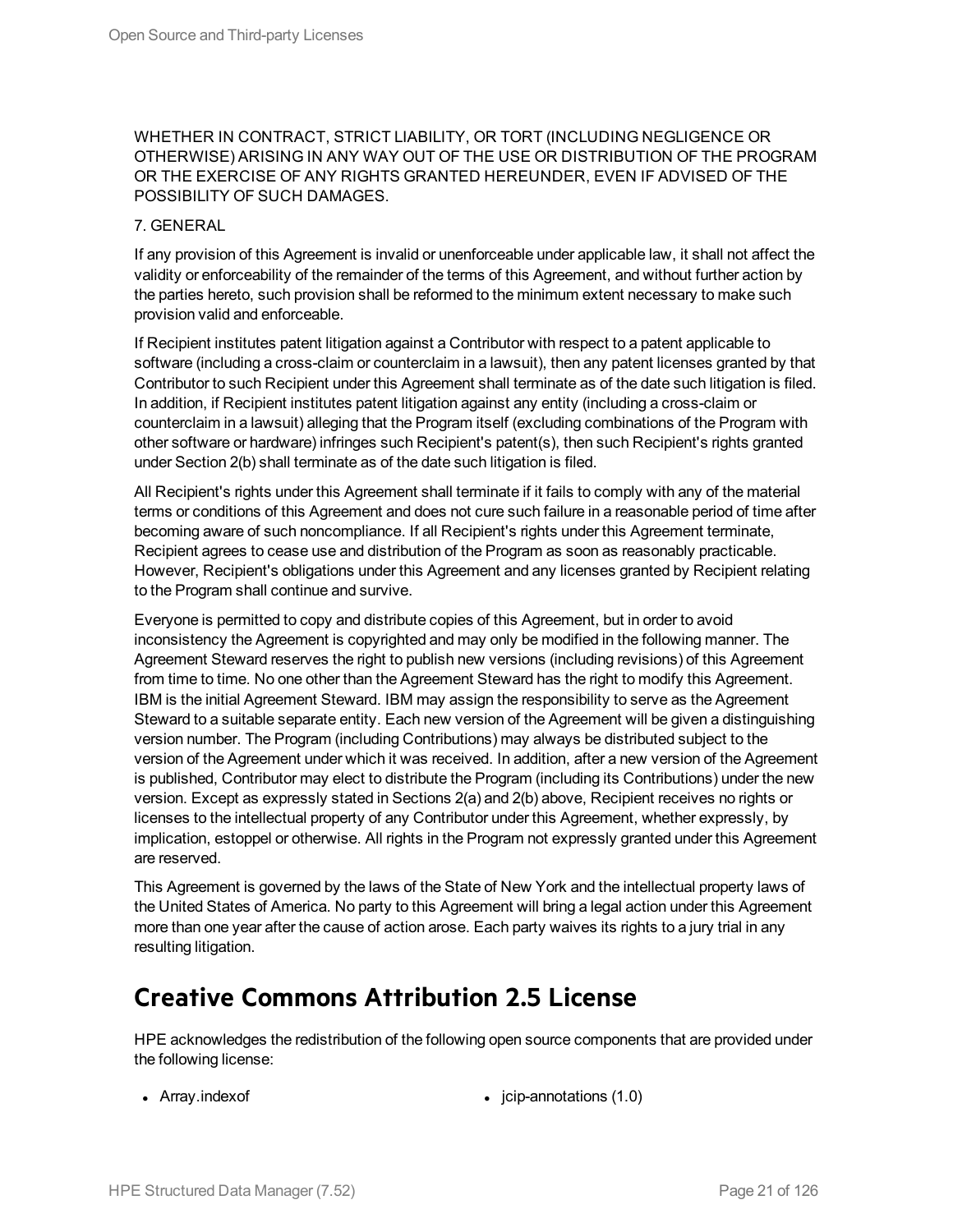- Java Concurrency in Practice **and Silk Icons** Silk Icons
	-

#### Creative Commons Attribution 2.5

CREATIVE COMMONS CORPORATION IS NOT A LAW FIRM AND DOES NOT PROVIDE LEGAL SERVICES. DISTRIBUTION OF THIS LICENSE DOES NOT CREATE AN ATTORNEY-CLIENT RELATIONSHIP. CREATIVE COMMONS PROVIDES THIS INFORMATION ON AN "AS-IS" BASIS. CREATIVE COMMONS MAKES NO WARRANTIES REGARDING THE INFORMATION PROVIDED, AND DISCLAIMS LIABILITY FOR DAMAGES RESULTING FROM ITS USE.

#### License

THE WORK (AS DEFINED BELOW) IS PROVIDED UNDER THE TERMS OF THIS CREATIVE COMMONS PUBLIC LICENSE ("CCPL" OR "LICENSE"). THE WORK IS PROTECTED BY COPYRIGHT AND/OR OTHER APPLICABLE LAW. ANY USE OF THE WORK OTHER THAN AS AUTHORIZED UNDER THIS LICENSE OR COPYRIGHT LAW IS PROHIBITED.

BY EXERCISING ANY RIGHTS TO THE WORK PROVIDED HERE, YOU ACCEPT AND AGREE TO BE BOUND BY THE TERMS OF THIS LICENSE. THE LICENSOR GRANTS YOU THE RIGHTS CONTAINED HERE IN CONSIDERATION OF YOUR ACCEPTANCE OF SUCH TERMS AND CONDITIONS.

- 1. **Definitions**
	- a. **"Collective Work"** means a work, such as a periodical issue, anthology or encyclopedia, in which the Work in its entirety in unmodified form, along with a number of other contributions, constituting separate and independent works in themselves, are assembled into a collective whole. A work that constitutes a Collective Work will not be considered a Derivative Work (as defined below) for the purposes of this License.
	- b. **"Derivative Work"** means a work based upon the Work or upon the Work and other preexisting works, such as a translation, musical arrangement, dramatization, fictionalization, motion picture version, sound recording, art reproduction, abridgment, condensation, or any other form in which the Work may be recast, transformed, or adapted, except that a work that constitutes a Collective Work will not be considered a Derivative Work for the purpose of this License. For the avoidance of doubt, where the Work is a musical composition or sound recording, the synchronization of the Work in timed-relation with a moving image ("synching") will be considered a Derivative Work for the purpose of this License.
	- c. **"Licensor"** means the individual or entity that offers the Work under the terms of this License.
	- d. **"Original Author"** means the individual or entity who created the Work.
	- e. **"Work"** means the copyrightable work of authorship offered under the terms of this License.
	- f. **"You"** means an individual or entity exercising rights under this License who has not previously violated the terms of this License with respect to the Work, or who has received express permission from the Licensor to exercise rights under this License despite a previous violation.
- 2. **Fair Use Rights.** Nothing in this license is intended to reduce, limit, or restrict any rights arising from fair use, first sale or other limitations on the exclusive rights of the copyright owner under copyright law or other applicable laws.
- 3. **License Grant.** Subject to the terms and conditions of this License, Licensor hereby grants You a worldwide, royalty-free, non-exclusive, perpetual (for the duration of the applicable copyright) license to exercise the rights in the Work as stated below: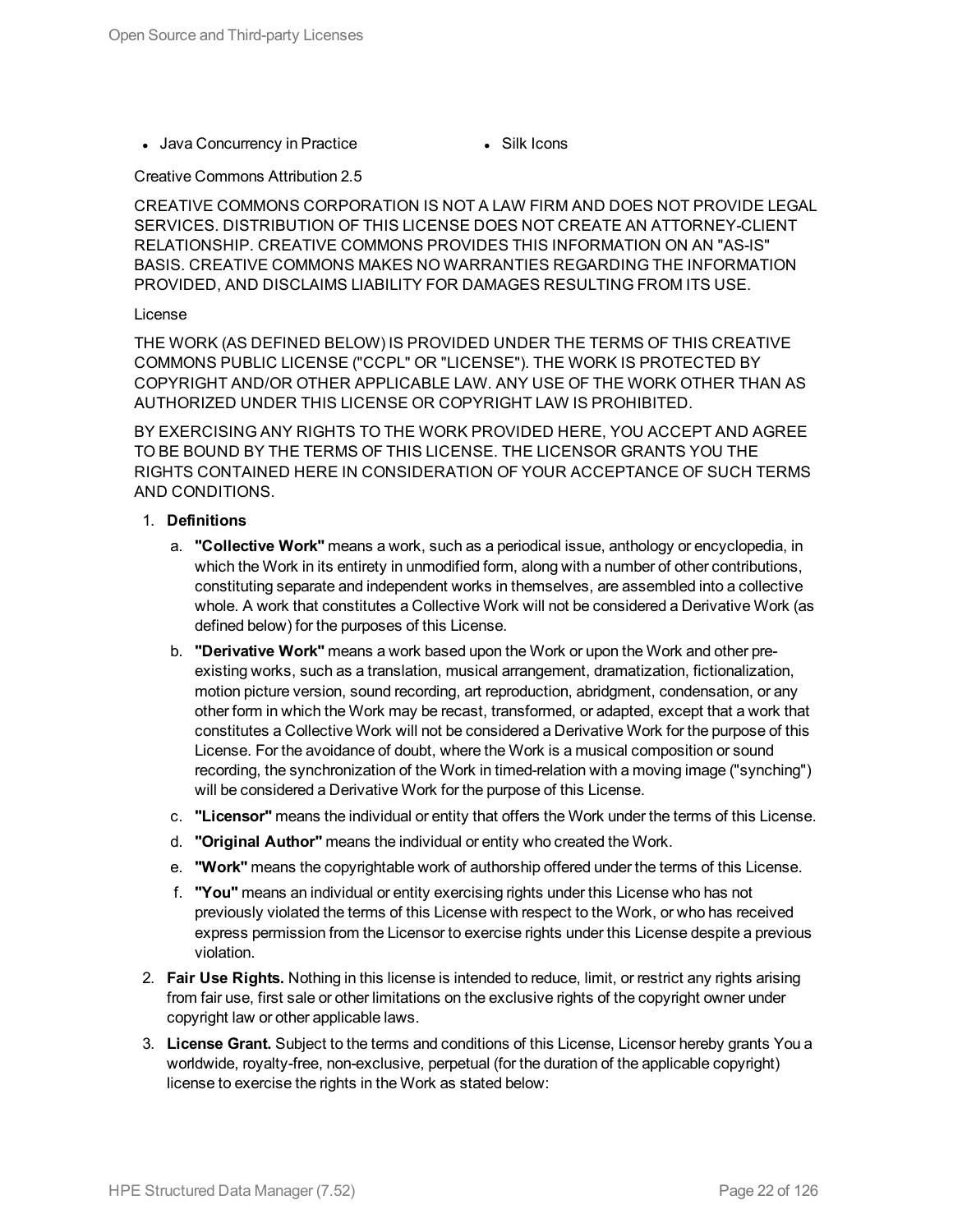- a. to reproduce the Work, to incorporate the Work into one or more Collective Works, and to reproduce the Work as incorporated in the Collective Works;
- b. to create and reproduce Derivative Works;
- c. to distribute copies or phonorecords of, display publicly, perform publicly, and perform publicly by means of a digital audio transmission the Work including as incorporated in Collective Works;
- d. to distribute copies or phonorecords of, display publicly, perform publicly, and perform publicly by means of a digital audio transmission Derivative Works.
- e. For the avoidance of doubt, where the work is a musical composition:
	- i. **Performance Royalties Under Blanket Licenses.** Licensor waives the exclusive right to collect, whether individually or via a performance rights society (e.g. ASCAP, BMI, SESAC), royalties for the public performance or public digital performance (e.g. webcast) of the Work.
	- ii. **Mechanical Rights and Statutory Royalties.** Licensor waives the exclusive right to collect, whether individually or via a music rights agency or designated agent (e.g. Harry Fox Agency), royalties for any phonorecord You create from the Work ("cover version") and distribute, subject to the compulsory license created by 17 USC Section 115 of the US Copyright Act (or the equivalent in other jurisdictions).
- f. **Webcasting Rights and Statutory Royalties.** For the avoidance of doubt, where the Work is a sound recording, Licensor waives the exclusive right to collect, whether individually or via a performance-rights society (e.g. SoundExchange), royalties for the public digital performance (e.g. webcast) of the Work, subject to the compulsory license created by 17 USC Section 114 of the US Copyright Act (or the equivalent in other jurisdictions).

The above rights may be exercised in all media and formats whether now known or hereafter devised. The above rights include the right to make such modifications as are technically necessary to exercise the rights in other media and formats. All rights not expressly granted by Licensor are hereby reserved.

- 4. **Restrictions.** The license granted in Section 3 above is expressly made subject to and limited by the following restrictions:
	- a. You may distribute, publicly display, publicly perform, or publicly digitally perform the Work only under the terms of this License, and You must include a copy of, or the Uniform Resource Identifier for, this License with every copy or phonorecord of the Work You distribute, publicly display, publicly perform, or publicly digitally perform. You may not offer or impose any terms on the Work that alter or restrict the terms of this License or the recipients' exercise of the rights granted hereunder. You may not sublicense the Work. You must keep intact all notices that refer to this License and to the disclaimer of warranties. You may not distribute, publicly display, publicly perform, or publicly digitally perform the Work with any technological measures that control access or use of the Work in a manner inconsistent with the terms of this License Agreement. The above applies to the Work as incorporated in a Collective Work, but this does not require the Collective Work apart from the Work itself to be made subject to the terms of this License. If You create a Collective Work, upon notice from any Licensor You must, to the extent practicable, remove from the Collective Work any credit as required by clause 4(b), as requested. If You create a Derivative Work, upon notice from any Licensor You must, to the extent practicable, remove from the Derivative Work any credit as required by clause 4(b), as requested.
	- b. If you distribute, publicly display, publicly perform, or publicly digitally perform the Work or any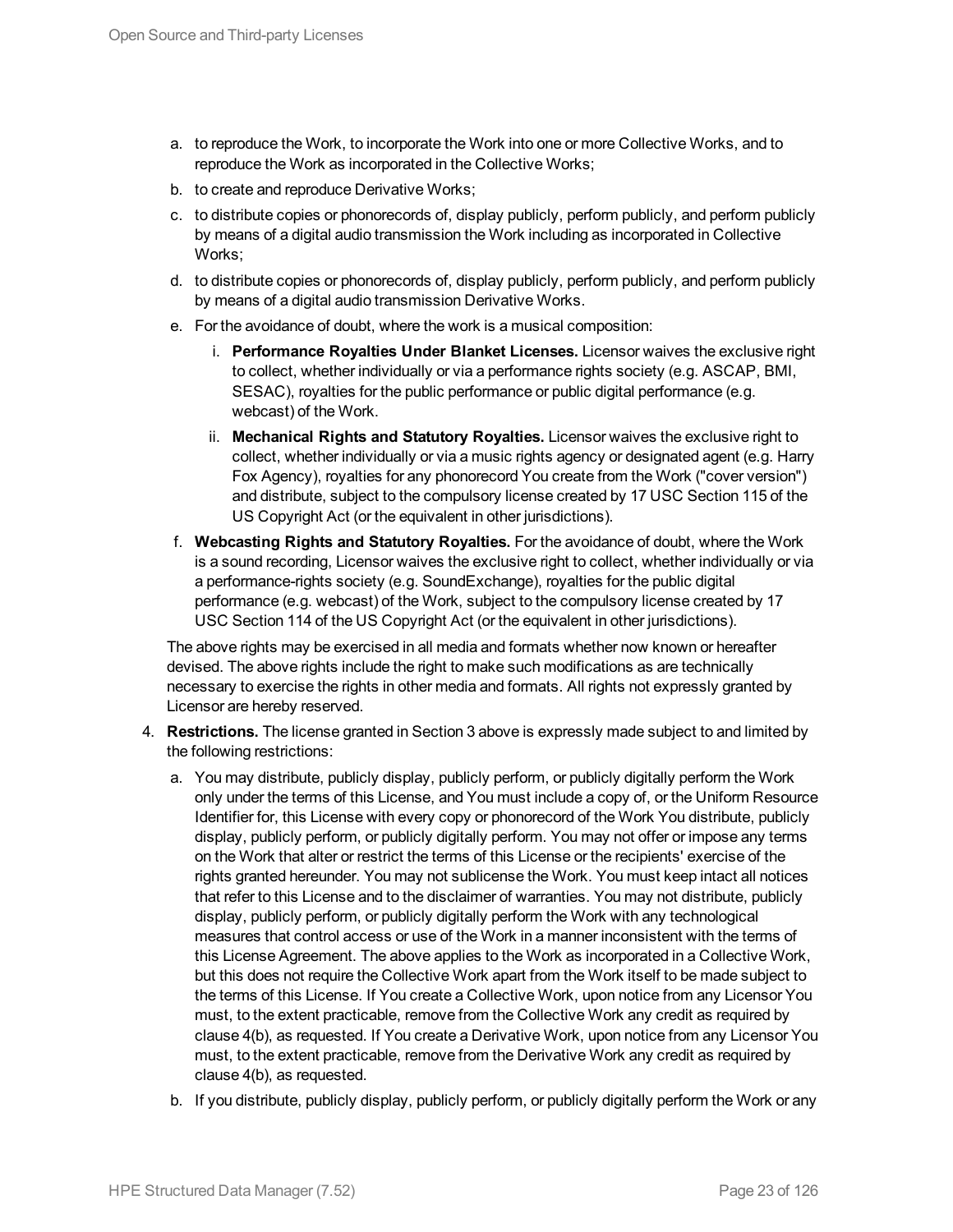Derivative Works or Collective Works, You must keep intact all copyright notices for the Work and provide, reasonable to the medium or means You are utilizing: (i) the name of the Original Author (or pseudonym, if applicable) if supplied, and/or (ii) if the Original Author and/or Licensor designate another party or parties (e.g. a sponsor institute, publishing entity, journal) for attribution in Licensor's copyright notice, terms of service or by other reasonable means, the name of such party or parties; the title of the Work if supplied; to the extent reasonably practicable, the Uniform Resource Identifier, if any, that Licensor specifies to be associated with the Work, unless such URI does not refer to the copyright notice or licensing information for the Work; and in the case of a Derivative Work, a credit identifying the use of the Work in the Derivative Work (e.g., "French translation of the Work by Original Author," or "Screenplay based on original Work by Original Author"). Such credit may be implemented in any reasonable manner; provided, however, that in the case of a Derivative Work or Collective Work, at a minimum such credit will appear where any other comparable authorship credit appears and in a manner at least as prominent as such other comparable authorship credit.

#### 5. **Representations, Warranties and Disclaimer**

UNLESS OTHERWISE MUTUALLY AGREED TO BY THE PARTIES IN WRITING, LICENSOR OFFERS THE WORK AS-IS AND MAKES NO REPRESENTATIONS OR WARRANTIES OF ANY KIND CONCERNING THE WORK, EXPRESS, IMPLIED, STATUTORY OR OTHERWISE, INCLUDING, WITHOUT LIMITATION, WARRANTIES OF TITLE, MERCHANTIBILITY, FITNESS FOR A PARTICULAR PURPOSE, NONINFRINGEMENT, OR THE ABSENCE OF LATENT OR OTHER DEFECTS, ACCURACY, OR THE PRESENCE OF ABSENCE OF ERRORS, WHETHER OR NOT DISCOVERABLE. SOME JURISDICTIONS DO NOT ALLOW THE EXCLUSION OF IMPLIED WARRANTIES, SO SUCH EXCLUSION MAY NOT APPLY TO YOU.

6. **Limitation on Liability.** EXCEPT TO THE EXTENT REQUIRED BY APPLICABLE LAW, IN NO EVENT WILL LICENSOR BE LIABLE TO YOU ON ANY LEGAL THEORY FOR ANY SPECIAL, INCIDENTAL, CONSEQUENTIAL, PUNITIVE OR EXEMPLARY DAMAGES ARISING OUT OF THIS LICENSE OR THE USE OF THE WORK, EVEN IF LICENSOR HAS BEEN ADVISED OF THE POSSIBILITY OF SUCH DAMAGES.

#### 7. **Termination**

- a. This License and the rights granted hereunder will terminate automatically upon any breach by You of the terms of this License. Individuals or entities who have received Derivative Works or Collective Works from You under this License, however, will not have their licenses terminated provided such individuals or entities remain in full compliance with those licenses. Sections 1, 2, 5, 6, 7, and 8 will survive any termination of this License.
- b. Subject to the above terms and conditions, the license granted here is perpetual (for the duration of the applicable copyright in the Work). Notwithstanding the above, Licensor reserves the right to release the Work under different license terms or to stop distributing the Work at any time; provided, however that any such election will not serve to withdraw this License (or any other license that has been, or is required to be, granted under the terms of this License), and this License will continue in full force and effect unless terminated as stated above.

#### 8. **Miscellaneous**

- a. Each time You distribute or publicly digitally perform the Work or a Collective Work, the Licensor offers to the recipient a license to the Work on the same terms and conditions as the license granted to You under this License.
- b. Each time You distribute or publicly digitally perform a Derivative Work, Licensor offers to the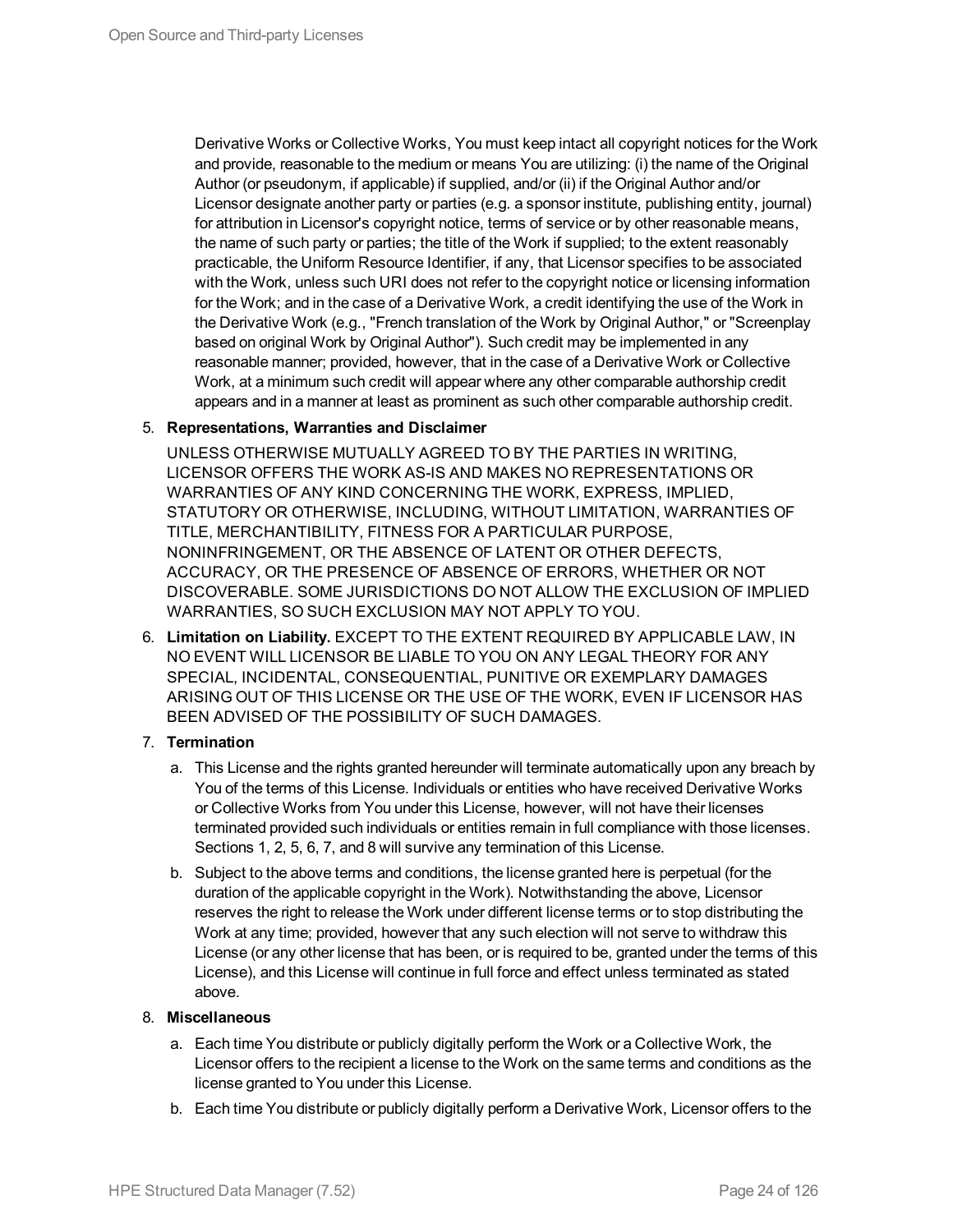recipient a license to the original Work on the same terms and conditions as the license granted to You under this License.

- c. If any provision of this License is invalid or unenforceable under applicable law, it shall not affect the validity or enforceability of the remainder of the terms of this License, and without further action by the parties to this agreement, such provision shall be reformed to the minimum extent necessary to make such provision valid and enforceable.
- d. No term or provision of this License shall be deemed waived and no breach consented to unless such waiver or consent shall be in writing and signed by the party to be charged with such waiver or consent.
- e. This License constitutes the entire agreement between the parties with respect to the Work licensed here. There are no understandings, agreements or representations with respect to the Work not specified here. Licensor shall not be bound by any additional provisions that may appear in any communication from You. This License may not be modified without the mutual written agreement of the Licensor and You.

Creative Commons is not a party to this License, and makes no warranty whatsoever in connection with the Work. Creative Commons will not be liable to You or any party on any legal theory for any damages whatsoever, including without limitation any general, special, incidental or consequential damages arising in connection to this license. Notwithstanding the foregoing two (2) sentences, if Creative Commons has expressly identified itself as the Licensor hereunder, it shall have all rights and obligations of Licensor.

Except for the limited purpose of indicating to the public that the Work is licensed under the CCPL, neither party will use the trademark "Creative Commons" or any related trademark or logo of Creative Commons without the prior written consent of Creative Commons. Any permitted use will be in compliance with Creative Commons' then-current trademark usage guidelines, as may be published on its website or otherwise made available upon request from time to time.

<span id="page-24-0"></span>Creative Commons may be contacted at <https://creativecommons.org/>.

### **Creative Commons Attribution 3.0 Unported License**

HPE acknowledges the redistribution of the following open source component that is provided under the following license:

• Fugue Icons

Icons by Yusuke Kamiyamane. Licensed under the Creative Commons License, Attribution 3.0.

Creative Commons Attribution 3.0 Unported

CREATIVE COMMONS CORPORATION IS NOT A LAW FIRM AND DOES NOT PROVIDE LEGAL SERVICES. DISTRIBUTION OF THIS LICENSE DOES NOT CREATE AN ATTORNEY-CLIENT RELATIONSHIP. CREATIVE COMMONS PROVIDES THIS INFORMATION ON AN "AS-IS" BASIS. CREATIVE COMMONS MAKES NO WARRANTIES REGARDING THE INFORMATION PROVIDED, AND DISCLAIMS LIABILITY FOR DAMAGES RESULTING FROM ITS USE.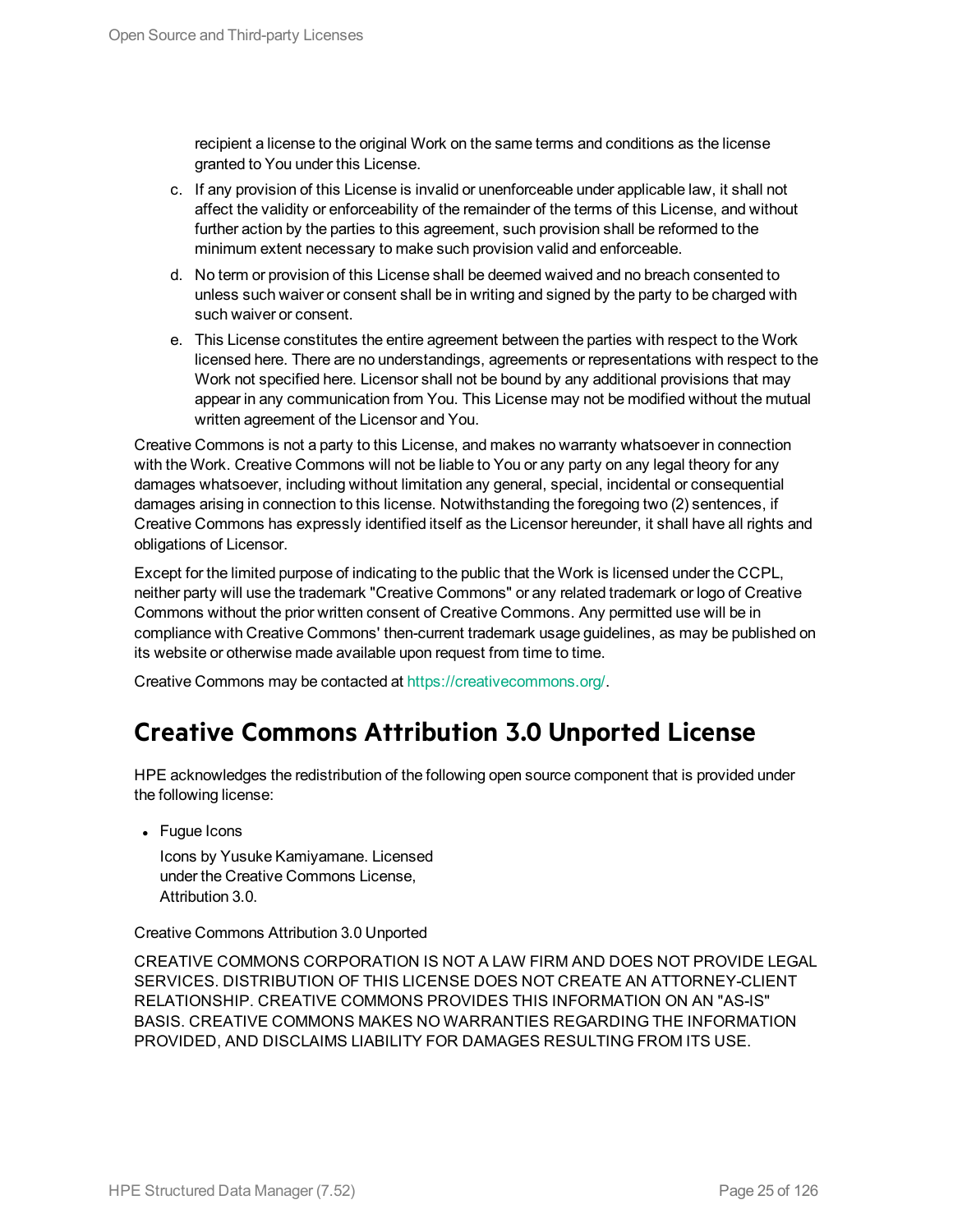#### **License**

THE WORK (AS DEFINED BELOW) IS PROVIDED UNDER THE TERMS OF THIS CREATIVE COMMONS PUBLIC LICENSE ("CCPL" OR "LICENSE"). THE WORK IS PROTECTED BY COPYRIGHT AND/OR OTHER APPLICABLE LAW. ANY USE OF THE WORK OTHER THAN AS AUTHORIZED UNDER THIS LICENSE OR COPYRIGHT LAW IS PROHIBITED.

BY EXERCISING ANY RIGHTS TO THE WORK PROVIDED HERE, YOU ACCEPT AND AGREE TO BE BOUND BY THE TERMS OF THIS LICENSE. TO THE EXTENT THIS LICENSE MAY BE CONSIDERED TO BE A CONTRACT, THE LICENSOR GRANTS YOU THE RIGHTS CONTAINED HERE IN CONSIDERATION OF YOUR ACCEPTANCE OF SUCH TERMS AND CONDITIONS.

#### 1. **Definitions**

- a. **"Adaptation"** means a work based upon the Work, or upon the Work and other pre-existing works, such as a translation, adaptation, derivative work, arrangement of music or other alterations of a literary or artistic work, or phonogram or performance and includes cinematographic adaptations or any other form in which the Work may be recast, transformed, or adapted including in any form recognizably derived from the original, except that a work that constitutes a Collection will not be considered an Adaptation for the purpose of this License. For the avoidance of doubt, where the Work is a musical work, performance or phonogram, the synchronization of the Work in timed-relation with a moving image ("synching") will be considered an Adaptation for the purpose of this License.
- b. **"Collection"** means a collection of literary or artistic works, such as encyclopedias and anthologies, or performances, phonograms or broadcasts, or other works or subject matter other than works listed in Section 1(f) below, which, by reason of the selection and arrangement of their contents, constitute intellectual creations, in which the Work is included in its entirety in unmodified form along with one or more other contributions, each constituting separate and independent works in themselves, which together are assembled into a collective whole. A work that constitutes a Collection will not be considered an Adaptation (as defined above) for the purposes of this License.
- c. **"Distribute"** means to make available to the public the original and copies of the Work or Adaptation, as appropriate, through sale or other transfer of ownership.
- d. **"Licensor"** means the individual, individuals, entity or entities that offer(s) the Work under the terms of this License.
- e. **"Original Author"** means, in the case of a literary or artistic work, the individual, individuals, entity or entities who created the Work or if no individual or entity can be identified, the publisher; and in addition (i) in the case of a performance the actors, singers, musicians, dancers, and other persons who act, sing, deliver, declaim, play in, interpret or otherwise perform literary or artistic works or expressions of folklore; (ii) in the case of a phonogram the producer being the person or legal entity who first fixes the sounds of a performance or other sounds; and, (iii) in the case of broadcasts, the organization that transmits the broadcast.
- f. **"Work"** means the literary and/or artistic work offered under the terms of this License including without limitation any production in the literary, scientific and artistic domain, whatever may be the mode or form of its expression including digital form, such as a book, pamphlet and other writing; a lecture, address, sermon or other work of the same nature; a dramatic or dramatico-musical work; a choreographic work or entertainment in dumb show; a musical composition with or without words; a cinematographic work to which are assimilated works expressed by a process analogous to cinematography; a work of drawing, painting,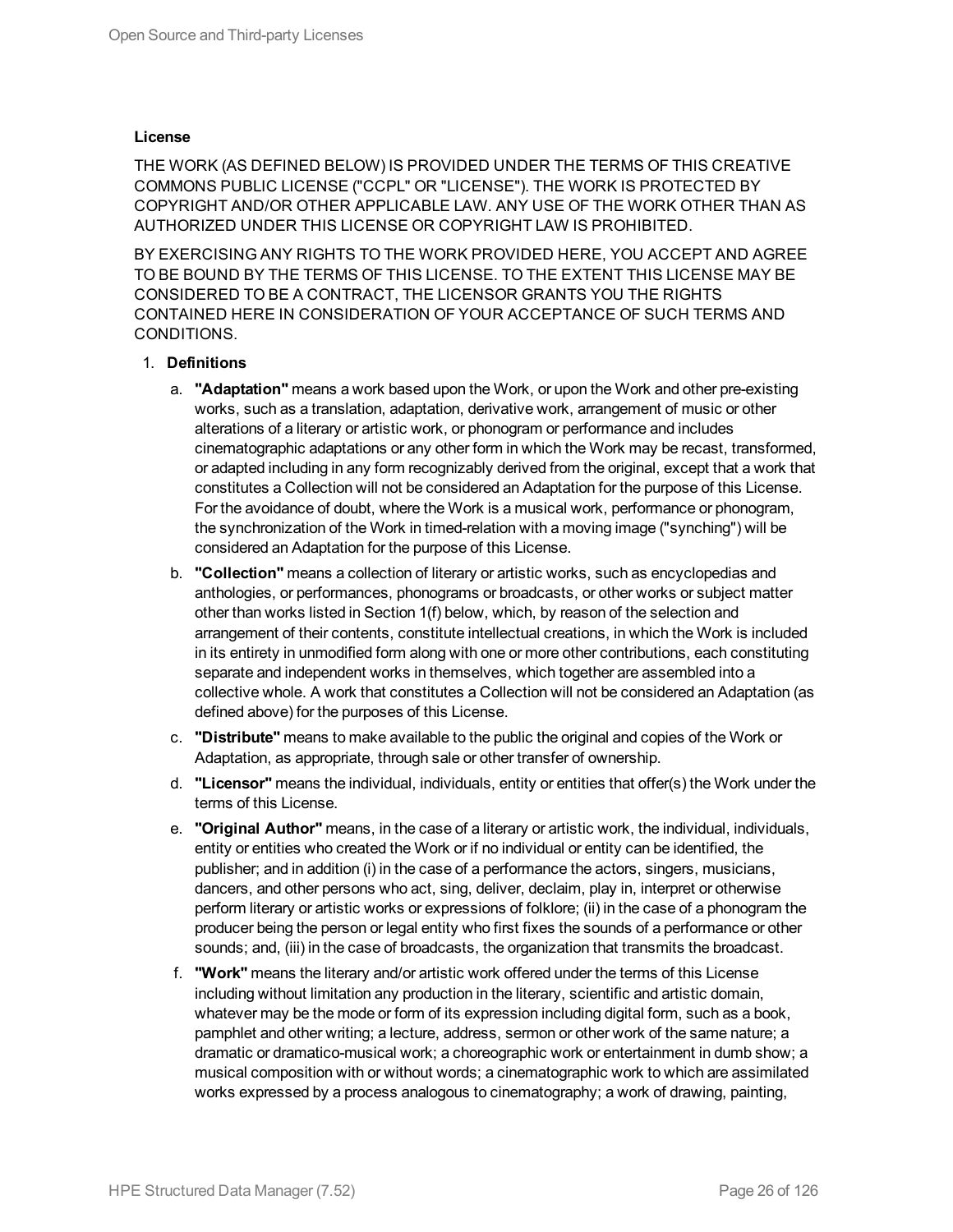architecture, sculpture, engraving or lithography; a photographic work to which are assimilated works expressed by a process analogous to photography; a work of applied art; an illustration, map, plan, sketch or three-dimensional work relative to geography, topography, architecture or science; a performance; a broadcast; a phonogram; a compilation of data to the extent it is protected as a copyrightable work; or a work performed by a variety or circus performer to the extent it is not otherwise considered a literary or artistic work.

- g. **"You"** means an individual or entity exercising rights under this License who has not previously violated the terms of this License with respect to the Work, or who has received express permission from the Licensor to exercise rights under this License despite a previous violation.
- h. **"Publicly Perform"** means to perform public recitations of the Work and to communicate to the public those public recitations, by any means or process, including by wire or wireless means or public digital performances; to make available to the public Works in such a way that members of the public may access these Works from a place and at a place individually chosen by them; to perform the Work to the public by any means or process and the communication to the public of the performances of the Work, including by public digital performance; to broadcast and rebroadcast the Work by any means including signs, sounds or images.
- i. **"Reproduce"** means to make copies of the Work by any means including without limitation by sound or visual recordings and the right of fixation and reproducing fixations of the Work, including storage of a protected performance or phonogram in digital form or other electronic medium.
- 2. **Fair Dealing Rights.** Nothing in this License is intended to reduce, limit, or restrict any uses free from copyright or rights arising from limitations or exceptions that are provided for in connection with the copyright protection under copyright law or other applicable laws.
- 3. **License Grant.** Subject to the terms and conditions of this License, Licensor hereby grants You a worldwide, royalty-free, non-exclusive, perpetual (for the duration of the applicable copyright) license to exercise the rights in the Work as stated below:
	- a. to Reproduce the Work, to incorporate the Work into one or more Collections, and to Reproduce the Work as incorporated in the Collections;
	- b. to create and Reproduce Adaptations provided that any such Adaptation, including any translation in any medium, takes reasonable steps to clearly label, demarcate or otherwise identify that changes were made to the original Work. For example, a translation could be marked "The original work was translated from English to Spanish," or a modification could indicate "The original work has been modified.";
	- c. to Distribute and Publicly Perform the Work including as incorporated in Collections; and,
	- d. to Distribute and Publicly Perform Adaptations.
	- e. For the avoidance of doubt:
		- i. **Non-waivable Compulsory License Schemes.** In those jurisdictions in which the right to collect royalties through any statutory or compulsory licensing scheme cannot be waived, the Licensor reserves the exclusive right to collect such royalties for any exercise by You of the rights granted under this License;
		- ii. **Waivable Compulsory License Schemes.** In those jurisdictions in which the right to collect royalties through any statutory or compulsory licensing scheme can be waived, the Licensor waives the exclusive right to collect such royalties for any exercise by You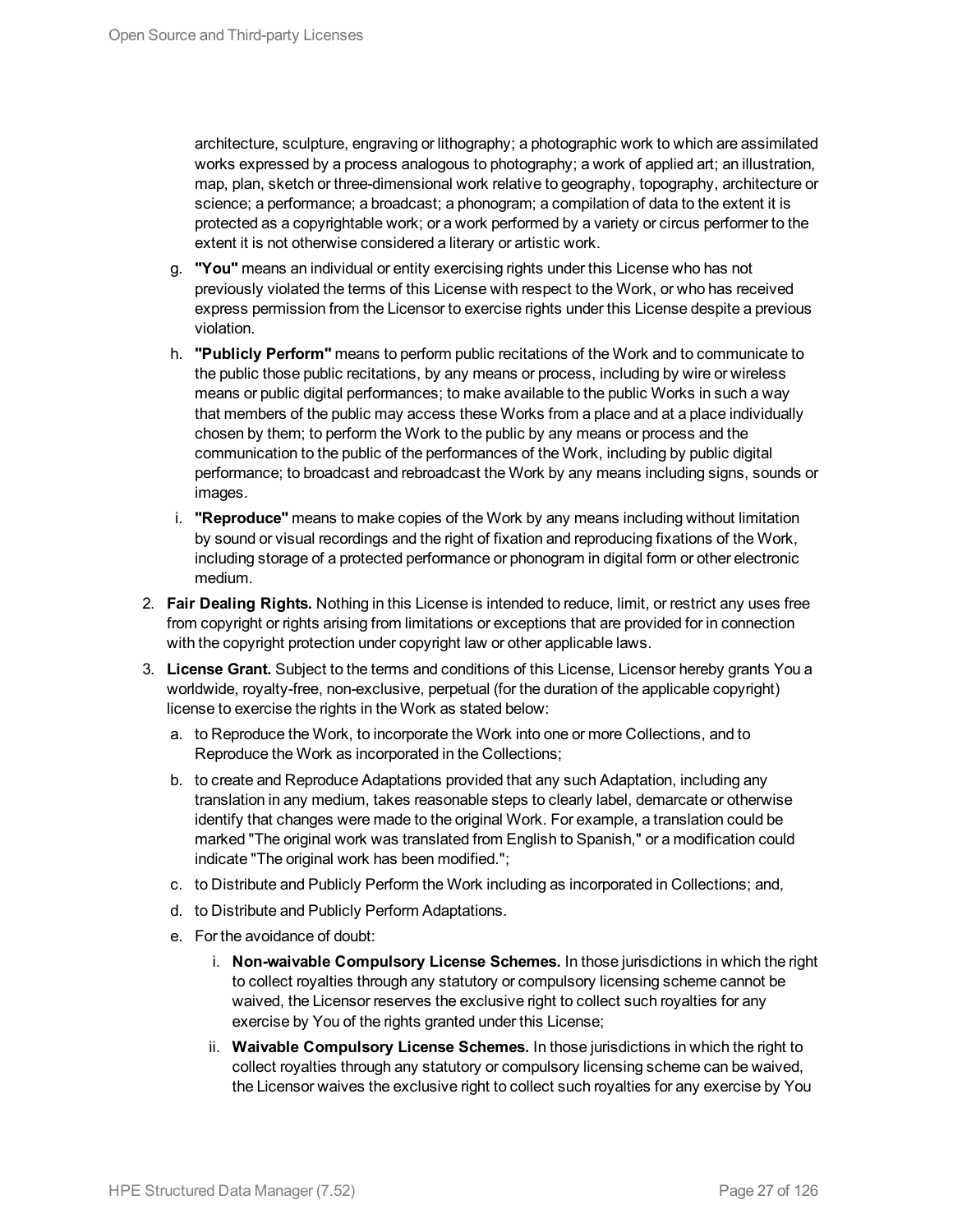of the rights granted under this License; and,

iii. **Voluntary License Schemes.** The Licensor waives the right to collect royalties, whether individually or, in the event that the Licensor is a member of a collecting society that administers voluntary licensing schemes, via that society, from any exercise by You of the rights granted under this License.

The above rights may be exercised in all media and formats whether now known or hereafter devised. The above rights include the right to make such modifications as are technically necessary to exercise the rights in other media and formats. Subject to Section 8(f), all rights not expressly granted by Licensor are hereby reserved.

- 4. **Restrictions.** The license granted in Section 3 above is expressly made subject to and limited by the following restrictions:
	- a. You may Distribute or Publicly Perform the Work only under the terms of this License. You must include a copy of, or the Uniform Resource Identifier (URI) for, this License with every copy of the Work You Distribute or Publicly Perform. You may not offer or impose any terms on the Work that restrict the terms of this License or the ability of the recipient of the Work to exercise the rights granted to that recipient under the terms of the License. You may not sublicense the Work. You must keep intact all notices that refer to this License and to the disclaimer of warranties with every copy of the Work You Distribute or Publicly Perform. When You Distribute or Publicly Perform the Work, You may not impose any effective technological measures on the Work that restrict the ability of a recipient of the Work from You to exercise the rights granted to that recipient under the terms of the License. This Section 4 (a) applies to the Work as incorporated in a Collection, but this does not require the Collection apart from the Work itself to be made subject to the terms of this License. If You create a Collection, upon notice from any Licensor You must, to the extent practicable, remove from the Collection any credit as required by Section 4(b), as requested. If You create an Adaptation, upon notice from any Licensor You must, to the extent practicable, remove from the Adaptation any credit as required by Section 4(b), as requested.
	- b. If You Distribute, or Publicly Perform the Work or any Adaptations or Collections, You must, unless a request has been made pursuant to Section 4(a), keep intact all copyright notices for the Work and provide, reasonable to the medium or means You are utilizing: (i) the name of the Original Author (or pseudonym, if applicable) if supplied, and/or if the Original Author and/or Licensor designate another party or parties (e.g., a sponsor institute, publishing entity, journal) for attribution ("Attribution Parties") in Licensor's copyright notice, terms of service or by other reasonable means, the name of such party or parties; (ii) the title of the Work if supplied; (iii) to the extent reasonably practicable, the URI, if any, that Licensor specifies to be associated with the Work, unless such URI does not refer to the copyright notice or licensing information for the Work; and (iv) , consistent with Section 3(b), in the case of an Adaptation, a credit identifying the use of the Work in the Adaptation (e.g., "French translation of the Work by Original Author," or "Screenplay based on original Work by Original Author"). The credit required by this Section 4 (b) may be implemented in any reasonable manner; provided, however, that in the case of a Adaptation or Collection, at a minimum such credit will appear, if a credit for all contributing authors of the Adaptation or Collection appears, then as part of these credits and in a manner at least as prominent as the credits for the other contributing authors. For the avoidance of doubt, You may only use the credit required by this Section for the purpose of attribution in the manner set out above and, by exercising Your rights under this License, You may not implicitly or explicitly assert or imply any connection with, sponsorship or endorsement by the Original Author, Licensor and/or Attribution Parties, as appropriate, of You or Your use of the Work, without the separate, express prior written permission of the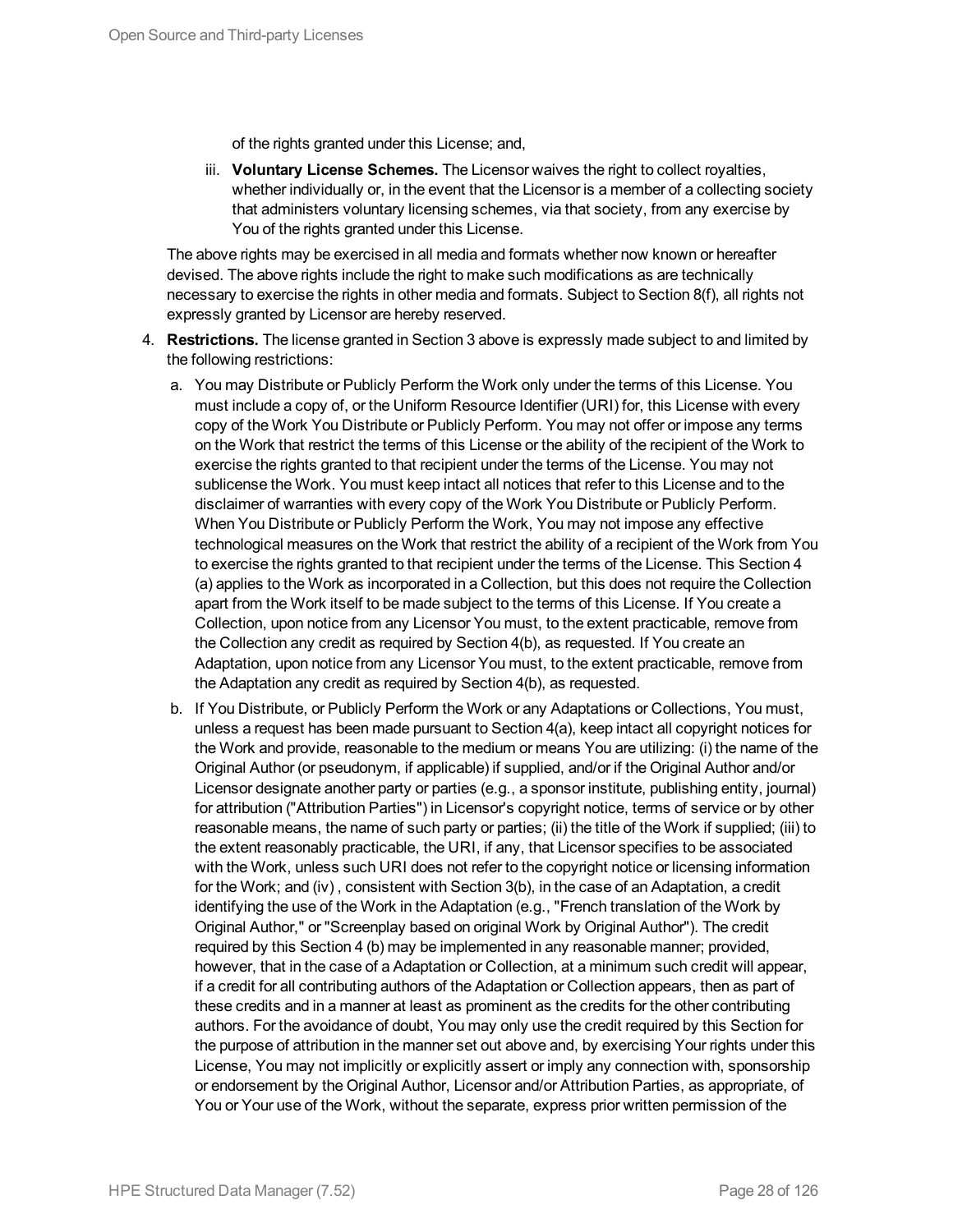Original Author, Licensor and/or Attribution Parties.

c. Except as otherwise agreed in writing by the Licensor or as may be otherwise permitted by applicable law, if You Reproduce, Distribute or Publicly Perform the Work either by itself or as part of any Adaptations or Collections, You must not distort, mutilate, modify or take other derogatory action in relation to the Work which would be prejudicial to the Original Author's honor or reputation. Licensor agrees that in those jurisdictions (e.g. Japan), in which any exercise of the right granted in Section 3(b) of this License (the right to make Adaptations) would be deemed to be a distortion, mutilation, modification or other derogatory action prejudicial to the Original Author's honor and reputation, the Licensor will waive or not assert, as appropriate, this Section, to the fullest extent permitted by the applicable national law, to enable You to reasonably exercise Your right under Section 3(b) of this License (right to make Adaptations) but not otherwise.

#### 5. **Representations, Warranties and Disclaimer**

UNLESS OTHERWISE MUTUALLY AGREED TO BY THE PARTIES IN WRITING, LICENSOR OFFERS THE WORK AS-IS AND MAKES NO REPRESENTATIONS OR WARRANTIES OF ANY KIND CONCERNING THE WORK, EXPRESS, IMPLIED, STATUTORY OR OTHERWISE, INCLUDING, WITHOUT LIMITATION, WARRANTIES OF TITLE, MERCHANTIBILITY, FITNESS FOR A PARTICULAR PURPOSE, NONINFRINGEMENT, OR THE ABSENCE OF LATENT OR OTHER DEFECTS, ACCURACY, OR THE PRESENCE OF ABSENCE OF ERRORS, WHETHER OR NOT DISCOVERABLE. SOME JURISDICTIONS DO NOT ALLOW THE EXCLUSION OF IMPLIED WARRANTIES, SO SUCH EXCLUSION MAY NOT APPLY TO YOU.

6. **Limitation on Liability.** EXCEPT TO THE EXTENT REQUIRED BY APPLICABLE LAW, IN NO EVENT WILL LICENSOR BE LIABLE TO YOU ON ANY LEGAL THEORY FOR ANY SPECIAL, INCIDENTAL, CONSEQUENTIAL, PUNITIVE OR EXEMPLARY DAMAGES ARISING OUT OF THIS LICENSE OR THE USE OF THE WORK, EVEN IF LICENSOR HAS BEEN ADVISED OF THE POSSIBILITY OF SUCH DAMAGES.

#### 7. **Termination**

- a. Each time You Distribute or Publicly Perform the Work or a Collection, the Licensor offers to the recipient a license to the Work on the same terms and conditions as the license granted to You under this License.
- b. Each time You Distribute or Publicly Perform an Adaptation, Licensor offers to the recipient a license to the original Work on the same terms and conditions as the license granted to You under this License.
- c. If any provision of this License is invalid or unenforceable under applicable law, it shall not affect the validity or enforceability of the remainder of the terms of this License, and without further action by the parties to this agreement, such provision shall be reformed to the minimum extent necessary to make such provision valid and enforceable.
- d. No term or provision of this License shall be deemed waived and no breach consented to unless such waiver or consent shall be in writing and signed by the party to be charged with such waiver or consent.
- e. This License constitutes the entire agreement between the parties with respect to the Work licensed here. There are no understandings, agreements or representations with respect to the Work not specified here. Licensor shall not be bound by any additional provisions that may appear in any communication from You. This License may not be modified without the mutual written agreement of the Licensor and You.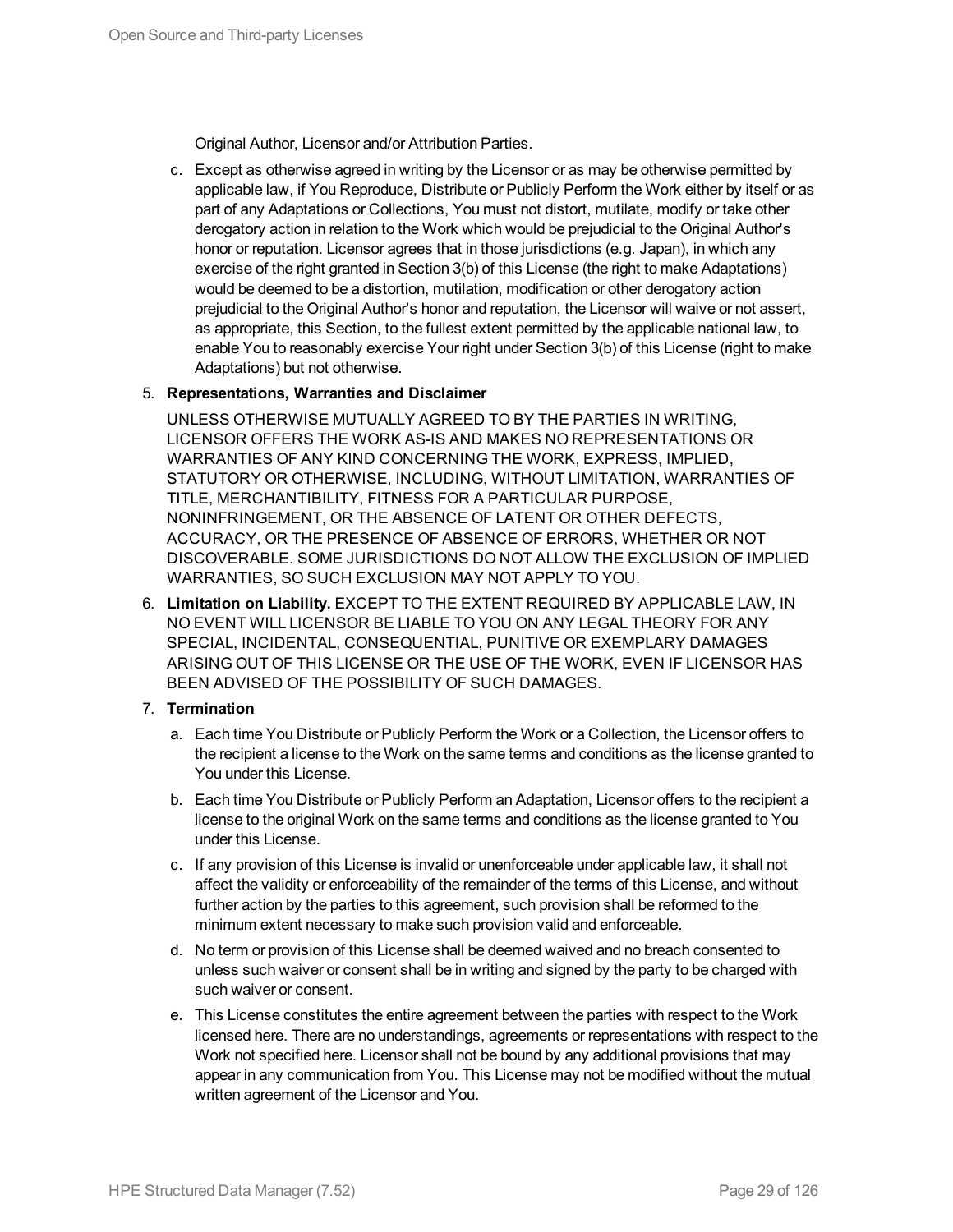f. The rights granted under, and the subject matter referenced, in this License were drafted utilizing the terminology of the Berne Convention for the Protection of Literary and Artistic Works (as amended on September 28, 1979), the Rome Convention of 1961, the WIPO Copyright Treaty of 1996, the WIPO Performances and Phonograms Treaty of 1996 and the Universal Copyright Convention (as revised on July 24, 1971). These rights and subject matter take effect in the relevant jurisdiction in which the License terms are sought to be enforced according to the corresponding provisions of the implementation of those treaty provisions in the applicable national law. If the standard suite of rights granted under applicable copyright law includes additional rights not granted under this License, such additional rights are deemed to be included in the License; this License is not intended to restrict the license of any rights under applicable law.

### <span id="page-29-0"></span>**Creative Commons Zero v1.0 Universal License**

HPE acknowledges the redistribution of the following open source component that is provided under the following license:

 $\bullet$  codehaus-jsr166-mirror (1.7.0)

#### CC0 1.0 Universal

CREATIVE COMMONS CORPORATION IS NOT A LAW FIRM AND DOES NOT PROVIDE LEGAL SERVICES. DISTRIBUTION OF THIS DOCUMENT DOES NOT CREATE AN ATTORNEY-CLIENT RELATIONSHIP. CREATIVE COMMONS PROVIDES THIS INFORMATION ON AN "AS-IS" BASIS. CREATIVE COMMONS MAKES NO WARRANTIES REGARDING THE USE OF THIS DOCUMENT OR THE INFORMATION OR WORKS PROVIDED HEREUNDER, AND DISCLAIMS LIABILITY FOR DAMAGES RESULTING FROM THE USE OF THIS DOCUMENT OR THE INFORMATION OR WORKS PROVIDED HEREUNDER.

#### **Statement of Purpose**

The laws of most jurisdictions throughout the world automatically confer exclusive Copyright and Related Rights (defined below) upon the creator and subsequent owner(s) (each and all, an "owner") of an original work of authorship and/or a database (each, a "Work").

Certain owners wish to permanently relinquish those rights to a Work for the purpose of contributing to a commons of creative, cultural and scientific works ("Commons") that the public can reliably and without fear of later claims of infringement build upon, modify, incorporate in other works, reuse and redistribute as freely as possible in any form whatsoever and for any purposes, including without limitation commercial purposes. These owners may contribute to the Commons to promote the ideal of a free culture and the further production of creative, cultural and scientific works, or to gain reputation or greater distribution for their Work in part through the use and efforts of others.

For these and/or other purposes and motivations, and without any expectation of additional consideration or compensation, the person associating CC0 with a Work (the "Affirmer"), to the extent that he or she is an owner of Copyright and Related Rights in the Work, voluntarily elects to apply CC0 to the Work and publicly distribute the Work under its terms, with knowledge of his or her Copyright and Related Rights in the Work and the meaning and intended legal effect of CC0 on those rights.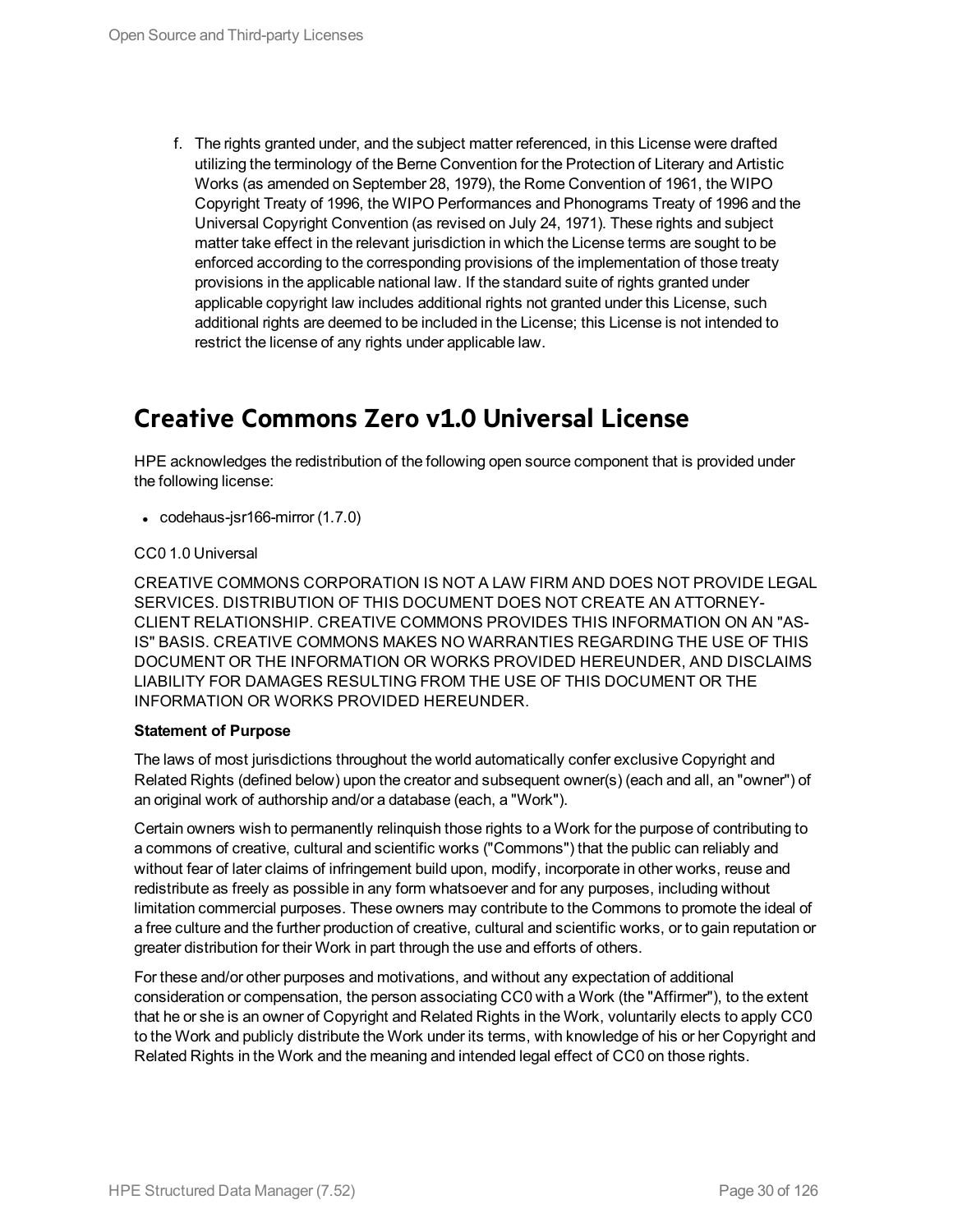- 1. **Copyright and Related Rights.** A Work made available under CC0 may be protected by copyright and related or neighboring rights ("Copyright and Related Rights"). Copyright and Related Rights include, but are not limited to, the following:
	- a. the right to reproduce, adapt, distribute, perform, display, communicate, and translate a Work;
	- b. moral rights retained by the original author(s) and/or performer(s);
	- c. publicity and privacy rights pertaining to a person's image or likeness depicted in a Work;
	- d. rights protecting against unfair competition in regards to a Work, subject to the limitations in paragraph 4(a), below;
	- e. rights protecting the extraction, dissemination, use and reuse of data in a Work;
	- f. database rights (such as those arising under Directive 96/9/EC of the European Parliament and of the Council of 11 March 1996 on the legal protection of databases, and under any national implementation thereof, including any amended or successor version of such directive); and
	- g. other similar, equivalent or corresponding rights throughout the world based on applicable law or treaty, and any national implementations thereof.
- 2. **Waiver.** To the greatest extent permitted by, but not in contravention of, applicable law, Affirmer hereby overtly, fully, permanently, irrevocably and unconditionally waives, abandons, and surrenders all of Affirmer's Copyright and Related Rights and associated claims and causes of action, whether now known or unknown (including existing as well as future claims and causes of action), in the Work (i) in all territories worldwide, (ii) for the maximum duration provided by applicable law or treaty (including future time extensions), (iii) in any current or future medium and for any number of copies, and (iv) for any purpose whatsoever, including without limitation commercial, advertising or promotional purposes (the "Waiver"). Affirmer makes the Waiver for the benefit of each member of the public at large and to the detriment of Affirmer's heirs and successors, fully intending that such Waiver shall not be subject to revocation, rescission, cancellation, termination, or any other legal or equitable action to disrupt the quiet enjoyment of the Work by the public as contemplated by Affirmer's express Statement of Purpose.
- 3. **Public License Fallback.** Should any part of the Waiver for any reason be judged legally invalid or ineffective under applicable law, then the Waiver shall be preserved to the maximum extent permitted taking into account Affirmer's express Statement of Purpose. In addition, to the extent the Waiver is so judged Affirmer hereby grants to each affected person a royalty-free, non transferable, non sublicensable, non exclusive, irrevocable and unconditional license to exercise Affirmer's Copyright and Related Rights in the Work (i) in all territories worldwide, (ii) for the maximum duration provided by applicable law or treaty (including future time extensions), (iii) in any current or future medium and for any number of copies, and (iv) for any purpose whatsoever, including without limitation commercial, advertising or promotional purposes (the "License"). The License shall be deemed effective as of the date CC0 was applied by Affirmer to the Work. Should any part of the License for any reason be judged legally invalid or ineffective under applicable law, such partial invalidity or ineffectiveness shall not invalidate the remainder of the License, and in such case Affirmer hereby affirms that he or she will not (i) exercise any of his or her remaining Copyright and Related Rights in the Work or (ii) assert any associated claims and causes of action with respect to the Work, in either case contrary to Affirmer's express Statement of Purpose.
- 4. Limitations and Disclaimers.
	- a. No trademark or patent rights held by Affirmer are waived, abandoned, surrendered, licensed or otherwise affected by this document.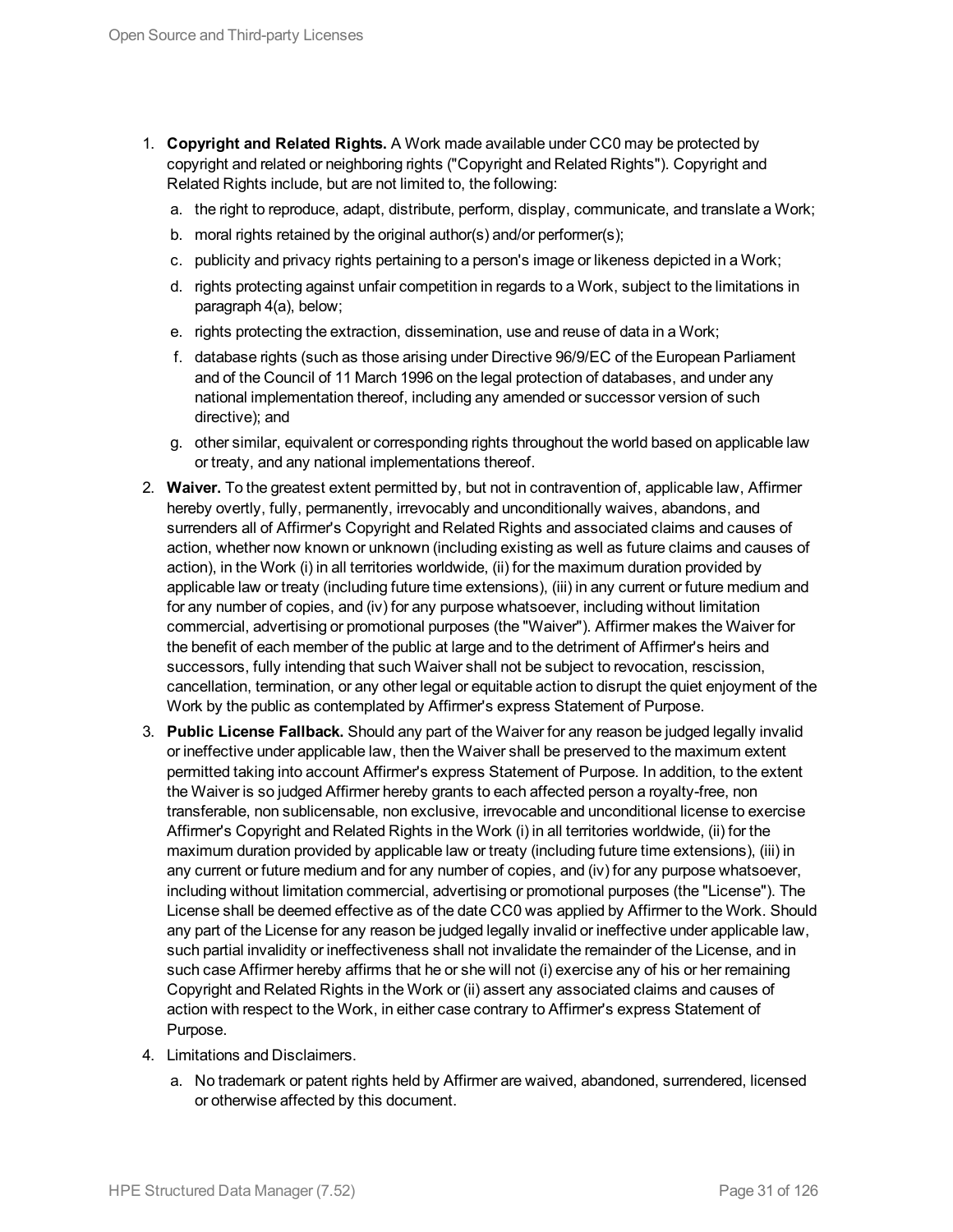- b. Affirmer offers the Work as-is and makes no representations or warranties of any kind concerning the Work, express, implied, statutory or otherwise, including without limitation warranties of title, merchantability, fitness for a particular purpose, non infringement, or the absence of latent or other defects, accuracy, or the present or absence of errors, whether or not discoverable, all to the greatest extent permissible under applicable law.
- c. Affirmer disclaims responsibility for clearing rights of other persons that may apply to the Work or any use thereof, including without limitation any person's Copyright and Related Rights in the Work. Further, Affirmer disclaims responsibility for obtaining any necessary consents, permissions or other rights required for any use of the Work.
- d. Affirmer understands and acknowledges that Creative Commons is not a party to this document and has no duty or obligation with respect to this CC0 or use of the Work.

## <span id="page-31-0"></span>**dom4j License**

HPE acknowledges the redistribution of the following open source component that is provided under the following license:

 $\bullet$  dom4j (1.6.1)

Redistribution and use of this software and associated documentation ("Software"), with or without modification, are permitted provided that the following conditions are met:

1. Redistributions of source code must retain copyright statements and notices. Redistributions must also contain a copy of this document.

2. Redistributions in binary form must reproduce the above copyright notice, this list of conditions and the following disclaimer in the documentation and/or other materials provided with the distribution.

3. The name "DOM4J" must not be used to endorse or promote products derived from this Software without prior written permission of MetaStuff, Ltd. For written permission, please contact dom4jinfo@metastuff.com.

4. Products derived from this Software may not be called "DOM4J" nor may "DOM4J" appear in their names without prior written permission of MetaStuff, Ltd. DOM4J is a registered trademark of MetaStuff, Ltd.

5. Due credit should be given to the DOM4J Project - http://dom4j.sourceforge.net

THIS SOFTWARE IS PROVIDED BY METASTUFF, LTD. AND CONTRIBUTORS ``AS IS'' AND ANY EXPRESSED OR IMPLIED WARRANTIES, INCLUDING, BUT NOT LIMITED TO, THE IMPLIED WARRANTIES OF MERCHANTABILITY AND FITNESS FOR A PARTICULAR PURPOSE ARE DISCLAIMED. IN NO EVENT SHALL METASTUFF, LTD. OR ITS CONTRIBUTORS BE LIABLE FOR ANY DIRECT, INDIRECT, INCIDENTAL, SPECIAL, EXEMPLARY, OR CONSEQUENTIAL DAMAGES (INCLUDING, BUT NOT LIMITED TO, PROCUREMENT OF SUBSTITUTE GOODS OR SERVICES; LOSS OF USE, DATA, OR PROFITS; OR BUSINESS INTERRUPTION) HOWEVER CAUSED AND ON ANY THEORY OF LIABILITY, WHETHER IN CONTRACT, STRICT LIABILITY, OR TORT (INCLUDING NEGLIGENCE OR OTHERWISE) ARISING IN ANY WAY OUT OF THE USE OF THIS SOFTWARE, EVEN IF ADVISED OF THE POSSIBILITY OF SUCH DAMAGE.

Copyright 2001-2005 (C) MetaStuff, Ltd. All Rights Reserved.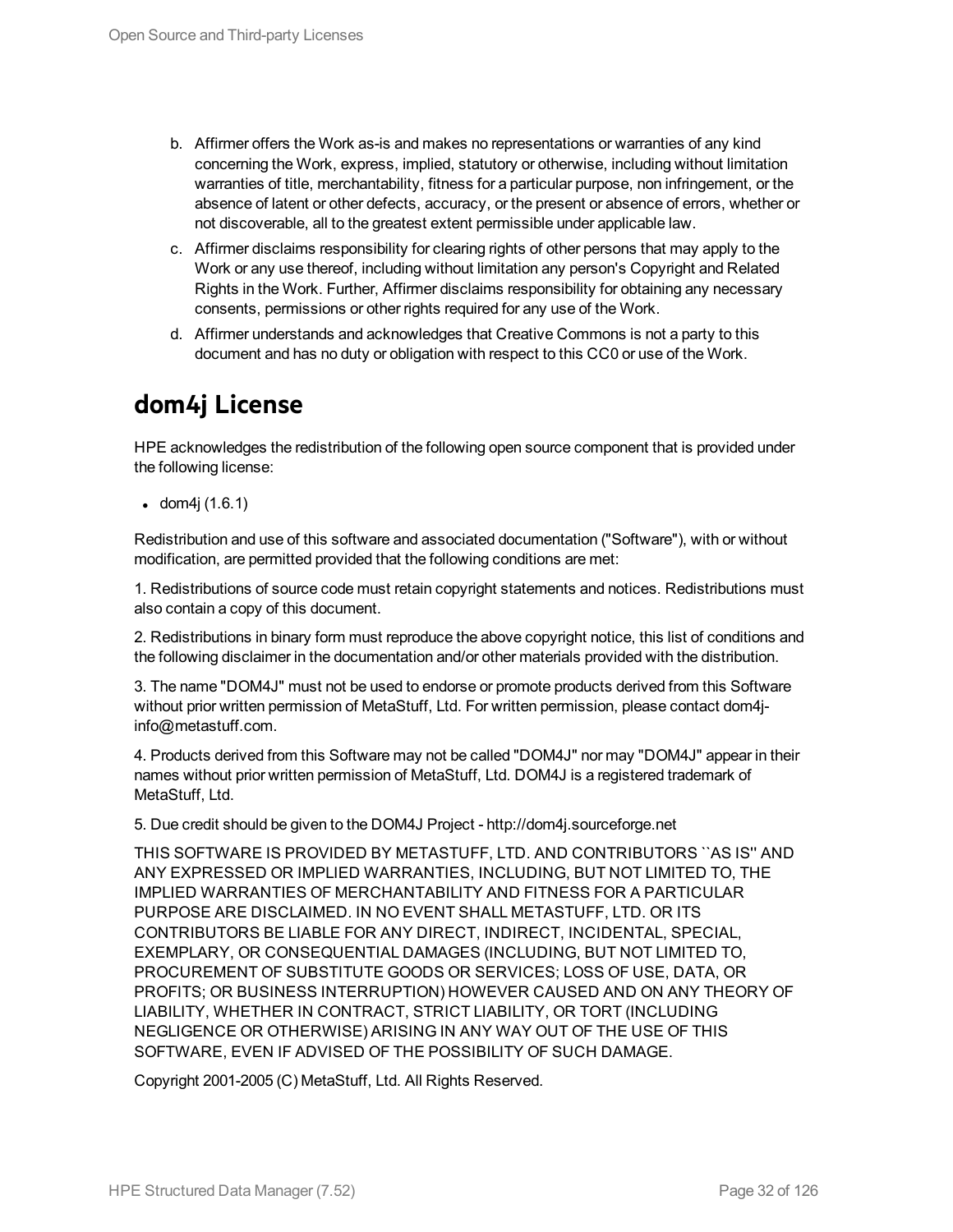### <span id="page-32-0"></span>**Eclispe Public License 1.0 (EPL-1.0)**

HPE acknowledges the redistribution of the following open source components that are provided under the following license:

- $\bullet$  aspectint  $(1.8.9)$
- $\bullet$  aspectiweaver (1.8.9)
- $\bullet$  beans (1.2.100.I20100824-0800)
- configurator  $(3.3.100.20100512)$
- $\cdot$  core (3.2.500.20110330)
- $\bullet$  databinding  $(1.4.0.120110111-0800)$
- $\bullet$  databinding  $(1.5.0.120100907-0800)$
- $\bullet$  draw2d (3.7.1.v20110830-1143)
- $\bullet$  eclipse-equinox (1.0.200.v20100503)
- $\bullet$  forms (3.5.100.v20110425)
- $\cdot$  gef (3.7.1.v20110830-1143)
- $\bullet$  h2datbase-h2 (1.4.193)
- $\bullet$  help (3.5.100.v20110426)
- $\bullet$  hibernate-hibernate-jpa-api (2.1)
- $\bullet$  ide (3.7.0  $\sqrt{20110809} 1737$ )
- $\bullet$  jface (3.7.0.I20110522-1430)
- $\bullet$  junit (4.10)
- kobusherbst-fplibrary (snapshot-20151002)
- $\bullet$  launcher (1.2.0.v20110502)
- mpdeimos-org.eclipse.equinox.security.linux (1.1.1.R37x)
- $\bullet$  net (1.2.100.I20110511-0800)
- $\bullet$  org.eclipse.core.commands  $(3.6.0)$
- $\bullet$  org.eclipse.core.contenttype  $(3.4.100)$
- org.eclipse.core.expressions (3.4.300.v20110228)
- org.eclipse.core.filesystem (1.3.100.v20110423-0524)
- $\bullet$  org.eclipse.core.jobs  $(3.5.100 \text{ v} 20110404)$
- org.eclipse.core.resources (3.7.100.v20110510-0712)
- org.eclipse.core.runtime  $(3.7.0 \text{ v} 20110110)$
- org.eclipse.core.runtime.compatibility.auth (3.2.200.v20110110)
- org.eclipse.equinox.app  $(1.3.100.v20110321)$
- org.eclipse.equinox.common (3.6.0.v20110523)
- org.eclipse.equinox.preferences  $(3.4.1.R37x)$
- org.eclipse.equinox.registry (3.5.101.R37x)
- $\bullet$  org.eclipse.osgi  $(3.7.1)$
- org.eclipse.runtime.compatibility.auth (3.2.200.v20110110)
- $\bullet$  org.eclipse.text  $(3.5.101)$
- $\cdot$  text (3.7.1.r371
- $\bullet$  ui (3.2.300.v20100512)
- $\bullet$  views (3.6.0.120110412-0800)
- $\bullet$  win32 (3.2.200.v20100512)
- $\bullet$  workbench (3.7.0.120110519-0100)
- $\bullet$  x86 (1.1.300.v20110423-0524)
- $\cdot$  x86 (3.7.1.v3738a)

Eclipse Public License - v 1.0

THE ACCOMPANYING PROGRAM IS PROVIDED UNDER THE TERMS OF THIS ECLIPSE PUBLIC LICENSE ("AGREEMENT"). ANY USE, REPRODUCTION OR DISTRIBUTION OF THE PROGRAM CONSTITUTES RECIPIENT'S ACCEPTANCE OF THIS AGREEMENT.

#### 1. DEFINITIONS

"Contribution" means:

a) in the case of the initial Contributor, the initial code and documentation distributed under this Agreement, and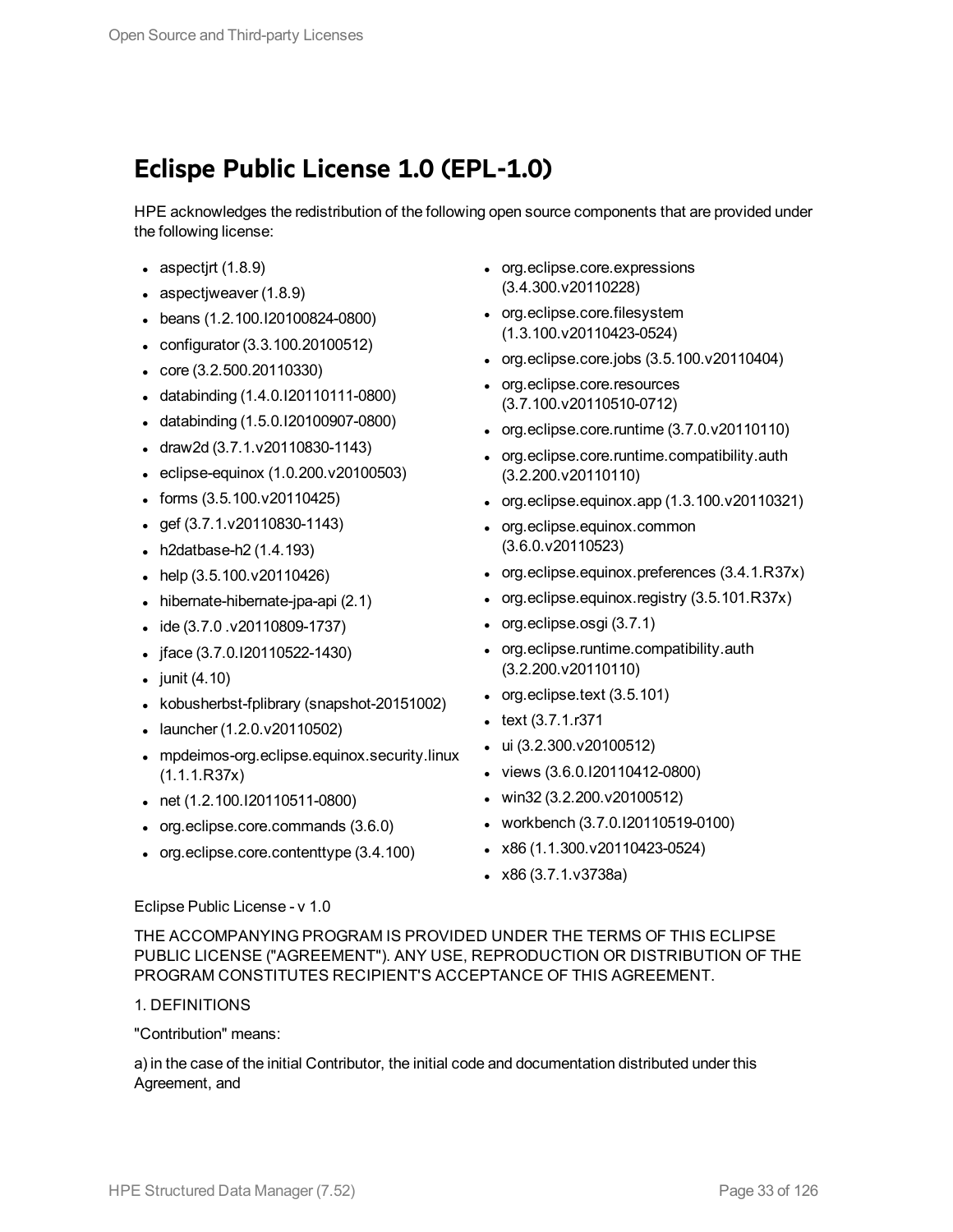b) in the case of each subsequent Contributor:

- i) changes to the Program, and
- ii) additions to the Program;

where such changes and/or additions to the Program originate from and are distributed by that particular Contributor. A Contribution 'originates' from a Contributor if it was added to the Program by such Contributor itself or anyone acting on such Contributor's behalf. Contributions do not include additions to the Program which: (i) are separate modules of software distributed in conjunction with the Program under their own license agreement, and (ii) are not derivative works of the Program.

"Contributor" means any person or entity that distributes the Program.

"Licensed Patents" mean patent claims licensable by a Contributor which are necessarily infringed by the use or sale of its Contribution alone or when combined with the Program.

"Program" means the Contributions distributed in accordance with this Agreement.

"Recipient" means anyone who receives the Program under this Agreement, including all Contributors.

#### 2. GRANT OF RIGHTS

a) Subject to the terms of this Agreement, each Contributor hereby grants Recipient a non-exclusive, worldwide, royalty-free copyright license to reproduce, prepare derivative works of, publicly display, publicly perform, distribute and sublicense the Contribution of such Contributor, if any, and such derivative works, in source code and object code form.

b) Subject to the terms of this Agreement, each Contributor hereby grants Recipient a non-exclusive, worldwide, royalty-free patent license under Licensed Patents to make, use, sell, offer to sell, import and otherwise transfer the Contribution of such Contributor, if any, in source code and object code form. This patent license shall apply to the combination of the Contribution and the Program if, at the time the Contribution is added by the Contributor, such addition of the Contribution causes such combination to be covered by the Licensed Patents. The patent license shall not apply to any other combinations which include the Contribution. No hardware per se is licensed hereunder.

c) Recipient understands that although each Contributor grants the licenses to its Contributions set forth herein, no assurances are provided by any Contributor that the Program does not infringe the patent or other intellectual property rights of any other entity. Each Contributor disclaims any liability to Recipient for claims brought by any other entity based on infringement of intellectual property rights or otherwise. As a condition to exercising the rights and licenses granted hereunder, each Recipient hereby assumes sole responsibility to secure any other intellectual property rights needed, if any. For example, if a third party patent license is required to allow Recipient to distribute the Program, it is Recipient's responsibility to acquire that license before distributing the Program.

d) Each Contributor represents that to its knowledge it has sufficient copyright rights in its Contribution, if any, to grant the copyright license set forth in this Agreement.

#### 3. REQUIREMENTS

A Contributor may choose to distribute the Program in object code form under its own license agreement, provided that:

a) it complies with the terms and conditions of this Agreement; and

b) its license agreement:

i) effectively disclaims on behalf of all Contributors all warranties and conditions, express and implied, including warranties or conditions of title and non-infringement, and implied warranties or conditions of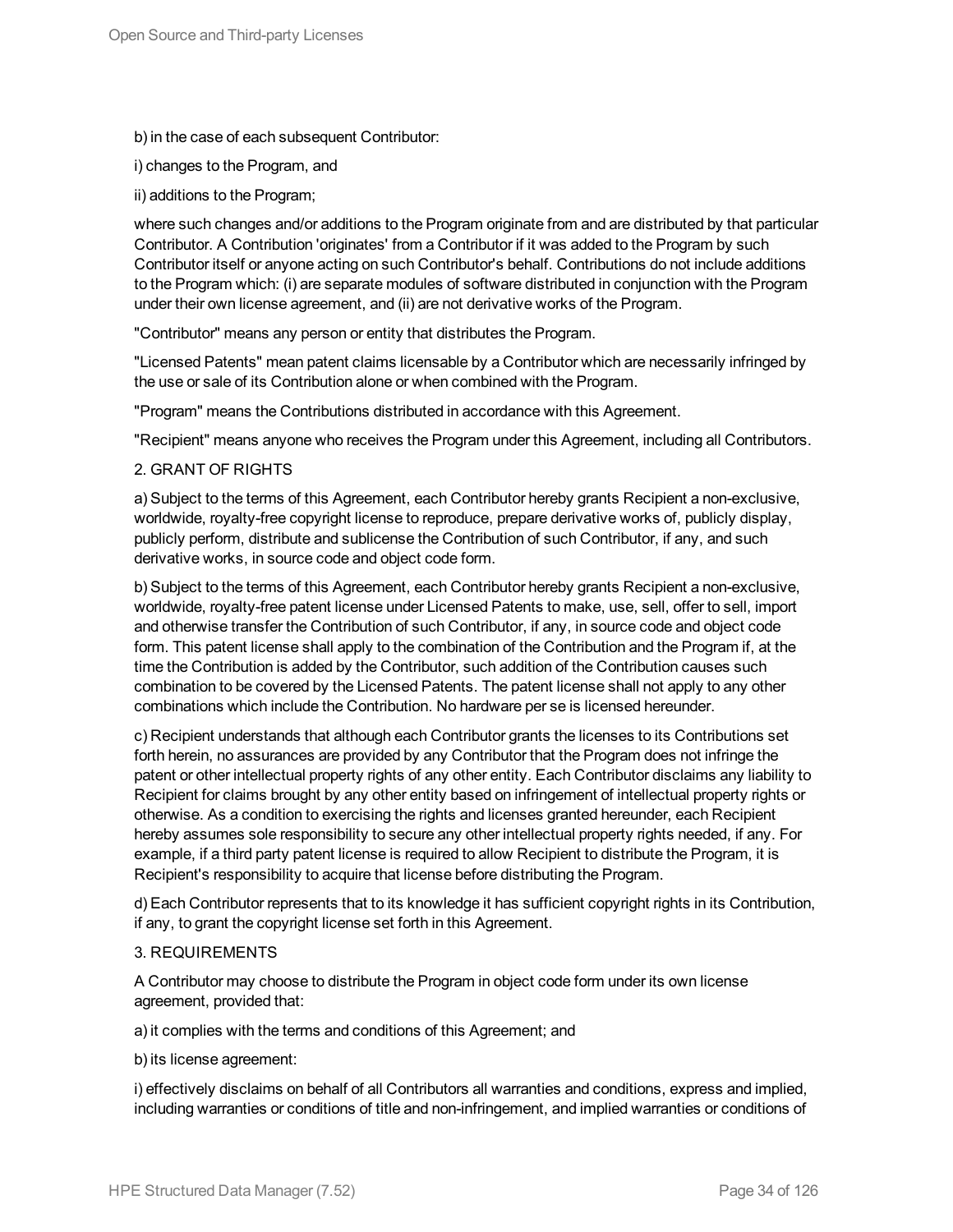merchantability and fitness for a particular purpose;

ii) effectively excludes on behalf of all Contributors all liability for damages, including direct, indirect, special, incidental and consequential damages, such as lost profits;

iii) states that any provisions which differ from this Agreement are offered by that Contributor alone and not by any other party; and

iv) states that source code for the Program is available from such Contributor, and informs licensees how to obtain it in a reasonable manner on or through a medium customarily used for software exchange.

When the Program is made available in source code form:

a) it must be made available under this Agreement; and

b) a copy of this Agreement must be included with each copy of the Program.

Contributors may not remove or alter any copyright notices contained within the Program.

Each Contributor must identify itself as the originator of its Contribution, if any, in a manner that reasonably allows subsequent Recipients to identify the originator of the Contribution.

#### 4. COMMERCIAL DISTRIBUTION

Commercial distributors of software may accept certain responsibilities with respect to end users, business partners and the like. While this license is intended to facilitate the commercial use of the Program, the Contributor who includes the Program in a commercial product offering should do so in a manner which does not create potential liability for other Contributors. Therefore, if a Contributor includes the Program in a commercial product offering, such Contributor ("Commercial Contributor") hereby agrees to defend and indemnify every other Contributor ("Indemnified Contributor") against any losses, damages and costs (collectively "Losses") arising from claims, lawsuits and other legal actions brought by a third party against the Indemnified Contributor to the extent caused by the acts or omissions of such Commercial Contributor in connection with its distribution of the Program in a commercial product offering. The obligations in this section do not apply to any claims or Losses relating to any actual or alleged intellectual property infringement. In order to qualify, an Indemnified Contributor must: a) promptly notify the Commercial Contributor in writing of such claim, and b) allow the Commercial Contributor to control, and cooperate with the Commercial Contributor in, the defense and any related settlement negotiations. The Indemnified Contributor may participate in any such claim at its own expense.

For example, a Contributor might include the Program in a commercial product offering, Product X. That Contributor is then a Commercial Contributor. If that Commercial Contributor then makes performance claims, or offers warranties related to Product X, those performance claims and warranties are such Commercial Contributor's responsibility alone. Under this section, the Commercial Contributor would have to defend claims against the other Contributors related to those performance claims and warranties, and if a court requires any other Contributor to pay any damages as a result, the Commercial Contributor must pay those damages.

#### 5. NO WARRANTY

EXCEPT AS EXPRESSLY SET FORTH IN THIS AGREEMENT, THE PROGRAM IS PROVIDED ON AN "AS IS" BASIS, WITHOUT WARRANTIES OR CONDITIONS OF ANY KIND, EITHER EXPRESS OR IMPLIED INCLUDING, WITHOUT LIMITATION, ANY WARRANTIES OR CONDITIONS OF TITLE, NON-INFRINGEMENT, MERCHANTABILITY OR FITNESS FOR A PARTICULAR PURPOSE. Each Recipient is solely responsible for determining the appropriateness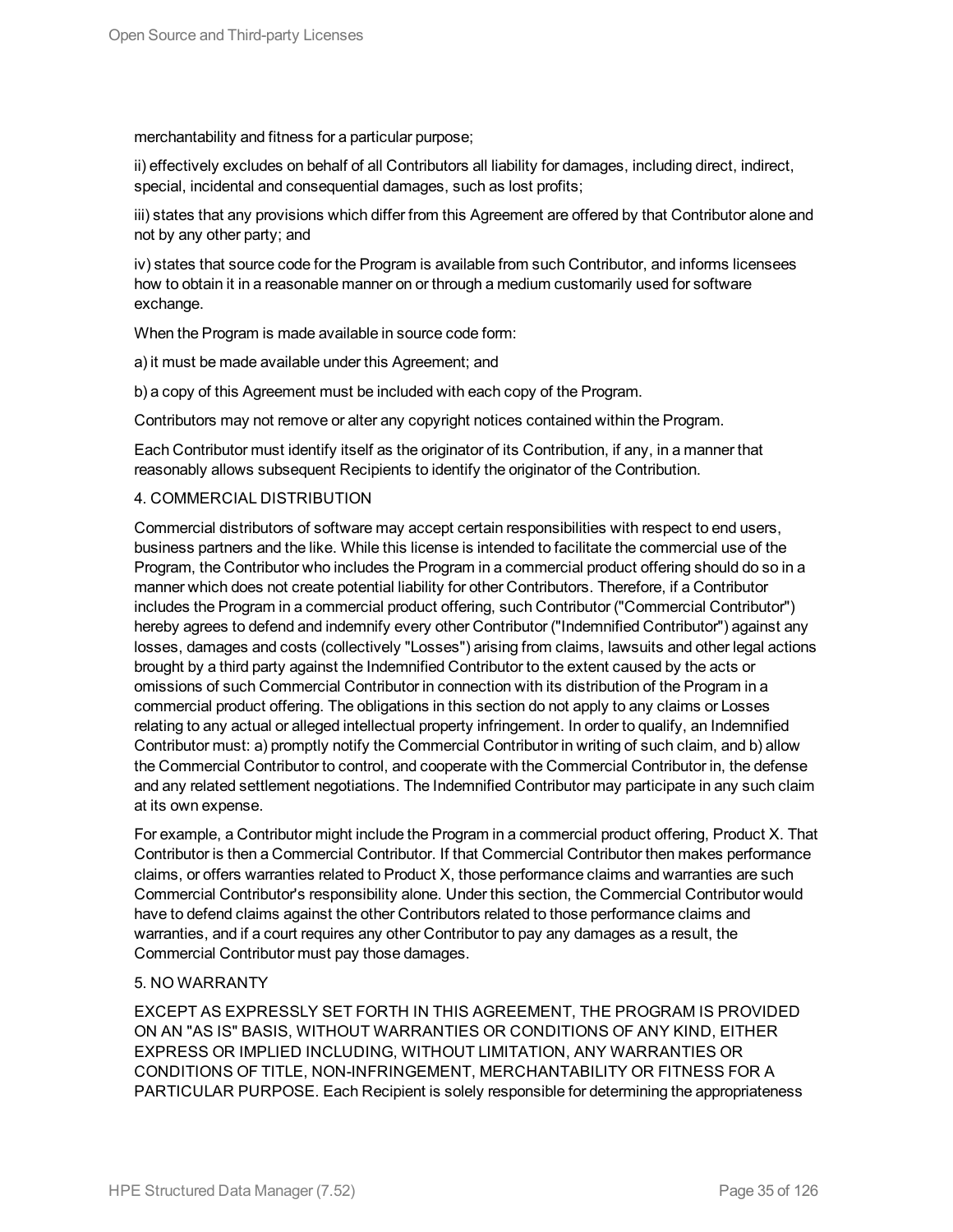of using and distributing the Program and assumes all risks associated with its exercise of rights under this Agreement , including but not limited to the risks and costs of program errors, compliance with applicable laws, damage to or loss of data, programs or equipment, and unavailability or interruption of operations.

#### 6. DISCLAIMER OF LIABILITY

EXCEPT AS EXPRESSLY SET FORTH IN THIS AGREEMENT, NEITHER RECIPIENT NOR ANY CONTRIBUTORS SHALL HAVE ANY LIABILITY FOR ANY DIRECT, INDIRECT, INCIDENTAL, SPECIAL, EXEMPLARY, OR CONSEQUENTIAL DAMAGES (INCLUDING WITHOUT LIMITATION LOST PROFITS), HOWEVER CAUSED AND ON ANY THEORY OF LIABILITY, WHETHER IN CONTRACT, STRICT LIABILITY, OR TORT (INCLUDING NEGLIGENCE OR OTHERWISE) ARISING IN ANY WAY OUT OF THE USE OR DISTRIBUTION OF THE PROGRAM OR THE EXERCISE OF ANY RIGHTS GRANTED HEREUNDER, EVEN IF ADVISED OF THE POSSIBILITY OF SUCH DAMAGES.

#### 7. GENERAL

If any provision of this Agreement is invalid or unenforceable under applicable law, it shall not affect the validity or enforceability of the remainder of the terms of this Agreement, and without further action by the parties hereto, such provision shall be reformed to the minimum extent necessary to make such provision valid and enforceable.

If Recipient institutes patent litigation against any entity (including a cross-claim or counterclaim in a lawsuit) alleging that the Program itself (excluding combinations of the Program with other software or hardware) infringes such Recipient's patent(s), then such Recipient's rights granted under Section 2(b) shall terminate as of the date such litigation is filed.

All Recipient's rights under this Agreement shall terminate if it fails to comply with any of the material terms or conditions of this Agreement and does not cure such failure in a reasonable period of time after becoming aware of such noncompliance. If all Recipient's rights under this Agreement terminate, Recipient agrees to cease use and distribution of the Program as soon as reasonably practicable. However, Recipient's obligations under this Agreement and any licenses granted by Recipient relating to the Program shall continue and survive.

Everyone is permitted to copy and distribute copies of this Agreement, but in order to avoid inconsistency the Agreement is copyrighted and may only be modified in the following manner. The Agreement Steward reserves the right to publish new versions (including revisions) of this Agreement from time to time. No one other than the Agreement Steward has the right to modify this Agreement. The Eclipse Foundation is the initial Agreement Steward. The Eclipse Foundation may assign the responsibility to serve as the Agreement Steward to a suitable separate entity. Each new version of the Agreement will be given a distinguishing version number. The Program (including Contributions) may always be distributed subject to the version of the Agreement under which it was received. In addition, after a new version of the Agreement is published, Contributor may elect to distribute the Program (including its Contributions) under the new version. Except as expressly stated in Sections 2(a) and 2 (b) above, Recipient receives no rights or licenses to the intellectual property of any Contributor under this Agreement, whether expressly, by implication, estoppel or otherwise. All rights in the Program not expressly granted under this Agreement are reserved.

This Agreement is governed by the laws of the State of New York and the intellectual property laws of the United States of America. No party to this Agreement will bring a legal action under this Agreement more than one year after the cause of action arose. Each party waives its rights to a jury trial in any resulting litigation.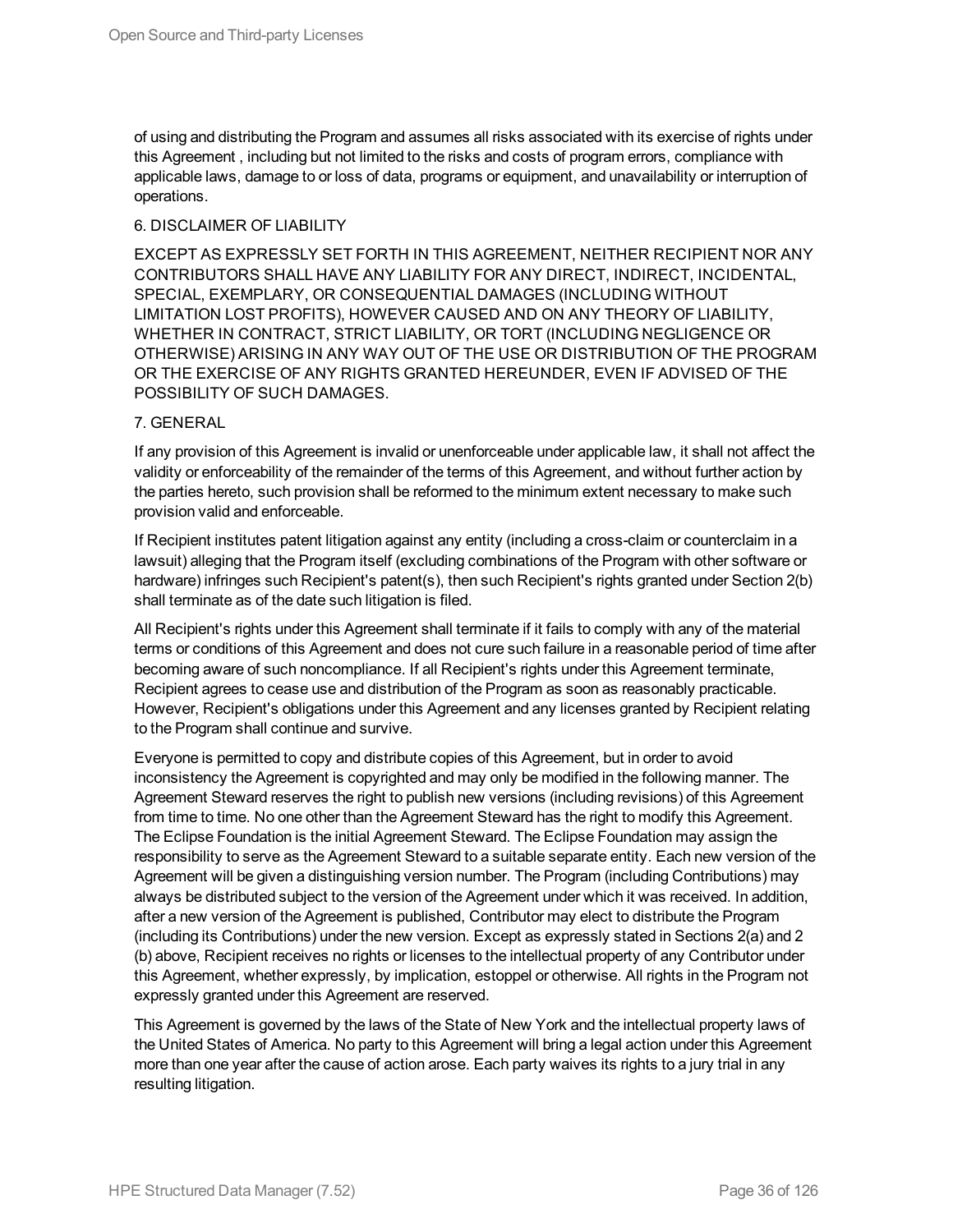# **GNU General Public License, Version 2 with Classpath Exception**

HPE acknowledges the redistribution of the following open source components that are provided under the following license:

- $\bullet$  javax.mail-api  $(1.5.6)$
- $\bullet$  javahelp (2.0.05)
- javax.annotation-api (1.2)
- $\bullet$  javax.el-api (2.2.4)
- $\bullet$  javax.mail  $(1.5.0-b01)$
- $\bullet$  javax.servlet-api  $(3.1.0)$
- $\bullet$  javax.ws.rs-api (2.0.1)
- $\bullet$  jaxb (2.2.11)
- $\bullet$  jaxb-api (2.2.2)

# **GNU GENERAL PUBLIC LICENSE**

Version 2, June 1991

Copyright (C) 1989, 1991 Free Software Foundation, Inc. 51 Franklin Street, Fifth Floor, Boston, MA 02110-1301, USA

Everyone is permitted to copy and distribute verbatim copies of this license document, but changing it is not allowed.

# **Preamble**

The licenses for most software are designed to take away your freedom to share and change it. By contrast, the GNU General Public License is intended to guarantee your freedom to share and change free software--to make sure the software is free for all its users. This General Public License applies to most of the Free Software Foundation's software and to any other program whose authors commit to using it. (Some other Free Software Foundation software is covered by the GNU Lesser General Public License instead.) You can apply it to your programs, too.

When we speak of free software, we are referring to freedom, not price. Our General Public Licenses are designed to make sure that you have the freedom to distribute copies of free software (and charge for this service if you wish), that you receive source code or can get it if you want it, that you can change the software or use pieces of it in new free programs; and that you know you can do these things.

To protect your rights, we need to make restrictions that forbid anyone to deny you these rights or to ask you to surrender the rights. These restrictions translate to certain responsibilities for you if you distribute copies of the software, or if you modify it.

For example, if you distribute copies of such a program, whether gratis or for a fee, you must give the recipients all the rights that you have. You must make sure that they, too, receive or can get the source code. And you must show them these terms so they know their rights.

- $\bullet$  jaxb-impl (2.2.3-1)
- $\bullet$  jaxrpc-api  $(1.1)$
- $\bullet$  jersey-core (1.19)
- $\bullet$  jersey-json (1.19)
- $\bullet$  jersey-server  $(1.19)$
- $\bullet$  jersey-servlet  $(1.19)$
- $\bullet$  jsp-api  $(2.1)$
- $\bullet$  pop3 (1.4.1)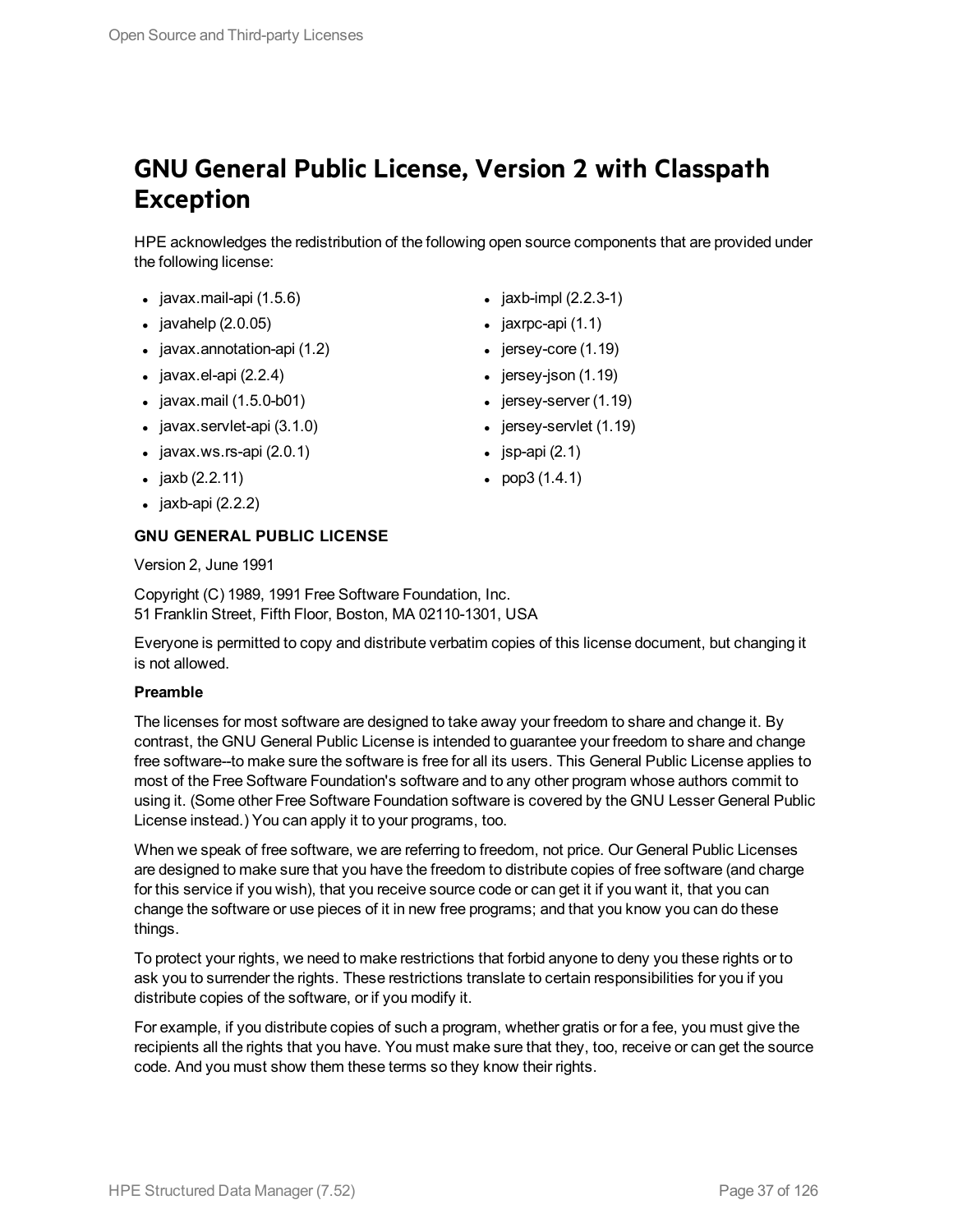We protect your rights with two steps: (1) copyright the software, and (2) offer you this license which gives you legal permission to copy, distribute and/or modify the software.

Also, for each author's protection and ours, we want to make certain that everyone understands that there is no warranty for this free software. If the software is modified by someone else and passed on, we want its recipients to know that what they have is not the original, so that any problems introduced by others will not reflect on the original authors' reputations.

Finally, any free program is threatened constantly by software patents. We wish to avoid the danger that redistributors of a free program will individually obtain patent licenses, in effect making the program proprietary. To prevent this, we have made it clear that any patent must be licensed for everyone's free use or not licensed at all.

The precise terms and conditions for copying, distribution and modification follow.

# **TERMS AND CONDITIONS FOR COPYING, DISTRIBUTION AND MODIFICATION**

0. This License applies to any program or other work which contains a notice placed by the copyright holder saying it may be distributed under the terms of this General Public License. The "Program", below, refers to any such program or work, and a "work based on the Program" means either the Program or any derivative work under copyright law: that is to say, a work containing the Program or a portion of it, either verbatim or with modifications and/or translated into another language. (Hereinafter, translation is included without limitation in the term "modification".) Each licensee is addressed as "you".

Activities other than copying, distribution and modification are not covered by this License; they are outside its scope. The act of running the Program is not restricted, and the output from the Program is covered only if its contents constitute a work based on the Program (independent of having been made by running the Program). Whether that is true depends on what the Program does.

1. You may copy and distribute verbatim copies of the Program's source code as you receive it, in any medium, provided that you conspicuously and appropriately publish on each copy an appropriate copyright notice and disclaimer of warranty; keep intact all the notices that refer to this License and to the absence of any warranty; and give any other recipients of the Program a copy of this License along with the Program.

You may charge a fee for the physical act of transferring a copy, and you may at your option offer warranty protection in exchange for a fee.

2. You may modify your copy or copies of the Program or any portion of it, thus forming a work based on the Program, and copy and distribute such modifications or work under the terms of Section 1 above, provided that you also meet all of these conditions:

a) You must cause the modified files to carry prominent notices stating that you changed the files and the date of any change.

b) You must cause any work that you distribute or publish, that in whole or in part contains or is derived from the Program or any part thereof, to be licensed as a whole at no charge to all third parties under the terms of this License.

c) If the modified program normally reads commands interactively when run, you must cause it, when started running for such interactive use in the most ordinary way, to print or display an announcement including an appropriate copyright notice and a notice that there is no warranty (or else, saying that you provide a warranty) and that users may redistribute the program under these conditions, and telling the user how to view a copy of this License. (Exception: if the Program itself is interactive but does not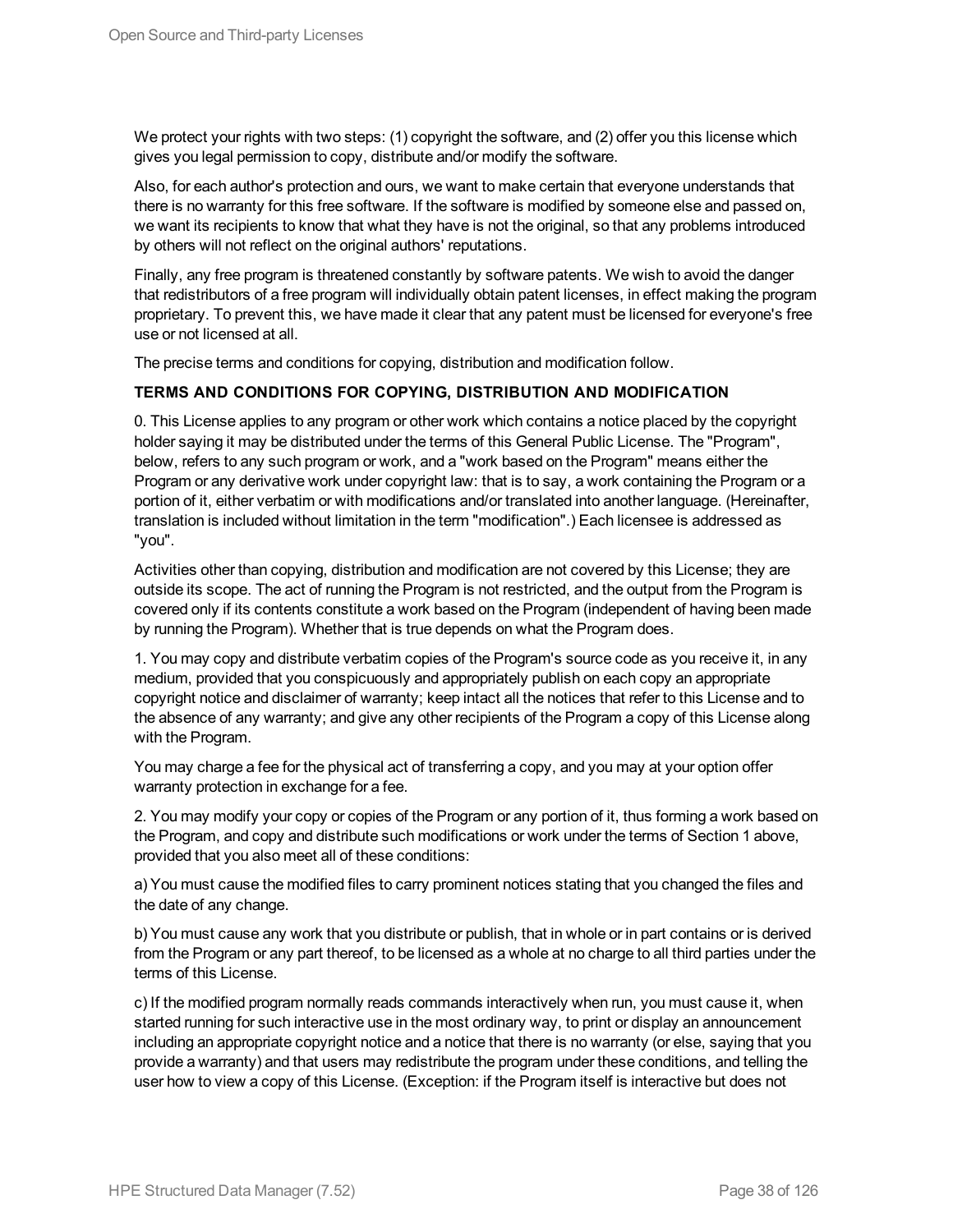normally print such an announcement, your work based on the Program is not required to print an announcement.)

These requirements apply to the modified work as a whole. If identifiable sections of that work are not derived from the Program, and can be reasonably considered independent and separate works in themselves, then this License, and its terms, do not apply to those sections when you distribute them as separate works. But when you distribute the same sections as part of a whole which is a work based on the Program, the distribution of the whole must be on the terms of this License, whose permissions for other licensees extend to the entire whole, and thus to each and every part regardless of who wrote it.

Thus, it is not the intent of this section to claim rights or contest your rights to work written entirely by you; rather, the intent is to exercise the right to control the distribution of derivative or collective works based on the Program.

In addition, mere aggregation of another work not based on the Program with the Program (or with a work based on the Program) on a volume of a storage or distribution medium does not bring the other work under the scope of this License.

3. You may copy and distribute the Program (or a work based on it, under Section 2) in object code or executable form under the terms of Sections 1 and 2 above provided that you also do one of the following:

a) Accompany it with the complete corresponding machine-readable source code, which must be distributed under the terms of Sections 1 and 2 above on a medium customarily used for software interchange; or,

b) Accompany it with a written offer, valid for at least three years, to give any third party, for a charge no more than your cost of physically performing source distribution, a complete machine-readable copy of the corresponding source code, to be distributed under the terms of Sections 1 and 2 above on a medium customarily used for software interchange; or,

c) Accompany it with the information you received as to the offer to distribute corresponding source code. (This alternative is allowed only for noncommercial distribution and only if you received the program in object code or executable form with such an offer, in accord with Subsection b above.)

The source code for a work means the preferred form of the work for making modifications to it. For an executable work, complete source code means all the source code for all modules it contains, plus any associated interface definition files, plus the scripts used to control compilation and installation of the executable. However, as a special exception, the source code distributed need not include anything that is normally distributed (in either source or binary form) with the major components (compiler, kernel, and so on) of the operating system on which the executable runs, unless that component itself accompanies the executable.

If distribution of executable or object code is made by offering access to copy from a designated place, then offering equivalent access to copy the source code from the same place counts as distribution of the source code, even though third parties are not compelled to copy the source along with the object code.

4. You may not copy, modify, sublicense, or distribute the Program except as expressly provided under this License. Any attempt otherwise to copy, modify, sublicense or distribute the Program is void, and will automatically terminate your rights under this License. However, parties who have received copies, or rights, from you under this License will not have their licenses terminated so long as such parties remain in full compliance.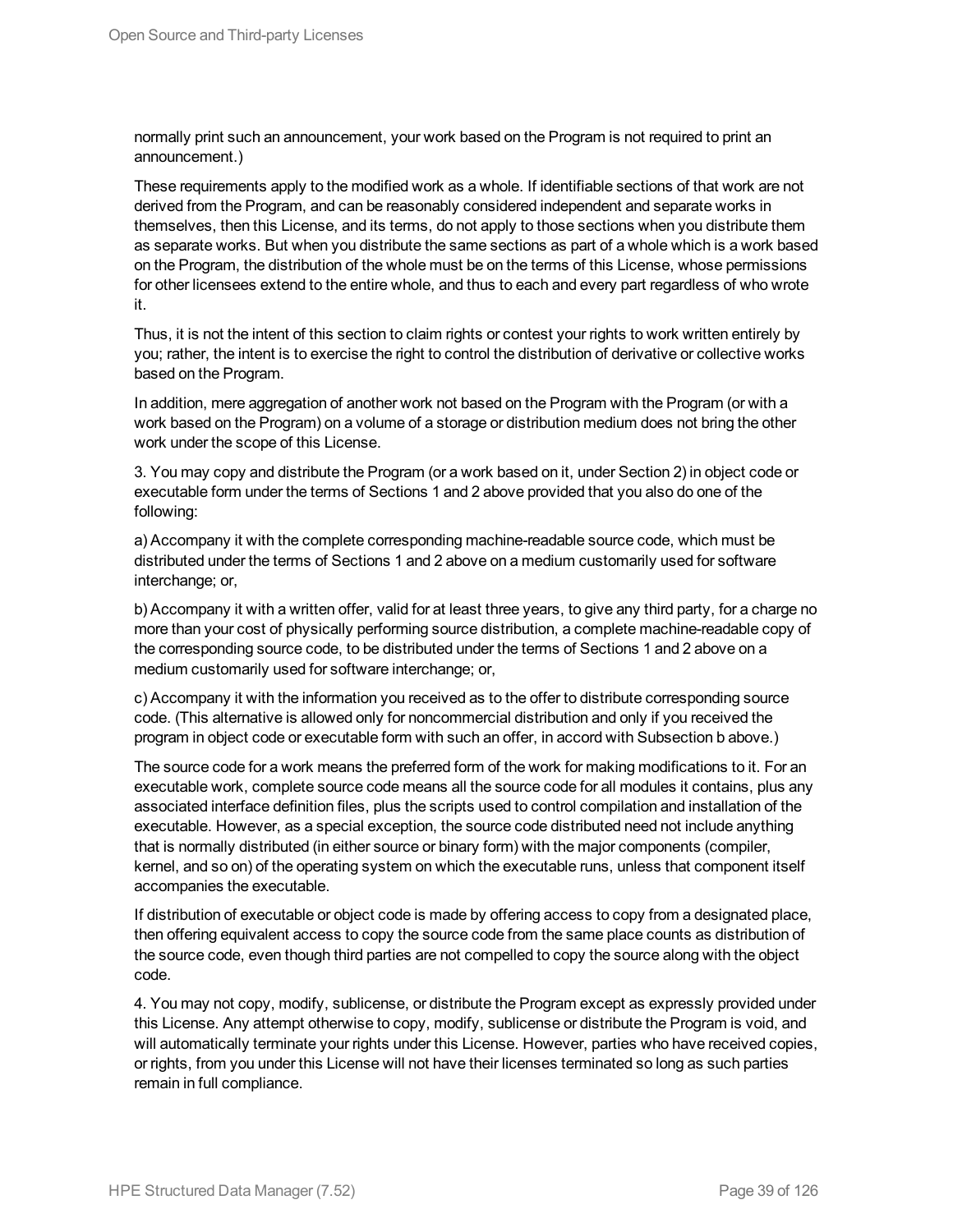5. You are not required to accept this License, since you have not signed it. However, nothing else grants you permission to modify or distribute the Program or its derivative works. These actions are prohibited by law if you do not accept this License. Therefore, by modifying or distributing the Program (or any work based on the Program), you indicate your acceptance of this License to do so, and all its terms and conditions for copying, distributing or modifying the Program or works based on it.

6. Each time you redistribute the Program (or any work based on the Program), the recipient automatically receives a license from the original licensor to copy, distribute or modify the Program subject to these terms and conditions. You may not impose any further restrictions on the recipients' exercise of the rights granted herein. You are not responsible for enforcing compliance by third parties to this License.

7. If, as a consequence of a court judgment or allegation of patent infringement or for any other reason (not limited to patent issues), conditions are imposed on you (whether by court order, agreement or otherwise) that contradict the conditions of this License, they do not excuse you from the conditions of this License. If you cannot distribute so as to satisfy simultaneously your obligations under this License and any other pertinent obligations, then as a consequence you may not distribute the Program at all. For example, if a patent license would not permit royalty-free redistribution of the Program by all those who receive copies directly or indirectly through you, then the only way you could satisfy both it and this License would be to refrain entirely from distribution of the Program.

If any portion of this section is held invalid or unenforceable under any particular circumstance, the balance of the section is intended to apply and the section as a whole is intended to apply in other circumstances.

It is not the purpose of this section to induce you to infringe any patents or other property right claims or to contest validity of any such claims; this section has the sole purpose of protecting the integrity of the free software distribution system, which is implemented by public license practices. Many people have made generous contributions to the wide range of software distributed through that system in reliance on consistent application of that system; it is up to the author/donor to decide if he or she is willing to distribute software through any other system and a licensee cannot impose that choice.

This section is intended to make thoroughly clear what is believed to be a consequence of the rest of this License.

8. If the distribution and/or use of the Program is restricted in certain countries either by patents or by copyrighted interfaces, the original copyright holder who places the Program under this License may add an explicit geographical distribution limitation excluding those countries, so that distribution is permitted only in or among countries not thus excluded. In such case, this License incorporates the limitation as if written in the body of this License.

9. The Free Software Foundation may publish revised and/or new versions of the General Public License from time to time. Such new versions will be similar in spirit to the present version, but may differ in detail to address new problems or concerns.

Each version is given a distinguishing version number. If the Program specifies a version number of this License which applies to it and "any later version", you have the option of following the terms and conditions either of that version or of any later version published by the Free Software Foundation. If the Program does not specify a version number of this License, you may choose any version ever published by the Free Software Foundation.

10. If you wish to incorporate parts of the Program into other free programs whose distribution conditions are different, write to the author to ask for permission. For software which is copyrighted by the Free Software Foundation, write to the Free Software Foundation; we sometimes make exceptions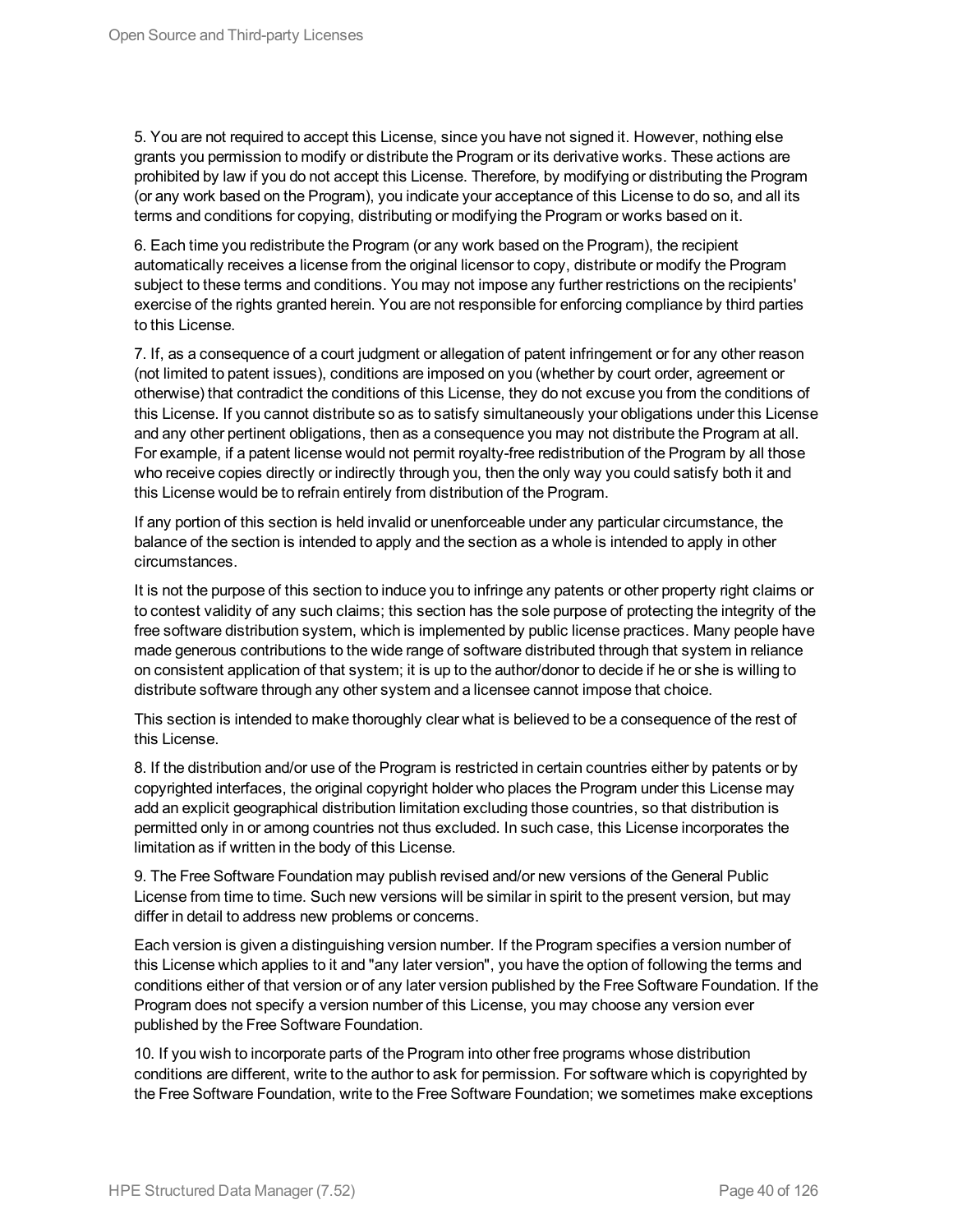for this. Our decision will be guided by the two goals of preserving the free status of all derivatives of our free software and of promoting the sharing and reuse of software generally.

#### **NO WARRANTY**

11. BECAUSE THE PROGRAM IS LICENSED FREE OF CHARGE, THERE IS NO WARRANTY FOR THE PROGRAM, TO THE EXTENT PERMITTED BY APPLICABLE LAW. EXCEPT WHEN OTHERWISE STATED IN WRITING THE COPYRIGHT HOLDERS AND/OR OTHER PARTIES PROVIDE THE PROGRAM "AS IS" WITHOUT WARRANTY OF ANY KIND, EITHER EXPRESSED OR IMPLIED, INCLUDING, BUT NOT LIMITED TO, THE IMPLIED WARRANTIES OF MERCHANTABILITY AND FITNESS FOR A PARTICULAR PURPOSE. THE ENTIRE RISK AS TO THE QUALITY AND PERFORMANCE OF THE PROGRAM IS WITH YOU. SHOULD THE PROGRAM PROVE DEFECTIVE, YOU ASSUME THE COST OF ALL NECESSARY SERVICING, REPAIR OR CORRECTION.

12. IN NO EVENT UNLESS REQUIRED BY APPLICABLE LAW OR AGREED TO IN WRITING WILL ANY COPYRIGHT HOLDER, OR ANY OTHER PARTY WHO MAY MODIFY AND/OR REDISTRIBUTE THE PROGRAM AS PERMITTED ABOVE, BE LIABLE TO YOU FOR DAMAGES, INCLUDING ANY GENERAL, SPECIAL, INCIDENTAL OR CONSEQUENTIAL DAMAGES ARISING OUT OF THE USE OR INABILITY TO USE THE PROGRAM (INCLUDING BUT NOT LIMITED TO LOSS OF DATA OR DATA BEING RENDERED INACCURATE OR LOSSES SUSTAINED BY YOU OR THIRD PARTIES OR A FAILURE OF THE PROGRAM TO OPERATE WITH ANY OTHER PROGRAMS), EVEN IF SUCH HOLDER OR OTHER PARTY HAS BEEN ADVISED OF THE POSSIBILITY OF SUCH DAMAGES.

# END OF TERMS AND CONDITIONS

# **How to Apply These Terms to Your New Programs**

If you develop a new program, and you want it to be of the greatest possible use to the public, the best way to achieve this is to make it free software which everyone can redistribute and change under these terms.

To do so, attach the following notices to the program. It is safest to attach them to the start of each source file to most effectively convey the exclusion of warranty; and each file should have at least the "copyright" line and a pointer to where the full notice is found.

One line to give the program's name and a brief idea of what it does.

Copyright (C) <year> <name of author>

This program is free software; you can redistribute it and/or modify it under the terms of the GNU General Public License as published by the Free Software Foundation; either version 2 of the License, or (at your option) any later version.

This program is distributed in the hope that it will be useful, but WITHOUT ANY WARRANTY; without even the implied warranty of MERCHANTABILITY or FITNESS FOR A PARTICULAR PURPOSE. See the GNU General Public License for more details.

You should have received a copy of the GNU General Public License along with this program; if not, write to the Free Software Foundation, Inc., 59 Temple Place, Suite 330, Boston, MA 02111-1307 USA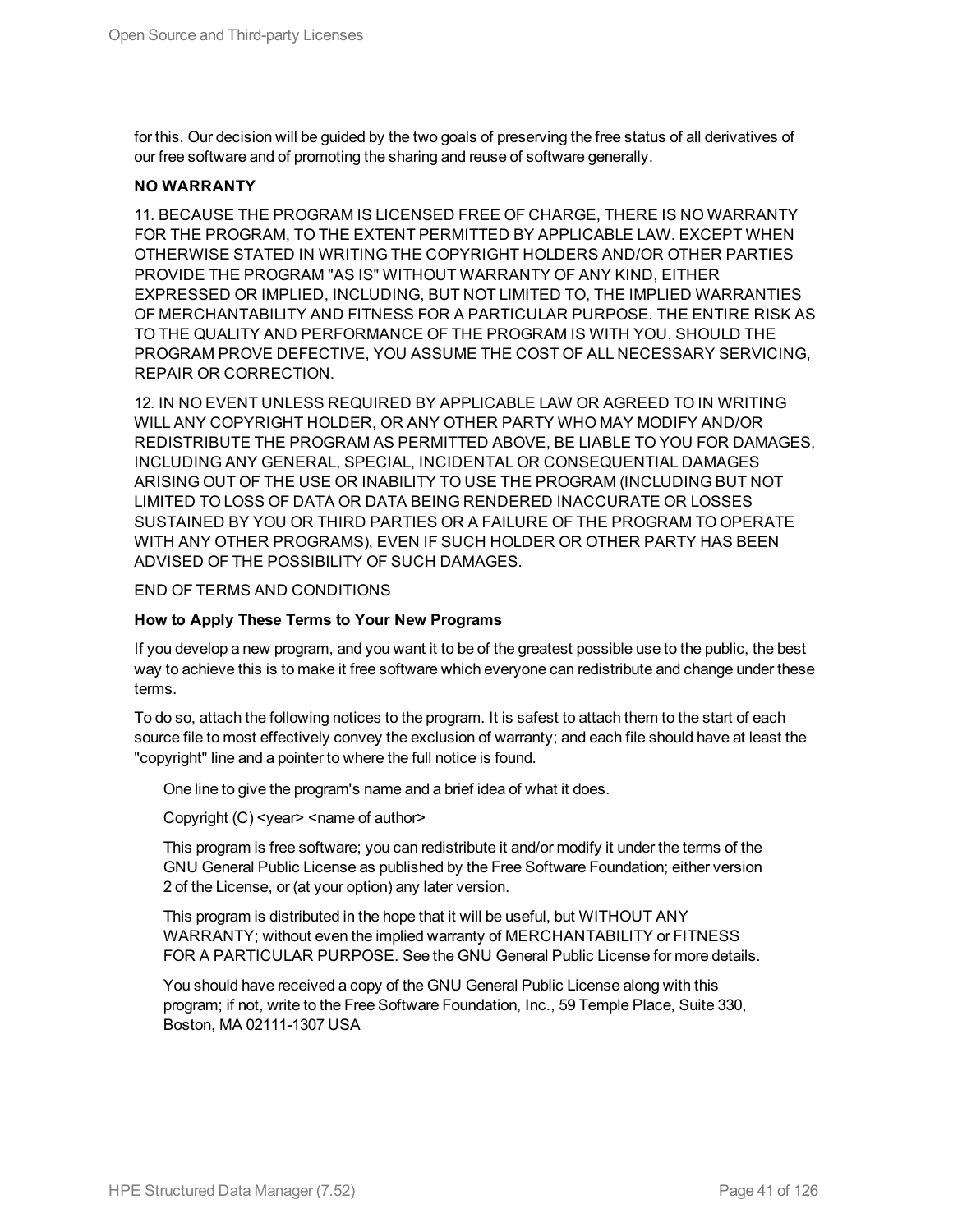Also add information on how to contact you by electronic and paper mail. If the program is interactive, make it output a short notice like this when it starts in an interactive mode:

Gnomovision version 69, Copyright (C) year name of author Gnomovision comes with ABSOLUTELY NO WARRANTY; for details type 'show w'. This is free software, and you are welcome to redistribute it under certain conditions; type 'show c' for details.

The hypothetical commands 'show w' and 'show c' should show the appropriate parts of the General Public License. Of course, the commands you use may be called something other than 'show w' and 'show c'; they could even be mouse-clicks or menu items--whatever suits your program.

You should also get your employer (if you work as a programmer) or your school, if any, to sign a "copyright disclaimer" for the program, if necessary. Here is a sample; alter the names:

Yoyodyne, Inc., hereby disclaims all copyright interest in the program 'Gnomovision' (which makes passes at compilers) written by James Hacker.

signature of Ty Coon, 1 April 1989

Ty Coon, President of Vice

This General Public License does not permit incorporating your program into proprietary programs. If your program is a subroutine library, you may consider it more useful to permit linking proprietary applications with the library. If this is what you want to do, use the GNU Library General Public License instead of this License.

# **"CLASSPATH" EXCEPTION TO THE GPL**

Linking this library statically or dynamically with other modules is making a combined work based on this library. Thus, the terms and conditions of the GNU General Public License cover the whole combination.

As a special exception, the copyright holders of this library give you permission to link this library with independent modules to produce an executable, regardless of the license terms of these independent modules, and to copy and distribute the resulting executable under terms of your choice, provided that you also meet, for each linked independent module, the terms and conditions of the license of that module. An independent module is a module which is not derived from or based on this library. If you modify this library, you may extend this exception to your version of the library, but you are not obligated to do so. If you do not wish to do so, delete this exception statement from your version.

# **GNU General Public License, Version 3**

HPE acknowledges the redistribution of the following open source component that is provided under the following license:

 $\bullet$  stax-api (1.0-2)

# **GNU GENERAL PUBLIC LICENSE**

Version 3, 29 June 2007

Copyright (C) 2007 Free Software Foundation, Inc. <http://fsf.org/>

Everyone is permitted to copy and distribute verbatim copies of this license document, but changing it is not allowed.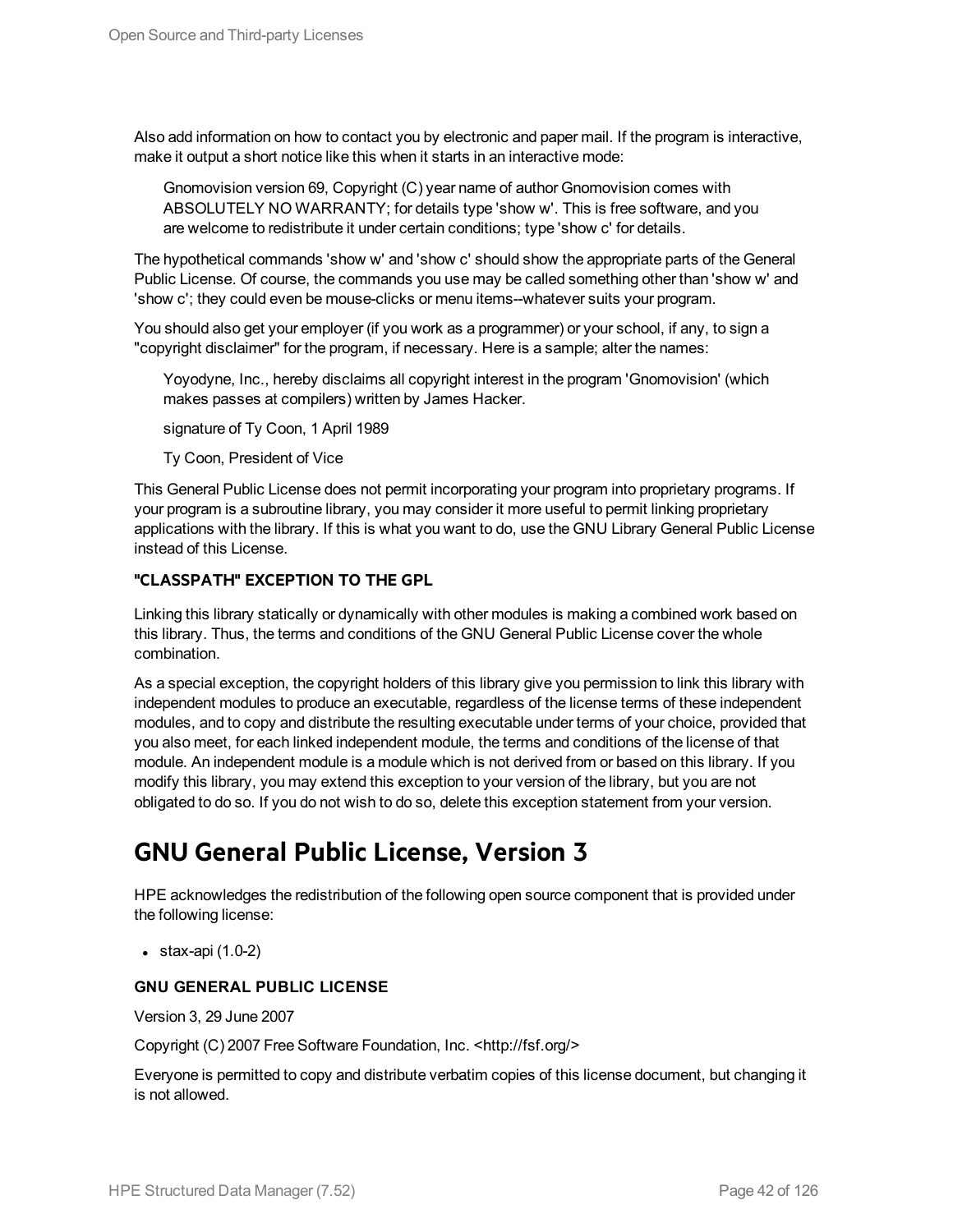# **Preamble**

The GNU General Public License is a free, copyleft license for software and other kinds of works.

The licenses for most software and other practical works are designed to take away your freedom to share and change the works. By contrast, the GNU General Public License is intended to guarantee your freedom to share and change all versions of a program--to make sure it remains free software for all its users. We, the Free Software Foundation, use the GNU General Public License for most of our software; it applies also to any other work released this way by its authors. You can apply it to your programs, too.

When we speak of free software, we are referring to freedom, not price. Our General Public Licenses are designed to make sure that you have the freedom to distribute copies of free software (and charge for them if you wish), that you receive source code or can get it if you want it, that you can change the software or use pieces of it in new free programs, and that you know you can do these things.

To protect your rights, we need to prevent others from denying you these rights or asking you to surrender the rights. Therefore, you have certain responsibilities if you distribute copies of the software, or if you modify it: responsibilities to respect the freedom of others.

For example, if you distribute copies of such a program, whether gratis or for a fee, you must pass on to the recipients the same freedoms that you received. You must make sure that they, too, receive or can get the source code. And you must show them these terms so they know their rights.

Developers that use the GNU GPL protect your rights with two steps: (1) assert copyright on the software, and (2) offer you this License giving you legal permission to copy, distribute and/or modify it.

For the developers' and authors' protection, the GPL clearly explains that there is no warranty for this free software. For both users' and authors' sake, the GPL requires that modified versions be marked as changed, so that their problems will not be attributed erroneously to authors of previous versions.

Some devices are designed to deny users access to install or run modified versions of the software inside them, although the manufacturer can do so. This is fundamentally incompatible with the aim of protecting users' freedom to change the software. The systematic pattern of such abuse occurs in the area of products for individuals to use, which is precisely where it is most unacceptable. Therefore, we have designed this version of the GPL to prohibit the practice for those products. If such problems arise substantially in other domains, we stand ready to extend this provision to those domains in future versions of the GPL, as needed to protect the freedom of users.

Finally, every program is threatened constantly by software patents. States should not allow patents to restrict development and use of software on general-purpose computers, but in those that do, we wish to avoid the special danger that patents applied to a free program could make it effectively proprietary. To prevent this, the GPL assures that patents cannot be used to render the program non-free.

The precise terms and conditions for copying, distribution and modification follow.

#### **TERMS AND CONDITIONS**

0. Definitions

"This License" refers to version 3 of the GNU General Public License.

"Copyright" also means copyright-like laws that apply to other kinds of works, such as semiconductor masks.

"The Program" refers to any copyrightable work licensed under this License. Each licensee is addressed as "you". "Licensees" and "recipients" may be individuals or organizations.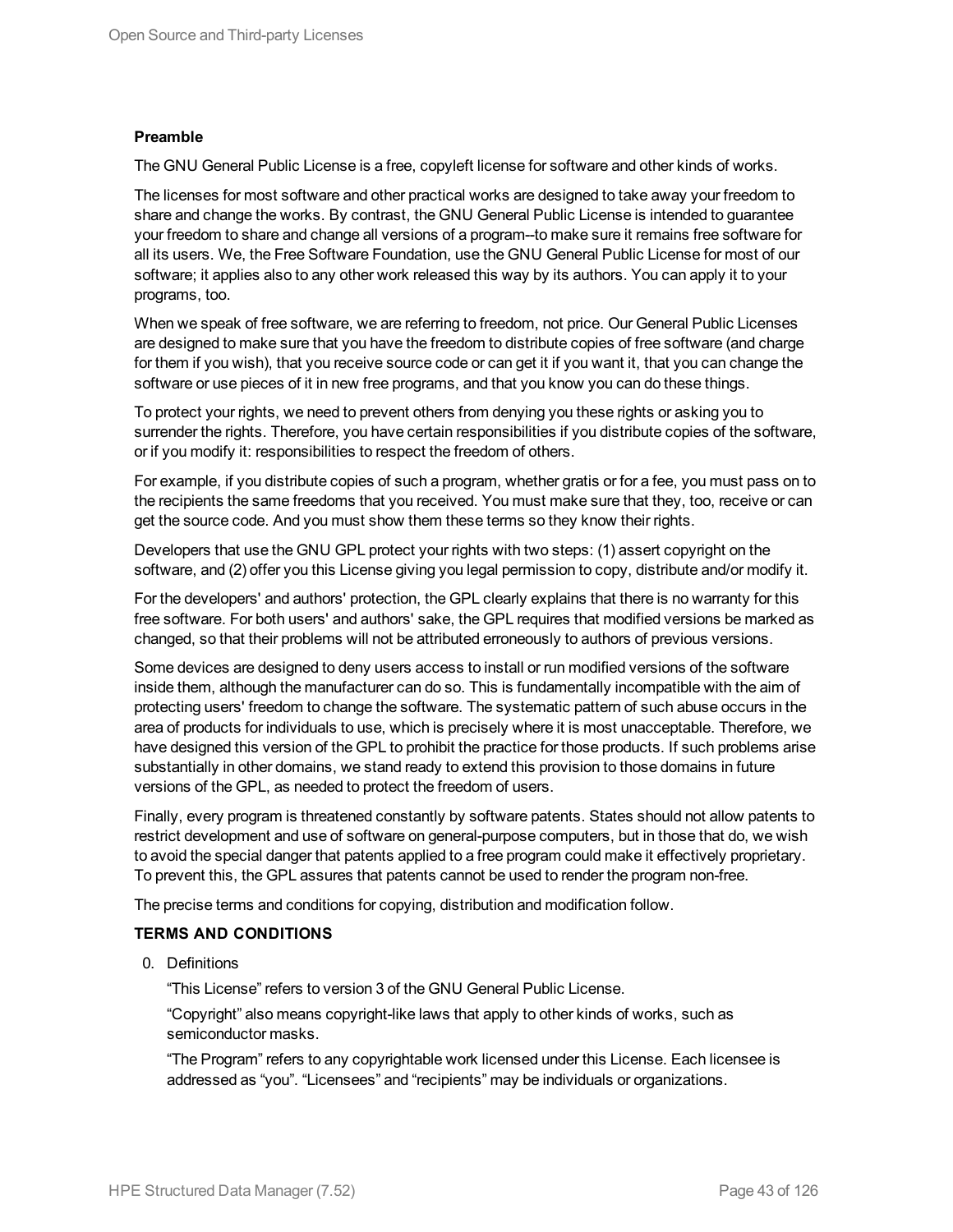To "modify" a work means to copy from or adapt all or part of the work in a fashion requiring copyright permission, other than the making of an exact copy. The resulting work is called a "modified version" of the earlier work or a work "based on" the earlier work.

A "covered work" means either the unmodified Program or a work based on the Program.

To "propagate" a work means to do anything with it that, without permission, would make you directly or secondarily liable for infringement under applicable copyright law, except executing it on a computer or modifying a private copy. Propagation includes copying, distribution (with or without modification), making available to the public, and in some countries other activities as well.

To "convey" a work means any kind of propagation that enables other parties to make or receive copies. Mere interaction with a user through a computer network, with no transfer of a copy, is not conveying.

An interactive user interface displays "Appropriate Legal Notices" to the extent that it includes a convenient and prominently visible feature that (1) displays an appropriate copyright notice, and (2) tells the user that there is no warranty for the work (except to the extent that warranties are provided), that licensees may convey the work under this License, and how to view a copy of this License. If the interface presents a list of user commands or options, such as a menu, a prominent item in the list meets this criterion.

#### 1. **Source Code.**

The "source code" for a work means the preferred form of the work for making modifications to it. "Object code" means any non-source form of a work.

A "Standard Interface" means an interface that either is an official standard defined by a recognized standards body, or, in the case of interfaces specified for a particular programming language, one that is widely used among developers working in that language.

The "System Libraries" of an executable work include anything, other than the work as a whole, that (a) is included in the normal form of packaging a Major Component, but which is not part of that Major Component, and (b) serves only to enable use of the work with that Major Component, or to implement a Standard Interface for which an implementation is available to the public in source code form. A "Major Component", in this context, means a major essential component (kernel, window system, and so on) of the specific operating system (if any) on which the executable work runs, or a compiler used to produce the work, or an object code interpreter used to run it.

The "Corresponding Source" for a work in object code form means all the source code needed to generate, install, and (for an executable work) run the object code and to modify the work, including scripts to control those activities. However, it does not include the work's System Libraries, or general-purpose tools or generally available free programs which are used unmodified in performing those activities but which are not part of the work. For example, Corresponding Source includes interface definition files associated with source files for the work, and the source code for shared libraries and dynamically linked subprograms that the work is specifically designed to require, such as by intimate data communication or control flow between those subprograms and other parts of the work.

The Corresponding Source need not include anything that users can regenerate automatically from other parts of the Corresponding Source.

The Corresponding Source for a work in source code form is that same work.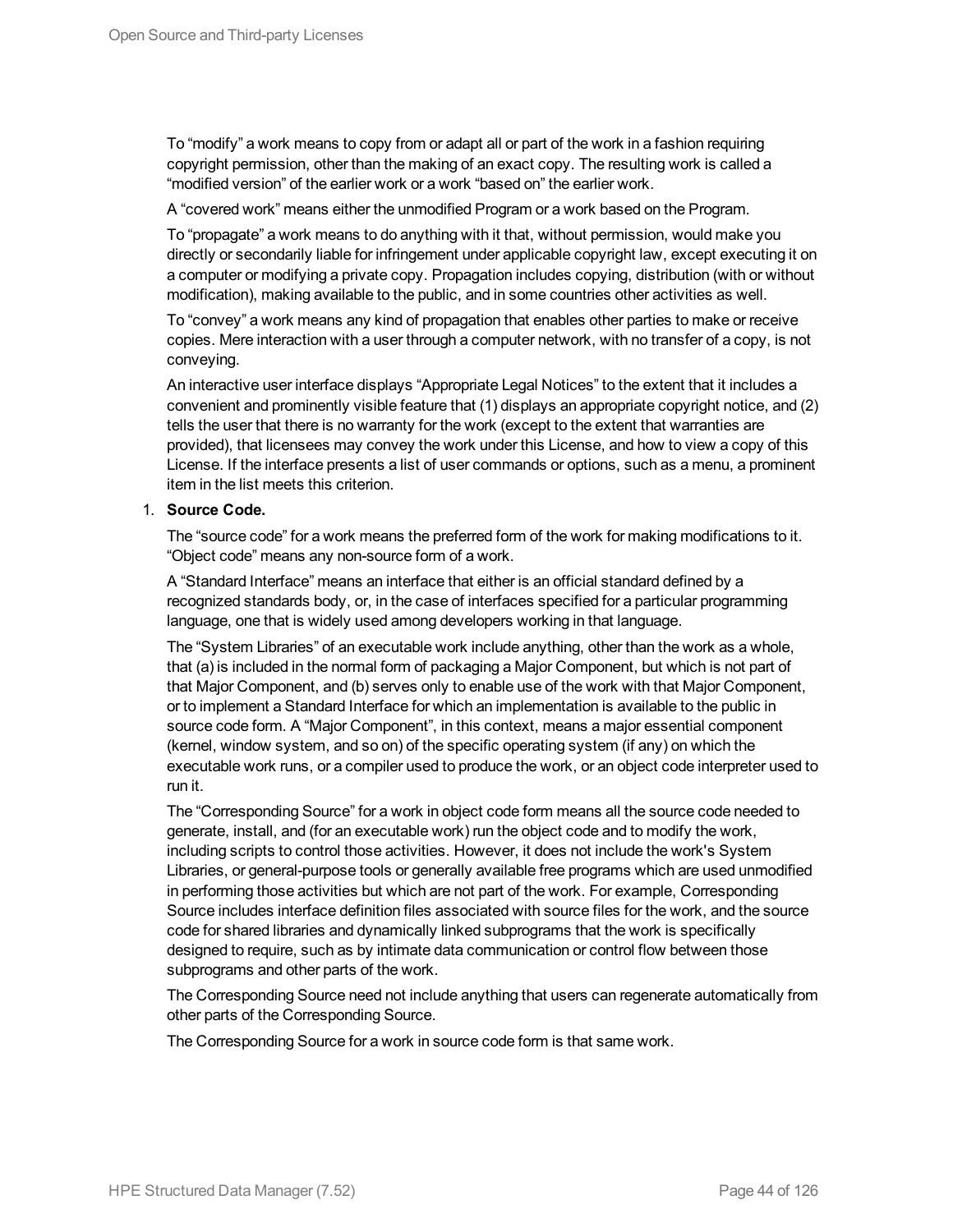# 2. **Basic Permissions.**

All rights granted under this License are granted for the term of copyright on the Program, and are irrevocable provided the stated conditions are met. This License explicitly affirms your unlimited permission to run the unmodified Program. The output from running a covered work is covered by this License only if the output, given its content, constitutes a covered work. This License acknowledges your rights of fair use or other equivalent, as provided by copyright law.

You may make, run and propagate covered works that you do not convey, without conditions so long as your license otherwise remains in force. You may convey covered works to others for the sole purpose of having them make modifications exclusively for you, or provide you with facilities for running those works, provided that you comply with the terms of this License in conveying all material for which you do not control copyright. Those thus making or running the covered works for you must do so exclusively on your behalf, under your direction and control, on terms that prohibit them from making any copies of your copyrighted material outside their relationship with you.

Conveying under any other circumstances is permitted solely under the conditions stated below. Sublicensing is not allowed; section 10 makes it unnecessary.

# 3. **Protecting Users' Legal Rights From Anti-Circumvention Law.**

No covered work shall be deemed part of an effective technological measure under any applicable law fulfilling obligations under article 11 of the WIPO copyright treaty adopted on 20 December 1996, or similar laws prohibiting or restricting circumvention of such measures.

When you convey a covered work, you waive any legal power to forbid circumvention of technological measures to the extent such circumvention is effected by exercising rights under this License with respect to the covered work, and you disclaim any intention to limit operation or modification of the work as a means of enforcing, against the work's users, your or third parties' legal rights to forbid circumvention of technological measures.

#### 4. **Conveying Verbatim Copies.**

You may convey verbatim copies of the Program's source code as you receive it, in any medium, provided that you conspicuously and appropriately publish on each copy an appropriate copyright notice; keep intact all notices stating that this License and any non-permissive terms added in accord with section 7 apply to the code; keep intact all notices of the absence of any warranty; and give all recipients a copy of this License along with the Program.

You may charge any price or no price for each copy that you convey, and you may offer support or warranty protection for a fee.

# 5. **Conveying Modified Source Versions**.

You may convey a work based on the Program, or the modifications to produce it from the Program, in the form of source code under the terms of section 4, provided that you also meet all of these conditions:

- a. The work must carry prominent notices stating that you modified it, and giving a relevant date.
- b. The work must carry prominent notices stating that it is released under this License and any conditions added under section 7. This requirement modifies the requirement in section 4 to "keep intact all notices".
- c. You must license the entire work, as a whole, under this License to anyone who comes into possession of a copy. This License will therefore apply, along with any applicable section 7 additional terms, to the whole of the work, and all its parts, regardless of how they are packaged. This License gives no permission to license the work in any other way, but it does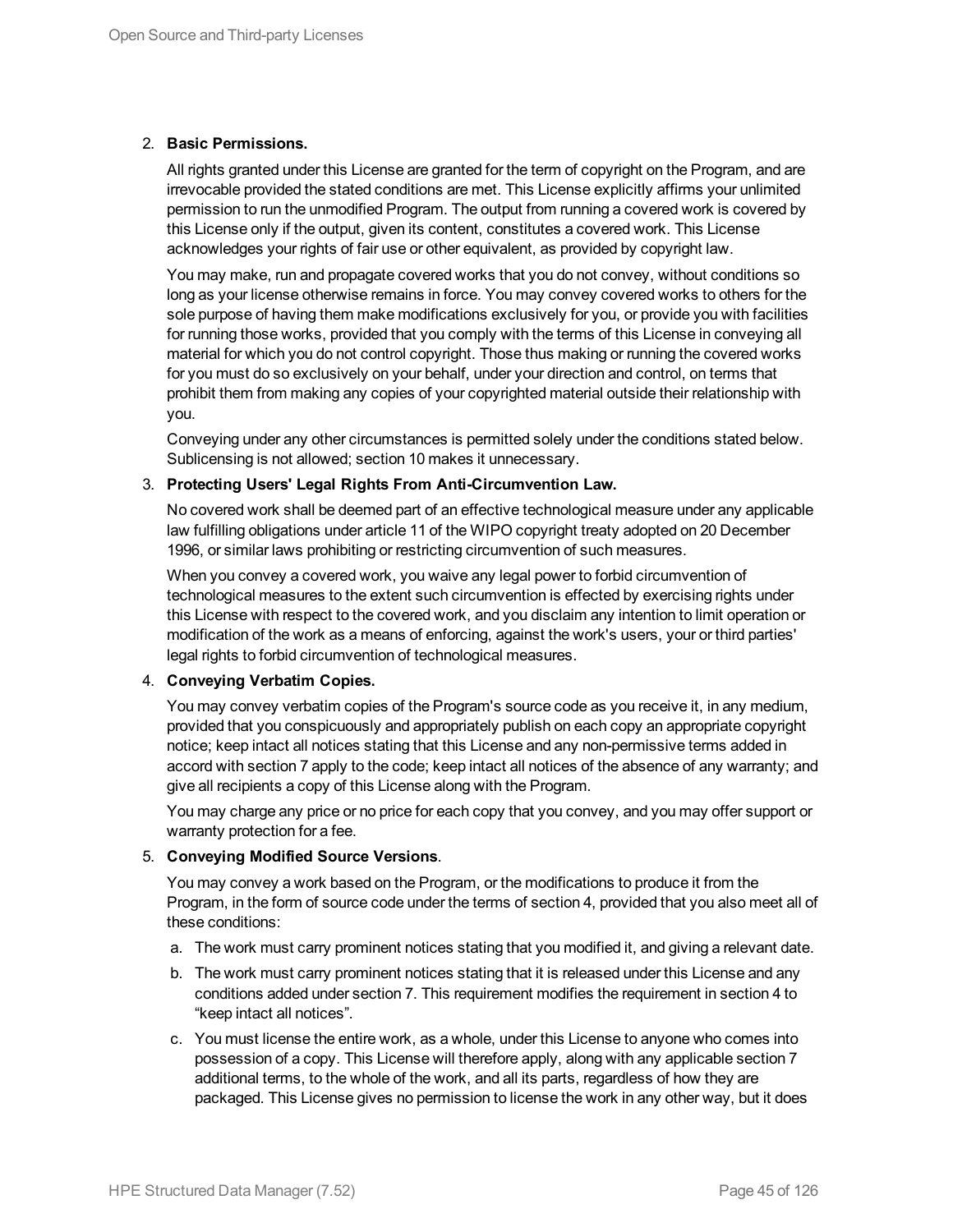not invalidate such permission if you have separately received it.

d. If the work has interactive user interfaces, each must display Appropriate Legal Notices; however, if the Program has interactive interfaces that do not display Appropriate Legal Notices, your work need not make them do so.

A compilation of a covered work with other separate and independent works, which are not by their nature extensions of the covered work, and which are not combined with it such as to form a larger program, in or on a volume of a storage or distribution medium, is called an "aggregate" if the compilation and its resulting copyright are not used to limit the access or legal rights of the compilation's users beyond what the individual works permit. Inclusion of a covered work in an aggregate does not cause this License to apply to the other parts of the aggregate.

#### 6. **Conveying Non-Source Forms.**

You may convey a covered work in object code form under the terms of sections 4 and 5, provided that you also convey the machine-readable Corresponding Source under the terms of this License, in one of these ways:

- a. Convey the object code in, or embodied in, a physical product (including a physical distribution medium), accompanied by the Corresponding Source fixed on a durable physical medium customarily used for software interchange.
- b. Convey the object code in, or embodied in, a physical product (including a physical distribution medium), accompanied by a written offer, valid for at least three years and valid for as long as you offer spare parts or customer support for that product model, to give anyone who possesses the object code either (1) a copy of the Corresponding Source for all the software in the product that is covered by this License, on a durable physical medium customarily used for software interchange, for a price no more than your reasonable cost of physically performing this conveying of source, or (2) access to copy the Corresponding Source from a network server at no charge.
- c. Convey individual copies of the object code with a copy of the written offer to provide the Corresponding Source. This alternative is allowed only occasionally and noncommercially, and only if you received the object code with such an offer, in accord with subsection 6b.
- d. Convey the object code by offering access from a designated place (gratis or for a charge), and offer equivalent access to the Corresponding Source in the same way through the same place at no further charge. You need not require recipients to copy the Corresponding Source along with the object code. If the place to copy the object code is a network server, the Corresponding Source may be on a different server (operated by you or a third party) that supports equivalent copying facilities, provided you maintain clear directions next to the object code saying where to find the Corresponding Source. Regardless of what server hosts the Corresponding Source, you remain obligated to ensure that it is available for as long as needed to satisfy these requirements.
- e. Convey the object code using peer-to-peer transmission, provided you inform other peers where the object code and Corresponding Source of the work are being offered to the general public at no charge under subsection 6d.

A separable portion of the object code, whose source code is excluded from the Corresponding Source as a System Library, need not be included in conveying the object code work.

A "User Product" is either (1) a "consumer product", which means any tangible personal property which is normally used for personal, family, or household purposes, or (2) anything designed or sold for incorporation into a dwelling. In determining whether a product is a consumer product,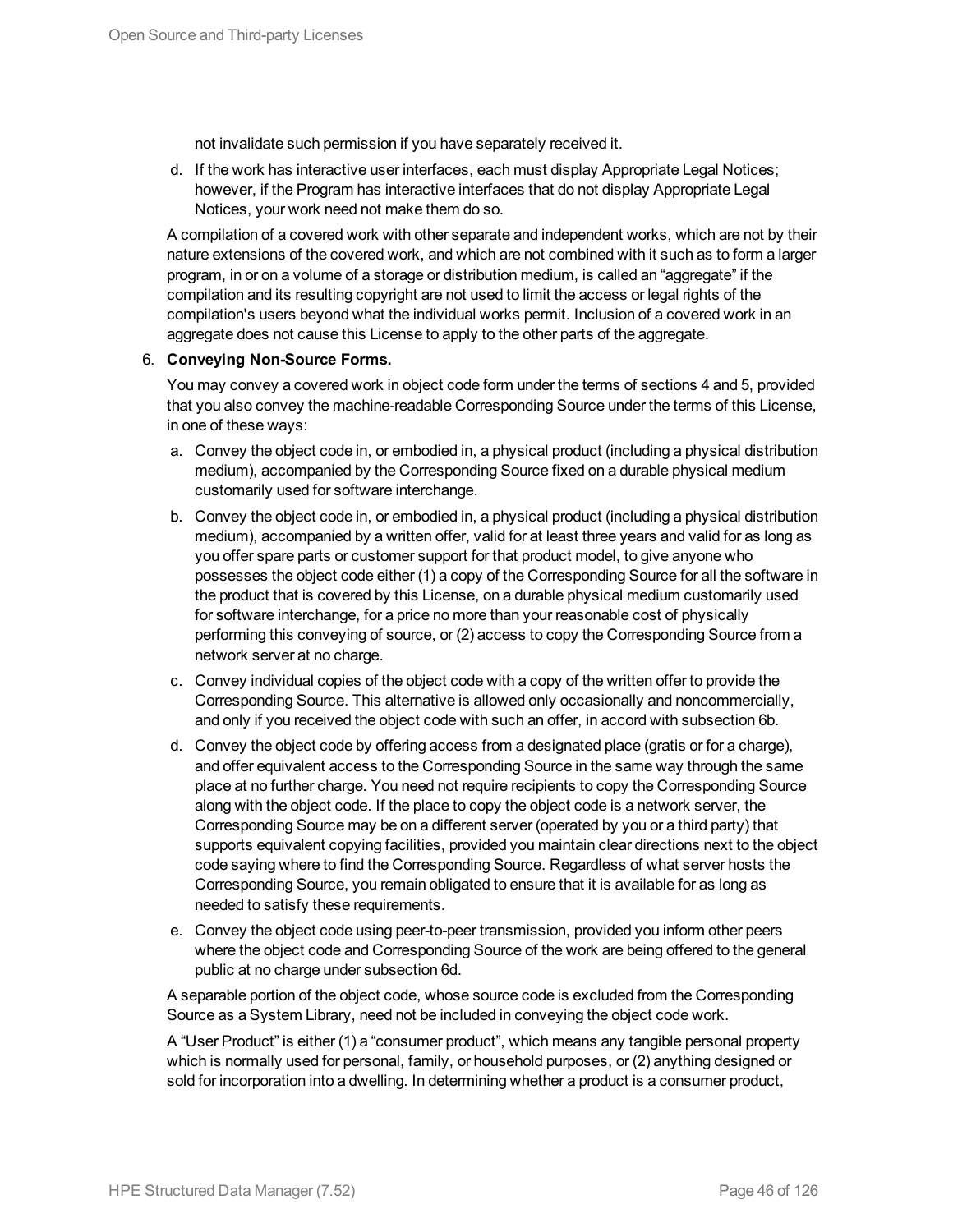doubtful cases shall be resolved in favor of coverage. For a particular product received by a particular user, "normally used" refers to a typical or common use of that class of product, regardless of the status of the particular user or of the way in which the particular user actually uses, or expects or is expected to use, the product. A product is a consumer product regardless of whether the product has substantial commercial, industrial or non-consumer uses, unless such uses represent the only significant mode of use of the product.

"Installation Information" for a User Product means any methods, procedures, authorization keys, or other information required to install and execute modified versions of a covered work in that User Product from a modified version of its Corresponding Source. The information must suffice to ensure that the continued functioning of the modified object code is in no case prevented or interfered with solely because modification has been made.

If you convey an object code work under this section in, or with, or specifically for use in, a User Product, and the conveying occurs as part of a transaction in which the right of possession and use of the User Product is transferred to the recipient in perpetuity or for a fixed term (regardless of how the transaction is characterized), the Corresponding Source conveyed under this section must be accompanied by the Installation Information. But this requirement does not apply if neither you nor any third party retains the ability to install modified object code on the User Product (for example, the work has been installed in ROM).

The requirement to provide Installation Information does not include a requirement to continue to provide support service, warranty, or updates for a work that has been modified or installed by the recipient, or for the User Product in which it has been modified or installed. Access to a network may be denied when the modification itself materially and adversely affects the operation of the network or violates the rules and protocols for communication across the network.

Corresponding Source conveyed, and Installation Information provided, in accord with this section must be in a format that is publicly documented (and with an implementation available to the public in source code form), and must require no special password or key for unpacking, reading or copying.

# 7. **Additional Terms.**

"Additional permissions" are terms that supplement the terms of this License by making exceptions from one or more of its conditions. Additional permissions that are applicable to the entire Program shall be treated as though they were included in this License, to the extent that they are valid under applicable law. If additional permissions apply only to part of the Program, that part may be used separately under those permissions, but the entire Program remains governed by this License without regard to the additional permissions.

When you convey a copy of a covered work, you may at your option remove any additional permissions from that copy, or from any part of it. (Additional permissions may be written to require their own removal in certain cases when you modify the work.) You may place additional permissions on material, added by you to a covered work, for which you have or can give appropriate copyright permission.

Notwithstanding any other provision of this License, for material you add to a covered work, you may (if authorized by the copyright holders of that material) supplement the terms of this License with terms:

- a. Disclaiming warranty or limiting liability differently from the terms of sections 15 and 16 of this License; or
- b. Requiring preservation of specified reasonable legal notices or author attributions in that material or in the Appropriate Legal Notices displayed by works containing it; or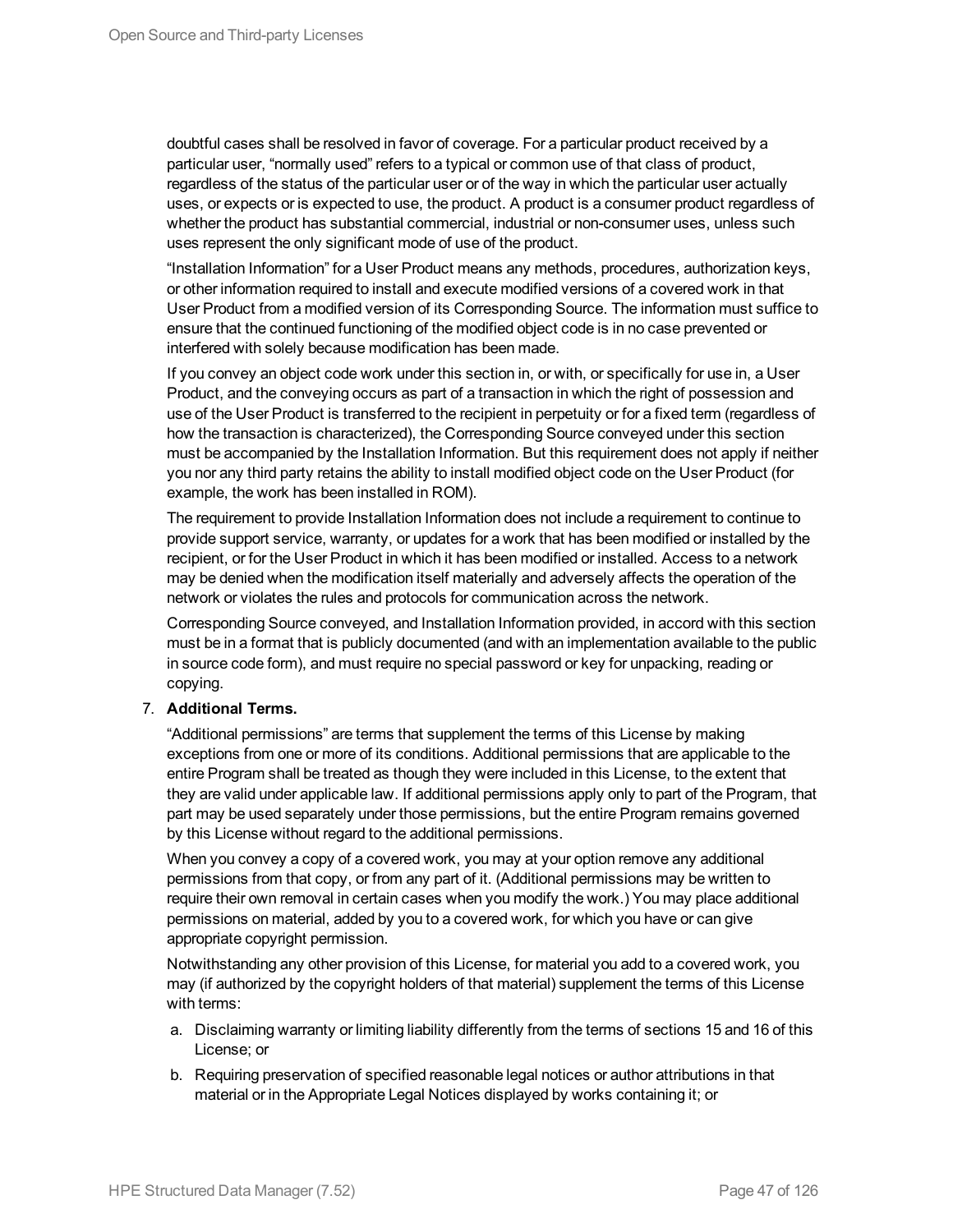- c. Prohibiting misrepresentation of the origin of that material, or requiring that modified versions of such material be marked in reasonable ways as different from the original version; or
- d. Limiting the use for publicity purposes of names of licensors or authors of the material; or
- e. Declining to grant rights under trademark law for use of some trade names, trademarks, or service marks; or
- f. Requiring indemnification of licensors and authors of that material by anyone who conveys the material (or modified versions of it) with contractual assumptions of liability to the recipient, for any liability that these contractual assumptions directly impose on those licensors and authors.

All other non-permissive additional terms are considered "further restrictions" within the meaning of section 10. If the Program as you received it, or any part of it, contains a notice stating that it is governed by this License along with a term that is a further restriction, you may remove that term. If a license document contains a further restriction but permits relicensing or conveying under this License, you may add to a covered work material governed by the terms of that license document, provided that the further restriction does not survive such relicensing or conveying.

If you add terms to a covered work in accord with this section, you must place, in the relevant source files, a statement of the additional terms that apply to those files, or a notice indicating where to find the applicable terms.

Additional terms, permissive or non-permissive, may be stated in the form of a separately written license, or stated as exceptions; the above requirements apply either way.

# 8. **Termination.**

You may not propagate or modify a covered work except as expressly provided under this License. Any attempt otherwise to propagate or modify it is void, and will automatically terminate your rights under this License (including any patent licenses granted under the third paragraph of section 11).

However, if you cease all violation of this License, then your license from a particular copyright holder is reinstated (a) provisionally, unless and until the copyright holder explicitly and finally terminates your license, and (b) permanently, if the copyright holder fails to notify you of the violation by some reasonable means prior to 60 days after the cessation.

Moreover, your license from a particular copyright holder is reinstated permanently if the copyright holder notifies you of the violation by some reasonable means, this is the first time you have received notice of violation of this License (for any work) from that copyright holder, and you cure the violation prior to 30 days after your receipt of the notice.

Termination of your rights under this section does not terminate the licenses of parties who have received copies or rights from you under this License. If your rights have been terminated and not permanently reinstated, you do not qualify to receive new licenses for the same material under section 10.

# 9. **Acceptance Not Required for Having Copies.**

You are not required to accept this License in order to receive or run a copy of the Program. Ancillary propagation of a covered work occurring solely as a consequence of using peer-to-peer transmission to receive a copy likewise does not require acceptance. However, nothing other than this License grants you permission to propagate or modify any covered work. These actions infringe copyright if you do not accept this License. Therefore, by modifying or propagating a covered work, you indicate your acceptance of this License to do so.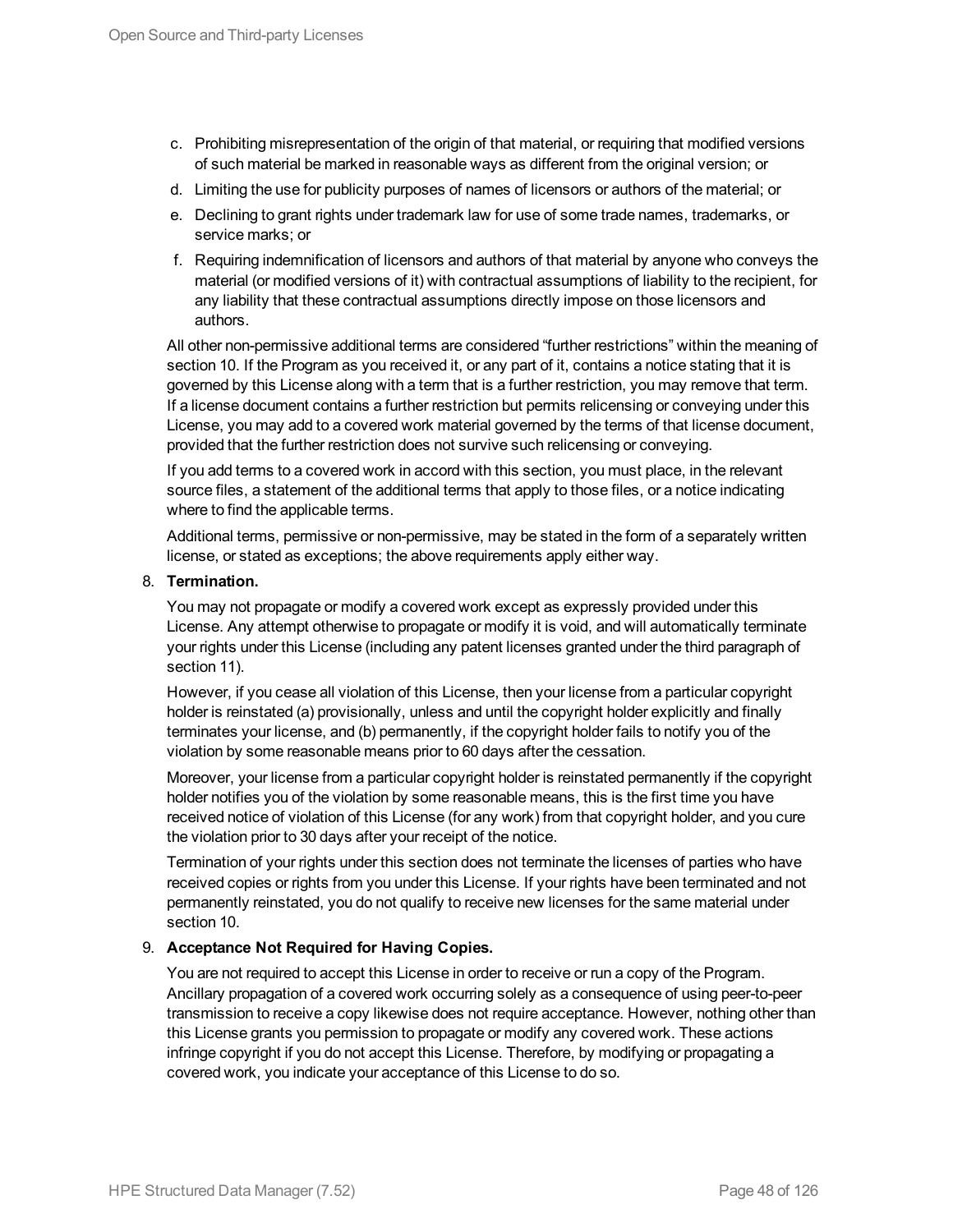#### 10. **Automatic Licensing of Downstream Recipients.**

Each time you convey a covered work, the recipient automatically receives a license from the original licensors, to run, modify and propagate that work, subject to this License. You are not responsible for enforcing compliance by third parties with this License.

An "entity transaction" is a transaction transferring control of an organization, or substantially all assets of one, or subdividing an organization, or merging organizations. If propagation of a covered work results from an entity transaction, each party to that transaction who receives a copy of the work also receives whatever licenses to the work the party's predecessor in interest had or could give under the previous paragraph, plus a right to possession of the Corresponding Source of the work from the predecessor in interest, if the predecessor has it or can get it with reasonable efforts.

You may not impose any further restrictions on the exercise of the rights granted or affirmed under this License. For example, you may not impose a license fee, royalty, or other charge for exercise of rights granted under this License, and you may not initiate litigation (including a cross-claim or counterclaim in a lawsuit) alleging that any patent claim is infringed by making, using, selling, offering for sale, or importing the Program or any portion of it.

#### 11. **Patents.**

A "contributor" is a copyright holder who authorizes use under this License of the Program or a work on which the Program is based. The work thus licensed is called the contributor's "contributor version".

A contributor's "essential patent claims" are all patent claims owned or controlled by the contributor, whether already acquired or hereafter acquired, that would be infringed by some manner, permitted by this License, of making, using, or selling its contributor version, but do not include claims that would be infringed only as a consequence of further modification of the contributor version. For purposes of this definition, "control" includes the right to grant patent sublicenses in a manner consistent with the requirements of this License.

Each contributor grants you a non-exclusive, worldwide, royalty-free patent license under the contributor's essential patent claims, to make, use, sell, offer for sale, import and otherwise run, modify and propagate the contents of its contributor version.

In the following three paragraphs, a "patent license" is any express agreement or commitment, however denominated, not to enforce a patent (such as an express permission to practice a patent or covenant not to sue for patent infringement). To "grant" such a patent license to a party means to make such an agreement or commitment not to enforce a patent against the party.

If you convey a covered work, knowingly relying on a patent license, and the Corresponding Source of the work is not available for anyone to copy, free of charge and under the terms of this License, through a publicly available network server or other readily accessible means, then you must either (1) cause the Corresponding Source to be so available, or (2) arrange to deprive yourself of the benefit of the patent license for this particular work, or (3) arrange, in a manner consistent with the requirements of this License, to extend the patent license to downstream recipients. "Knowingly relying" means you have actual knowledge that, but for the patent license, your conveying the covered work in a country, or your recipient's use of the covered work in a country, would infringe one or more identifiable patents in that country that you have reason to believe are valid.

If, pursuant to or in connection with a single transaction or arrangement, you convey, or propagate by procuring conveyance of, a covered work, and grant a patent license to some of the parties receiving the covered work authorizing them to use, propagate, modify or convey a specific copy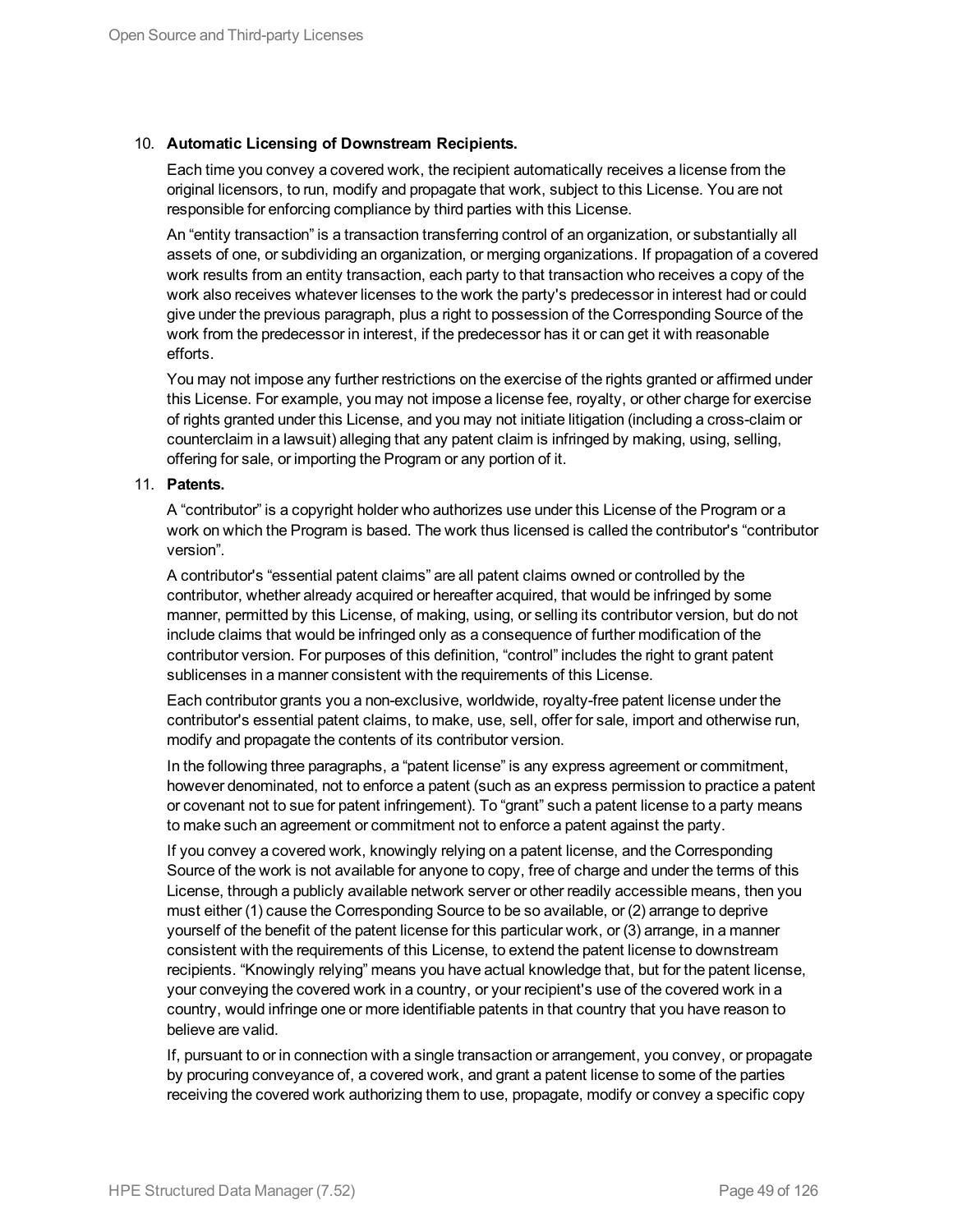of the covered work, then the patent license you grant is automatically extended to all recipients of the covered work and works based on it.

A patent license is "discriminatory" if it does not include within the scope of its coverage, prohibits the exercise of, or is conditioned on the non-exercise of one or more of the rights that are specifically granted under this License. You may not convey a covered work if you are a party to an arrangement with a third party that is in the business of distributing software, under which you make payment to the third party based on the extent of your activity of conveying the work, and under which the third party grants, to any of the parties who would receive the covered work from you, a discriminatory patent license (a) in connection with copies of the covered work conveyed by you (or copies made from those copies), or (b) primarily for and in connection with specific products or compilations that contain the covered work, unless you entered into that arrangement, or that patent license was granted, prior to 28 March 2007.

Nothing in this License shall be construed as excluding or limiting any implied license or other defenses to infringement that may otherwise be available to you under applicable patent law.

# 12. **No Surrender of Others' Freedom.**

If conditions are imposed on you (whether by court order, agreement or otherwise) that contradict the conditions of this License, they do not excuse you from the conditions of this License. If you cannot convey a covered work so as to satisfy simultaneously your obligations under this License and any other pertinent obligations, then as a consequence you may not convey it at all. For example, if you agree to terms that obligate you to collect a royalty for further conveying from those to whom you convey the Program, the only way you could satisfy both those terms and this License would be to refrain entirely from conveying the Program.

# 13. **Use with the GNU Affero General Public License.**

Notwithstanding any other provision of this License, you have permission to link or combine any covered work with a work licensed under version 3 of the GNU Affero General Public License into a single combined work, and to convey the resulting work. The terms of this License will continue to apply to the part which is the covered work, but the special requirements of the GNU Affero General Public License, section 13, concerning interaction through a network will apply to the combination as such.

#### 14. **Revised Versions of this License.**

The Free Software Foundation may publish revised and/or new versions of the GNU General Public License from time to time. Such new versions will be similar in spirit to the present version, but may differ in detail to address new problems or concerns.

Each version is given a distinguishing version number. If the Program specifies that a certain numbered version of the GNU General Public License "or any later version" applies to it, you have the option of following the terms and conditions either of that numbered version or of any later version published by the Free Software Foundation. If the Program does not specify a version number of the GNU General Public License, you may choose any version ever published by the Free Software Foundation.

If the Program specifies that a proxy can decide which future versions of the GNU General Public License can be used, that proxy's public statement of acceptance of a version permanently authorizes you to choose that version for the Program.

Later license versions may give you additional or different permissions. However, no additional obligations are imposed on any author or copyright holder as a result of your choosing to follow a later version.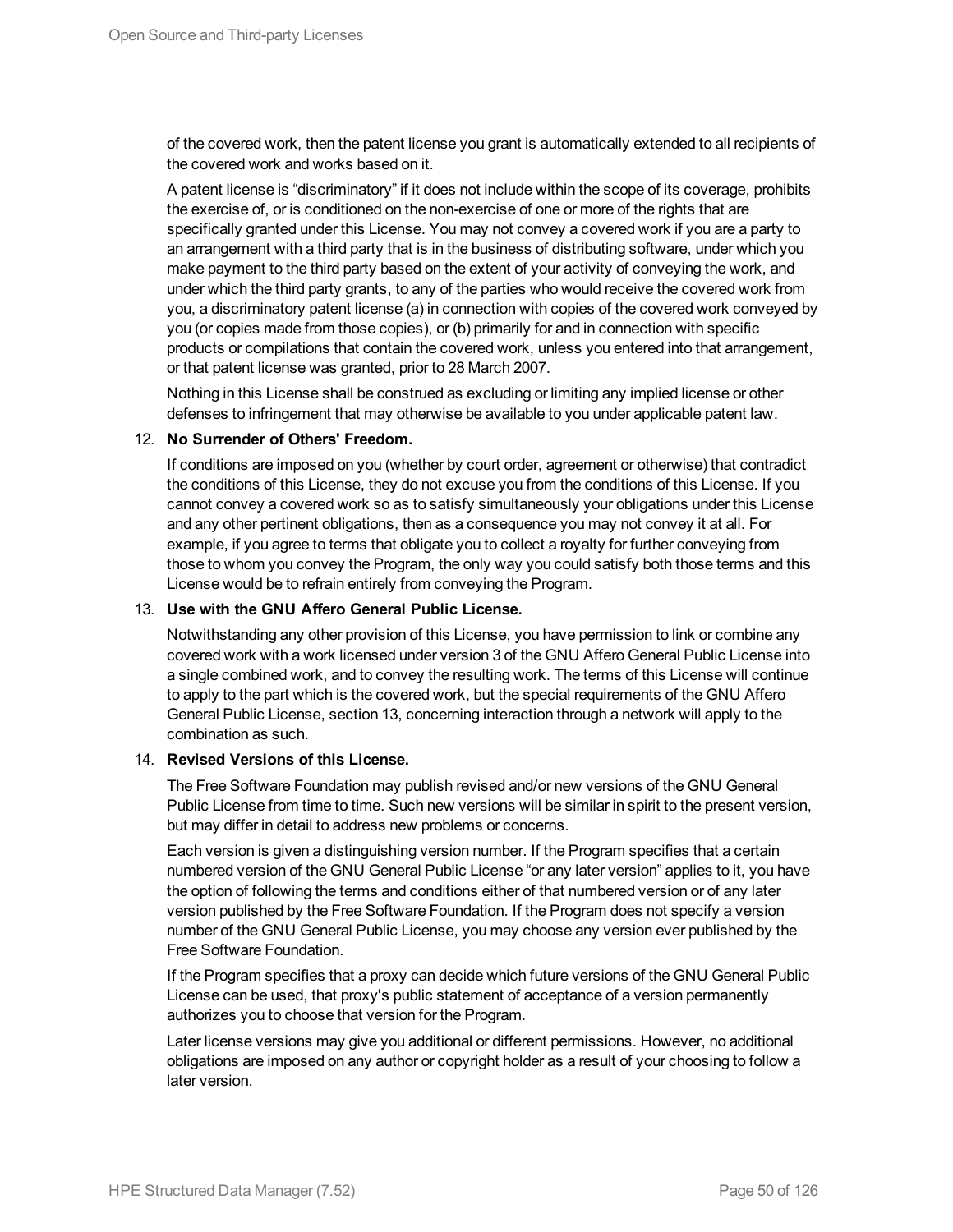#### 15. **Disclaimer of Warranty.**

THERE IS NO WARRANTY FOR THE PROGRAM, TO THE EXTENT PERMITTED BY APPLICABLE LAW. EXCEPT WHEN OTHERWISE STATED IN WRITING THE COPYRIGHT HOLDERS AND/OR OTHER PARTIES PROVIDE THE PROGRAM "AS IS" WITHOUT WARRANTY OF ANY KIND, EITHER EXPRESSED OR IMPLIED, INCLUDING, BUT NOT LIMITED TO, THE IMPLIED WARRANTIES OF MERCHANTABILITY AND FITNESS FOR A PARTICULAR PURPOSE. THE ENTIRE RISK AS TO THE QUALITY AND PERFORMANCE OF THE PROGRAM IS WITH YOU. SHOULD THE PROGRAM PROVE DEFECTIVE, YOU ASSUME THE COST OF ALL NECESSARY SERVICING, REPAIR OR CORRECTION.

# 16. **Limitation of Liability.**

IN NO EVENT UNLESS REQUIRED BY APPLICABLE LAW OR AGREED TO IN WRITING WILL ANY COPYRIGHT HOLDER, OR ANY OTHER PARTY WHO MODIFIES AND/OR CONVEYS THE PROGRAM AS PERMITTED ABOVE, BE LIABLE TO YOU FOR DAMAGES, INCLUDING ANY GENERAL, SPECIAL, INCIDENTAL OR CONSEQUENTIAL DAMAGES ARISING OUT OF THE USE OR INABILITY TO USE THE PROGRAM (INCLUDING BUT NOT LIMITED TO LOSS OF DATA OR DATA BEING RENDERED INACCURATE OR LOSSES SUSTAINED BY YOU OR THIRD PARTIES OR A FAILURE OF THE PROGRAM TO OPERATE WITH ANY OTHER PROGRAMS), EVEN IF SUCH HOLDER OR OTHER PARTY HAS BEEN ADVISED OF THE POSSIBILITY OF SUCH DAMAGES.

# 17. **Interpretation of Sections 15 and 16.**

If the disclaimer of warranty and limitation of liability provided above cannot be given local legal effect according to their terms, reviewing courts shall apply local law that most closely approximates an absolute waiver of all civil liability in connection with the Program, unless a warranty or assumption of liability accompanies a copy of the Program in return for a fee.

#### END OF TERMS AND CONDITIONS

# **How to Apply These Terms to Your New Programs**

If you develop a new program, and you want it to be of the greatest possible use to the public, the best way to achieve this is to make it free software which everyone can redistribute and change under these terms.

To do so, attach the following notices to the program. It is safest to attach them to the start of each source file to most effectively state the exclusion of warranty; and each file should have at least the "copyright" line and a pointer to where the full notice is found.

<one line to give the program's name and a brief idea of what it does.> Copyright (C) <year> <name of author> This program is free software: you can redistribute it and/or modify it under the terms of the GNU General Public License as published by the Free Software Foundation, either version 3 of the License, or (at your option) any later version. This program is distributed in the hope that it will be useful, but WITHOUT ANY WARRANTY; without even the implied warranty of MERCHANTABILITY or FITNESS FOR A PARTICULAR PURPOSE. See the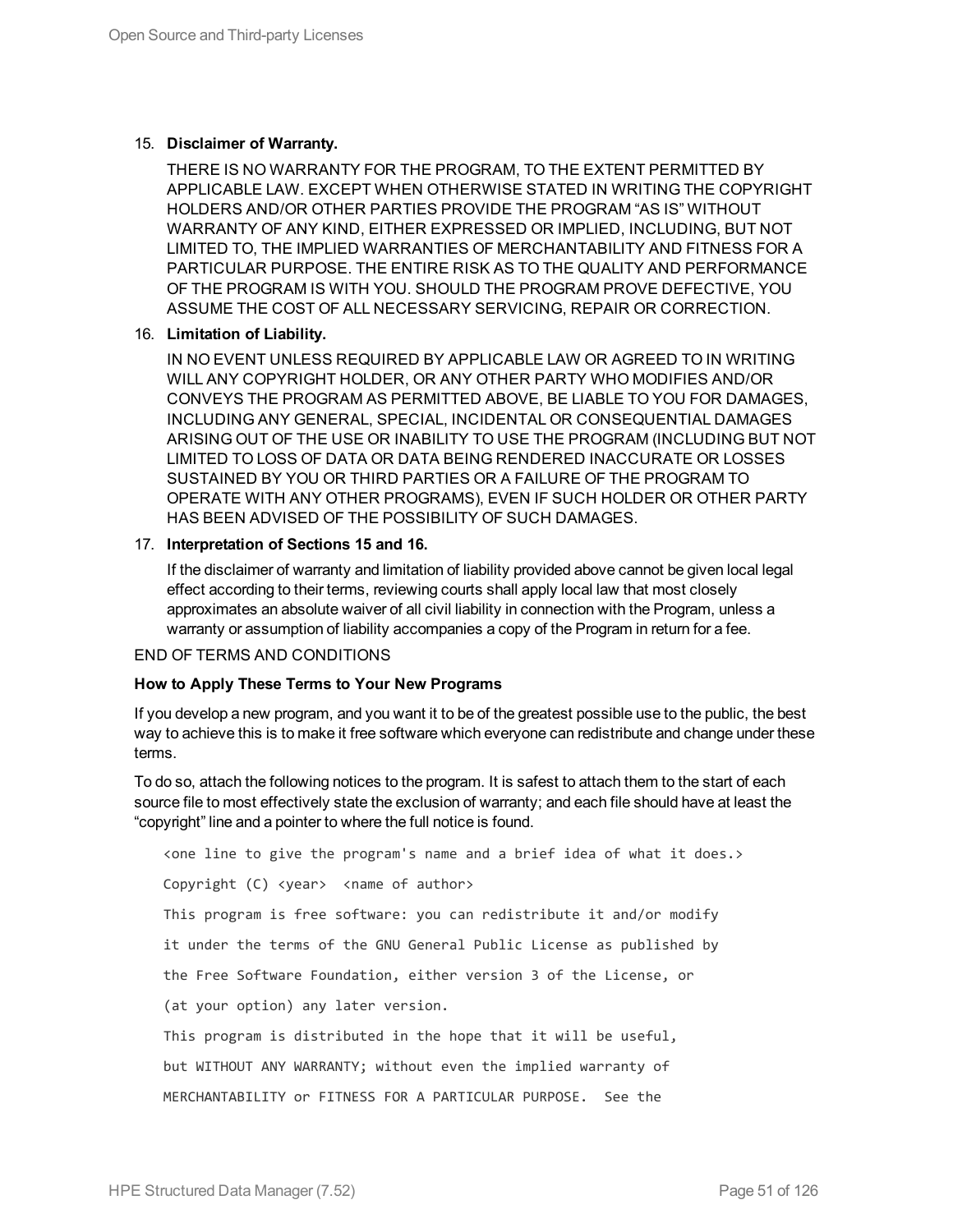GNU General Public License for more details.

You should have received a copy of the GNU General Public License

along with this program. If not, see <http://www.gnu.org/licenses/>.

Also add information on how to contact you by electronic and paper mail.

If the program does terminal interaction, make it output a short notice like this when it starts in an interactive mode:

<program> Copyright (C) <year> <name of author> This program comes with ABSOLUTELY NO WARRANTY; for details type `show w'. This is free software, and you are welcome to redistribute it under certain conditions; type `show c' for details.

The hypothetical commands `show w' and `show c' should show the appropriate parts of the General Public License. Of course, your program's commands might be different; for a GUI interface, you would use an "about box".

You should also get your employer (if you work as a programmer) or school, if any, to sign a "copyright disclaimer" for the program, if necessary. For more information on this, and how to apply and follow the GNU GPL, see <<http://www.gnu.org/licenses/>>.

The GNU General Public License does not permit incorporating your program into proprietary programs. If your program is a subroutine library, you may consider it more useful to permit linking proprietary applications with the library. If this is what you want to do, use the GNU Lesser General Public License instead of this License. But first, please read [<http://www.gnu.org/philosophy/why-not-lgpl.html](http://www.gnu.org/philosophy/why-not-lgpl.html)>.

# **GNU General Public License, Version 3 with Classpath Exception**

HPE acknowledges the redistribution of the following open source component that is provided under the following license:

 $\bullet$  smtp (1.4.1)

#### **GNU GENERAL PUBLIC LICENSE**

Version 3, 29 June 2007

Copyright (C) 2007 Free Software Foundation, Inc. <http://fsf.org/>

Everyone is permitted to copy and distribute verbatim copies of this license document, but changing it is not allowed.

#### **Preamble**

The GNU General Public License is a free, copyleft license for software and other kinds of works.

The licenses for most software and other practical works are designed to take away your freedom to share and change the works. By contrast, the GNU General Public License is intended to guarantee your freedom to share and change all versions of a program--to make sure it remains free software for all its users. We, the Free Software Foundation, use the GNU General Public License for most of our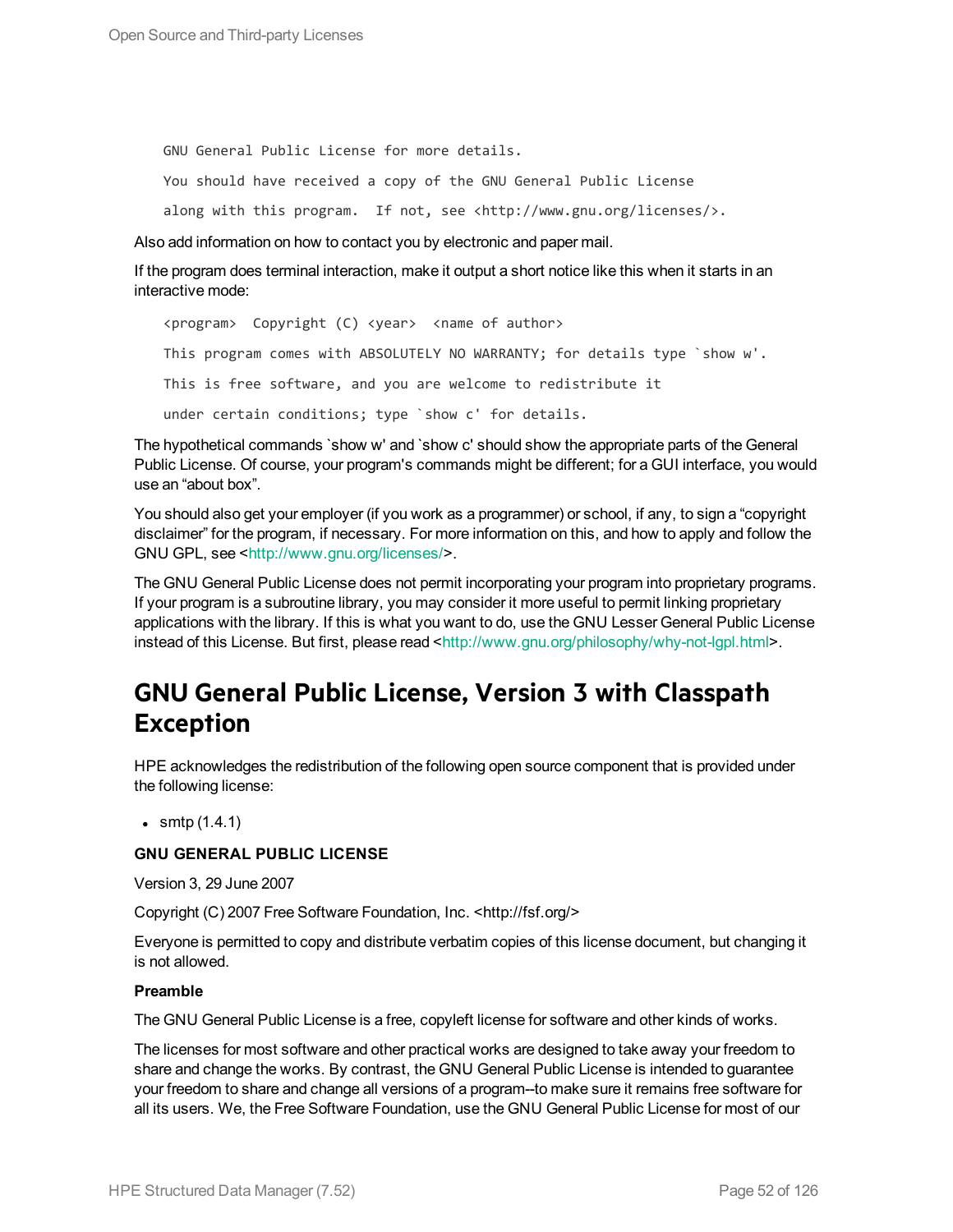software; it applies also to any other work released this way by its authors. You can apply it to your programs, too.

When we speak of free software, we are referring to freedom, not price. Our General Public Licenses are designed to make sure that you have the freedom to distribute copies of free software (and charge for them if you wish), that you receive source code or can get it if you want it, that you can change the software or use pieces of it in new free programs, and that you know you can do these things.

To protect your rights, we need to prevent others from denying you these rights or asking you to surrender the rights. Therefore, you have certain responsibilities if you distribute copies of the software, or if you modify it: responsibilities to respect the freedom of others.

For example, if you distribute copies of such a program, whether gratis or for a fee, you must pass on to the recipients the same freedoms that you received. You must make sure that they, too, receive or can get the source code. And you must show them these terms so they know their rights.

Developers that use the GNU GPL protect your rights with two steps: (1) assert copyright on the software, and (2) offer you this License giving you legal permission to copy, distribute and/or modify it.

For the developers' and authors' protection, the GPL clearly explains that there is no warranty for this free software. For both users' and authors' sake, the GPL requires that modified versions be marked as changed, so that their problems will not be attributed erroneously to authors of previous versions.

Some devices are designed to deny users access to install or run modified versions of the software inside them, although the manufacturer can do so. This is fundamentally incompatible with the aim of protecting users' freedom to change the software. The systematic pattern of such abuse occurs in the area of products for individuals to use, which is precisely where it is most unacceptable. Therefore, we have designed this version of the GPL to prohibit the practice for those products. If such problems arise substantially in other domains, we stand ready to extend this provision to those domains in future versions of the GPL, as needed to protect the freedom of users.

Finally, every program is threatened constantly by software patents. States should not allow patents to restrict development and use of software on general-purpose computers, but in those that do, we wish to avoid the special danger that patents applied to a free program could make it effectively proprietary. To prevent this, the GPL assures that patents cannot be used to render the program non-free.

The precise terms and conditions for copying, distribution and modification follow.

# **TERMS AND CONDITIONS**

0. Definitions

"This License" refers to version 3 of the GNU General Public License.

"Copyright" also means copyright-like laws that apply to other kinds of works, such as semiconductor masks.

"The Program" refers to any copyrightable work licensed under this License. Each licensee is addressed as "you". "Licensees" and "recipients" may be individuals or organizations.

To "modify" a work means to copy from or adapt all or part of the work in a fashion requiring copyright permission, other than the making of an exact copy. The resulting work is called a "modified version" of the earlier work or a work "based on" the earlier work.

A "covered work" means either the unmodified Program or a work based on the Program.

To "propagate" a work means to do anything with it that, without permission, would make you directly or secondarily liable for infringement under applicable copyright law, except executing it on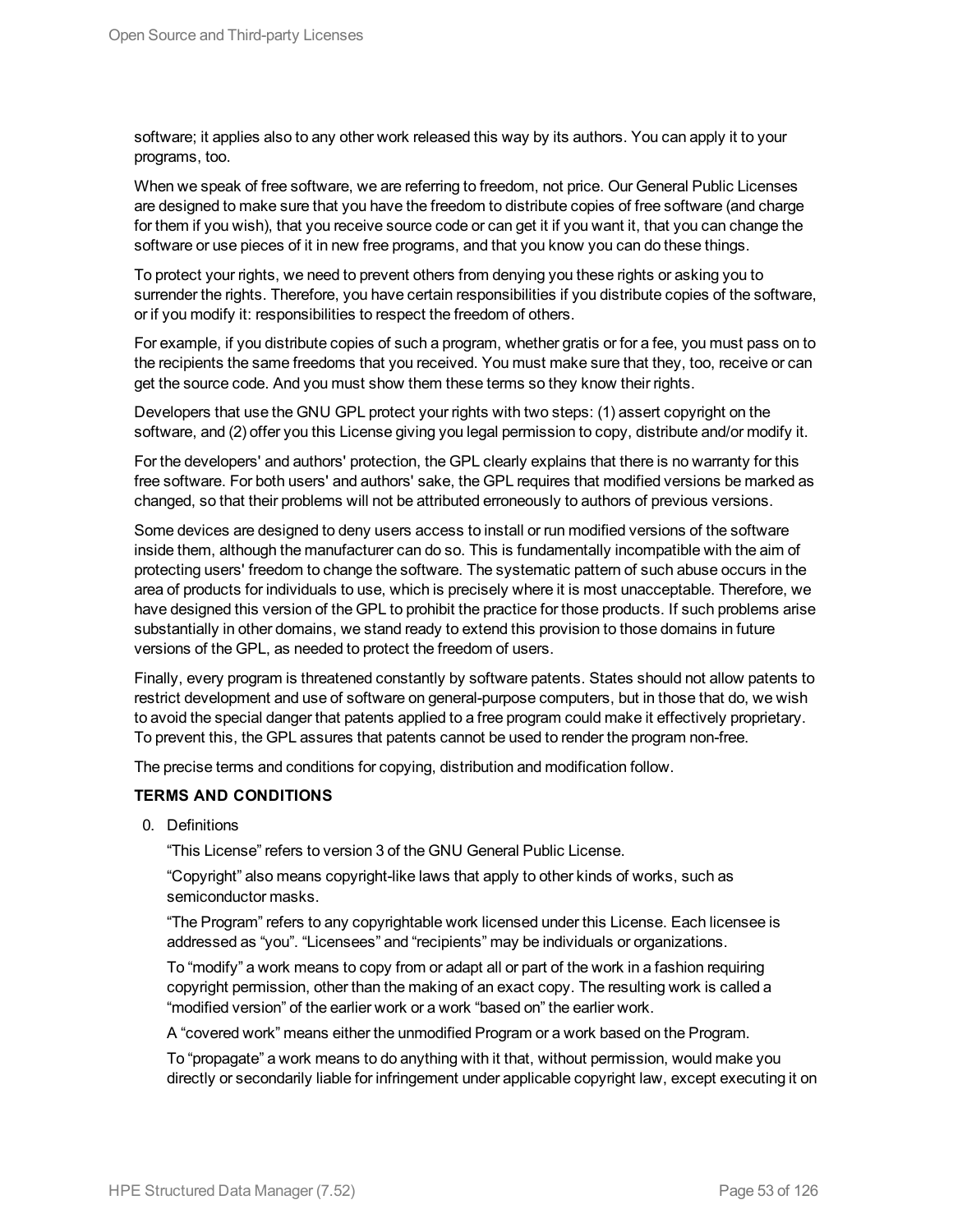a computer or modifying a private copy. Propagation includes copying, distribution (with or without modification), making available to the public, and in some countries other activities as well.

To "convey" a work means any kind of propagation that enables other parties to make or receive copies. Mere interaction with a user through a computer network, with no transfer of a copy, is not conveying.

An interactive user interface displays "Appropriate Legal Notices" to the extent that it includes a convenient and prominently visible feature that (1) displays an appropriate copyright notice, and (2) tells the user that there is no warranty for the work (except to the extent that warranties are provided), that licensees may convey the work under this License, and how to view a copy of this License. If the interface presents a list of user commands or options, such as a menu, a prominent item in the list meets this criterion.

#### 1. **Source Code.**

The "source code" for a work means the preferred form of the work for making modifications to it. "Object code" means any non-source form of a work.

A "Standard Interface" means an interface that either is an official standard defined by a recognized standards body, or, in the case of interfaces specified for a particular programming language, one that is widely used among developers working in that language.

The "System Libraries" of an executable work include anything, other than the work as a whole, that (a) is included in the normal form of packaging a Major Component, but which is not part of that Major Component, and (b) serves only to enable use of the work with that Major Component, or to implement a Standard Interface for which an implementation is available to the public in source code form. A "Major Component", in this context, means a major essential component (kernel, window system, and so on) of the specific operating system (if any) on which the executable work runs, or a compiler used to produce the work, or an object code interpreter used to run it.

The "Corresponding Source" for a work in object code form means all the source code needed to generate, install, and (for an executable work) run the object code and to modify the work, including scripts to control those activities. However, it does not include the work's System Libraries, or general-purpose tools or generally available free programs which are used unmodified in performing those activities but which are not part of the work. For example, Corresponding Source includes interface definition files associated with source files for the work, and the source code for shared libraries and dynamically linked subprograms that the work is specifically designed to require, such as by intimate data communication or control flow between those subprograms and other parts of the work.

The Corresponding Source need not include anything that users can regenerate automatically from other parts of the Corresponding Source.

The Corresponding Source for a work in source code form is that same work.

#### 2. **Basic Permissions.**

All rights granted under this License are granted for the term of copyright on the Program, and are irrevocable provided the stated conditions are met. This License explicitly affirms your unlimited permission to run the unmodified Program. The output from running a covered work is covered by this License only if the output, given its content, constitutes a covered work. This License acknowledges your rights of fair use or other equivalent, as provided by copyright law.

You may make, run and propagate covered works that you do not convey, without conditions so long as your license otherwise remains in force. You may convey covered works to others for the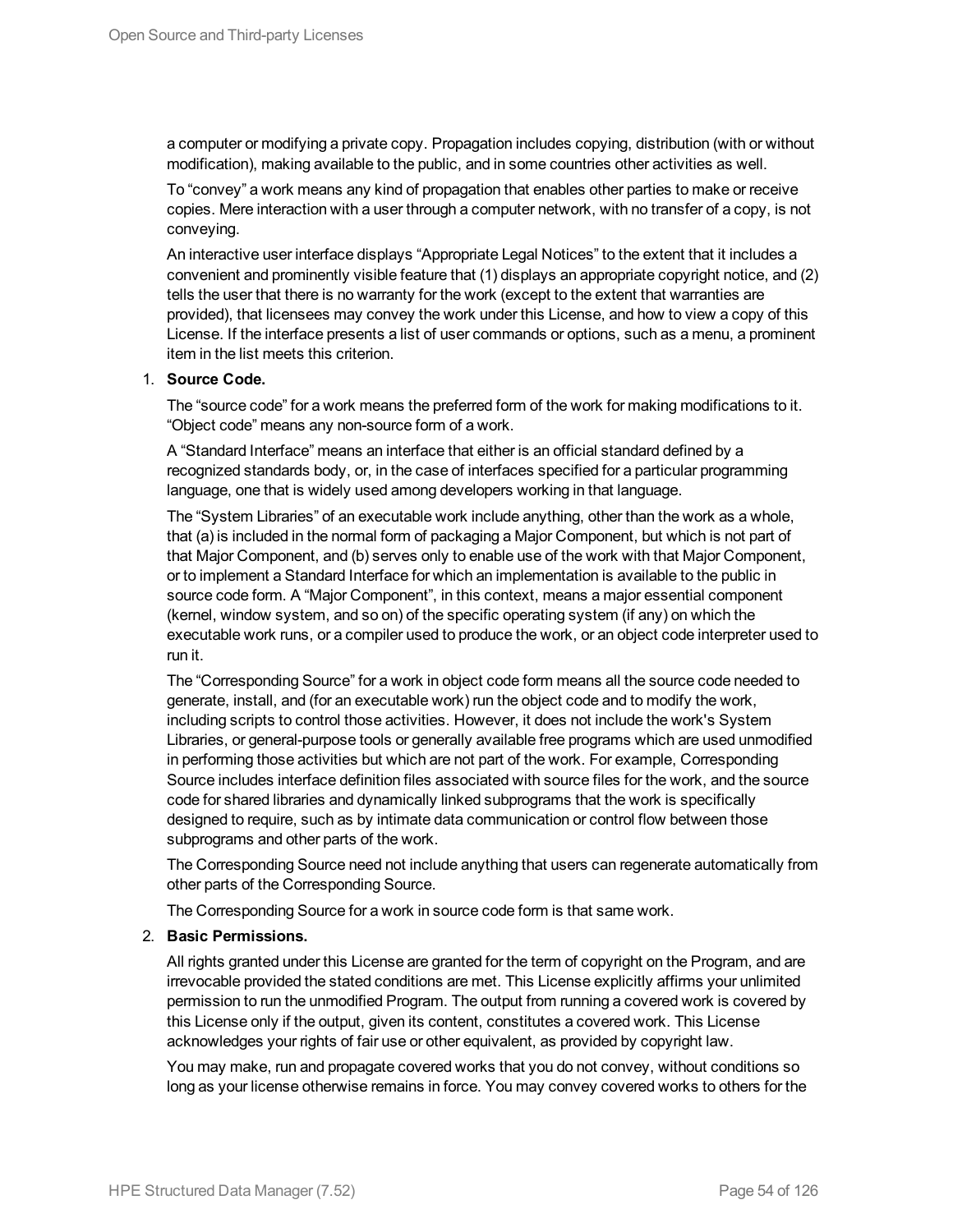sole purpose of having them make modifications exclusively for you, or provide you with facilities for running those works, provided that you comply with the terms of this License in conveying all material for which you do not control copyright. Those thus making or running the covered works for you must do so exclusively on your behalf, under your direction and control, on terms that prohibit them from making any copies of your copyrighted material outside their relationship with you.

Conveying under any other circumstances is permitted solely under the conditions stated below. Sublicensing is not allowed; section 10 makes it unnecessary.

# 3. **Protecting Users' Legal Rights From Anti-Circumvention Law.**

No covered work shall be deemed part of an effective technological measure under any applicable law fulfilling obligations under article 11 of the WIPO copyright treaty adopted on 20 December 1996, or similar laws prohibiting or restricting circumvention of such measures.

When you convey a covered work, you waive any legal power to forbid circumvention of technological measures to the extent such circumvention is effected by exercising rights under this License with respect to the covered work, and you disclaim any intention to limit operation or modification of the work as a means of enforcing, against the work's users, your or third parties' legal rights to forbid circumvention of technological measures.

# 4. **Conveying Verbatim Copies.**

You may convey verbatim copies of the Program's source code as you receive it, in any medium, provided that you conspicuously and appropriately publish on each copy an appropriate copyright notice; keep intact all notices stating that this License and any non-permissive terms added in accord with section 7 apply to the code; keep intact all notices of the absence of any warranty; and give all recipients a copy of this License along with the Program.

You may charge any price or no price for each copy that you convey, and you may offer support or warranty protection for a fee.

#### 5. **Conveying Modified Source Versions**.

You may convey a work based on the Program, or the modifications to produce it from the Program, in the form of source code under the terms of section 4, provided that you also meet all of these conditions:

- a. The work must carry prominent notices stating that you modified it, and giving a relevant date.
- b. The work must carry prominent notices stating that it is released under this License and any conditions added under section 7. This requirement modifies the requirement in section 4 to "keep intact all notices".
- c. You must license the entire work, as a whole, under this License to anyone who comes into possession of a copy. This License will therefore apply, along with any applicable section 7 additional terms, to the whole of the work, and all its parts, regardless of how they are packaged. This License gives no permission to license the work in any other way, but it does not invalidate such permission if you have separately received it.
- d. If the work has interactive user interfaces, each must display Appropriate Legal Notices; however, if the Program has interactive interfaces that do not display Appropriate Legal Notices, your work need not make them do so.

A compilation of a covered work with other separate and independent works, which are not by their nature extensions of the covered work, and which are not combined with it such as to form a larger program, in or on a volume of a storage or distribution medium, is called an "aggregate" if the compilation and its resulting copyright are not used to limit the access or legal rights of the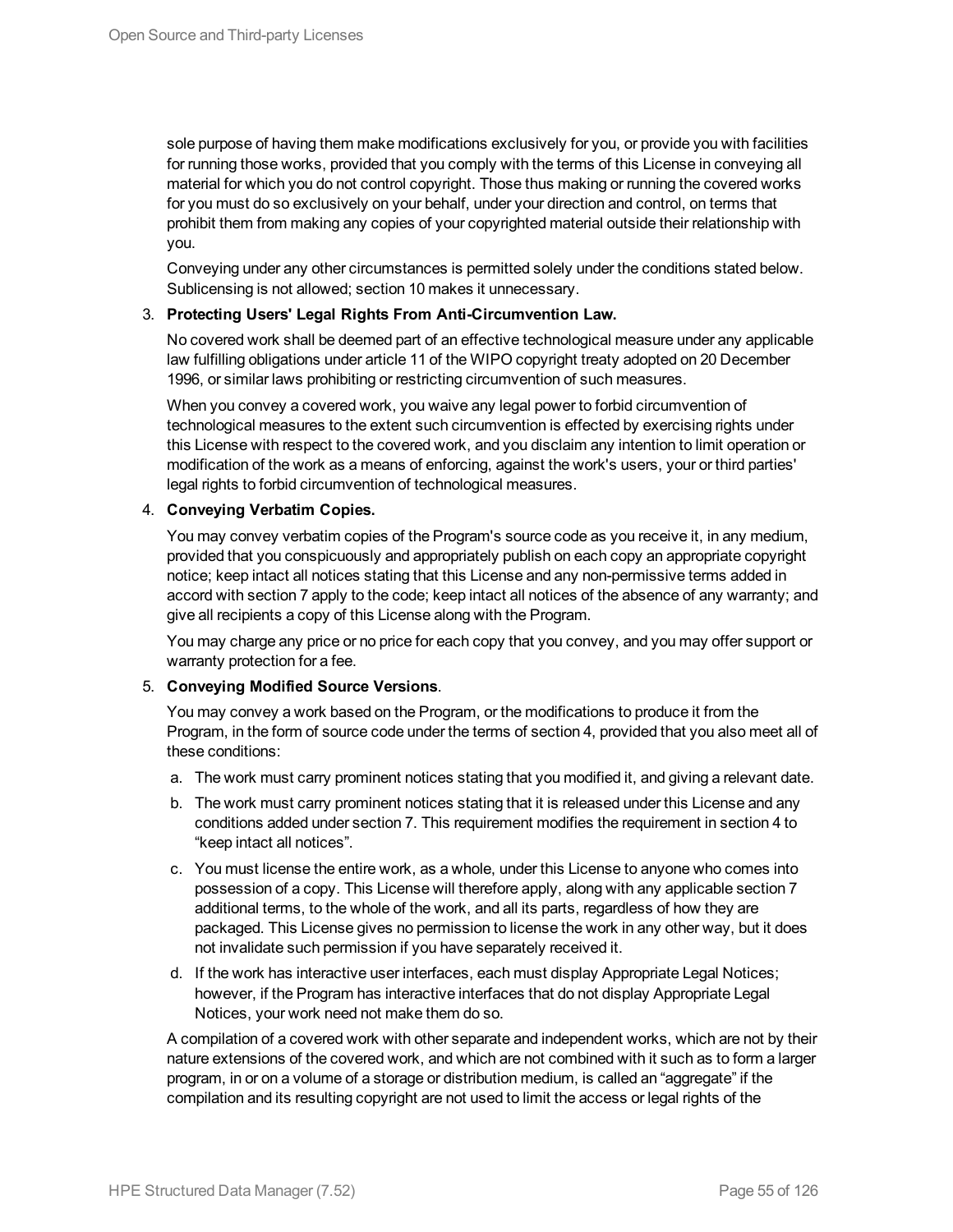compilation's users beyond what the individual works permit. Inclusion of a covered work in an aggregate does not cause this License to apply to the other parts of the aggregate.

#### 6. **Conveying Non-Source Forms.**

You may convey a covered work in object code form under the terms of sections 4 and 5, provided that you also convey the machine-readable Corresponding Source under the terms of this License, in one of these ways:

- a. Convey the object code in, or embodied in, a physical product (including a physical distribution medium), accompanied by the Corresponding Source fixed on a durable physical medium customarily used for software interchange.
- b. Convey the object code in, or embodied in, a physical product (including a physical distribution medium), accompanied by a written offer, valid for at least three years and valid for as long as you offer spare parts or customer support for that product model, to give anyone who possesses the object code either (1) a copy of the Corresponding Source for all the software in the product that is covered by this License, on a durable physical medium customarily used for software interchange, for a price no more than your reasonable cost of physically performing this conveying of source, or (2) access to copy the Corresponding Source from a network server at no charge.
- c. Convey individual copies of the object code with a copy of the written offer to provide the Corresponding Source. This alternative is allowed only occasionally and noncommercially, and only if you received the object code with such an offer, in accord with subsection 6b.
- d. Convey the object code by offering access from a designated place (gratis or for a charge), and offer equivalent access to the Corresponding Source in the same way through the same place at no further charge. You need not require recipients to copy the Corresponding Source along with the object code. If the place to copy the object code is a network server, the Corresponding Source may be on a different server (operated by you or a third party) that supports equivalent copying facilities, provided you maintain clear directions next to the object code saying where to find the Corresponding Source. Regardless of what server hosts the Corresponding Source, you remain obligated to ensure that it is available for as long as needed to satisfy these requirements.
- e. Convey the object code using peer-to-peer transmission, provided you inform other peers where the object code and Corresponding Source of the work are being offered to the general public at no charge under subsection 6d.

A separable portion of the object code, whose source code is excluded from the Corresponding Source as a System Library, need not be included in conveying the object code work.

A "User Product" is either (1) a "consumer product", which means any tangible personal property which is normally used for personal, family, or household purposes, or (2) anything designed or sold for incorporation into a dwelling. In determining whether a product is a consumer product, doubtful cases shall be resolved in favor of coverage. For a particular product received by a particular user, "normally used" refers to a typical or common use of that class of product, regardless of the status of the particular user or of the way in which the particular user actually uses, or expects or is expected to use, the product. A product is a consumer product regardless of whether the product has substantial commercial, industrial or non-consumer uses, unless such uses represent the only significant mode of use of the product.

"Installation Information" for a User Product means any methods, procedures, authorization keys, or other information required to install and execute modified versions of a covered work in that User Product from a modified version of its Corresponding Source. The information must suffice to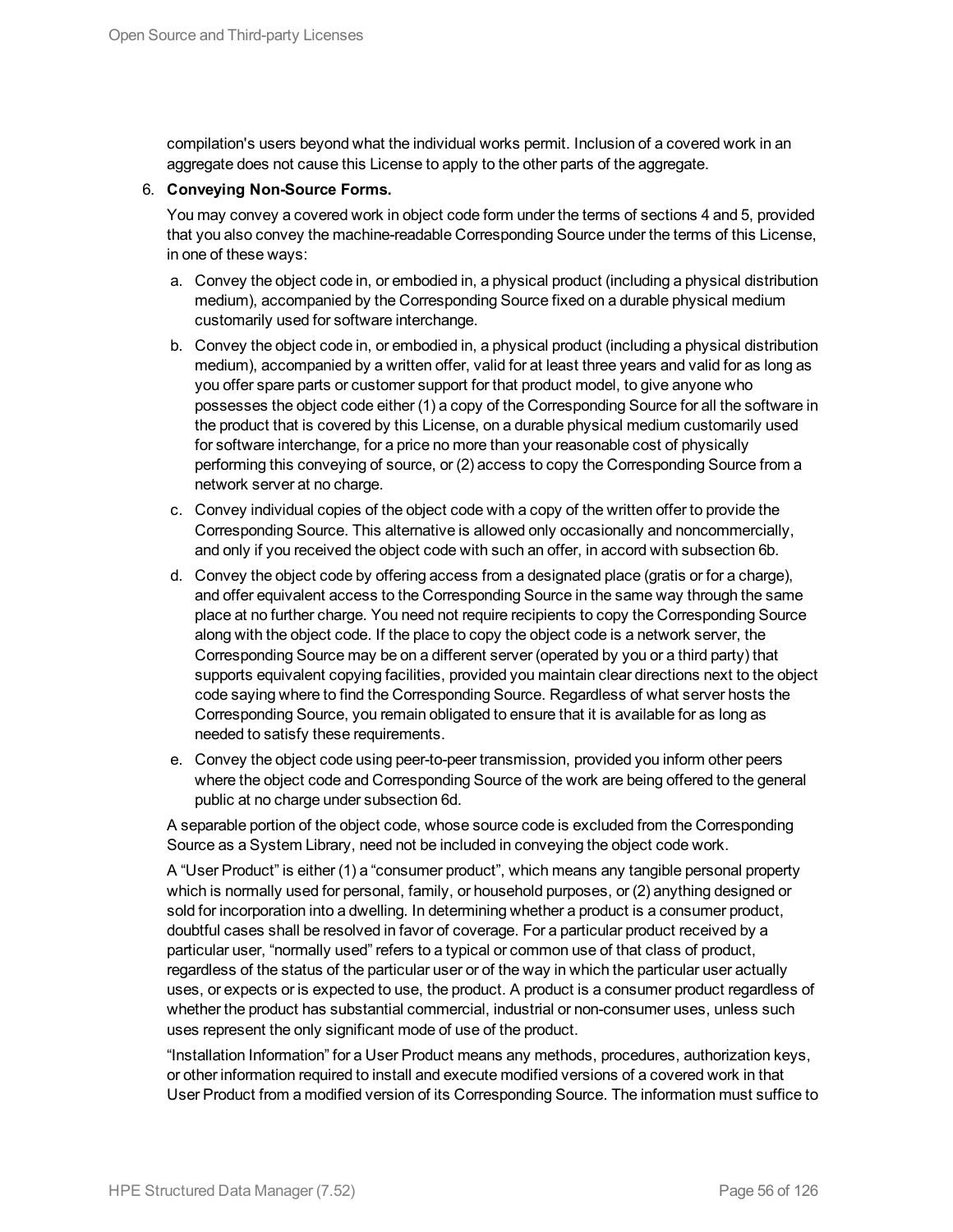ensure that the continued functioning of the modified object code is in no case prevented or interfered with solely because modification has been made.

If you convey an object code work under this section in, or with, or specifically for use in, a User Product, and the conveying occurs as part of a transaction in which the right of possession and use of the User Product is transferred to the recipient in perpetuity or for a fixed term (regardless of how the transaction is characterized), the Corresponding Source conveyed under this section must be accompanied by the Installation Information. But this requirement does not apply if neither you nor any third party retains the ability to install modified object code on the User Product (for example, the work has been installed in ROM).

The requirement to provide Installation Information does not include a requirement to continue to provide support service, warranty, or updates for a work that has been modified or installed by the recipient, or for the User Product in which it has been modified or installed. Access to a network may be denied when the modification itself materially and adversely affects the operation of the network or violates the rules and protocols for communication across the network.

Corresponding Source conveyed, and Installation Information provided, in accord with this section must be in a format that is publicly documented (and with an implementation available to the public in source code form), and must require no special password or key for unpacking, reading or copying.

# 7. **Additional Terms.**

"Additional permissions" are terms that supplement the terms of this License by making exceptions from one or more of its conditions. Additional permissions that are applicable to the entire Program shall be treated as though they were included in this License, to the extent that they are valid under applicable law. If additional permissions apply only to part of the Program, that part may be used separately under those permissions, but the entire Program remains governed by this License without regard to the additional permissions.

When you convey a copy of a covered work, you may at your option remove any additional permissions from that copy, or from any part of it. (Additional permissions may be written to require their own removal in certain cases when you modify the work.) You may place additional permissions on material, added by you to a covered work, for which you have or can give appropriate copyright permission.

Notwithstanding any other provision of this License, for material you add to a covered work, you may (if authorized by the copyright holders of that material) supplement the terms of this License with terms:

- a. Disclaiming warranty or limiting liability differently from the terms of sections 15 and 16 of this License; or
- b. Requiring preservation of specified reasonable legal notices or author attributions in that material or in the Appropriate Legal Notices displayed by works containing it; or
- c. Prohibiting misrepresentation of the origin of that material, or requiring that modified versions of such material be marked in reasonable ways as different from the original version; or
- d. Limiting the use for publicity purposes of names of licensors or authors of the material; or
- e. Declining to grant rights under trademark law for use of some trade names, trademarks, or service marks; or
- f. Requiring indemnification of licensors and authors of that material by anyone who conveys the material (or modified versions of it) with contractual assumptions of liability to the recipient, for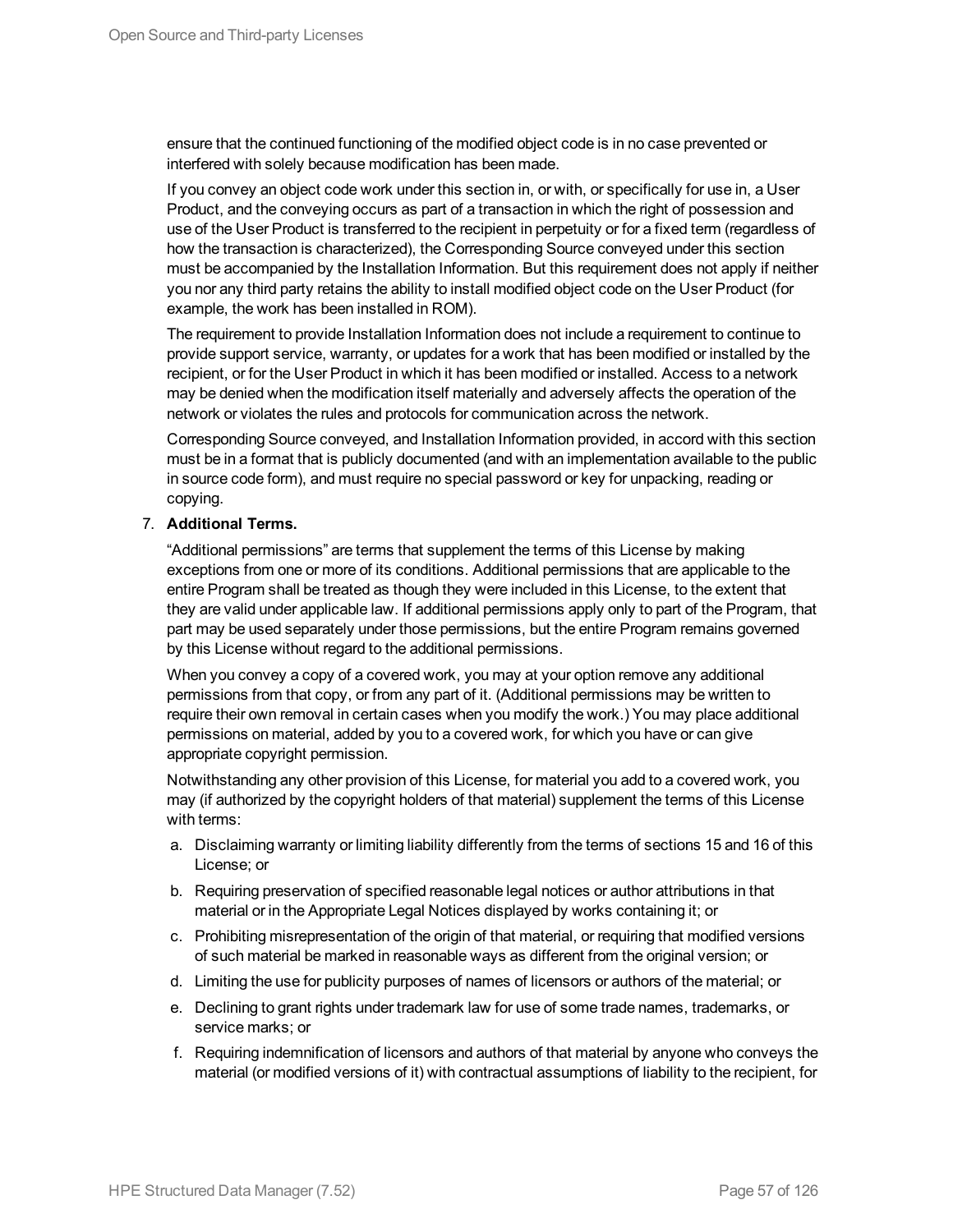any liability that these contractual assumptions directly impose on those licensors and authors.

All other non-permissive additional terms are considered "further restrictions" within the meaning of section 10. If the Program as you received it, or any part of it, contains a notice stating that it is governed by this License along with a term that is a further restriction, you may remove that term. If a license document contains a further restriction but permits relicensing or conveying under this License, you may add to a covered work material governed by the terms of that license document, provided that the further restriction does not survive such relicensing or conveying.

If you add terms to a covered work in accord with this section, you must place, in the relevant source files, a statement of the additional terms that apply to those files, or a notice indicating where to find the applicable terms.

Additional terms, permissive or non-permissive, may be stated in the form of a separately written license, or stated as exceptions; the above requirements apply either way.

# 8. **Termination.**

You may not propagate or modify a covered work except as expressly provided under this License. Any attempt otherwise to propagate or modify it is void, and will automatically terminate your rights under this License (including any patent licenses granted under the third paragraph of section 11).

However, if you cease all violation of this License, then your license from a particular copyright holder is reinstated (a) provisionally, unless and until the copyright holder explicitly and finally terminates your license, and (b) permanently, if the copyright holder fails to notify you of the violation by some reasonable means prior to 60 days after the cessation.

Moreover, your license from a particular copyright holder is reinstated permanently if the copyright holder notifies you of the violation by some reasonable means, this is the first time you have received notice of violation of this License (for any work) from that copyright holder, and you cure the violation prior to 30 days after your receipt of the notice.

Termination of your rights under this section does not terminate the licenses of parties who have received copies or rights from you under this License. If your rights have been terminated and not permanently reinstated, you do not qualify to receive new licenses for the same material under section 10.

#### 9. **Acceptance Not Required for Having Copies.**

You are not required to accept this License in order to receive or run a copy of the Program. Ancillary propagation of a covered work occurring solely as a consequence of using peer-to-peer transmission to receive a copy likewise does not require acceptance. However, nothing other than this License grants you permission to propagate or modify any covered work. These actions infringe copyright if you do not accept this License. Therefore, by modifying or propagating a covered work, you indicate your acceptance of this License to do so.

#### 10. **Automatic Licensing of Downstream Recipients.**

Each time you convey a covered work, the recipient automatically receives a license from the original licensors, to run, modify and propagate that work, subject to this License. You are not responsible for enforcing compliance by third parties with this License.

An "entity transaction" is a transaction transferring control of an organization, or substantially all assets of one, or subdividing an organization, or merging organizations. If propagation of a covered work results from an entity transaction, each party to that transaction who receives a copy of the work also receives whatever licenses to the work the party's predecessor in interest had or could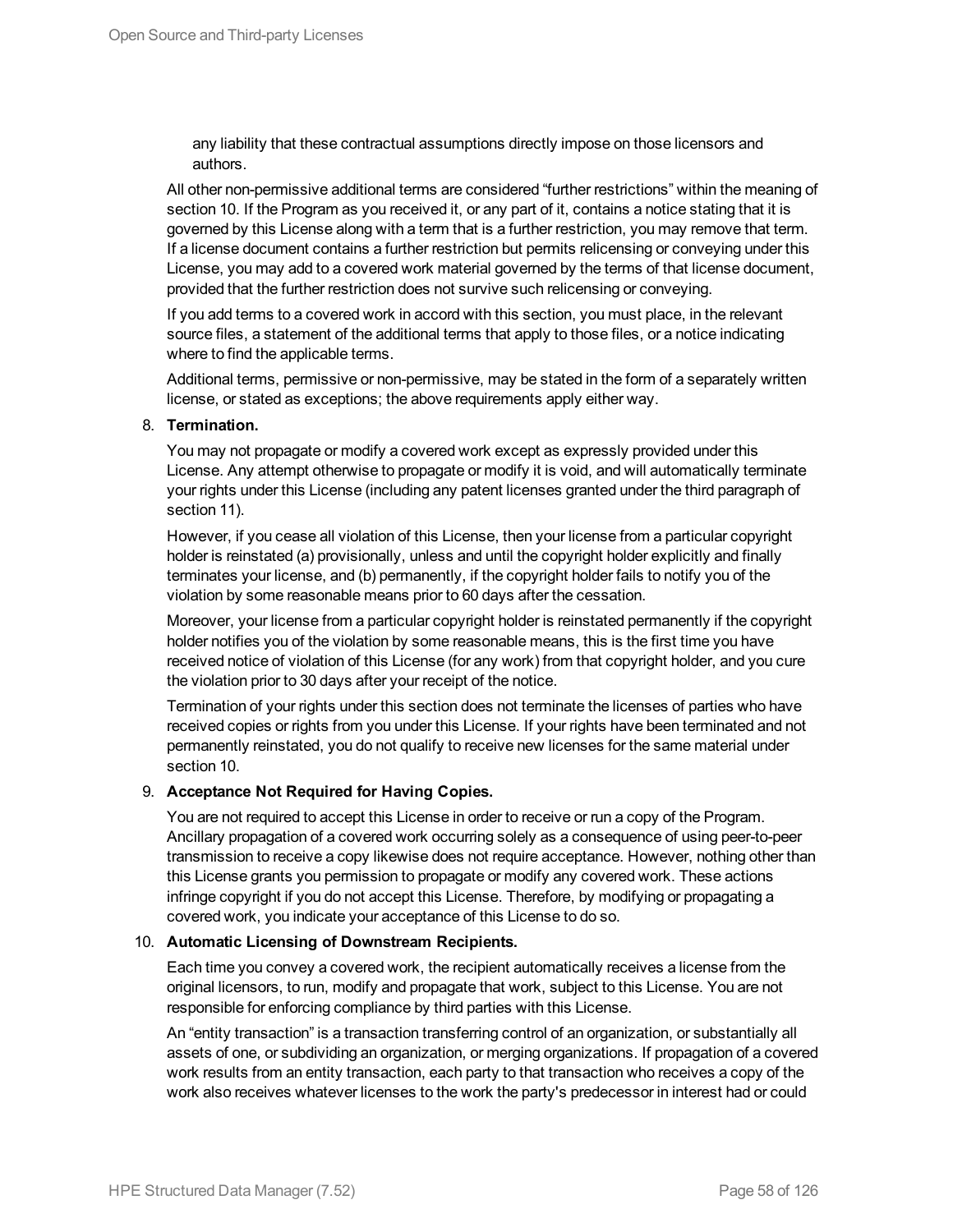give under the previous paragraph, plus a right to possession of the Corresponding Source of the work from the predecessor in interest, if the predecessor has it or can get it with reasonable efforts.

You may not impose any further restrictions on the exercise of the rights granted or affirmed under this License. For example, you may not impose a license fee, royalty, or other charge for exercise of rights granted under this License, and you may not initiate litigation (including a cross-claim or counterclaim in a lawsuit) alleging that any patent claim is infringed by making, using, selling, offering for sale, or importing the Program or any portion of it.

#### 11. **Patents.**

A "contributor" is a copyright holder who authorizes use under this License of the Program or a work on which the Program is based. The work thus licensed is called the contributor's "contributor version".

A contributor's "essential patent claims" are all patent claims owned or controlled by the contributor, whether already acquired or hereafter acquired, that would be infringed by some manner, permitted by this License, of making, using, or selling its contributor version, but do not include claims that would be infringed only as a consequence of further modification of the contributor version. For purposes of this definition, "control" includes the right to grant patent sublicenses in a manner consistent with the requirements of this License.

Each contributor grants you a non-exclusive, worldwide, royalty-free patent license under the contributor's essential patent claims, to make, use, sell, offer for sale, import and otherwise run, modify and propagate the contents of its contributor version.

In the following three paragraphs, a "patent license" is any express agreement or commitment, however denominated, not to enforce a patent (such as an express permission to practice a patent or covenant not to sue for patent infringement). To "grant" such a patent license to a party means to make such an agreement or commitment not to enforce a patent against the party.

If you convey a covered work, knowingly relying on a patent license, and the Corresponding Source of the work is not available for anyone to copy, free of charge and under the terms of this License, through a publicly available network server or other readily accessible means, then you must either (1) cause the Corresponding Source to be so available, or (2) arrange to deprive yourself of the benefit of the patent license for this particular work, or (3) arrange, in a manner consistent with the requirements of this License, to extend the patent license to downstream recipients. "Knowingly relying" means you have actual knowledge that, but for the patent license, your conveying the covered work in a country, or your recipient's use of the covered work in a country, would infringe one or more identifiable patents in that country that you have reason to believe are valid.

If, pursuant to or in connection with a single transaction or arrangement, you convey, or propagate by procuring conveyance of, a covered work, and grant a patent license to some of the parties receiving the covered work authorizing them to use, propagate, modify or convey a specific copy of the covered work, then the patent license you grant is automatically extended to all recipients of the covered work and works based on it.

A patent license is "discriminatory" if it does not include within the scope of its coverage, prohibits the exercise of, or is conditioned on the non-exercise of one or more of the rights that are specifically granted under this License. You may not convey a covered work if you are a party to an arrangement with a third party that is in the business of distributing software, under which you make payment to the third party based on the extent of your activity of conveying the work, and under which the third party grants, to any of the parties who would receive the covered work from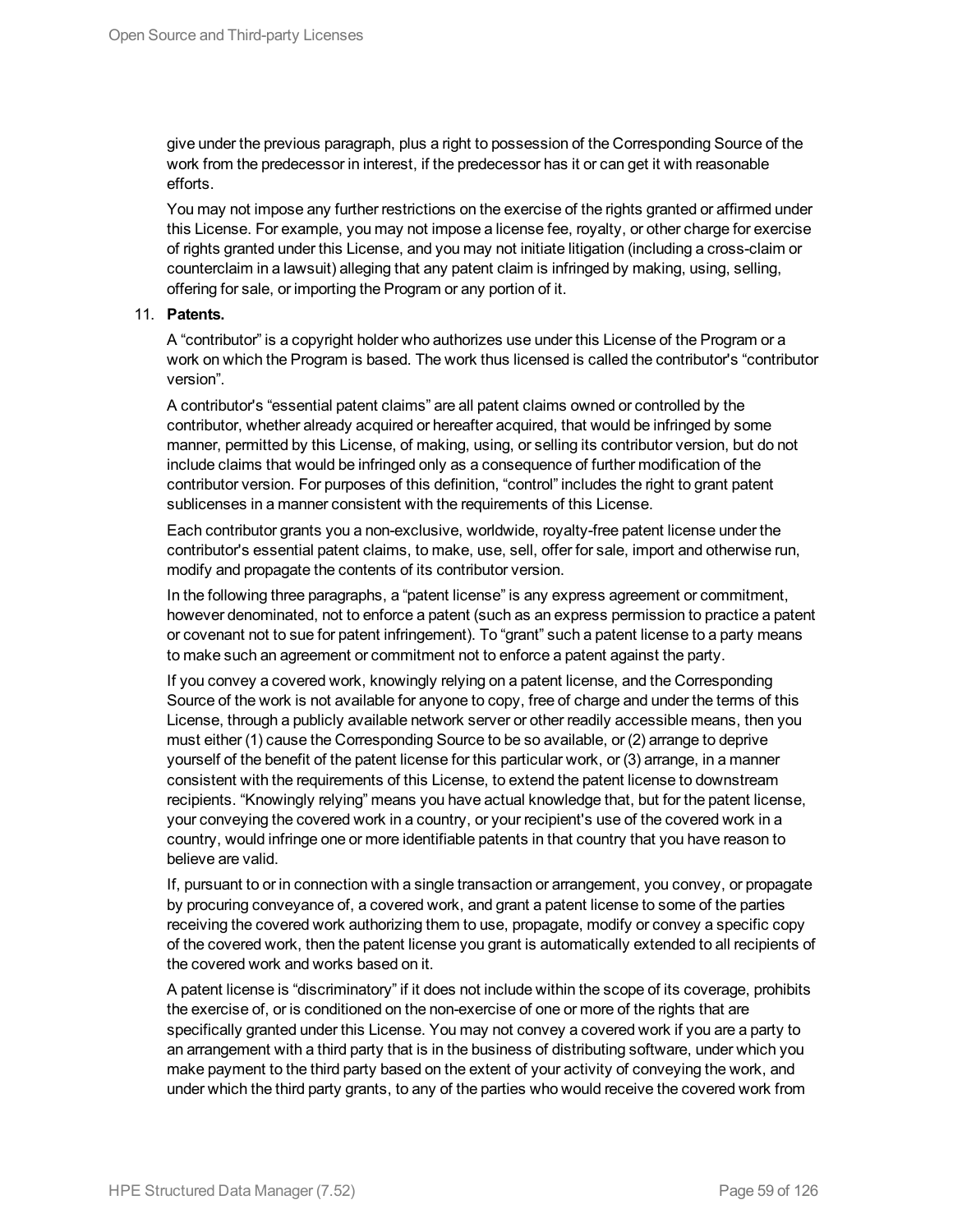you, a discriminatory patent license (a) in connection with copies of the covered work conveyed by you (or copies made from those copies), or (b) primarily for and in connection with specific products or compilations that contain the covered work, unless you entered into that arrangement, or that patent license was granted, prior to 28 March 2007.

Nothing in this License shall be construed as excluding or limiting any implied license or other defenses to infringement that may otherwise be available to you under applicable patent law.

#### 12. **No Surrender of Others' Freedom.**

If conditions are imposed on you (whether by court order, agreement or otherwise) that contradict the conditions of this License, they do not excuse you from the conditions of this License. If you cannot convey a covered work so as to satisfy simultaneously your obligations under this License and any other pertinent obligations, then as a consequence you may not convey it at all. For example, if you agree to terms that obligate you to collect a royalty for further conveying from those to whom you convey the Program, the only way you could satisfy both those terms and this License would be to refrain entirely from conveying the Program.

# 13. **Use with the GNU Affero General Public License.**

Notwithstanding any other provision of this License, you have permission to link or combine any covered work with a work licensed under version 3 of the GNU Affero General Public License into a single combined work, and to convey the resulting work. The terms of this License will continue to apply to the part which is the covered work, but the special requirements of the GNU Affero General Public License, section 13, concerning interaction through a network will apply to the combination as such.

# 14. **Revised Versions of this License.**

The Free Software Foundation may publish revised and/or new versions of the GNU General Public License from time to time. Such new versions will be similar in spirit to the present version, but may differ in detail to address new problems or concerns.

Each version is given a distinguishing version number. If the Program specifies that a certain numbered version of the GNU General Public License "or any later version" applies to it, you have the option of following the terms and conditions either of that numbered version or of any later version published by the Free Software Foundation. If the Program does not specify a version number of the GNU General Public License, you may choose any version ever published by the Free Software Foundation.

If the Program specifies that a proxy can decide which future versions of the GNU General Public License can be used, that proxy's public statement of acceptance of a version permanently authorizes you to choose that version for the Program.

Later license versions may give you additional or different permissions. However, no additional obligations are imposed on any author or copyright holder as a result of your choosing to follow a later version.

#### 15. **Disclaimer of Warranty.**

THERE IS NO WARRANTY FOR THE PROGRAM, TO THE EXTENT PERMITTED BY APPLICABLE LAW. EXCEPT WHEN OTHERWISE STATED IN WRITING THE COPYRIGHT HOLDERS AND/OR OTHER PARTIES PROVIDE THE PROGRAM "AS IS" WITHOUT WARRANTY OF ANY KIND, EITHER EXPRESSED OR IMPLIED, INCLUDING, BUT NOT LIMITED TO, THE IMPLIED WARRANTIES OF MERCHANTABILITY AND FITNESS FOR A PARTICULAR PURPOSE. THE ENTIRE RISK AS TO THE QUALITY AND PERFORMANCE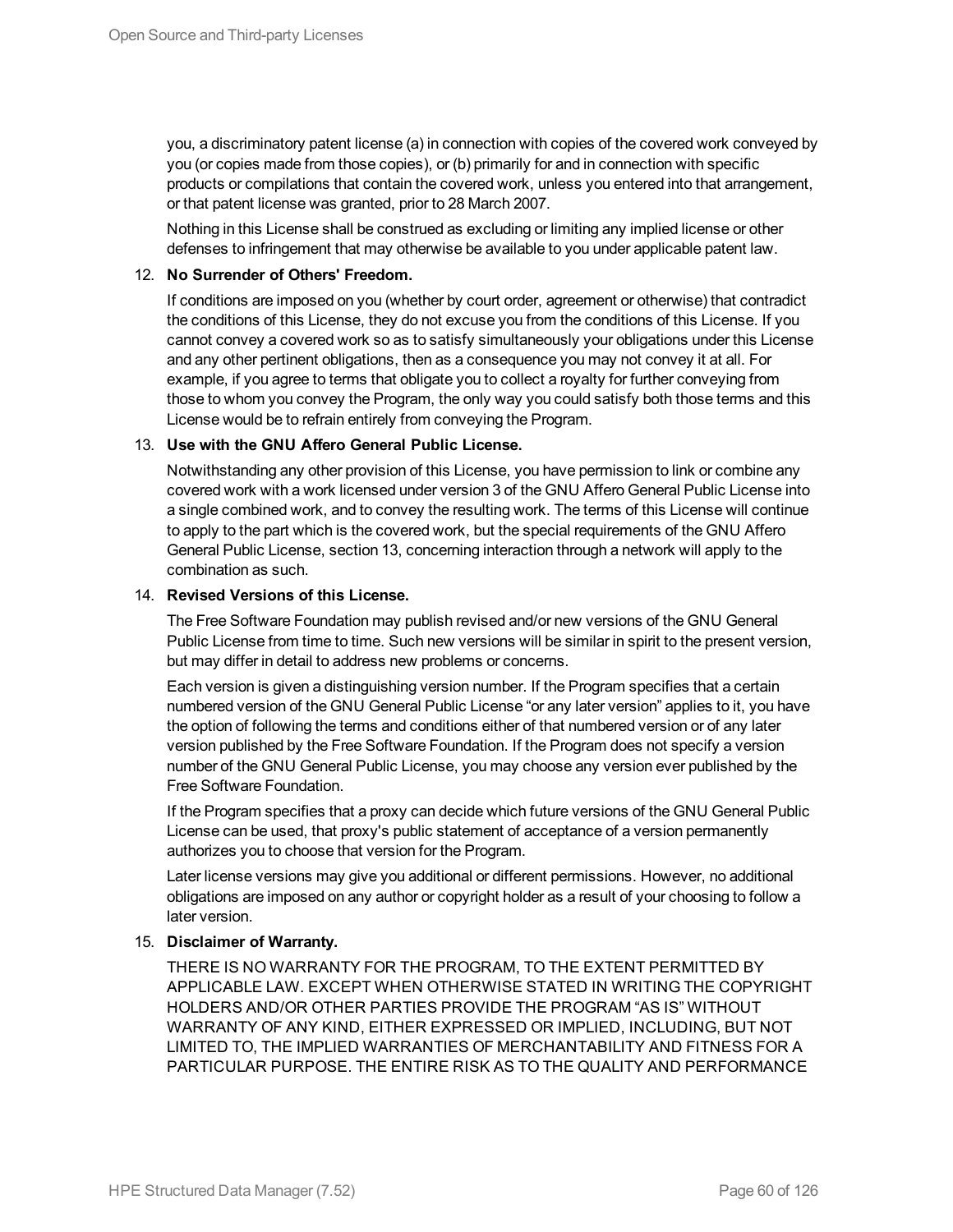OF THE PROGRAM IS WITH YOU. SHOULD THE PROGRAM PROVE DEFECTIVE, YOU ASSUME THE COST OF ALL NECESSARY SERVICING, REPAIR OR CORRECTION.

#### 16. **Limitation of Liability.**

IN NO EVENT UNLESS REQUIRED BY APPLICABLE LAW OR AGREED TO IN WRITING WILL ANY COPYRIGHT HOLDER, OR ANY OTHER PARTY WHO MODIFIES AND/OR CONVEYS THE PROGRAM AS PERMITTED ABOVE, BE LIABLE TO YOU FOR DAMAGES, INCLUDING ANY GENERAL, SPECIAL, INCIDENTAL OR CONSEQUENTIAL DAMAGES ARISING OUT OF THE USE OR INABILITY TO USE THE PROGRAM (INCLUDING BUT NOT LIMITED TO LOSS OF DATA OR DATA BEING RENDERED INACCURATE OR LOSSES SUSTAINED BY YOU OR THIRD PARTIES OR A FAILURE OF THE PROGRAM TO OPERATE WITH ANY OTHER PROGRAMS), EVEN IF SUCH HOLDER OR OTHER PARTY HAS BEEN ADVISED OF THE POSSIBILITY OF SUCH DAMAGES.

# 17. **Interpretation of Sections 15 and 16.**

If the disclaimer of warranty and limitation of liability provided above cannot be given local legal effect according to their terms, reviewing courts shall apply local law that most closely approximates an absolute waiver of all civil liability in connection with the Program, unless a warranty or assumption of liability accompanies a copy of the Program in return for a fee.

END OF TERMS AND CONDITIONS

#### **How to Apply These Terms to Your New Programs**

If you develop a new program, and you want it to be of the greatest possible use to the public, the best way to achieve this is to make it free software which everyone can redistribute and change under these terms.

To do so, attach the following notices to the program. It is safest to attach them to the start of each source file to most effectively state the exclusion of warranty; and each file should have at least the "copyright" line and a pointer to where the full notice is found.

<one line to give the program's name and a brief idea of what it does.> Copyright (C) <year> <name of author> This program is free software: you can redistribute it and/or modify it under the terms of the GNU General Public License as published by the Free Software Foundation, either version 3 of the License, or (at your option) any later version. This program is distributed in the hope that it will be useful, but WITHOUT ANY WARRANTY; without even the implied warranty of MERCHANTABILITY or FITNESS FOR A PARTICULAR PURPOSE. See the GNU General Public License for more details. You should have received a copy of the GNU General Public License along with this program. If not, see <http://www.gnu.org/licenses/>.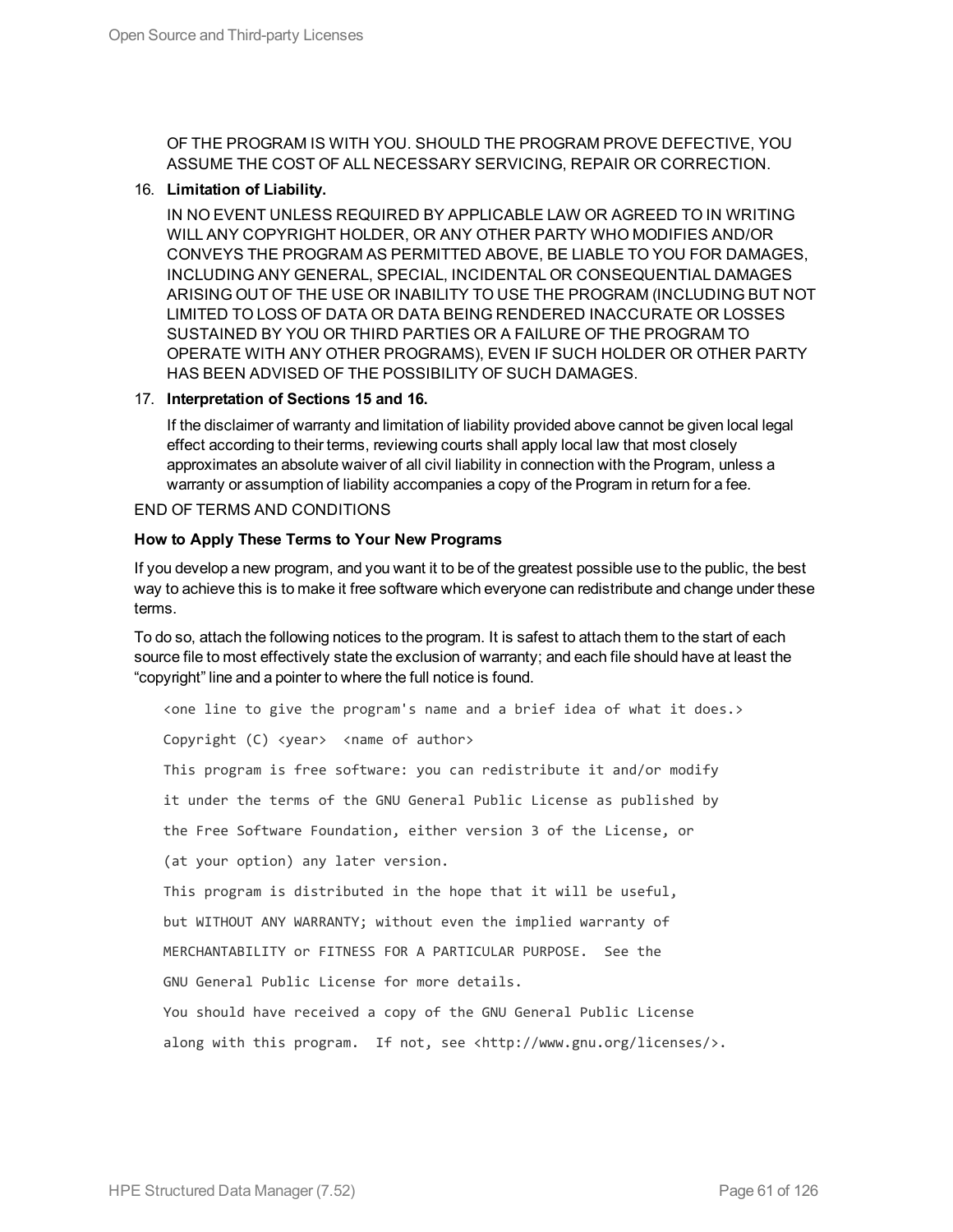Also add information on how to contact you by electronic and paper mail.

If the program does terminal interaction, make it output a short notice like this when it starts in an interactive mode:

<program> Copyright (C) <year> <name of author> This program comes with ABSOLUTELY NO WARRANTY; for details type `show w'. This is free software, and you are welcome to redistribute it under certain conditions; type `show c' for details.

The hypothetical commands `show w' and `show c' should show the appropriate parts of the General Public License. Of course, your program's commands might be different; for a GUI interface, you would use an "about box".

You should also get your employer (if you work as a programmer) or school, if any, to sign a "copyright disclaimer" for the program, if necessary. For more information on this, and how to apply and follow the GNU GPL, see <<http://www.gnu.org/licenses/>>.

The GNU General Public License does not permit incorporating your program into proprietary programs. If your program is a subroutine library, you may consider it more useful to permit linking proprietary applications with the library. If this is what you want to do, use the GNU Lesser General Public License instead of this License. But first, please read [<http://www.gnu.org/philosophy/why-not-lgpl.html](http://www.gnu.org/philosophy/why-not-lgpl.html)>.

# **"CLASSPATH" EXCEPTION TO THE GPL**

Linking this library statically or dynamically with other modules is making a combined work based on this library. Thus, the terms and conditions of the GNU General Public License cover the whole combination.

As a special exception, the copyright holders of this library give you permission to link this library with independent modules to produce an executable, regardless of the license terms of these independent modules, and to copy and distribute the resulting executable under terms of your choice, provided that you also meet, for each linked independent module, the terms and conditions of the license of that module. An independent module is a module which is not derived from or based on this library. If you modify this library, you may extend this exception to your version of the library, but you are not obligated to do so. If you do not wish to do so, delete this exception statement from your version.

# **GNU Lesser General Public License, Version 2.1**

HPE acknowledges the redistribution of the following open source components that are provided under the following license:

- $\bullet$  codelibs-jhighlight  $(1.0.1)$
- $\bullet$  findbugs  $(3.0.0)$
- $\bullet$  flying-saucer-core (9.1.1)
- $\bullet$  flying-saucer-log4j (9.1.1)
- $\bullet$  flying-saucer-pdf  $(9.1.1)$
- hibernate-core  $(5.0.11$ . Final)
- $\bullet$  hibernate-ehcache (5.0.11. Final)
- hibernate-hibernate-commons-annotations (5.0.1)
- $\bullet$  incors-kunststoff-lookandfeel (2.0.2)
- $\bullet$  itext-itextpdf (2.1.7)
- jna  $(4.1.0)$
- $\bullet$  jsr305 (3.0.0)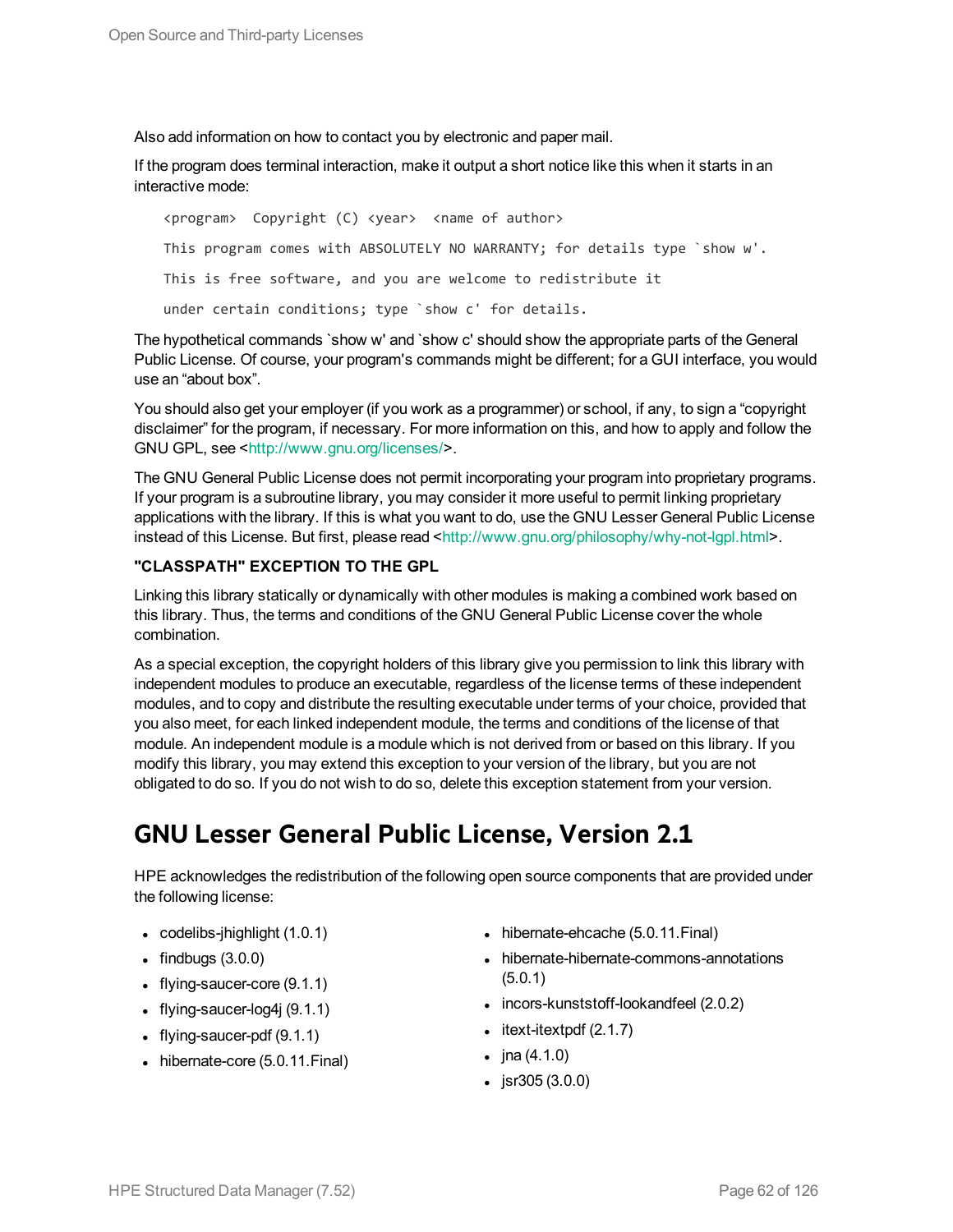# **GNU LESSER GENERAL PUBLIC LICENSE**

Version 2.1, February 1999

Copyright (C) 1991, 1999 Free Software Foundation, Inc. 51 Franklin Street, Fifth Floor, Boston, MA 02110-1301 USA

Everyone is permitted to copy and distribute verbatim copies of this license document, but changing it is not allowed.

[This is the first released version of the Lesser GPL. It also counts as the successor of the GNU Library Public License, version 2, hence the version number 2.1.]

#### **Preamble**

The licenses for most software are designed to take away your freedom to share and change it. By contrast, the GNU General Public Licenses are intended to guarantee your freedom to share and change free software--to make sure the software is free for all its users.

This license, the Lesser General Public License, applies to some specially designated software packages--typically libraries--of the Free Software Foundation and other authors who decide to use it. You can use it too, but we suggest you first think carefully about whether this license or the ordinary General Public License is the better strategy to use in any particular case, based on the explanations below.

When we speak of free software, we are referring to freedom of use, not price. Our General Public Licenses are designed to make sure that you have the freedom to distribute copies of free software (and charge for this service if you wish); that you receive source code or can get it if you want it; that you can change the software and use pieces of it in new free programs; and that you are informed that you can do these things.

To protect your rights, we need to make restrictions that forbid distributors to deny you these rights or to ask you to surrender these rights. These restrictions translate to certain responsibilities for you if you distribute copies of the library or if you modify it.

For example, if you distribute copies of the library, whether gratis or for a fee, you must give the recipients all the rights that we gave you. You must make sure that they, too, receive or can get the source code. If you link other code with the library, you must provide complete object files to the recipients, so that they can relink them with the library after making changes to the library and recompiling it. And you must show them these terms so they know their rights.

We protect your rights with a two-step method: (1) we copyright the library, and (2) we offer you this license, which gives you legal permission to copy, distribute and/or modify the library.

To protect each distributor, we want to make it very clear that there is no warranty for the free library. Also, if the library is modified by someone else and passed on, the recipients should know that what they have is not the original version, so that the original author's reputation will not be affected by problems that might be introduced by others.

Finally, software patents pose a constant threat to the existence of any free program. We wish to make sure that a company cannot effectively restrict the users of a free program by obtaining a restrictive license from a patent holder. Therefore, we insist that any patent license obtained for a version of the library must be consistent with the full freedom of use specified in this license.

Most GNU software, including some libraries, is covered by the ordinary GNU General Public License. This license, the GNU Lesser General Public License, applies to certain designated libraries, and is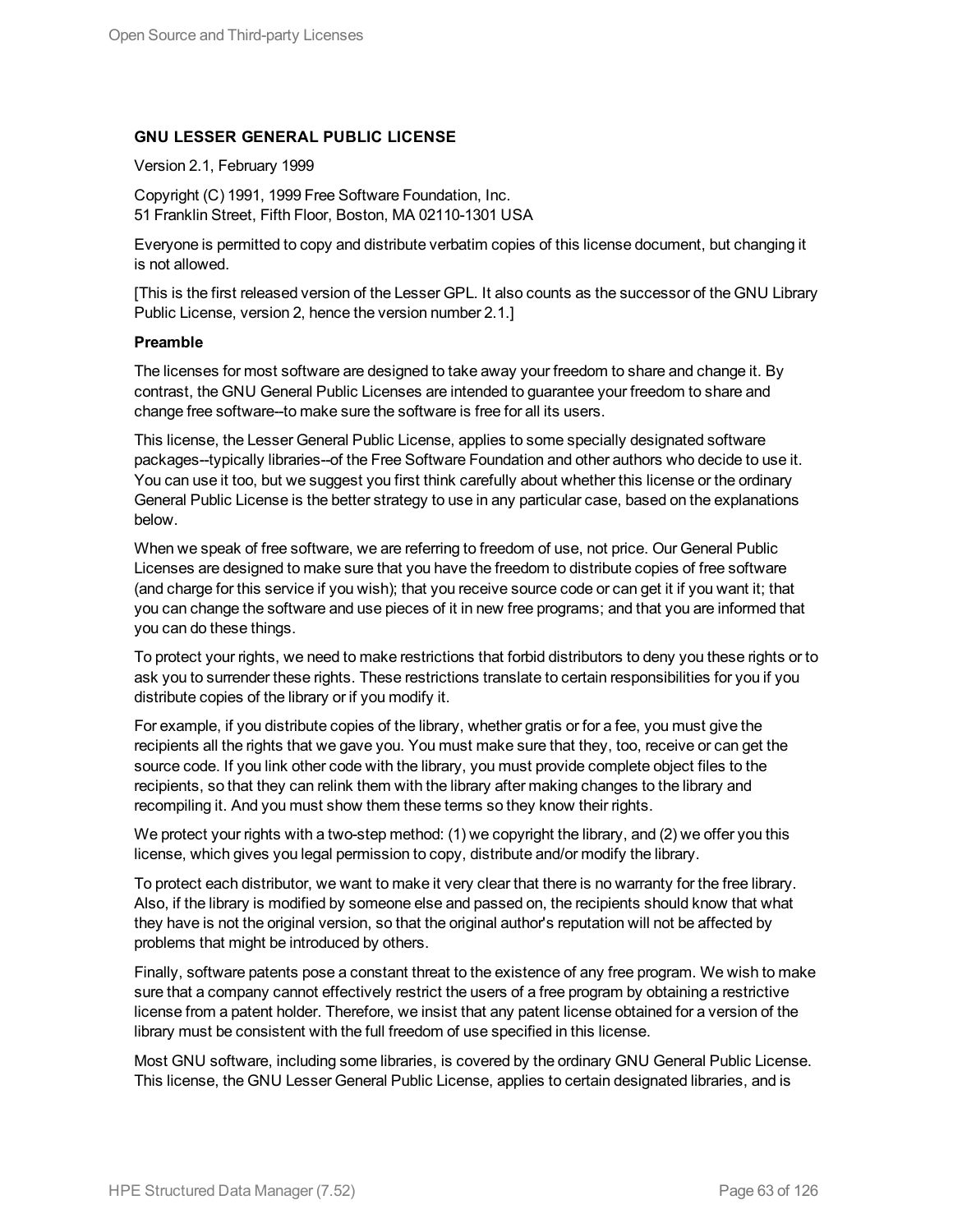quite different from the ordinary General Public License. We use this license for certain libraries in order to permit linking those libraries into non-free programs.

When a program is linked with a library, whether statically or using a shared library, the combination of the two is legally speaking a combined work, a derivative of the original library. The ordinary General Public License therefore permits such linking only if the entire combination fits its criteria of freedom. The Lesser General Public License permits more lax criteria for linking other code with the library.

We call this license the "Lesser" General Public License because it does Less to protect the user's freedom than the ordinary General Public License. It also provides other free software developers Less of an advantage over competing non-free programs. These disadvantages are the reason we use the ordinary General Public License for many libraries. However, the Lesser license provides advantages in certain special circumstances.

For example, on rare occasions, there may be a special need to encourage the widest possible use of a certain library, so that it becomes a de-facto standard. To achieve this, non-free programs must be allowed to use the library. A more frequent case is that a free library does the same job as widely used non-free libraries. In this case, there is little to gain by limiting the free library to free software only, so we use the Lesser General Public License.

In other cases, permission to use a particular library in non-free programs enables a greater number of people to use a large body of free software. For example, permission to use the GNU C Library in nonfree programs enables many more people to use the whole GNU operating system, as well as its variant, the GNU/Linux operating system.

Although the Lesser General Public License is Less protective of the users' freedom, it does ensure that the user of a program that is linked with the Library has the freedom and the wherewithal to run that program using a modified version of the Library.

The precise terms and conditions for copying, distribution and modification follow. Pay close attention to the difference between a "work based on the library" and a "work that uses the library". The former contains code derived from the library, whereas the latter must be combined with the library in order to run.

# TERMS AND CONDITIONS FOR COPYING, DISTRIBUTION AND MODIFICATION

0. This License Agreement applies to any software library or other program which contains a notice placed by the copyright holder or other authorized party saying it may be distributed under the terms of this Lesser General Public License (also called "this License"). Each licensee is addressed as "you".

A "library" means a collection of software functions and/or data prepared so as to be conveniently linked with application programs (which use some of those functions and data) to form executables.

The "Library", below, refers to any such software library or work which has been distributed under these terms. A "work based on the Library" means either the Library or any derivative work under copyright law: that is to say, a work containing the Library or a portion of it, either verbatim or with modifications and/or translated straightforwardly into another language. (Hereinafter, translation is included without limitation in the term "modification".)

"Source code" for a work means the preferred form of the work for making modifications to it. For a library, complete source code means all the source code for all modules it contains, plus any associated interface definition files, plus the scripts used to control compilation and installation of the library.

Activities other than copying, distribution and modification are not covered by this License; they are outside its scope. The act of running a program using the Library is not restricted, and output from such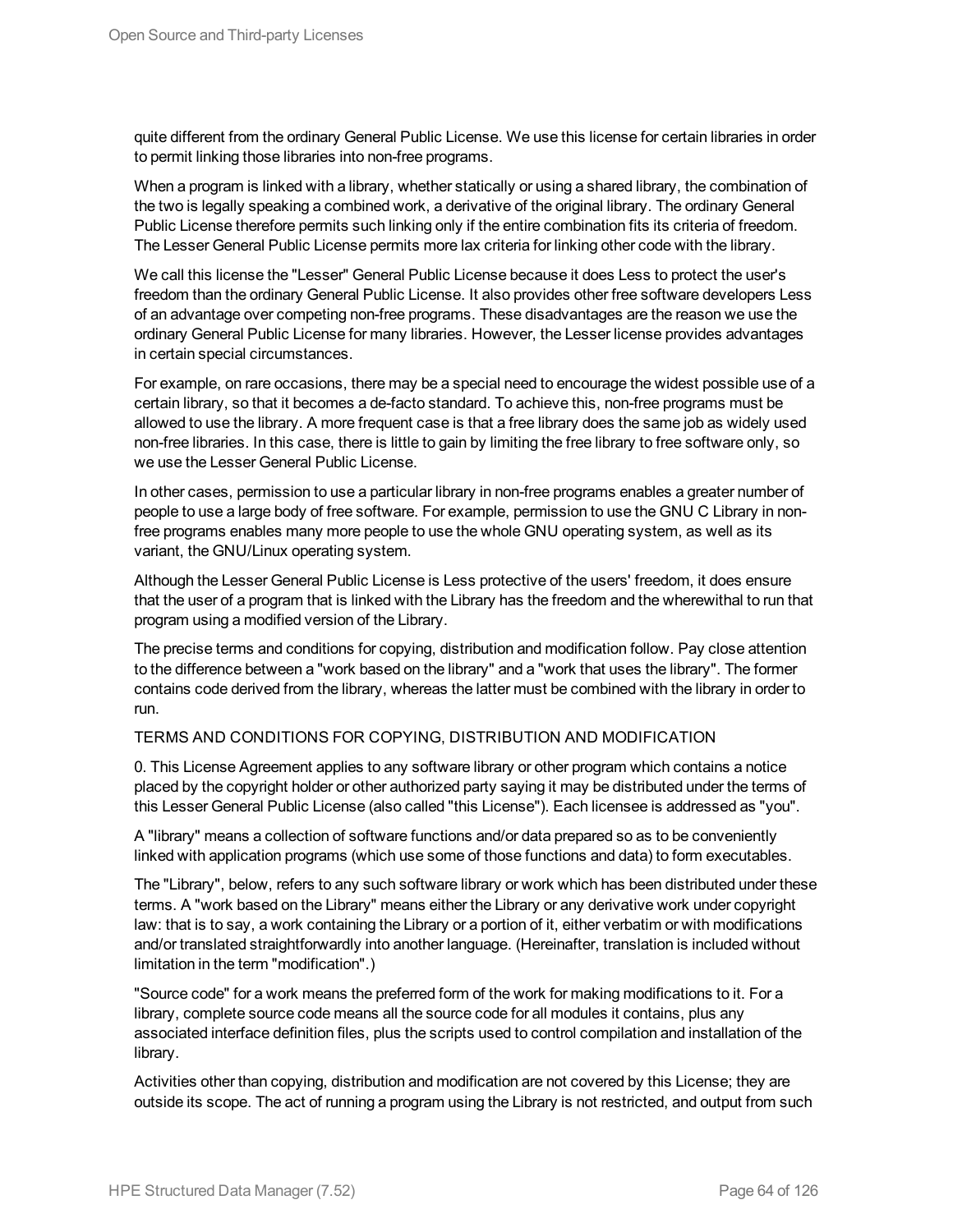a program is covered only if its contents constitute a work based on the Library (independent of the use of the Library in a tool for writing it). Whether that is true depends on what the Library does and what the program that uses the Library does.

1. You may copy and distribute verbatim copies of the Library's complete source code as you receive it, in any medium, provided that you conspicuously and appropriately publish on each copy an appropriate copyright notice and disclaimer of warranty; keep intact all the notices that refer to this License and to the absence of any warranty; and distribute a copy of this License along with the Library.

You may charge a fee for the physical act of transferring a copy, and you may at your option offer warranty protection in exchange for a fee.

2. You may modify your copy or copies of the Library or any portion of it, thus forming a work based on the Library, and copy and distribute such modifications or work under the terms of Section 1 above, provided that you also meet all of these conditions:

a) The modified work must itself be a software library.

b) You must cause the files modified to carry prominent notices stating that you changed the files and the date of any change.

c) You must cause the whole of the work to be licensed at no charge to all third parties under the terms of this License.

d) If a facility in the modified Library refers to a function or a table of data to be supplied by an application program that uses the facility, other than as an argument passed when the facility is invoked, then you must make a good faith effort to ensure that, in the event an application does not supply such function or table, the facility still operates, and performs whatever part of its purpose remains meaningful.

(For example, a function in a library to compute square roots has a purpose that is entirely well-defined independent of the application. Therefore, Subsection 2d requires that any application-supplied function or table used by this function must be optional: if the application does not supply it, the square root function must still compute square roots.)

These requirements apply to the modified work as a whole. If identifiable sections of that work are not derived from the Library, and can be reasonably considered independent and separate works in themselves, then this License, and its terms, do not apply to those sections when you distribute them as separate works. But when you distribute the same sections as part of a whole which is a work based on the Library, the distribution of the whole must be on the terms of this License, whose permissions for other licensees extend to the entire whole, and thus to each and every part regardless of who wrote it.

Thus, it is not the intent of this section to claim rights or contest your rights to work written entirely by you; rather, the intent is to exercise the right to control the distribution of derivative or collective works based on the Library.

In addition, mere aggregation of another work not based on the Library with the Library (or with a work based on the Library) on a volume of a storage or distribution medium does not bring the other work under the scope of this License.

3. You may opt to apply the terms of the ordinary GNU General Public License instead of this License to a given copy of the Library. To do this, you must alter all the notices that refer to this License, so that they refer to the ordinary GNU General Public License, version 2, instead of to this License. (If a newer version than version 2 of the ordinary GNU General Public License has appeared, then you can specify that version instead if you wish.) Do not make any other change in these notices.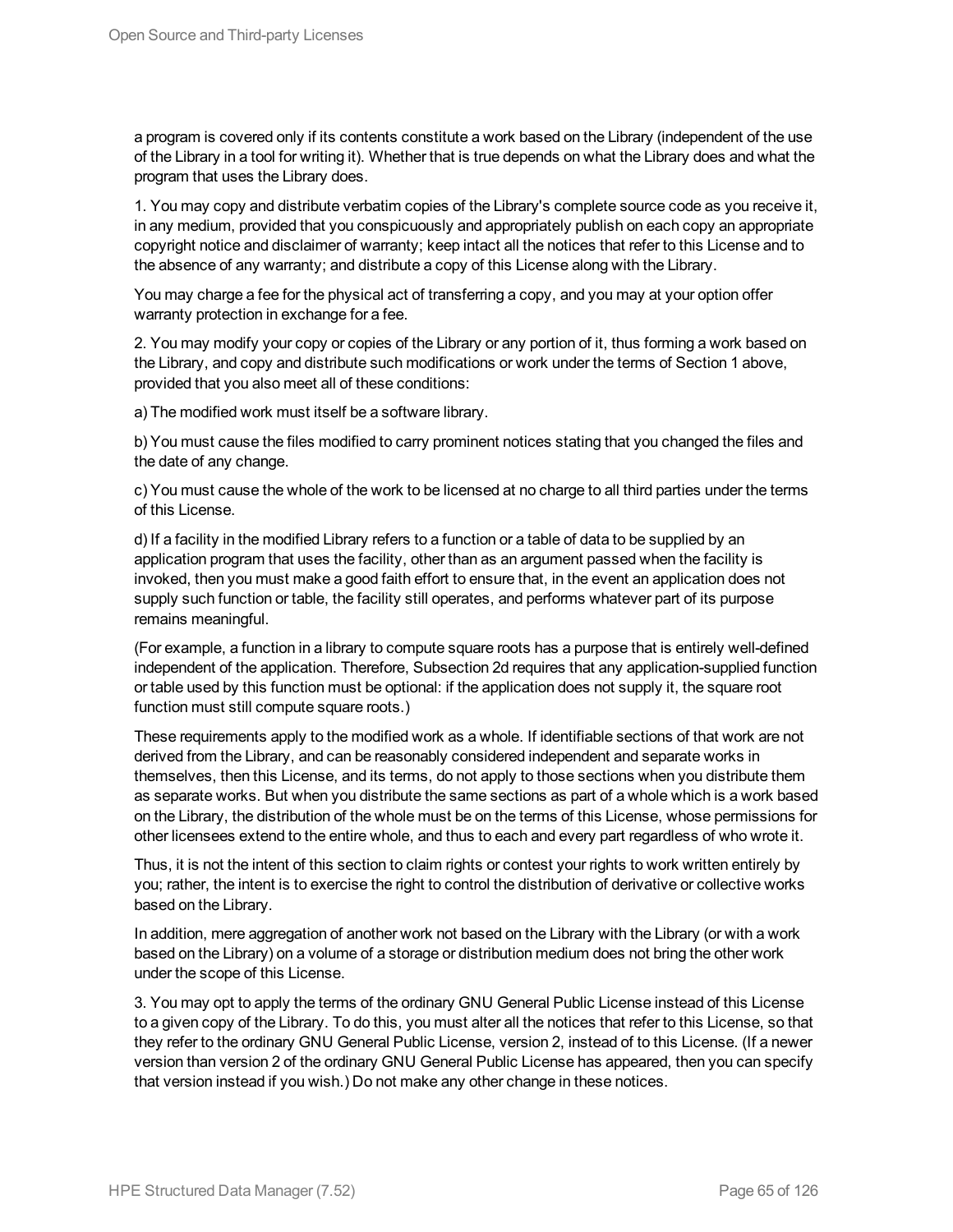Once this change is made in a given copy, it is irreversible for that copy, so the ordinary GNU General Public License applies to all subsequent copies and derivative works made from that copy.

This option is useful when you wish to copy part of the code of the Library into a program that is not a library.

4. You may copy and distribute the Library (or a portion or derivative of it, under Section 2) in object code or executable form under the terms of Sections 1 and 2 above provided that you accompany it with the complete corresponding machine-readable source code, which must be distributed under the terms of Sections 1 and 2 above on a medium customarily used for software interchange.

If distribution of object code is made by offering access to copy from a designated place, then offering equivalent access to copy the source code from the same place satisfies the requirement to distribute the source code, even though third parties are not compelled to copy the source along with the object code.

5. A program that contains no derivative of any portion of the Library, but is designed to work with the Library by being compiled or linked with it, is called a "work that uses the Library". Such a work, in isolation, is not a derivative work of the Library, and therefore falls outside the scope of this License.

However, linking a "work that uses the Library" with the Library creates an executable that is a derivative of the Library (because it contains portions of the Library), rather than a "work that uses the library". The executable is therefore covered by this License. Section 6 states terms for distribution of such executables.

When a "work that uses the Library" uses material from a header file that is part of the Library, the object code for the work may be a derivative work of the Library even though the source code is not. Whether this is true is especially significant if the work can be linked without the Library, or if the work is itself a library. The threshold for this to be true is not precisely defined by law.

If such an object file uses only numerical parameters, data structure layouts and accessors, and small macros and small inline functions (ten lines or less in length), then the use of the object file is unrestricted, regardless of whether it is legally a derivative work. (Executables containing this object code plus portions of the Library will still fall under Section 6.)

Otherwise, if the work is a derivative of the Library, you may distribute the object code for the work under the terms of Section 6. Any executables containing that work also fall under Section 6, whether or not they are linked directly with the Library itself.

6. As an exception to the Sections above, you may also combine or link a "work that uses the Library" with the Library to produce a work containing portions of the Library, and distribute that work under terms of your choice, provided that the terms permit modification of the work for the customer's own use and reverse engineering for debugging such modifications.

You must give prominent notice with each copy of the work that the Library is used in it and that the Library and its use are covered by this License. You must supply a copy of this License. If the work during execution displays copyright notices, you must include the copyright notice for the Library among them, as well as a reference directing the user to the copy of this License. Also, you must do one of these things:

a) Accompany the work with the complete corresponding machine-readable source code for the Library including whatever changes were used in the work (which must be distributed under Sections 1 and 2 above); and, if the work is an executable linked with the Library, with the complete machine-readable "work that uses the Library", as object code and/or source code, so that the user can modify the Library and then relink to produce a modified executable containing the modified Library. (It is understood that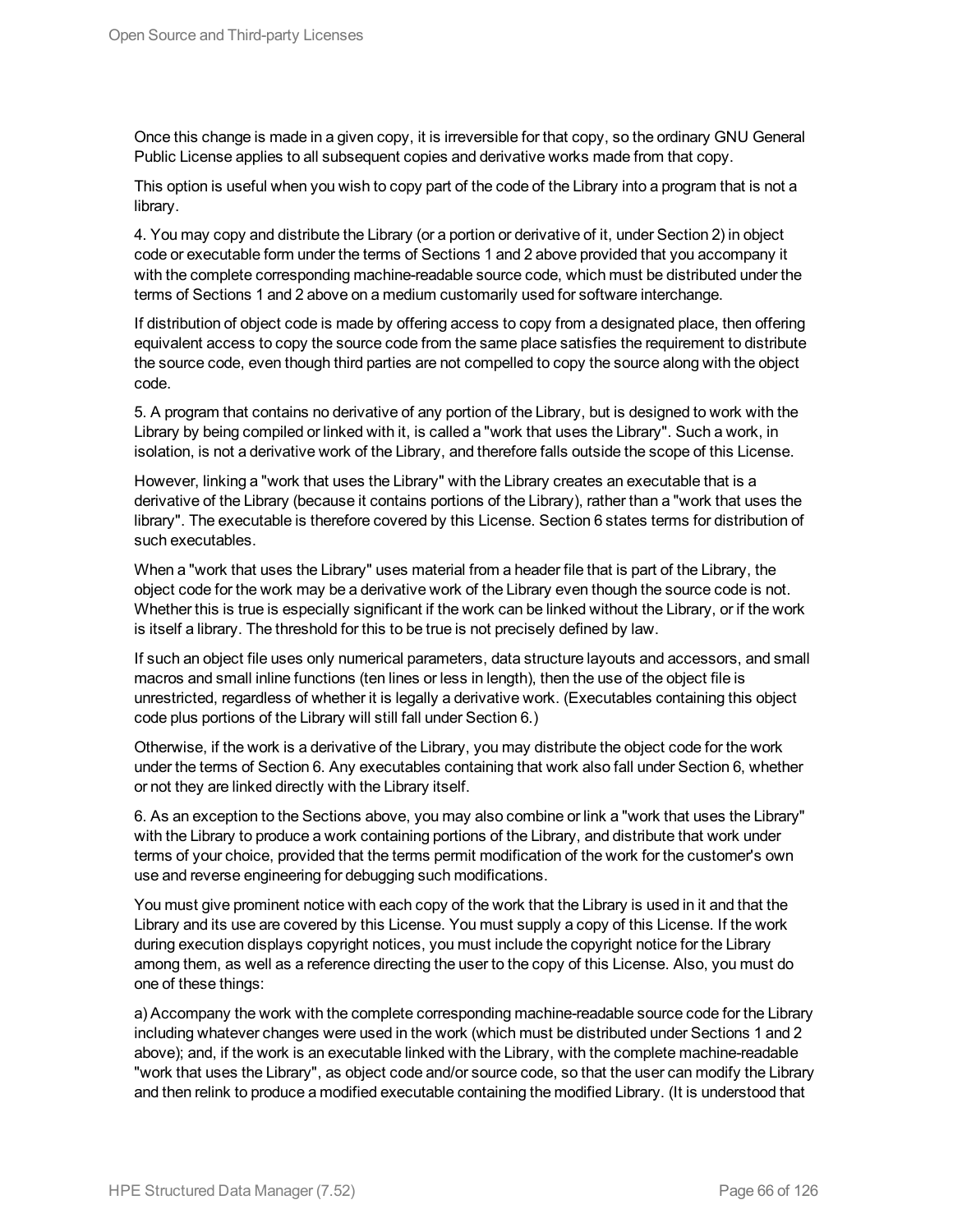the user who changes the contents of definitions files in the Library will not necessarily be able to recompile the application to use the modified definitions.)

b) Use a suitable shared library mechanism for linking with the Library. A suitable mechanism is one that (1) uses at run time a copy of the library already present on the user's computer system, rather than copying library functions into the executable, and (2) will operate properly with a modified version of the library, if the user installs one, as long as the modified version is interface-compatible with the version that the work was made with.

c) Accompany the work with a written offer, valid for at least three years, to give the same user the materials specified in Subsection 6a, above, for a charge no more than the cost of performing this distribution.

d) If distribution of the work is made by offering access to copy from a designated place, offer equivalent access to copy the above specified materials from the same place.

e) Verify that the user has already received a copy of these materials or that you have already sent this user a copy.

For an executable, the required form of the "work that uses the Library" must include any data and utility programs needed for reproducing the executable from it. However, as a special exception, the materials to be distributed need not include anything that is normally distributed (in either source or binary form) with the major components (compiler, kernel, and so on) of the operating system on which the executable runs, unless that component itself accompanies the executable.

It may happen that this requirement contradicts the license restrictions of other proprietary libraries that do not normally accompany the operating system. Such a contradiction means you cannot use both them and the Library together in an executable that you distribute.

7. You may place library facilities that are a work based on the Library side-by-side in a single library together with other library facilities not covered by this License, and distribute such a combined library, provided that the separate distribution of the work based on the Library and of the other library facilities is otherwise permitted, and provided that you do these two things:

a) Accompany the combined library with a copy of the same work based on the Library, uncombined with any other library facilities. This must be distributed under the terms of the Sections above.

b) Give prominent notice with the combined library of the fact that part of it is a work based on the Library, and explaining where to find the accompanying uncombined form of the same work.

8. You may not copy, modify, sublicense, link with, or distribute the Library except as expressly provided under this License. Any attempt otherwise to copy, modify, sublicense, link with, or distribute the Library is void, and will automatically terminate your rights under this License. However, parties who have received copies, or rights, from you under this License will not have their licenses terminated so long as such parties remain in full compliance.

9. You are not required to accept this License, since you have not signed it. However, nothing else grants you permission to modify or distribute the Library or its derivative works. These actions are prohibited by law if you do not accept this License. Therefore, by modifying or distributing the Library (or any work based on the Library), you indicate your acceptance of this License to do so, and all its terms and conditions for copying, distributing or modifying the Library or works based on it.

10. Each time you redistribute the Library (or any work based on the Library), the recipient automatically receives a license from the original licensor to copy, distribute, link with or modify the Library subject to these terms and conditions. You may not impose any further restrictions on the recipients' exercise of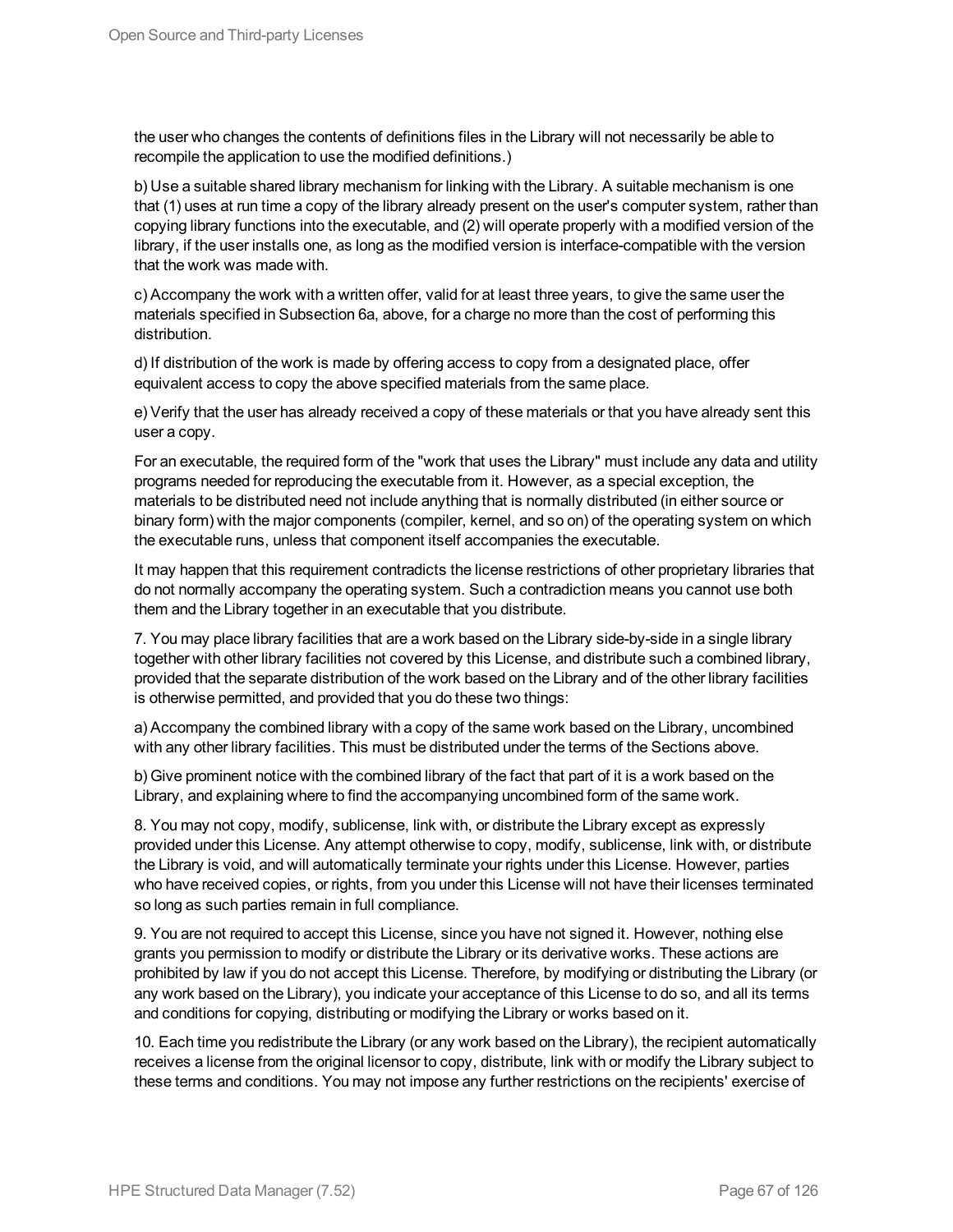the rights granted herein. You are not responsible for enforcing compliance by third parties with this License.

11. If, as a consequence of a court judgment or allegation of patent infringement or for any other reason (not limited to patent issues), conditions are imposed on you (whether by court order, agreement or otherwise) that contradict the conditions of this License, they do not excuse you from the conditions of this License. If you cannot distribute so as to satisfy simultaneously your obligations under this License and any other pertinent obligations, then as a consequence you may not distribute the Library at all. For example, if a patent license would not permit royalty-free redistribution of the Library by all those who receive copies directly or indirectly through you, then the only way you could satisfy both it and this License would be to refrain entirely from distribution of the Library.

If any portion of this section is held invalid or unenforceable under any particular circumstance, the balance of the section is intended to apply, and the section as a whole is intended to apply in other circumstances.

It is not the purpose of this section to induce you to infringe any patents or other property right claims or to contest validity of any such claims; this section has the sole purpose of protecting the integrity of the free software distribution system which is implemented by public license practices. Many people have made generous contributions to the wide range of software distributed through that system in reliance on consistent application of that system; it is up to the author/donor to decide if he or she is willing to distribute software through any other system and a licensee cannot impose that choice.

This section is intended to make thoroughly clear what is believed to be a consequence of the rest of this License.

12. If the distribution and/or use of the Library is restricted in certain countries either by patents or by copyrighted interfaces, the original copyright holder who places the Library under this License may add an explicit geographical distribution limitation excluding those countries, so that distribution is permitted only in or among countries not thus excluded. In such case, this License incorporates the limitation as if written in the body of this License.

13. The Free Software Foundation may publish revised and/or new versions of the Lesser General Public License from time to time. Such new versions will be similar in spirit to the present version, but may differ in detail to address new problems or concerns.

Each version is given a distinguishing version number. If the Library specifies a version number of this License which applies to it and "any later version", you have the option of following the terms and conditions either of that version or of any later version published by the Free Software Foundation. If the Library does not specify a license version number, you may choose any version ever published by the Free Software Foundation.

14. If you wish to incorporate parts of the Library into other free programs whose distribution conditions are incompatible with these, write to the author to ask for permission. For software which is copyrighted by the Free Software Foundation, write to the Free Software Foundation; we sometimes make exceptions for this. Our decision will be guided by the two goals of preserving the free status of all derivatives of our free software and of promoting the sharing and reuse of software generally.

# **NO WARRANTY**

15. BECAUSE THE LIBRARY IS LICENSED FREE OF CHARGE, THERE IS NO WARRANTY FOR THE LIBRARY, TO THE EXTENT PERMITTED BY APPLICABLE LAW. EXCEPT WHEN OTHERWISE STATED IN WRITING THE COPYRIGHT HOLDERS AND/OR OTHER PARTIES PROVIDE THE LIBRARY "AS IS" WITHOUT WARRANTY OF ANY KIND, EITHER EXPRESSED OR IMPLIED, INCLUDING, BUT NOT LIMITED TO, THE IMPLIED WARRANTIES OF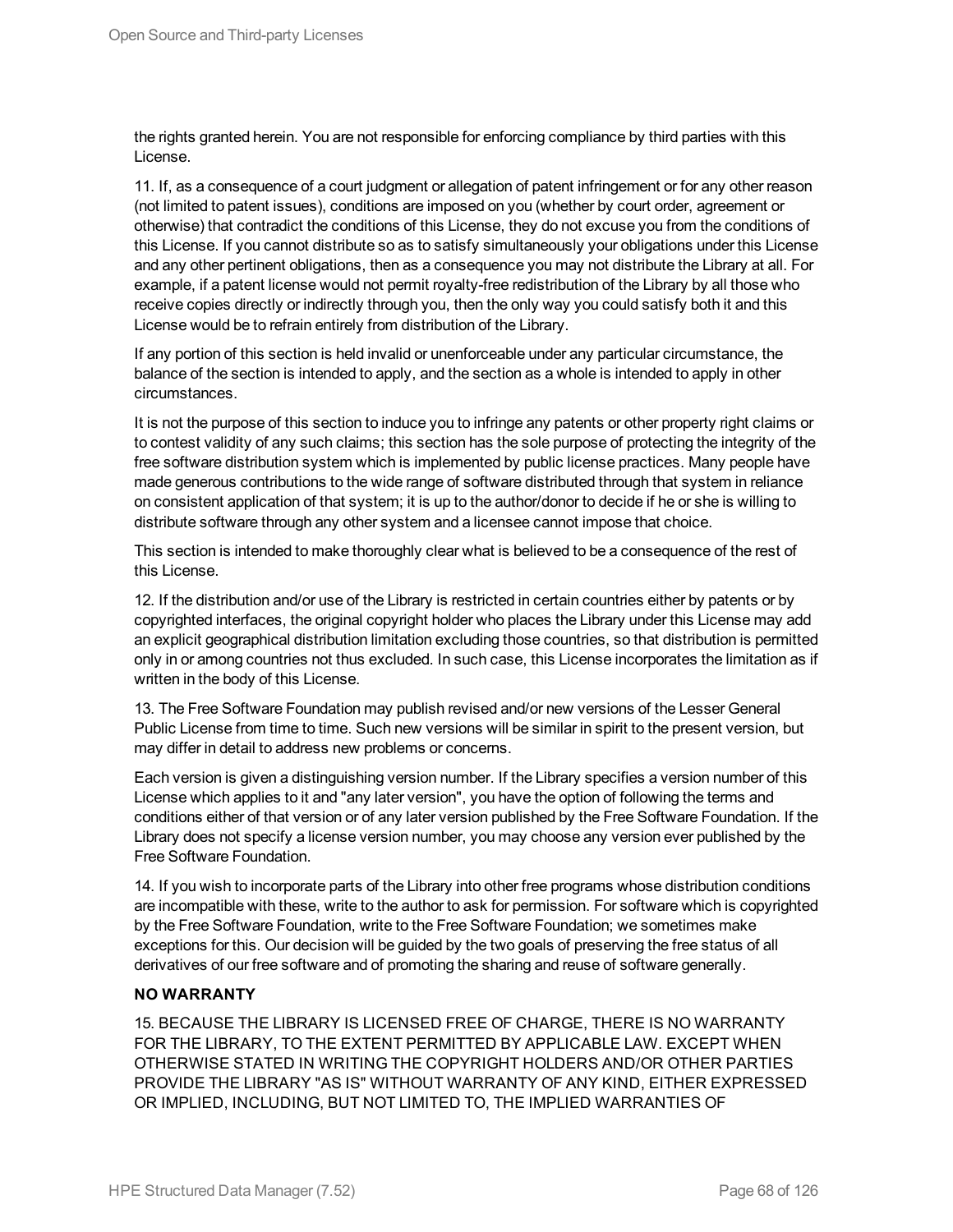MERCHANTABILITY AND FITNESS FOR A PARTICULAR PURPOSE. THE ENTIRE RISK AS TO THE QUALITY AND PERFORMANCE OF THE LIBRARY IS WITH YOU. SHOULD THE LIBRARY PROVE DEFECTIVE, YOU ASSUME THE COST OF ALL NECESSARY SERVICING, REPAIR OR CORRECTION.

16. IN NO EVENT UNLESS REQUIRED BY APPLICABLE LAW OR AGREED TO IN WRITING WILL ANY COPYRIGHT HOLDER, OR ANY OTHER PARTY WHO MAY MODIFY AND/OR REDISTRIBUTE THE LIBRARY AS PERMITTED ABOVE, BE LIABLE TO YOU FOR DAMAGES, INCLUDING ANY GENERAL, SPECIAL, INCIDENTAL OR CONSEQUENTIAL DAMAGES ARISING OUT OF THE USE OR INABILITY TO USE THE LIBRARY (INCLUDING BUT NOT LIMITED TO LOSS OF DATA OR DATA BEING RENDERED INACCURATE OR LOSSES SUSTAINED BY YOU OR THIRD PARTIES OR A FAILURE OF THE LIBRARY TO OPERATE WITH ANY OTHER SOFTWARE), EVEN IF SUCH HOLDER OR OTHER PARTY HAS BEEN ADVISED OF THE POSSIBILITY OF SUCH DAMAGES.

END OF TERMS AND CONDITIONS

# **GNU Lesser General Public License, Version 3**

HPE acknowledges the redistribution of the following open source components that are provided under the following license:

• c3p0 (0.9.1.1) **a** org.apache.xmlbeans.xmlbeans (2.6.0)

# **GNU LESSER GENERAL PUBLIC LICENSE**

Version 3, 29 June 2007

Copyright (C) 2007 Free Software Foundation, Inc. <http://fsf.org/>

Everyone is permitted to copy and distribute verbatim copies of this license document, but changing it is not allowed.

This version of the GNU Lesser General Public License incorporates the terms and conditions of version 3 of the GNU General Public License, supplemented by the additional permissions listed below.

#### 0. **Additional Definitions.**

As used herein, "this License" refers to version 3 of the GNU Lesser General Public License, and the "GNU GPL" refers to version 3 of the GNU General Public License.

"The Library" refers to a covered work governed by this License, other than an Application or a Combined Work as defined below.

An "Application" is any work that makes use of an interface provided by the Library, but which is not otherwise based on the Library. Defining a subclass of a class defined by the Library is deemed a mode of using an interface provided by the Library.

A "Combined Work" is a work produced by combining or linking an Application with the Library. The particular version of the Library with which the Combined Work was made is also called the "Linked Version".

The "Minimal Corresponding Source" for a Combined Work means the Corresponding Source for the Combined Work, excluding any source code for portions of the Combined Work that, considered in isolation, are based on the Application, and not on the Linked Version.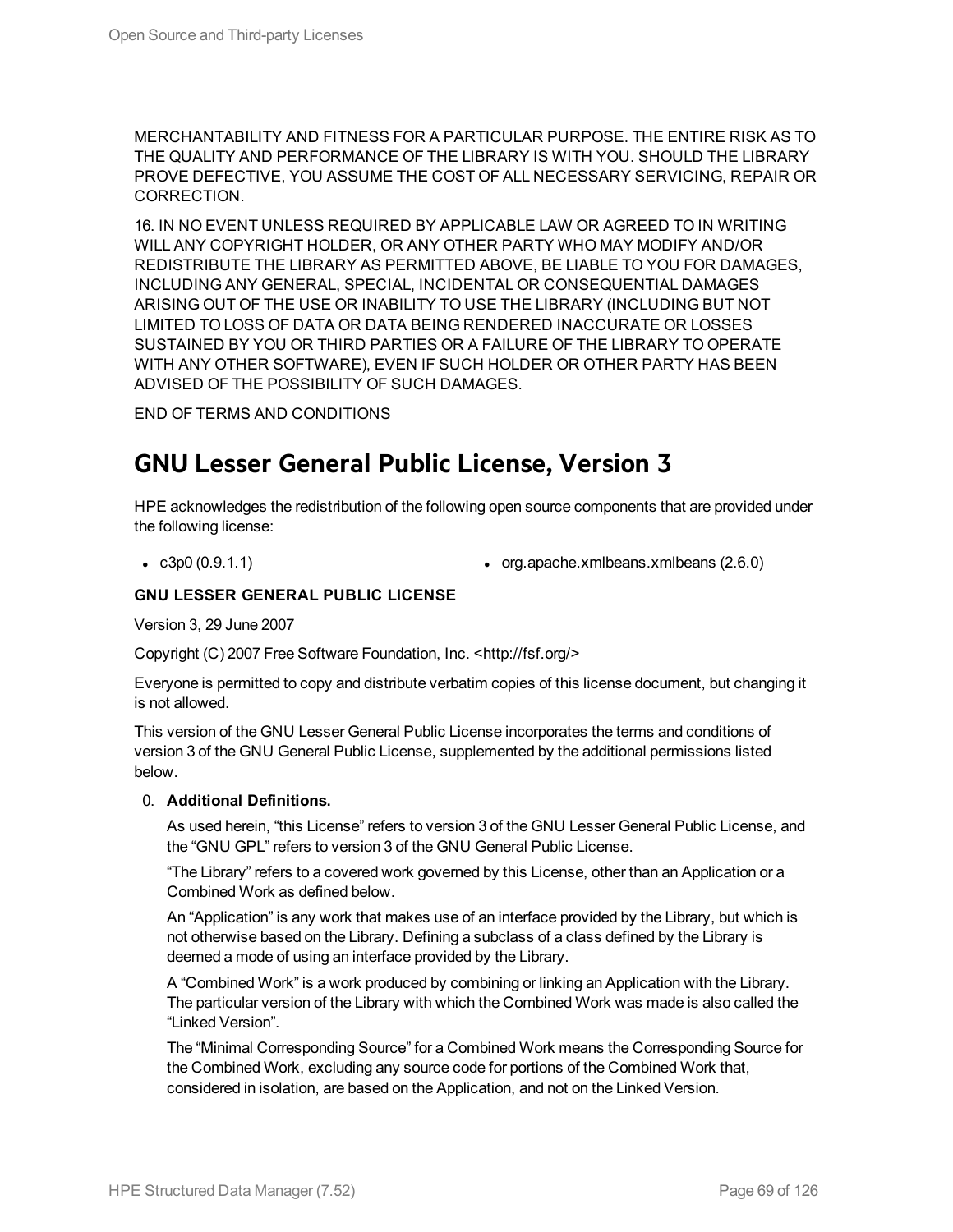The "Corresponding Application Code" for a Combined Work means the object code and/or source code for the Application, including any data and utility programs needed for reproducing the Combined Work from the Application, but excluding the System Libraries of the Combined Work.

# 1. **Exception to Section 3 of the GNU GPL.**

You may convey a covered work under sections 3 and 4 of this License without being bound by section 3 of the GNU GPL.

# 2. **Conveying Modified Versions.**

If you modify a copy of the Library, and, in your modifications, a facility refers to a function or data to be supplied by an Application that uses the facility (other than as an argument passed when the facility is invoked), then you may convey a copy of the modified version:

- a. under this License, provided that you make a good faith effort to ensure that, in the event an Application does not supply the function or data, the facility still operates, and performs whatever part of its purpose remains meaningful, or
- b. under the GNU GPL, with none of the additional permissions of this License applicable to that copy.

# 3. **Object Code Incorporating Material from Library Header Files.**

The object code form of an Application may incorporate material from a header file that is part of the Library. You may convey such object code under terms of your choice, provided that, if the incorporated material is not limited to numerical parameters, data structure layouts and accessors, or small macros, inline functions and templates (ten or fewer lines in length), you do both of the following:

- a. Give prominent notice with each copy of the object code that the Library is used in it and that the Library and its use are covered by this License.
- b. Accompany the object code with a copy of the GNU GPL and this license document.

#### 4. **Combined Works.**

You may convey a Combined Work under terms of your choice that, taken together, effectively do not restrict modification of the portions of the Library contained in the Combined Work and reverse engineering for debugging such modifications, if you also do each of the following:

- a. Give prominent notice with each copy of the Combined Work that the Library is used in it and that the Library and its use are covered by this License.
- b. Accompany the Combined Work with a copy of the GNU GPL and this license document.
- c. For a Combined Work that displays copyright notices during execution, include the copyright notice for the Library among these notices, as well as a reference directing the user to the copies of the GNU GPL and this license document.
- d. Do one of the following:

0. Convey the Minimal Corresponding Source under the terms of this License, and the Corresponding Application Code in a form suitable for, and under terms that permit, the user to recombine or relink the Application with a modified version of the Linked Version to produce a modified Combined Work, in the manner specified by section 6 of the GNU GPL for conveying Corresponding Source.

1. Use a suitable shared library mechanism for linking with the Library. A suitable mechanism is one that (a) uses at run time a copy of the Library already present on the user's computer system, and (b) will operate properly with a modified version of the Library that is interfacecompatible with the Linked Version.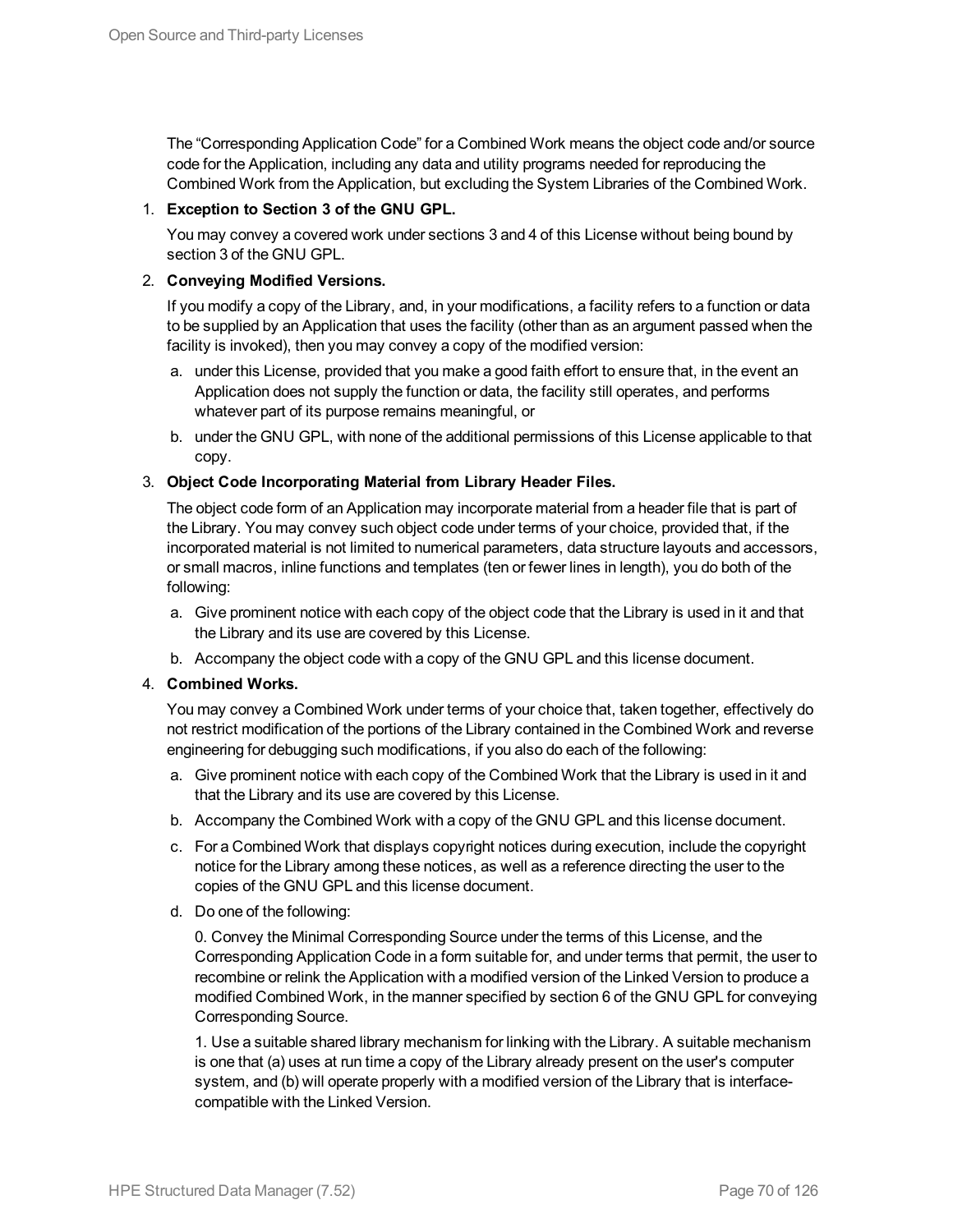e. Provide Installation Information, but only if you would otherwise be required to provide such information under section 6 of the GNU GPL, and only to the extent that such information is necessary to install and execute a modified version of the Combined Work produced by recombining or relinking the Application with a modified version of the Linked Version. (If you use option 4d0, the Installation Information must accompany the Minimal Corresponding Source and Corresponding Application Code. If you use option 4d1, you must provide the Installation Information in the manner specified by section 6 of the GNU GPL for conveying Corresponding Source.)

# 5. **Combined Libraries.**

You may place library facilities that are a work based on the Library side by side in a single library together with other library facilities that are not Applications and are not covered by this License, and convey such a combined library under terms of your choice, if you do both of the following:

- a. Accompany the combined library with a copy of the same work based on the Library, uncombined with any other library facilities, conveyed under the terms of this License.
- b. Give prominent notice with the combined library that part of it is a work based on the Library, and explaining where to find the accompanying uncombined form of the same work.

# 6. **Revised Versions of the GNU Lesser General Public License.**

The Free Software Foundation may publish revised and/or new versions of the GNU Lesser General Public License from time to time. Such new versions will be similar in spirit to the present version, but may differ in detail to address new problems or concerns.

Each version is given a distinguishing version number. If the Library as you received it specifies that a certain numbered version of the GNU Lesser General Public License "or any later version" applies to it, you have the option of following the terms and conditions either of that published version or of any later version published by the Free Software Foundation. If the Library as you received it does not specify a version number of the GNU Lesser General Public License, you may choose any version of the GNU Lesser General Public License ever published by the Free Software Foundation.

If the Library as you received it specifies that a proxy can decide whether future versions of the GNU Lesser General Public License shall apply, that proxy's public statement of acceptance of any version is permanent authorization for you to choose that version for the Library.

# **JDOM License**

HPE acknowledges the redistribution of the following open source component that is provided under the following license:

• jdom2 (2.0.6) **lack in the set of the set of the set of the set of the set of the set of the set of the set of the set of the set of the set of the set of the set of the set of the set of the set of the set of the set of** 

Copyright (C) <year> Jason Hunter & Brett McLaughlin. All rights reserved.

Redistribution and use in source and binary forms, with or without modification, are permitted provided that the following conditions are met:

1. Redistributions of source code must retain the above copyright notice, this list of conditions, and the following disclaimer.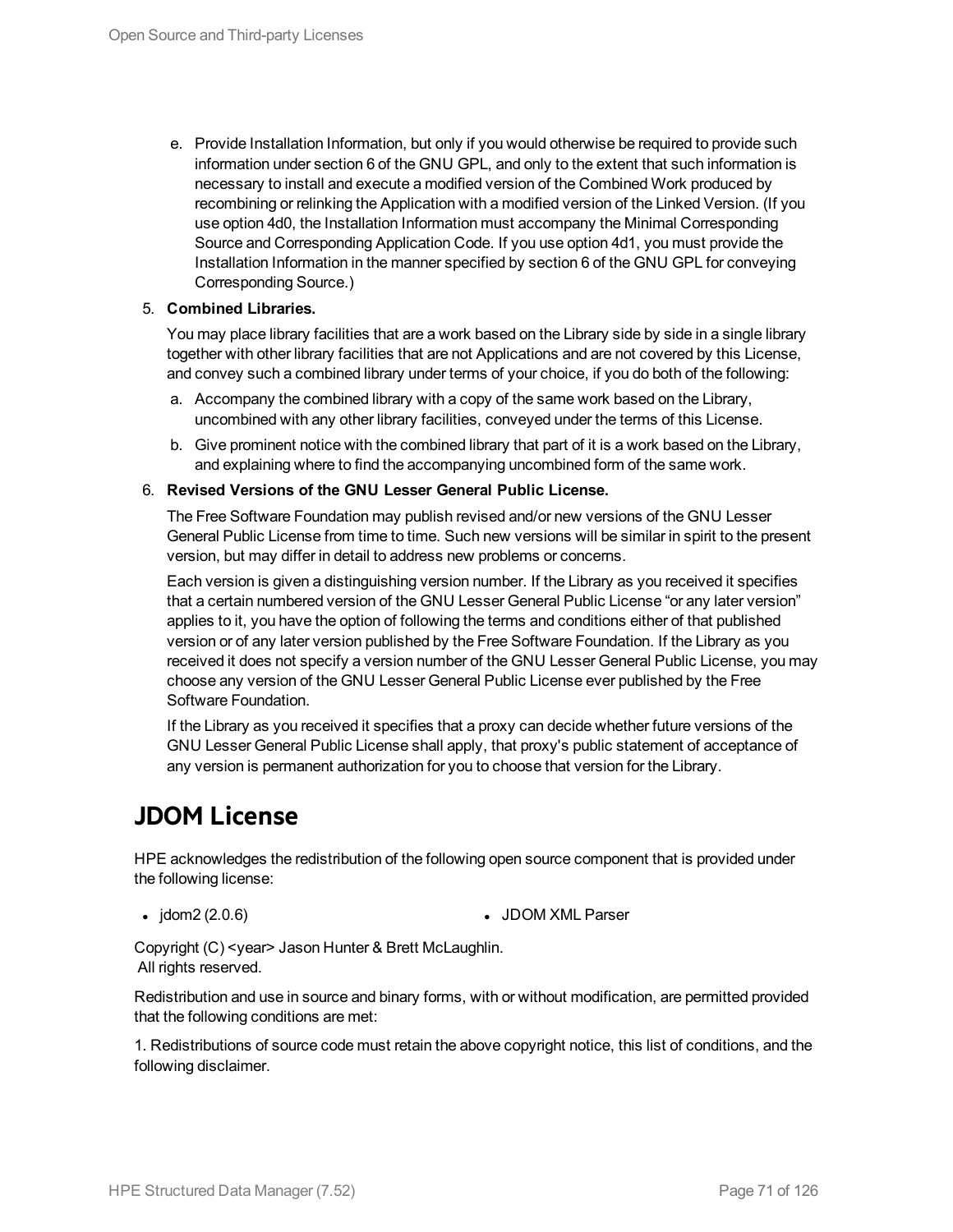2. Redistributions in binary form must reproduce the above copyright notice, this list of conditions, and the disclaimer that follows these conditions in the documentation and/or other materials provided with the distribution.

3. The name "JDOM" must not be used to endorse or promote products derived from this software without prior written permission. For written permission, please contact <request AT jdom\_DOT org>.

4. Products derived from this software may not be called "JDOM", nor may "JDOM" appear in their name, without prior written permission from the JDOM Project Management <request AT jdom\_DOT org>.

In addition, we request (but do not require) that you include in the end-user documentation provided with the redistribution and/or in the software itself an acknowledgement equivalent to the following:

"This product includes software developed by the JDOM Project (http://www.jdom.org/)."

Alternatively, the acknowledgment may be graphical using the logos available at http://www.jdom.org/images/logos.

THIS SOFTWARE IS PROVIDED ``AS IS'' AND ANY EXPRESSED OR IMPLIED WARRANTIES, INCLUDING, BUT NOT LIMITED TO, THE IMPLIED WARRANTIES OF MERCHANTABILITY AND FITNESS FOR A PARTICULAR PURPOSE ARE DISCLAIMED. IN NO EVENT SHALL THE JDOM AUTHORS OR THE PROJECT CONTRIBUTORS BE LIABLE FOR ANY DIRECT, INDIRECT, INCIDENTAL, SPECIAL, EXEMPLARY, OR CONSEQUENTIAL DAMAGES (INCLUDING, BUT NOT LIMITED TO, PROCUREMENT OF SUBSTITUTE GOODS OR SERVICES; LOSS OF USE, DATA, OR PROFITS; OR BUSINESS INTERRUPTION) HOWEVER CAUSED AND ON ANY THEORY OF LIABILITY, WHETHER IN CONTRACT, STRICT LIABILITY, OR TORT (INCLUDING NEGLIGENCE OR OTHERWISE) ARISING IN ANY WAY OUT OF THE USE OF THIS SOFTWARE, EVEN IF ADVISED OF THE POSSIBILITY OF SUCH DAMAGE.

This software consists of voluntary contributions made by many individuals on behalf of the JDOM Project and was originally created by Jason Hunter <jhunter\_AT\_jdom\_DOT\_org> and Brett McLaughlin <br ett\_AT\_jdom\_DOT\_org>. For more information on the JDOM Project, please see <http://www.jdom.org/>.

# **The JSON License**

HPE acknowledges the redistribution of the following open source component that is provided under the following license:

 $\bullet$  json (20140107)

Copyright (c) 2002 JSON.org

Permission is hereby granted, free of charge, to any person obtaining a copy of this software and associated documentation files (the "Software"), to deal in the Software without restriction, including without limitation the rights to use, copy, modify, merge, publish, distribute, sublicense, and/or sell copies of the Software, and to permit persons to whom the Software is furnished to do so, subject to the following conditions:

The above copyright notice and this permission notice shall be included in all copies or substantial portions of the Software.

The Software shall be used for Good, not Evil.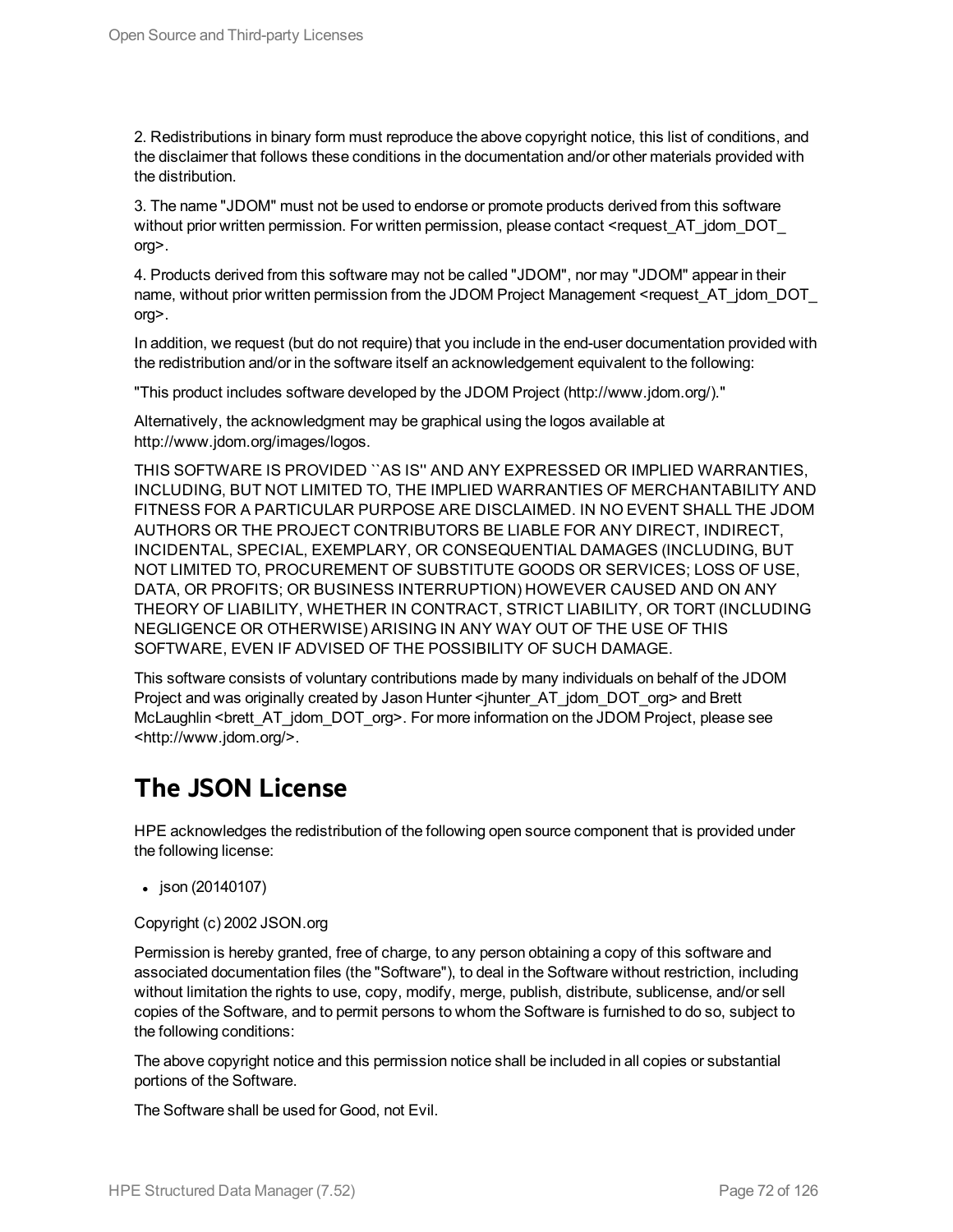THE SOFTWARE IS PROVIDED "AS IS", WITHOUT WARRANTY OF ANY KIND, EXPRESS OR IMPLIED, INCLUDING BUT NOT LIMITED TO THE WARRANTIES OF MERCHANTABILITY, FITNESS FOR A PARTICULAR PURPOSE AND NONINFRINGEMENT. IN NO EVENT SHALL THE AUTHORS OR COPYRIGHT HOLDERS BE LIABLE FOR ANY CLAIM, DAMAGES OR OTHER LIABILITY, WHETHER IN AN ACTION OF CONTRACT, TORT OR OTHERWISE, ARISING FROM, OUT OF OR IN CONNECTION WITH THE SOFTWARE OR THE USE OR OTHER DEALINGS IN THE SOFTWARE.

# **The MIT License**

HPE acknowledges the redistribution of the following open source components that are provided under the following license:

- Angular Breadcrumb
- Copyright (c) 2013 Nicolas Cuillery
- AngularChartJS Copyright (c) 2013 Peter M. Elias
- AngularDatapicker
- AngularDatatables
- AngularJS
- Angular-flot
- Angular-nouislider
- Angular-Peity
- Angular-summernote
- AngularSelect Chosen
- AngularUI Router
- Bootstrap
- Chosen
- DataTables
- $\blacksquare$  Flot
- Font Awesome
- Gritter for jQuery (Growl)
- Highlight
- HTML5 Placeholder jQuery Plugin
- iCheck
- $\bullet$  jbzip2 (0.9.1)
- $\bullet$  jcl-over-slf4j (1.7.22)
- $\bullet$  jcl-over-slf4j (1.7.24)
- jQuery hashchange event
- jQuery highlight
- jQuery Knob
- jQuery Placeholder
- jQuery scrollintoview() plugin and :scrollable
- jQuery Steps
- jQuery Validation Plugin
- jQuery UI
- $\bullet$  jsoup (1.7.2)
- $\bullet$  jul-to-slf4j (1.7.22)
- $\bullet$  jul-to-slf4j (1.7.24)
- metisMenu
- $\bullet$  mockito-all  $(1.10.19)$
- $\bullet$  mockito-core  $(1.10.19)$
- NgSwitchery
- $\bullet$  pace
- Peity
- PostgreSQL
- Prototype
- RequireJS
- Rickshaw
- Scriptaculous
- $\bullet$  slf4j-log4j12 (1.7.10)
- UIBootstrap
- Underscore
- Xfire (Grails Plugin)

HPE acknowledges the redistribution of the following open source components as part of the Help content.

- 
-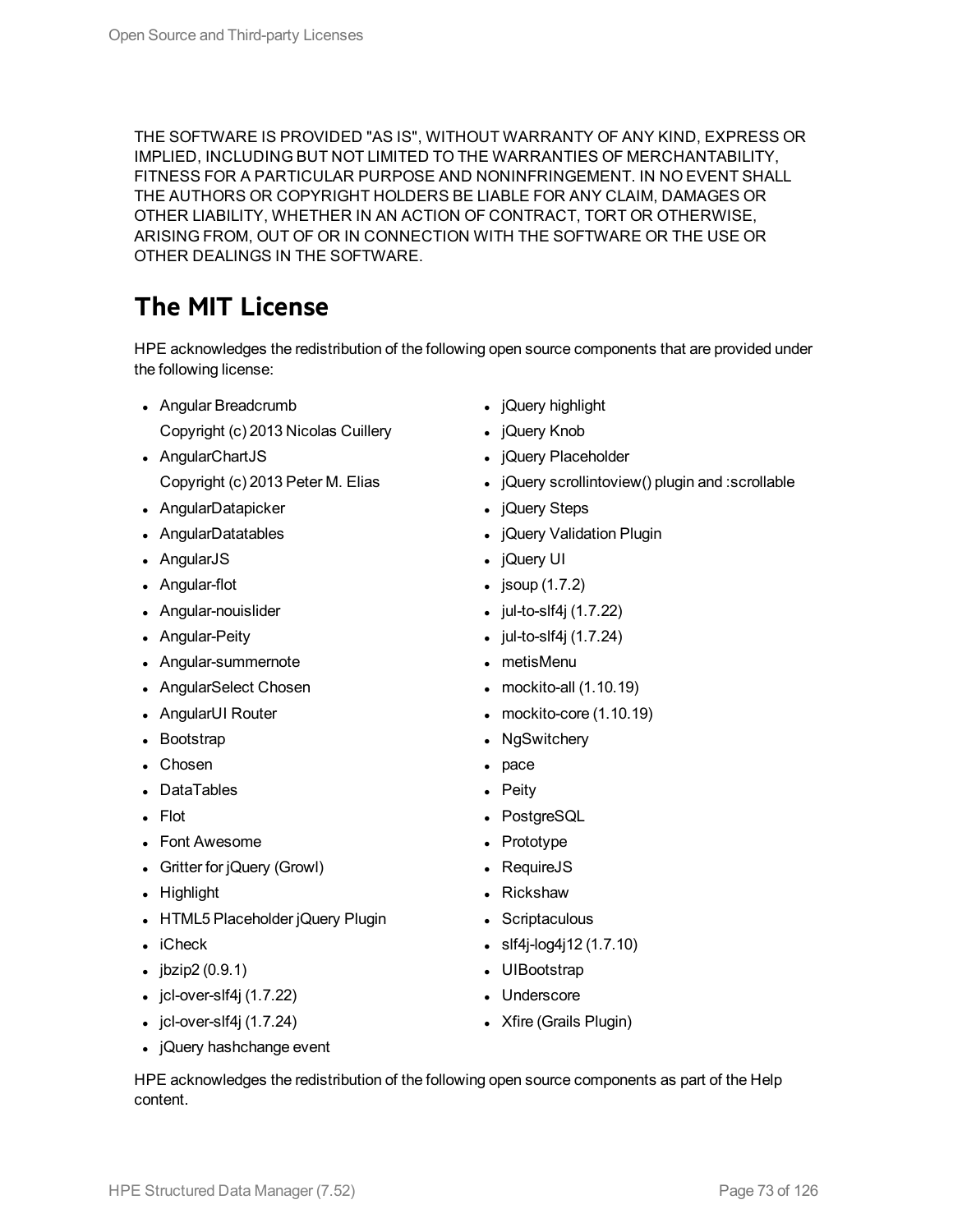$\bullet$  BxSlider (4.1.1)

Copyright 2013, Steven Wanderski http://stevenwanderski.com http://bxcreative.com

- Foundation Responsive Library (used by: foundation.offcanvas.js, plugins.min.js)
- Copyright 2014, ZURB
- $\bullet$  highlight (4)

Johann Burkard <http://johannburkard.de> <mailto:jb@eaio.com>

 $\bullet$  jQuery JavaScript Library 1.8.3 (jquery.js / jquery.min.js)

Copyright 2012 jQuery Foundation and other contributors, http://jquery.com

- $\bullet$  jQuery hashchange event (1.3) Copyright (c) 2010 "Cowboy" Ben Alman
- jQuery scrollintoview() plugin and :scrollable selector filter (1.8) Copyright (c) 2011 Robert Koritnik
- MIT-Style License

There are many MIT variants:

- 1 Old Style
- 2 Old Style (no advertising without permission)
- 3 Old Style with legal disclaimer
- 4 Old Style with legal disclaimer 2
- 5 Old Style with legal disclaimer 3
- 6 PostgreSQL License (MIT Variant)
	- 6.1 License Notes
- 7 CMU Style
- 8 MLton variant
- 9 Standard ML of New Jersey Variant
- 10 WordNet Variant
- 11 Modern Style with sublicense
- 12 Modern Style without sublicense (Unicode)
	- 12.1 Modern Variants
	- 12.2 Modern style (ICU Variant)
	- 12.3 feh variant
- jQuery throttle / debounce  $(1.1)$ Copyright (c) 2010 "Cowboy" Ben Alman
- Modernizr 2.6.2 (Custom build: custom.modernizr.js) Copyright (c) 2009–2013
- $\bullet$  plugin.js / plugins.min.js
- RequireJS  $(2.1.11)$  (require.js / require.min.js) Copyright (c) 2010-2014, The Dojo Foundation All Rights Reserved.
- Sidr  $(1.2.1)$  (Sidr / jquery.sidr.min.js) Copyright (c) 2013 Alberto Varela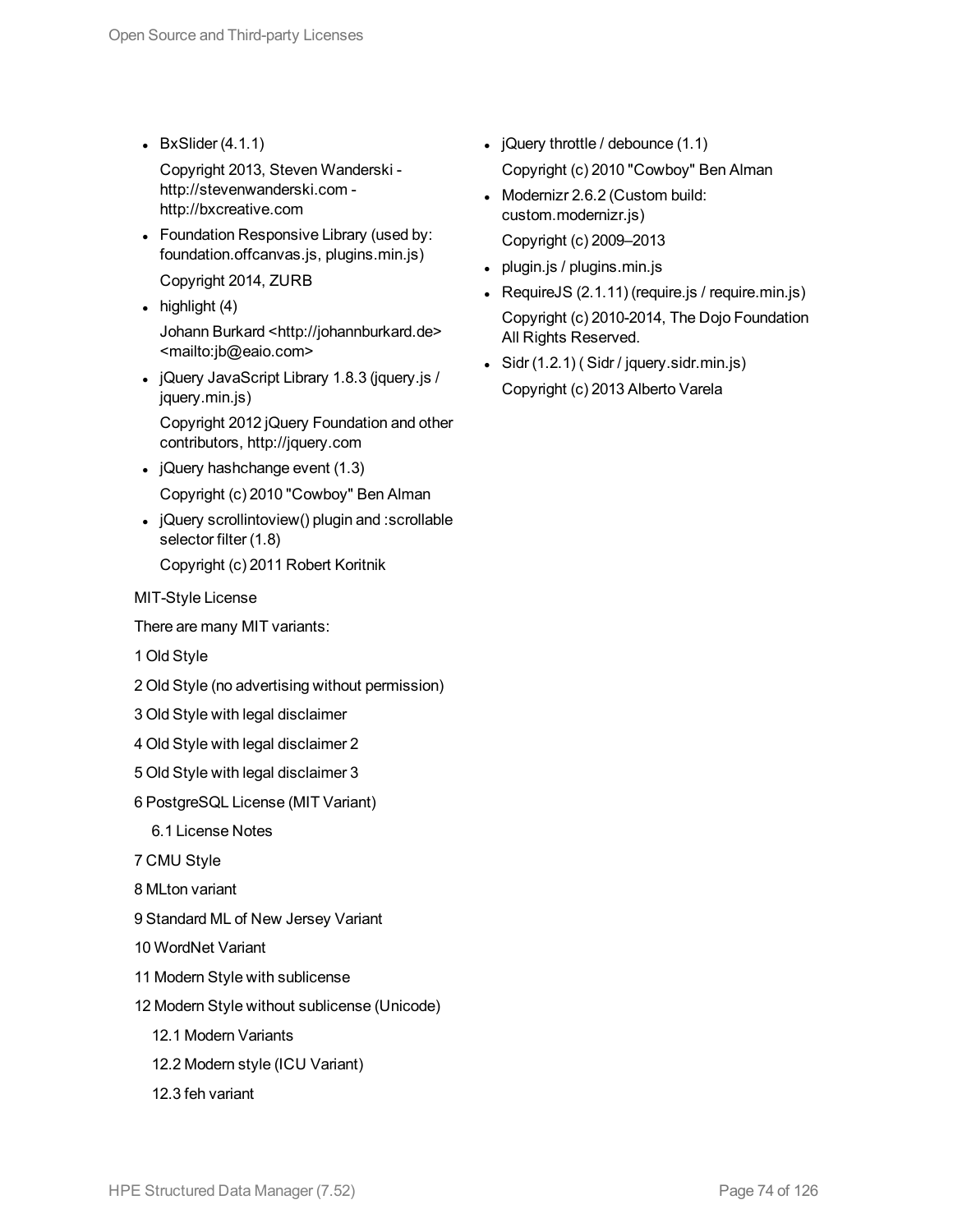- 12.4 enna variant
- 12.5 Thrift variant
- 12.6 mpich2 variant
- 12.7 Festival variant
- 12.8 Minimal variant (found in io\_lib)
- 12.9 Another Minimal variant (found in libatomic\_ops)
- 12.10 Adobe Glyph List Variant
- 12.11 Xfig Variant
- 12.12 Hylafax Variant
- 13 DANSE Variant
- 14 Nuclear Variant
- 15 Epinions Variant
- 16 OpenVision Variant
	- 16.1 Notes
	- 16.2 License Text
- 17 PetSC Variant
- 18 Whatever Variant

#### Old Style

Permission to use, copy, modify, distribute, and sell this software and its documentation for any purpose is hereby granted without fee, provided that the above copyright notice appear in all copies and that both that copyright notice and this permission notice appear in supporting documentation. No representations are made about the suitability of this software for any purpose. It is provided "as is" without express or implied warranty.

\_\_\_\_\_\_\_\_\_\_\_\_\_\_\_\_\_\_\_\_\_\_\_\_\_\_\_\_\_\_\_\_\_\_\_\_\_\_\_\_\_\_\_\_\_\_\_\_\_\_\_\_\_\_\_\_\_\_\_\_\_\_\_\_\_\_\_\_\_\_\_\_\_

\_\_\_\_\_\_\_\_\_\_\_\_\_\_\_\_\_\_\_\_\_\_\_\_\_\_\_\_\_\_\_\_\_\_\_\_\_\_\_\_\_\_\_\_\_\_\_\_\_\_\_\_\_\_\_\_\_\_\_\_\_\_\_\_\_\_\_\_\_\_\_\_\_

\_\_\_\_\_\_\_\_\_\_\_\_\_\_\_\_\_\_\_\_\_\_\_\_\_\_\_\_\_\_\_\_\_\_\_\_\_\_\_\_\_\_\_\_\_\_\_\_\_\_\_\_\_\_\_\_\_\_\_\_\_\_\_\_\_\_\_\_\_\_\_\_\_

#### Old Style (no advertising without permission)

Copyright 1989 Massachusetts Institute of Technology

Permission to use, copy, modify, and distribute this software and its documentation for any purpose and without fee is hereby granted, provided that the above copyright notice appear in all copies and that both that copyright notice and this permission notice appear in supporting documentation, and that the name of M.I.T. not be used in advertising or publicity pertaining to distribution of the software without specific, written prior permission. M.I.T. makes no representations about the suitability of this software for any purpose. It is provided "as is" without express or implied warranty.

#### Old Style with legal disclaimer

Permission to use, copy, modify, and distribute this software and its documentation for any purpose and without fee is hereby granted, provided that the above copyright notice appear in all copies and that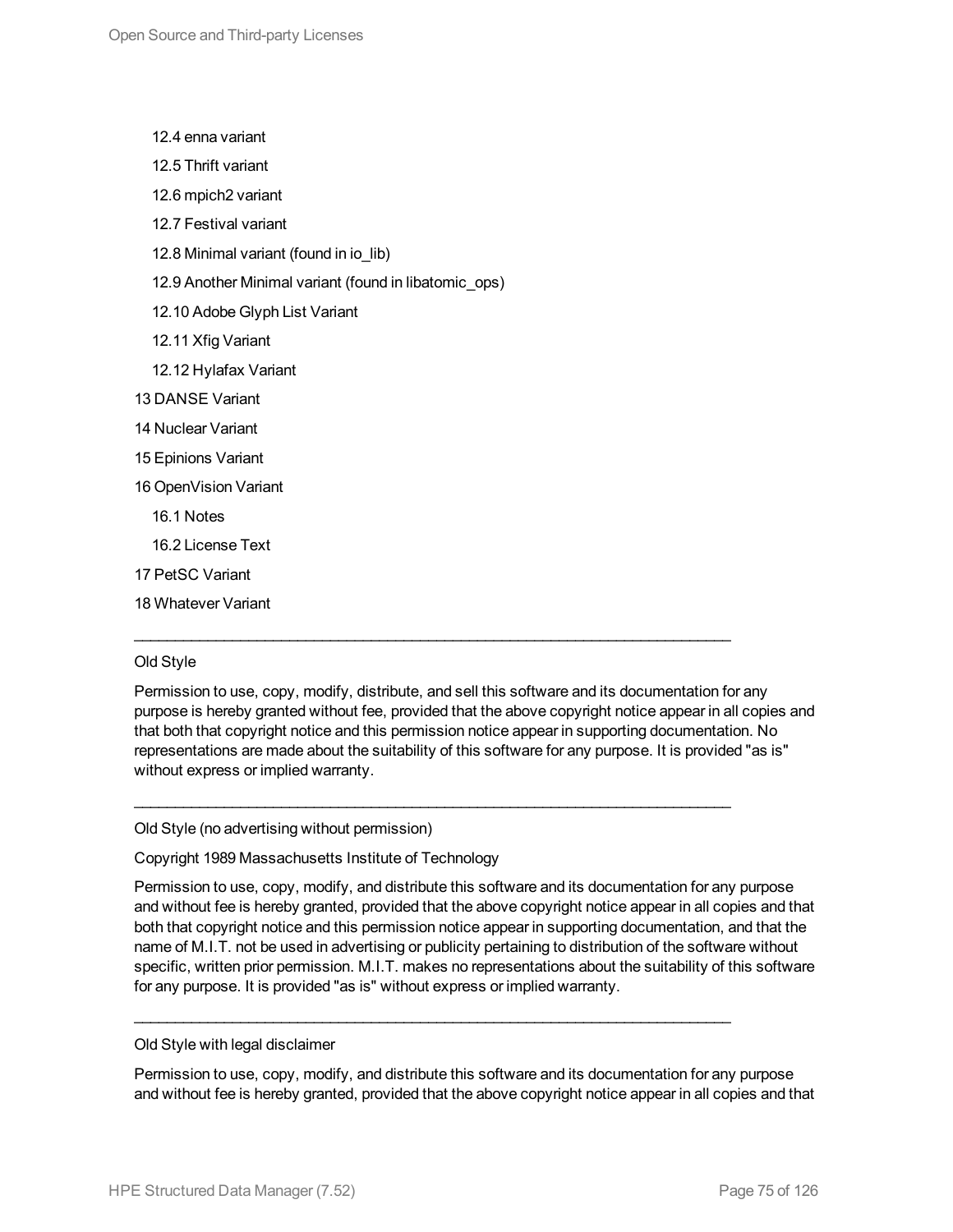both that copyright notice and this permission notice appear in supporting documentation, and that the name of M.I.T. not be used in advertising or publicity pertaining to distribution of the software without specific, written prior permission. M.I.T. makes no representations about the suitability of this software for any purpose. It is provided "as is" without express or implied warranty.

M.I.T. DISCLAIMS ALL WARRANTIES WITH REGARD TO THIS SOFTWARE, INCLUDING ALL IMPLIED WARRANTIES OF MERCHANTABILITY AND FITNESS, IN NO EVENT SHALL M.I.T. BE LIABLE FOR ANY SPECIAL, INDIRECT OR CONSEQUENTIAL DAMAGES OR ANY DAMAGES WHATSOEVER RESULTING FROM LOSS OF USE, DATA OR PROFITS, WHETHER IN AN ACTION OF CONTRACT, NEGLIGENCE OR OTHER TORTIOUS ACTION, ARISING OUT OF OR IN CONNECTION WITH THE USE OR PERFORMANCE OF THIS SOFTWARE.

#### Old Style with legal disclaimer 2

Permission to use, copy, modify, and distribute this software for any purpose with or without fee is hereby granted, provided that the above copyright notice and this permission notice appear in all copies.

\_\_\_\_\_\_\_\_\_\_\_\_\_\_\_\_\_\_\_\_\_\_\_\_\_\_\_\_\_\_\_\_\_\_\_\_\_\_\_\_\_\_\_\_\_\_\_\_\_\_\_\_\_\_\_\_\_\_\_\_\_\_\_\_\_\_\_\_\_\_\_\_\_

\_\_\_\_\_\_\_\_\_\_\_\_\_\_\_\_\_\_\_\_\_\_\_\_\_\_\_\_\_\_\_\_\_\_\_\_\_\_\_\_\_\_\_\_\_\_\_\_\_\_\_\_\_\_\_\_\_\_\_\_\_\_\_\_\_\_\_\_\_\_\_\_\_

The software is provided "as is" and the author disclaims all warranties with regard to this software including all implied warranties of merchantability and fitness. In no event shall the author be liable for any special, direct, indirect, or consequential damages or any damages whatsoever resulting from loss of use, data or profits, whether in an action of contract, negligence or other tortious action, arising out of or in connection with the use or performance of this software.

#### Old Style with legal disclaimer 3

Permission to use, copy, modify, and distribute this software and its documentation for any purpose and without fee is hereby granted, provided that the above copyright notice appear in all copies and that both that copyright notice and this permission notice appear in supporting documentation.

THE AUTHOR PROVIDES THIS SOFTWARE ''AS IS'' AND ANY EXPRESSED OR IMPLIED WARRANTIES, INCLUDING, BUT NOT LIMITED TO, THE IMPLIED WARRANTIES OF MERCHANTABILITY AND FITNESS FOR A PARTICULAR PURPOSE ARE DISCLAIMED. IN NO EVENT SHALL THE AUTHOR BE LIABLE FOR ANY DIRECT, INDIRECT, INCIDENTAL, SPECIAL, EXEMPLARY, OR CONSEQUENTIAL DAMAGES (INCLUDING, BUT NOT LIMITED TO, PROCUREMENT OF SUBSTITUTE GOODS OR SERVICES; LOSS OF USE, DATA, OR PROFITS; OR BUSINESS INTERRUPTION) HOWEVER CAUSED AND ON ANY THEORY OF LIABILITY, WHETHER IN CONTRACT, STRICT LIABILITY, OR TORT (INCLUDING NEGLIGENCE OR OTHERWISE) ARISING IN ANY WAY OUT OF THE USE OF THIS SOFTWARE, EVEN IF ADVISED OF THE POSSIBILITY OF SUCH DAMAGE.

#### PostgreSQL License (MIT Variant)

#### License Notes

This MIT variant is unique in that it has a unique license short name: PostgreSQL. Please see https://fedoraproject.org/wiki/Licensing/PostgreSQL\_License for more information.

\_\_\_\_\_\_\_\_\_\_\_\_\_\_\_\_\_\_\_\_\_\_\_\_\_\_\_\_\_\_\_\_\_\_\_\_\_\_\_\_\_\_\_\_\_\_\_\_\_\_\_\_\_\_\_\_\_\_\_\_\_\_\_\_\_\_\_\_\_\_\_\_\_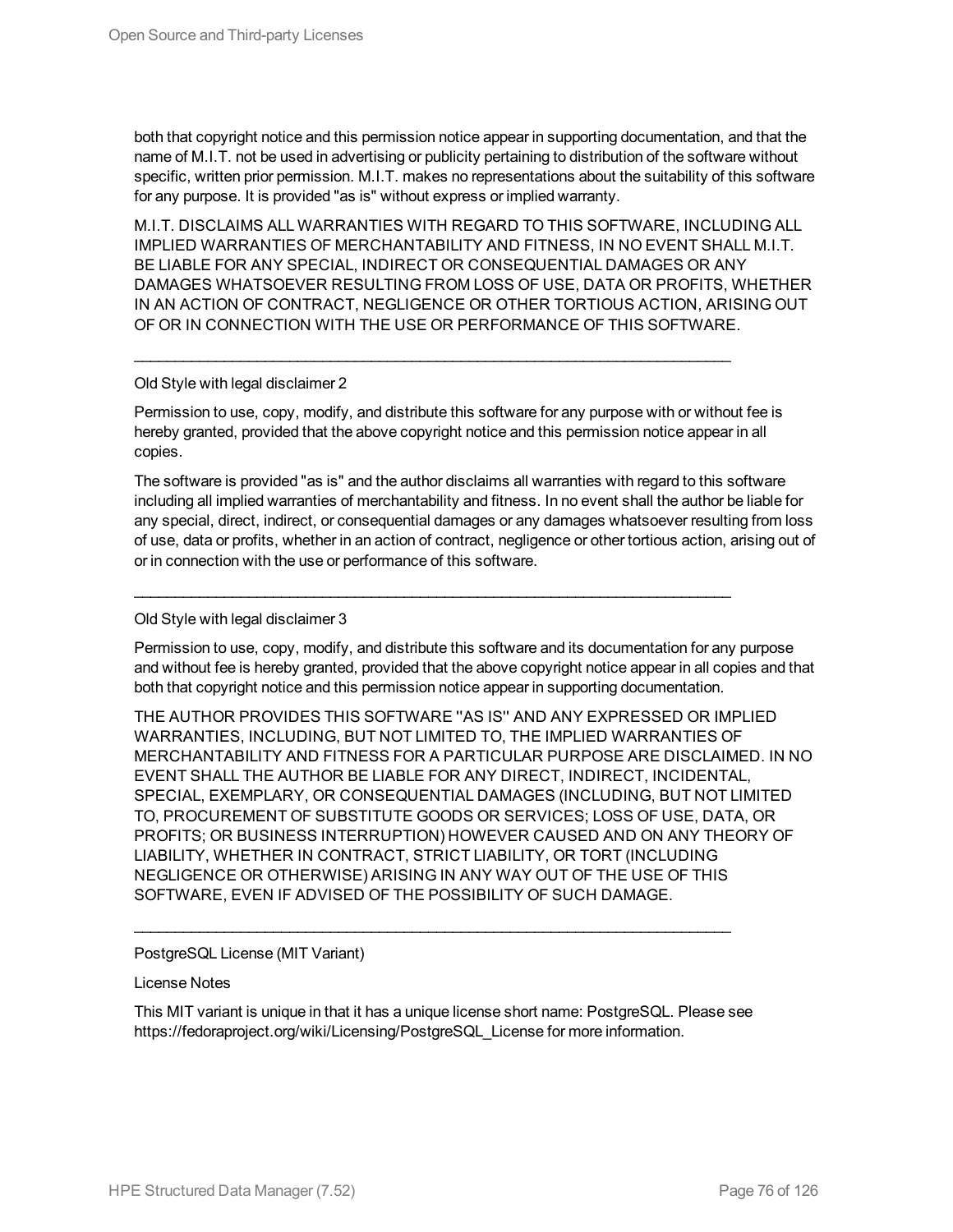## Copyright (c) <YEAR>, <ORGANISATION>

Permission to use, copy, modify, and distribute this software and its documentation for any purpose, without fee, and without a written agreement is hereby granted, provided that the above copyright notice and this paragraph and the following two paragraphs appear in all copies.

IN NO EVENT SHALL <ORGANISATION> BE LIABLE TO ANY PARTY FOR DIRECT, INDIRECT, SPECIAL, INCIDENTAL, OR CONSEQUENTIAL DAMAGES, INCLUDING LOST PROFITS, ARISING OUT OF THE USE OF THIS SOFTWARE AND ITS DOCUMENTATION, EVEN IF <ORGANISATION> HAS BEEN ADVISED OF THE POSSIBILITY OF SUCH DAMAGE. <ORGANISATION> SPECIFICALLY DISCLAIMS ANY WARRANTIES, INCLUDING, BUT NOT LIMITED TO, THE IMPLIED WARRANTIES OF MERCHANTABILITY AND FITNESS FOR A PARTICULAR PURPOSE. THE SOFTWARE PROVIDED HEREUNDER IS ON AN "AS IS" BASIS, AND <ORGANISATION> HAS NO OBLIGATIONS TO PROVIDE MAINTENANCE, SUPPORT, UPDATES, ENHANCEMENTS, OR MODIFICATIONS.

\_\_\_\_\_\_\_\_\_\_\_\_\_\_\_\_\_\_\_\_\_\_\_\_\_\_\_\_\_\_\_\_\_\_\_\_\_\_\_\_\_\_\_\_\_\_\_\_\_\_\_\_\_\_\_\_\_\_\_\_\_\_\_\_\_\_\_\_\_\_\_\_\_

#### CMU Style

Copyright 1989, 1991, 1992 by Carnegie Mellon University

Derivative Work - 1996, 1998-2000

Copyright 1996, 1998-2000 The Regents of the University of California

All Rights Reserved

Permission to use, copy, modify and distribute this software and its documentation for any purpose and without fee is hereby granted, provided that the above copyright notice appears in all copies and that both that copyright notice and this permission notice appear in supporting documentation, and that the name of CMU and The Regents of the University of California not be used in advertising or publicity pertaining to distribution of the software without specific written permission.

CMU AND THE REGENTS OF THE UNIVERSITY OF CALIFORNIA DISCLAIM ALL WARRANTIES WITH REGARD TO THIS SOFTWARE, INCLUDING ALL IMPLIED WARRANTIES OF MERCHANTABILITY AND FITNESS. IN NO EVENT SHALL CMU OR THE REGENTS OF THE UNIVERSITY OF CALIFORNIA BE LIABLE FOR ANY SPECIAL, INDIRECT OR CONSEQUENTIAL DAMAGES OR ANY DAMAGES WHATSOEVER RESULTING FROM THE LOSS OF USE, DATA OR PROFITS, WHETHER IN AN ACTION OF CONTRACT, NEGLIGENCE OR OTHER TORTIOUS ACTION, ARISING OUT OF OR IN CONNECTION WITH THE USE OR PERFORMANCE OF THIS SOFTWARE.

#### MLton variant

This is the license for MLton, a whole-program optimizing compiler for the Standard ML programming language. Send comments and questions to MLton@mlton.org.

\_\_\_\_\_\_\_\_\_\_\_\_\_\_\_\_\_\_\_\_\_\_\_\_\_\_\_\_\_\_\_\_\_\_\_\_\_\_\_\_\_\_\_\_\_\_\_\_\_\_\_\_\_\_\_\_\_\_\_\_\_\_\_\_\_\_\_\_\_\_\_\_\_

MLton COPYRIGHT NOTICE, LICENSE AND DISCLAIMER.

Copyright (C) 1999-2006 Henry Cejtin, Matthew Fluet, Suresh

Jagannathan, and Stephen Weeks.

Copyright (C) 1997-2000 by the NEC Research Institute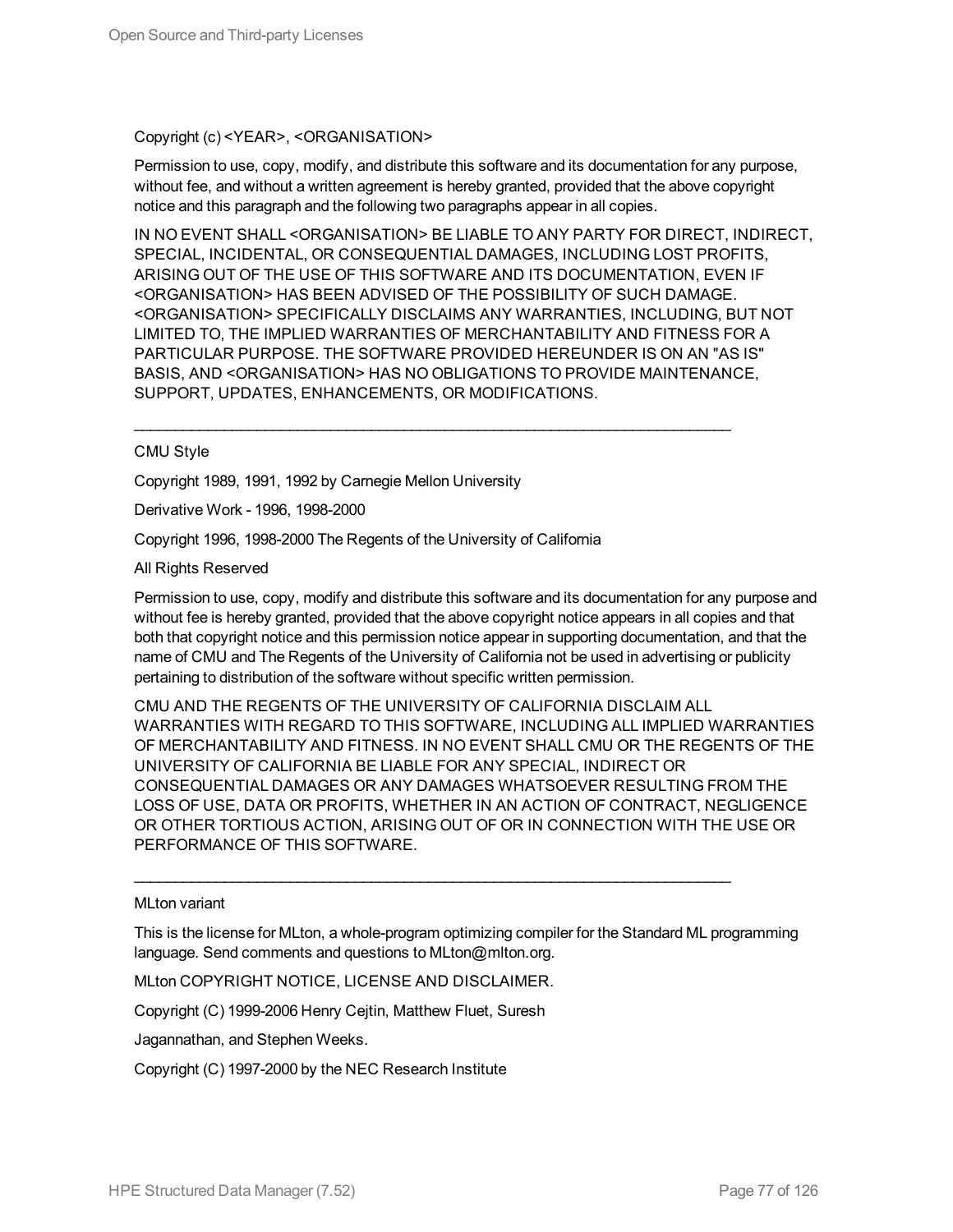Permission to use, copy, modify, and distribute this software and its documentation for any purpose and without fee is hereby granted, provided that the above copyright notice appear in all copies and that both the copyright notice and this permission notice and warranty disclaimer appear in supporting documentation, and that the name of the above copyright holders, or their entities, not be used in advertising or publicity pertaining to distribution of the software without specific, written prior permission.

The above copyright holders disclaim all warranties with regard to this software, including all implied warranties of merchantability and fitness. In no event shall the above copyright holders be liable for any special, indirect or consequential damages or any damages whatsoever resulting from loss of use, data or profits, whether in an action of contract, negligence or other tortious action, arising out of or in connection with the use or performance of this software.

#### Standard ML of New Jersey Variant

## STANDARD ML OF NEW JERSEY COPYRIGHT NOTICE, LICENSE AND DISCLAIMER.

\_\_\_\_\_\_\_\_\_\_\_\_\_\_\_\_\_\_\_\_\_\_\_\_\_\_\_\_\_\_\_\_\_\_\_\_\_\_\_\_\_\_\_\_\_\_\_\_\_\_\_\_\_\_\_\_\_\_\_\_\_\_\_\_\_\_\_\_\_\_\_\_\_

## Copyright (c) 1989-1998 by Lucent Technologies

Permission to use, copy, modify, and distribute this software and its documentation for any purpose and without fee is hereby granted, provided that the above copyright notice appear in all copies and that both the copyright notice and this permission notice and warranty disclaimer appear in supporting documentation, and that the name of Lucent Technologies, Bell Labs or any Lucent entity not be used in advertising or publicity pertaining to distribution of the software without specific, written prior permission.

Lucent disclaims all warranties with regard to this software, including all implied warranties of merchantability and fitness. In no event shall Lucent be liable for any special, indirect or consequential damages or any damages whatsoever resulting from loss of use, data or profits, whether in an action of contract, negligence or other tortious action, arising out of or in connection with the use or performance of this software.

\_\_\_\_\_\_\_\_\_\_\_\_\_\_\_\_\_\_\_\_\_\_\_\_\_\_\_\_\_\_\_\_\_\_\_\_\_\_\_\_\_\_\_\_\_\_\_\_\_\_\_\_\_\_\_\_\_\_\_\_\_\_\_\_\_\_\_\_\_\_\_\_\_

#### WordNet Variant

Permission to use, copy, modify and distribute this software and database and its documentation for any purpose and without fee or royalty is hereby granted, provided that you agree to comply with the following copyright notice and statements, including the disclaimer, and that the same appear on ALL copies of the software, database and documentation, including modifications that you make for internal use or for distribution.

WordNet 3.0 Copyright 2006 by Princeton University. All rights reserved.

THIS SOFTWARE AND DATABASE IS PROVIDED "AS IS" AND PRINCETON UNIVERSITY MAKES NO REPRESENTATIONS OR WARRANTIES, EXPRESS OR IMPLIED. BY WAY OF EXAMPLE, BUT NOT LIMITATION, PRINCETON UNIVERSITY MAKES NO REPRESENTATIONS OR WARRANTIES OF MERCHANT- ABILITY OR FITNESS FOR ANY PARTICULAR PURPOSE OR THAT THE USE OF THE LICENSED SOFTWARE, DATABASE OR DOCUMENTATION WILL NOT INFRINGE ANY THIRD PARTY PATENTS, COPYRIGHTS, TRADEMARKS OR OTHER RIGHTS.

The name of Princeton University or Princeton may not be used in advertising or publicity pertaining to distribution of the software and/or database. Title to copyright in this software, database and any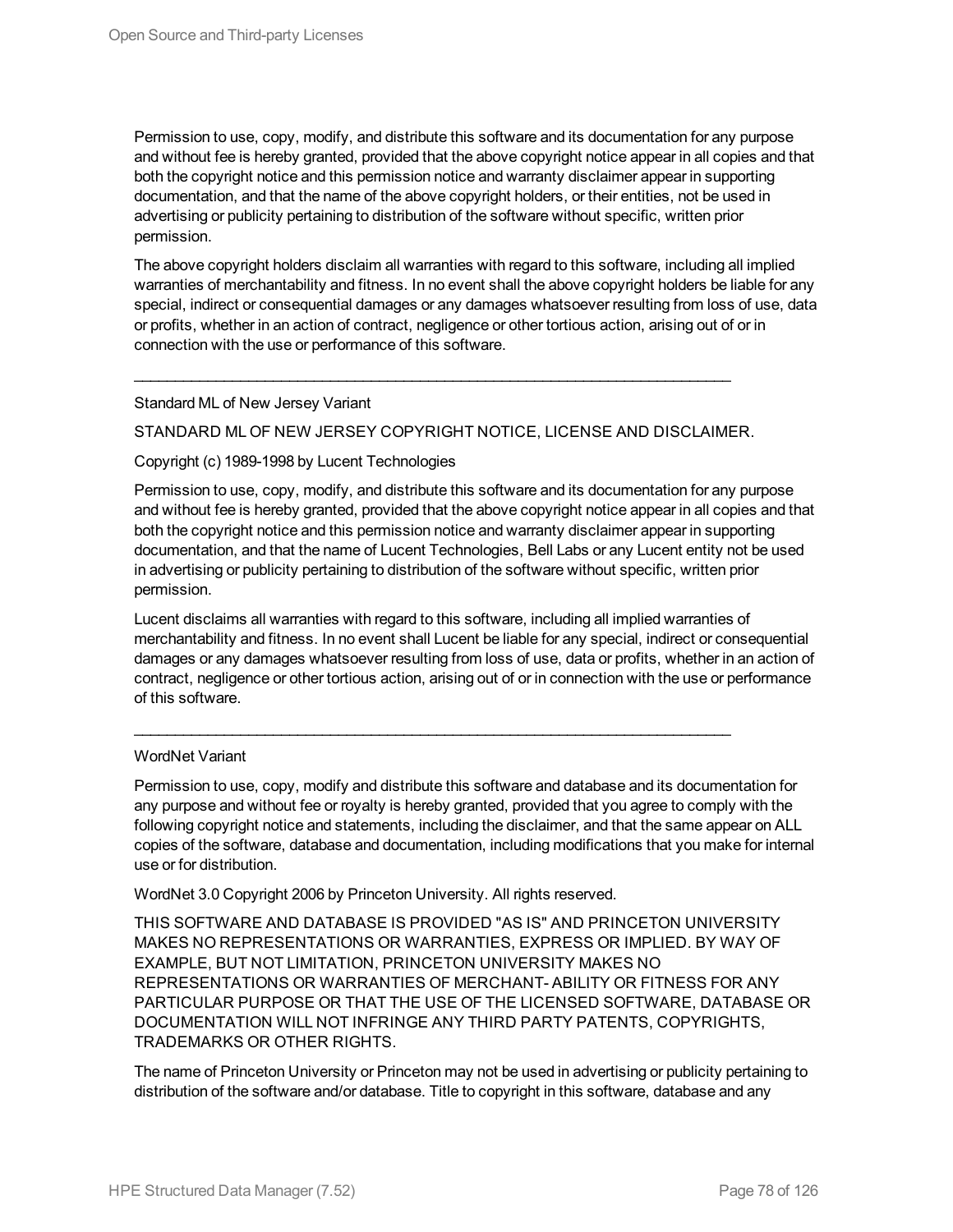associated documentation shall at all times remain with Princeton University and LICENSEE agrees to preserve same.

\_\_\_\_\_\_\_\_\_\_\_\_\_\_\_\_\_\_\_\_\_\_\_\_\_\_\_\_\_\_\_\_\_\_\_\_\_\_\_\_\_\_\_\_\_\_\_\_\_\_\_\_\_\_\_\_\_\_\_\_\_\_\_\_\_\_\_\_\_\_\_\_\_

Modern Style with sublicense

Copyright (c) 1998, 1999, 2000 Thai Open Source Software Center Ltd

Permission is hereby granted, free of charge, to any person obtaining a copy of this software and associated documentation files (the "Software"), to deal in the Software without restriction, including without limitation the rights to use, copy, modify, merge, publish, distribute, sublicense, and/or sell copies of the Software, and to permit persons to whom the Software is furnished to do so, subject to the following conditions:

The above copyright notice and this permission notice shall be included in all copies or substantial portions of the Software.

THE SOFTWARE IS PROVIDED "AS IS", WITHOUT WARRANTY OF ANY KIND, EXPRESS OR IMPLIED, INCLUDING BUT NOT LIMITED TO THE WARRANTIES OF MERCHANTABILITY, FITNESS FOR A PARTICULAR PURPOSE AND NONINFRINGEMENT. IN NO EVENT SHALL THE AUTHORS OR COPYRIGHT HOLDERS BE LIABLE FOR ANY CLAIM, DAMAGES OR OTHER LIABILITY, WHETHER IN AN ACTION OF CONTRACT, TORT OR OTHERWISE, ARISING FROM, OUT OF OR IN CONNECTION WITH THE SOFTWARE OR THE USE OR OTHER DEALINGS IN THE SOFTWARE.

Modern Style without sublicense (Unicode)

Copyright © 1991-2005 Unicode, Inc. All rights reserved. Distributed under the Terms of Use in http://www.unicode.org/copyright.html.

\_\_\_\_\_\_\_\_\_\_\_\_\_\_\_\_\_\_\_\_\_\_\_\_\_\_\_\_\_\_\_\_\_\_\_\_\_\_\_\_\_\_\_\_\_\_\_\_\_\_\_\_\_\_\_\_\_\_\_\_\_\_\_\_\_\_\_\_\_\_\_\_\_

Permission is hereby granted, free of charge, to any person obtaining a copy of the Unicode data files and any associated documentation (the "Data Files") or Unicode software and any associated documentation (the "Software") to deal in the Data Files or Software without restriction, including without limitation the rights to use, copy, modify, merge, publish, distribute, and/or sell copies of the Data Files or Software, and to permit persons to whom the Data Files or Software are furnished to do so, provided that (a) the above copyright notice(s) and this permission notice appear with all copies of the Data Files or Software, (b) both the above copyright notice(s) and this permission notice appear in associated documentation, and (c) there is clear notice in each modified Data File or in the Software as well as in the documentation associated with the Data File(s) or Software that the data or software has been modified.

THE DATA FILES AND SOFTWARE ARE PROVIDED "AS IS", WITHOUT WARRANTY OF ANY KIND, EXPRESS OR IMPLIED, INCLUDING BUT NOT LIMITED TO THE WARRANTIES OF MERCHANTABILITY, FITNESS FOR A PARTICULAR PURPOSE AND NONINFRINGEMENT OF THIRD PARTY RIGHTS. IN NO EVENT SHALL THE COPYRIGHT HOLDER OR HOLDERS INCLUDED IN THIS NOTICE BE LIABLE FOR ANY CLAIM, OR ANY SPECIAL INDIRECT OR CONSEQUENTIAL DAMAGES, OR ANY DAMAGES WHATSOEVER RESULTING FROM LOSS OF USE, DATA OR PROFITS, WHETHER IN AN ACTION OF CONTRACT, NEGLIGENCE OR OTHER TORTIOUS ACTION, ARISING OUT OF OR IN CONNECTION WITH THE USE OR PERFORMANCE OF THE DATA FILES OR SOFTWARE.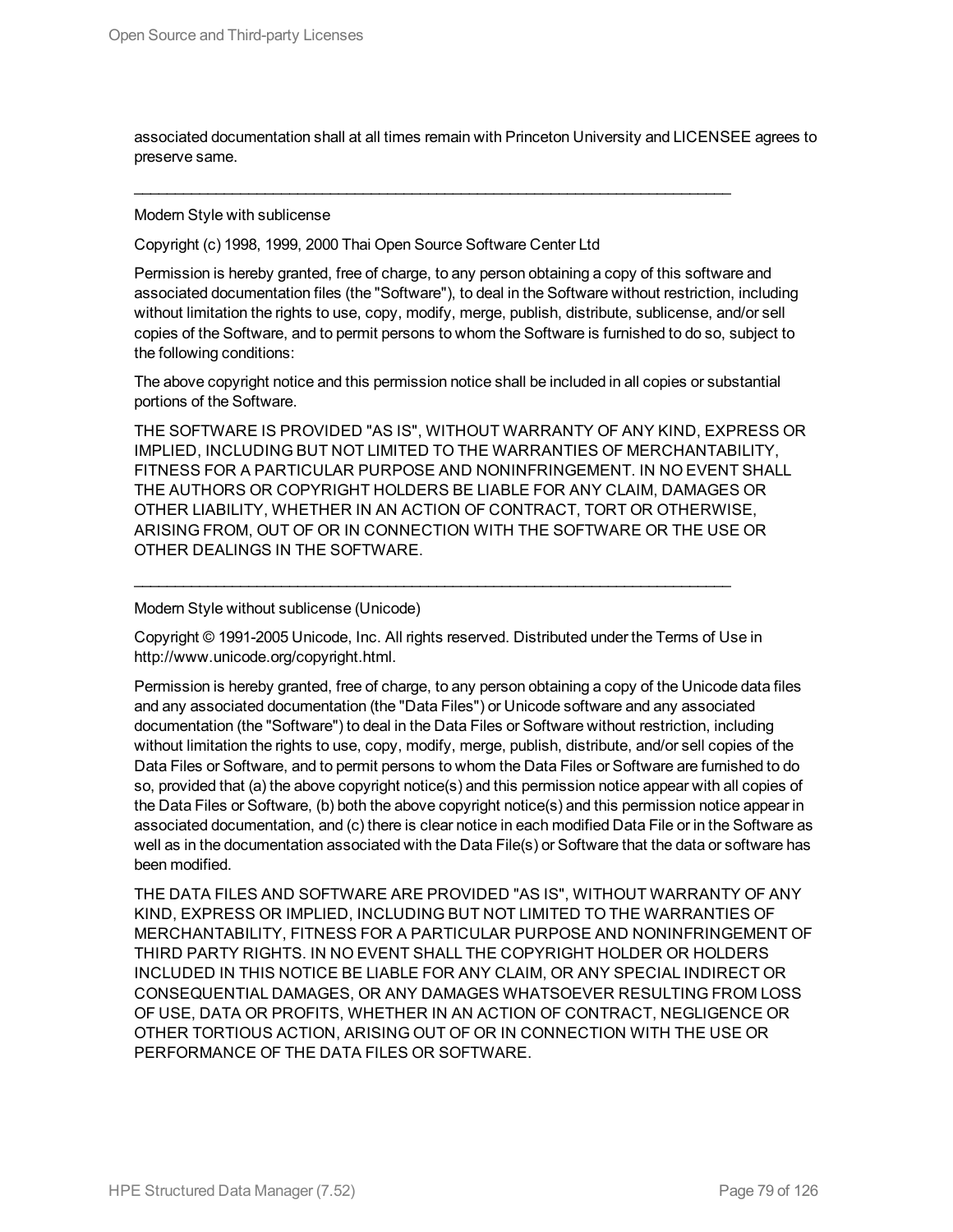Except as contained in this notice, the name of a copyright holder shall not be used in advertising or otherwise to promote the sale, use or other dealings in these Data Files or Software without prior written authorization of the copyright holder.

\_\_\_\_\_\_\_\_\_\_\_\_\_\_\_\_\_\_\_\_\_\_\_\_\_\_\_\_\_\_\_\_\_\_\_\_\_\_\_\_\_\_\_\_\_\_\_\_\_\_\_\_\_\_\_\_\_\_\_\_\_\_\_\_\_\_\_\_\_\_\_\_\_

#### Modern Variants

Permission is hereby granted, without written agreement and without license or royalty fees, to use, copy, modify, and distribute this software and its documentation for any purpose, provided that the above copyright notice and the following two paragraphs appear in all copies of this software.

IN NO EVENT SHALL THE COPYRIGHT HOLDER BE LIABLE TO ANY PARTY FOR DIRECT, INDIRECT, SPECIAL, INCIDENTAL, OR CONSEQUENTIAL DAMAGES ARISING OUT OF THE USE OF THIS SOFTWARE AND ITS DOCUMENTATION, EVEN IF THE COPYRIGHT HOLDER HAS BEEN ADVISED OF THE POSSIBILITY OF SUCH DAMAGE.

THE COPYRIGHT HOLDER SPECIFICALLY DISCLAIMS ANY WARRANTIES, INCLUDING, BUT NOT LIMITED TO, THE IMPLIED WARRANTIES OF MERCHANTABILITY AND FITNESS FOR A PARTICULAR PURPOSE. THE SOFTWARE PROVIDED HEREUNDER IS ON AN "AS IS" BASIS, AND THE COPYRIGHT HOLDER HAS NO OBLIGATION TO PROVIDE MAINTENANCE, SUPPORT, UPDATES, ENHANCEMENTS, OR MODIFICATIONS.

#### Modern style (ICU Variant)

Copyright (c) 1995-2006 International Business Machines Corporation and others

\_\_\_\_\_\_\_\_\_\_\_\_\_\_\_\_\_\_\_\_\_\_\_\_\_\_\_\_\_\_\_\_\_\_\_\_\_\_\_\_\_\_\_\_\_\_\_\_\_\_\_\_\_\_\_\_\_\_\_\_\_\_\_\_\_\_\_\_\_\_\_\_\_

All rights reserved.

Permission is hereby granted, free of charge, to any person obtaining a copy of this software and associated documentation files (the "Software"), to deal in the Software without restriction, including without limitation the rights to use, copy, modify, merge, publish, distribute, and/or sell copies of the Software, and to permit persons to whom the Software is furnished to do so, provided that the above copyright notice(s) and this permission notice appear in all copies of the Software and that both the above copyright notice(s) and this permission notice appear in supporting documentation.

THE SOFTWARE IS PROVIDED "AS IS", WITHOUT WARRANTY OF ANY KIND, EXPRESS OR IMPLIED, INCLUDING BUT NOT LIMITED TO THE WARRANTIES OF MERCHANTABILITY, FITNESS FOR A PARTICULAR PURPOSE AND NONINFRINGEMENT OF THIRD PARTY RIGHTS. IN NO EVENT SHALL THE COPYRIGHT HOLDER OR HOLDERS INCLUDED IN THIS NOTICE BE LIABLE FOR ANY CLAIM, OR ANY SPECIAL INDIRECT OR CONSEQUENTIAL DAMAGES, OR ANY DAMAGES WHATSOEVER RESULTING FROM LOSS OF USE, DATA OR PROFITS, WHETHER IN AN ACTION OF CONTRACT, NEGLIGENCE OR OTHER TORTIOUS ACTION, ARISING OUT OF OR IN CONNECTION WITH THE USE OR PERFORMANCE OF THIS SOFTWARE.

Except as contained in this notice, the name of a copyright holder shall not be used in advertising or otherwise to promote the sale, use or other dealings in this Software without prior written authorization of the copyright holder.

\_\_\_\_\_\_\_\_\_\_\_\_\_\_\_\_\_\_\_\_\_\_\_\_\_\_\_\_\_\_\_\_\_\_\_\_\_\_\_\_\_\_\_\_\_\_\_\_\_\_\_\_\_\_\_\_\_\_\_\_\_\_\_\_\_\_\_\_\_\_\_\_\_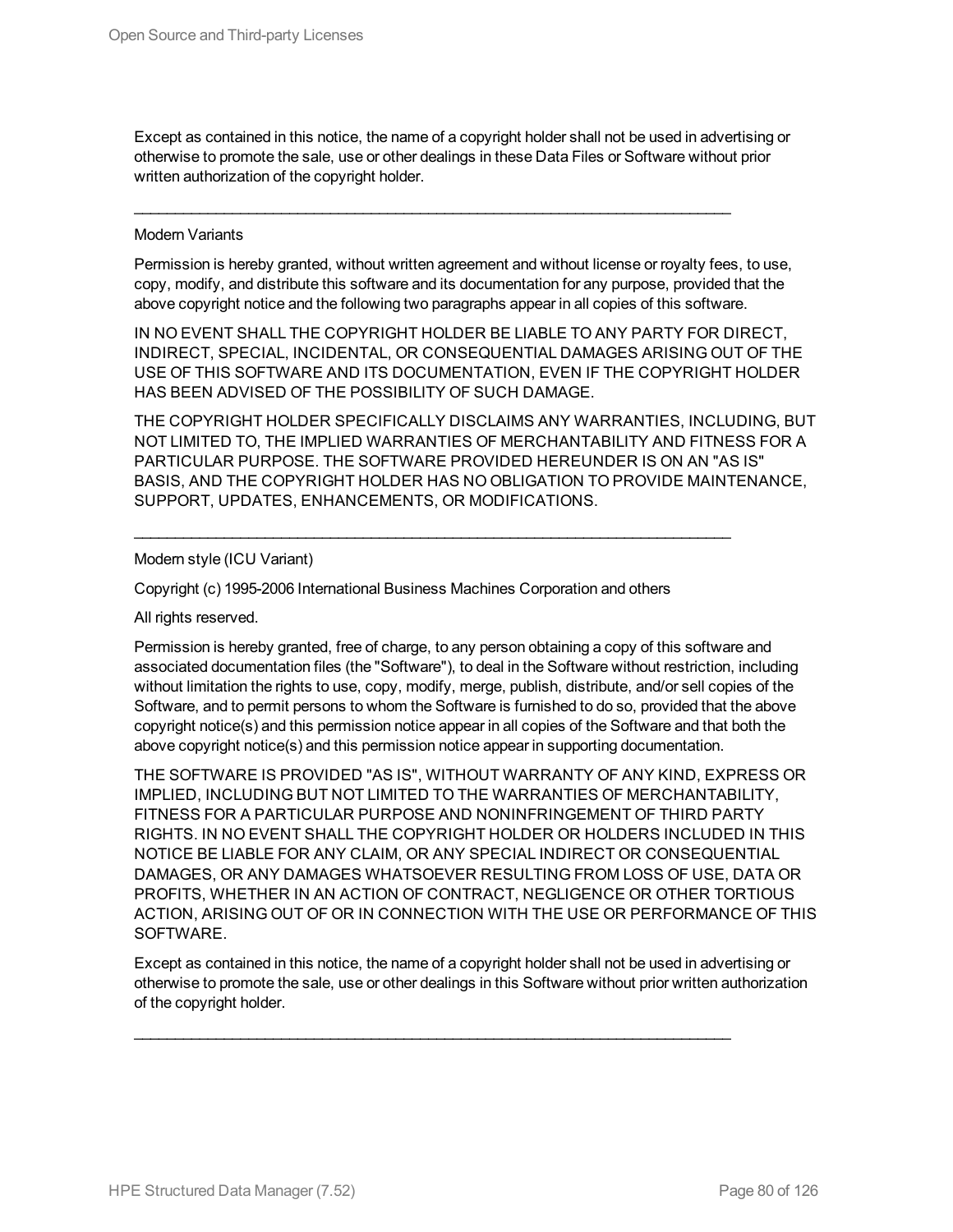#### feh variant

Permission is hereby granted, free of charge, to any person obtaining a copy of this software and associated documentation files (the "Software"), to deal in the Software without restriction, including without limitation the rights to use, copy, modify, merge, publish, distribute, sublicense, and/or sell copies of the Software, and to permit persons to whom the Software is furnished to do so, subject to the following conditions:

The above copyright notice and this permission notice shall be included in all copies of the Software and its documentation and acknowledgment shall be given in the documentation and software packages that this Software was used.

THE SOFTWARE IS PROVIDED "AS IS", WITHOUT WARRANTY OF ANY KIND, EXPRESS OR IMPLIED, INCLUDING BUT NOT LIMITED TO THE WARRANTIES OF MERCHANTABILITY, FITNESS FOR A PARTICULAR PURPOSE AND NONINFRINGEMENT. IN NO EVENT SHALL THE AUTHORS BE LIABLE FOR ANY CLAIM, DAMAGES OR OTHER LIABILITY, WHETHER IN AN ACTION OF CONTRACT, TORT OR OTHERWISE, ARISING FROM, OUT OF OR IN CONNECTION WITH THE SOFTWARE OR THE USE OR OTHER DEALINGS IN THE SOFTWARE.

\_\_\_\_\_\_\_\_\_\_\_\_\_\_\_\_\_\_\_\_\_\_\_\_\_\_\_\_\_\_\_\_\_\_\_\_\_\_\_\_\_\_\_\_\_\_\_\_\_\_\_\_\_\_\_\_\_\_\_\_\_\_\_\_\_\_\_\_\_\_\_\_\_

#### enna variant

Copyright (C) 2000 Carsten Haitzler and various contributors (see AUTHORS) Permission is hereby granted, free of charge, to any person obtaining a copy of this software and associated documentation files (the "Software"), to deal in the Software without restriction, including without limitation the rights to use, copy, modify, merge, publish, distribute, sublicense, and/or sell copies of the Software, and to permit persons to whom the Software is furnished to do so, subject to the following conditions:

The above copyright notice and this permission notice shall be included in all copies of the Software and its Copyright notices. In addition publicly documented acknowledgment must be given that this software has been used if no source code of this software is made available publicly. This includes acknowledgments in either Copyright notices, Manuals, Publicity and Marketing documents or any documentation provided with any product containing this software. This License does not apply to any software that links to the libraries provided by this software (statically or dynamically), but only to the software provided.

Please see the COPYING.PLAIN for a plain-english explanation of this notice and it's intent.

\_\_\_\_\_\_\_\_\_\_\_\_\_\_\_\_\_\_\_\_\_\_\_\_\_\_\_\_\_\_\_\_\_\_\_\_\_\_\_\_\_\_\_\_\_\_\_\_\_\_\_\_\_\_\_\_\_\_\_\_\_\_\_\_\_\_\_\_\_\_\_\_\_

THE SOFTWARE IS PROVIDED "AS IS", WITHOUT WARRANTY OF ANY KIND, EXPRESS OR IMPLIED, INCLUDING BUT NOT LIMITED TO THE WARRANTIES OF MERCHANTABILITY, FITNESS FOR A PARTICULAR PURPOSE AND NONINFRINGEMENT. IN NO EVENT SHALL THE AUTHORS BE LIABLE FOR ANY CLAIM, DAMAGES OR OTHER LIABILITY, WHETHER IN AN ACTION OF CONTRACT, TORT OR OTHERWISE, ARISING FROM, OUT OF OR IN CONNECTION WITH THE SOFTWARE OR THE USE OR OTHER DEALINGS IN THE SOFTWARE.

#### Thrift variant

Permission is hereby granted, free of charge, to any person or organization obtaining a copy of the software and accompanying documentation covered by this license (the "Software") to use, reproduce, display, distribute, execute, and transmit the Software, and to prepare derivative works of the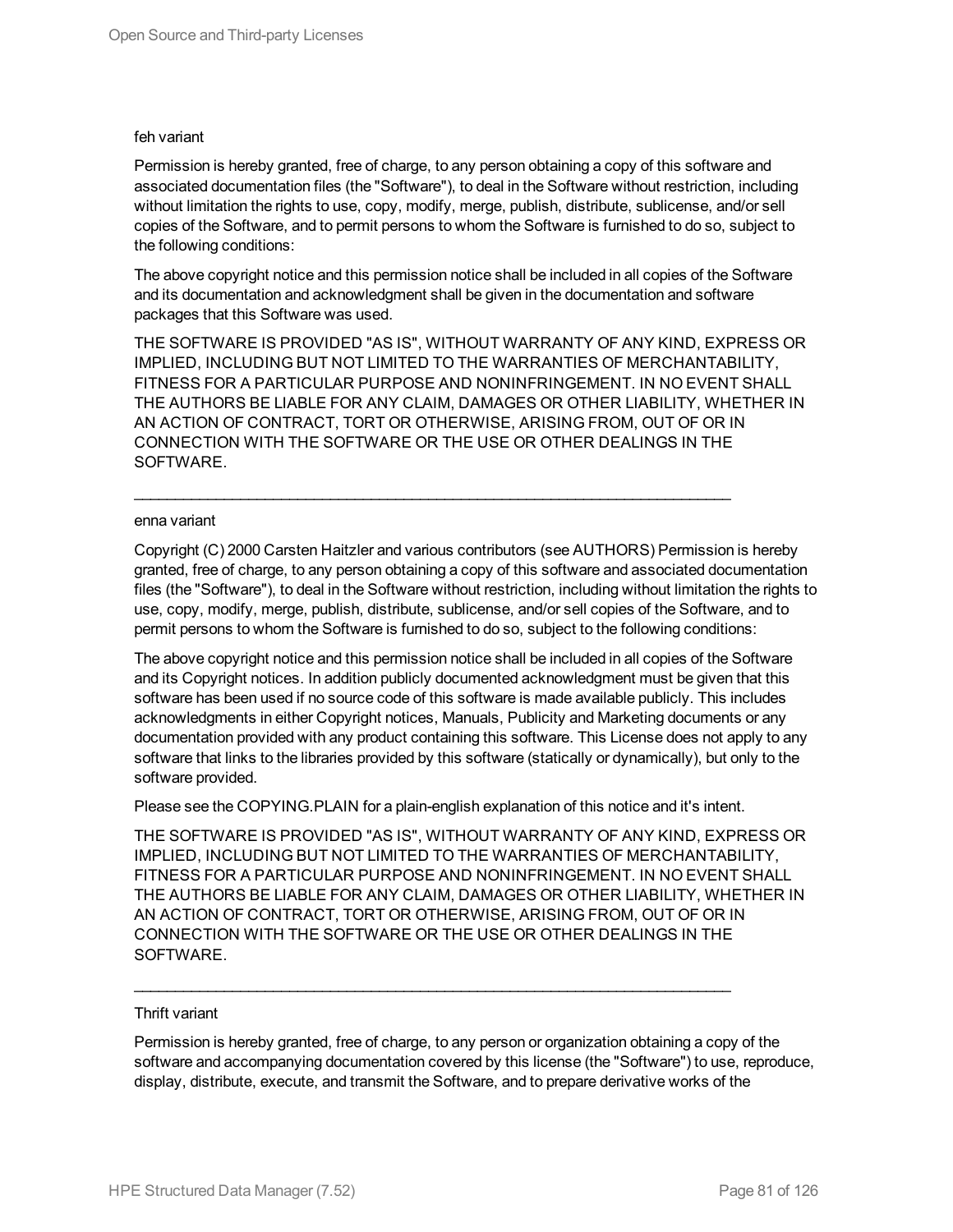Software, and to permit third-parties to whom the Software is furnished to do so, all subject to the following:

The copyright notices in the Software and this entire statement, including the above license grant, this restriction and the following disclaimer, must be included in all copies of the Software, in whole or in part, and all derivative works of the Software, unless such copies or derivative works are solely in the form of machine-executable object code generated by a source language processor.

THE SOFTWARE IS PROVIDED "AS IS", WITHOUT WARRANTY OF ANY KIND, EXPRESS OR IMPLIED, INCLUDING BUT NOT LIMITED TO THE WARRANTIES OF MERCHANTABILITY, FITNESS FOR A PARTICULAR PURPOSE, TITLE AND NON-INFRINGEMENT. IN NO EVENT SHALL THE COPYRIGHT HOLDERS OR ANYONE DISTRIBUTING THE SOFTWARE BE LIABLE FOR ANY DAMAGES OR OTHER LIABILITY, WHETHER IN CONTRACT, TORT OR OTHERWISE, ARISING FROM, OUT OF OR IN CONNECTION WITH THE SOFTWARE OR THE USE OR OTHER DEALINGS IN THE SOFTWARE.

#### mpich2 variant

This is missing the "anti-publicity-use clause", and doesn't mention sublicensing, but otherwise, it is functionally identical to MIT.

\_\_\_\_\_\_\_\_\_\_\_\_\_\_\_\_\_\_\_\_\_\_\_\_\_\_\_\_\_\_\_\_\_\_\_\_\_\_\_\_\_\_\_\_\_\_\_\_\_\_\_\_\_\_\_\_\_\_\_\_\_\_\_\_\_\_\_\_\_\_\_\_\_

#### COPYRIGHT

The following is a notice of limited availability of the code, and disclaimer which must be included in the prologue of the code and in all source listings of the code.

Copyright Notice

+ 2002 University of Chicago

Permission is hereby granted to use, reproduce, prepare derivative works, and to redistribute to others. This software was authored by:

Argonne National Laboratory Group

W. Gropp: (630) 252-4318; FAX: (630) 252-5986; e-mail: gropp@mcs.anl.gov

E. Lusk: (630) 252-7852; FAX: (630) 252-5986; e-mail: lusk@mcs.anl.gov

Mathematics and Computer Science Division

Argonne National Laboratory, Argonne IL 60439

GOVERNMENT LICENSE

Portions of this material resulted from work developed under a U.S. Government Contract and are subject to the following license: the

Government is granted for itself and others acting on its behalf a paid-up, nonexclusive, irrevocable worldwide license in this computer software to reproduce, prepare derivative works, and perform publicly and display publicly.

#### DISCLAIMER

This computer code material was prepared, in part, as an account of work sponsored by an agency of the United States Government. Neither the United States, nor the University of Chicago, nor any of their employees, makes any warranty express or implied, or assumes any legal liability or responsibility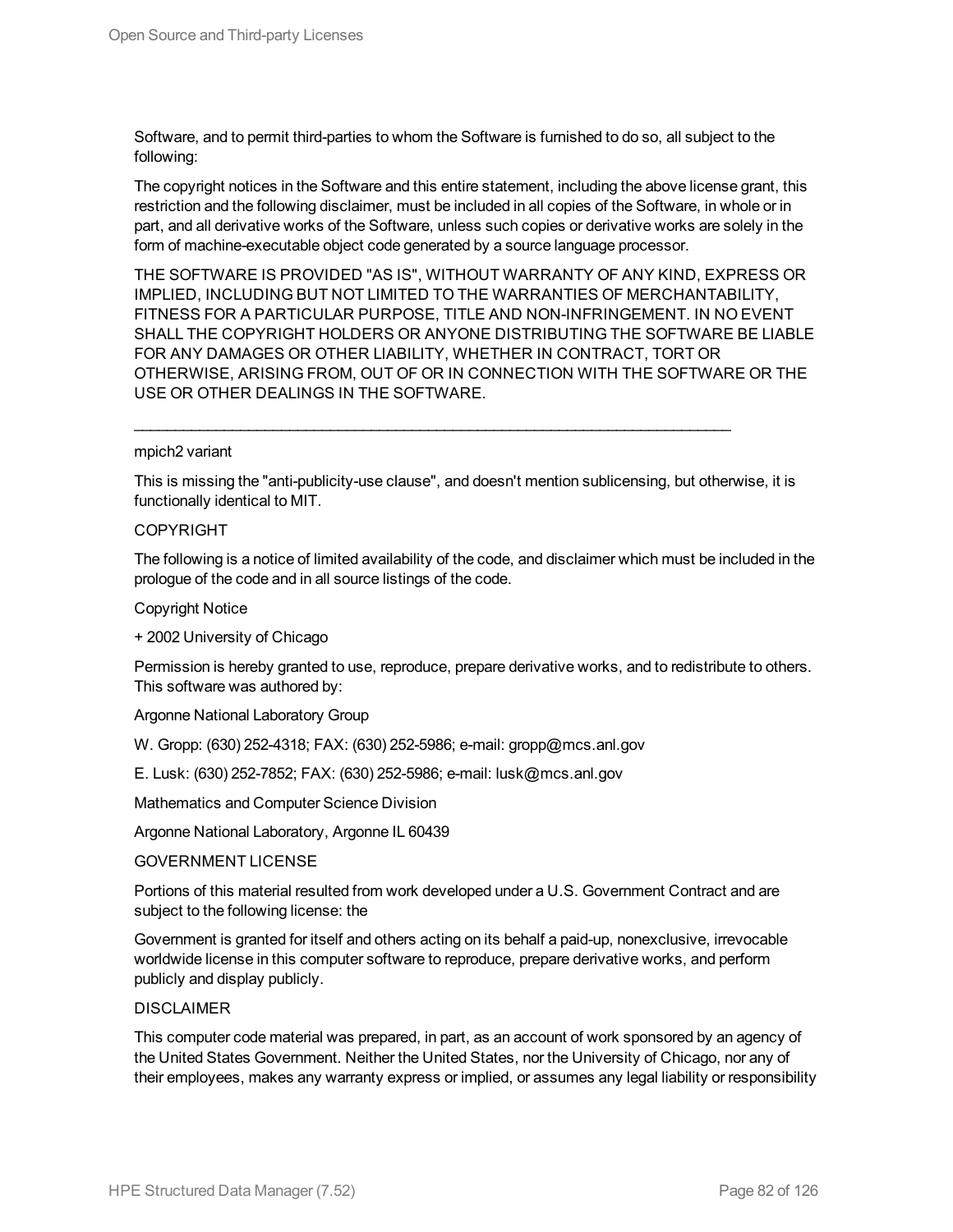for the accuracy, completeness, or usefulness of any information, apparatus, product, or process disclosed, or represents that its use would not infringe privately owned rights.

\_\_\_\_\_\_\_\_\_\_\_\_\_\_\_\_\_\_\_\_\_\_\_\_\_\_\_\_\_\_\_\_\_\_\_\_\_\_\_\_\_\_\_\_\_\_\_\_\_\_\_\_\_\_\_\_\_\_\_\_\_\_\_\_\_\_\_\_\_\_\_\_\_

#### Festival variant

Permission is hereby granted, free of charge, to use and distribute this software and its documentation without restriction, including without limitation the rights to use, copy, modify, merge, publish, distribute, sublicense, and/or sell copies of this work, and to permit persons to whom this work is furnished to do so, subject to the following conditions:

1. The code must retain the above copyright notice, this list of conditions and the following disclaimer.

2. Any modifications must be clearly marked as such.

3. Original authors' names are not deleted.

4. The authors' names are not used to endorse or promote products derived from this software without specific prior written permission.

THE UNIVERSITY OF EDINBURGH AND THE CONTRIBUTORS TO THIS WORK DISCLAIM ALL WARRANTIES WITH REGARD TO THIS SOFTWARE, INCLUDING ALL IMPLIED WARRANTIES OF MERCHANTABILITY AND FITNESS, IN NO EVENT SHALL THE UNIVERSITY OF EDINBURGH NOR THE CONTRIBUTORS BE LIABLE FOR ANY SPECIAL, INDIRECT OR CONSEQUENTIAL DAMAGES OR ANY DAMAGES WHATSOEVER RESULTING FROM LOSS OF USE, DATA OR PROFITS, WHETHER IN AN ACTION OF CONTRACT, NEGLIGENCE OR OTHER TORTIOUS ACTION, ARISING OUT OF OR IN CONNECTION WITH THE USE OR PERFORMANCE OF THIS SOFTWARE.

Minimal variant (found in io\_lib)

Copyright (c) Medical Research Council 1994. All rights reserved.

Permission to use, copy, modify and distribute this software and its documentation for any purpose is hereby granted without fee, provided that this copyright and notice appears in all copies.

\_\_\_\_\_\_\_\_\_\_\_\_\_\_\_\_\_\_\_\_\_\_\_\_\_\_\_\_\_\_\_\_\_\_\_\_\_\_\_\_\_\_\_\_\_\_\_\_\_\_\_\_\_\_\_\_\_\_\_\_\_\_\_\_\_\_\_\_\_\_\_\_\_

This file was written by James Bonfield, Simon Dear, Rodger Staden, as part of the Staden Package at the MRC Laboratory of Molecular Biology, Hills Road, Cambridge, CB2 2QH, United Kingdom.

MRC disclaims all warranties with regard to this software.

Another Minimal variant (found in libatomic\_ops)

Copyright (c) ...

THIS MATERIAL IS PROVIDED AS IS, WITH ABSOLUTELY NO WARRANTY EXPRESSED OR IMPLIED. ANY USE IS AT YOUR OWN RISK.

Permission is hereby granted to use or copy this program for any purpose, provided the above notices are retained on all copies. Permission to modify the code and to distribute modified code is granted, provided the above notices are retained, and a notice that the code was modified is included with the above copyright notice.

\_\_\_\_\_\_\_\_\_\_\_\_\_\_\_\_\_\_\_\_\_\_\_\_\_\_\_\_\_\_\_\_\_\_\_\_\_\_\_\_\_\_\_\_\_\_\_\_\_\_\_\_\_\_\_\_\_\_\_\_\_\_\_\_\_\_\_\_\_\_\_\_\_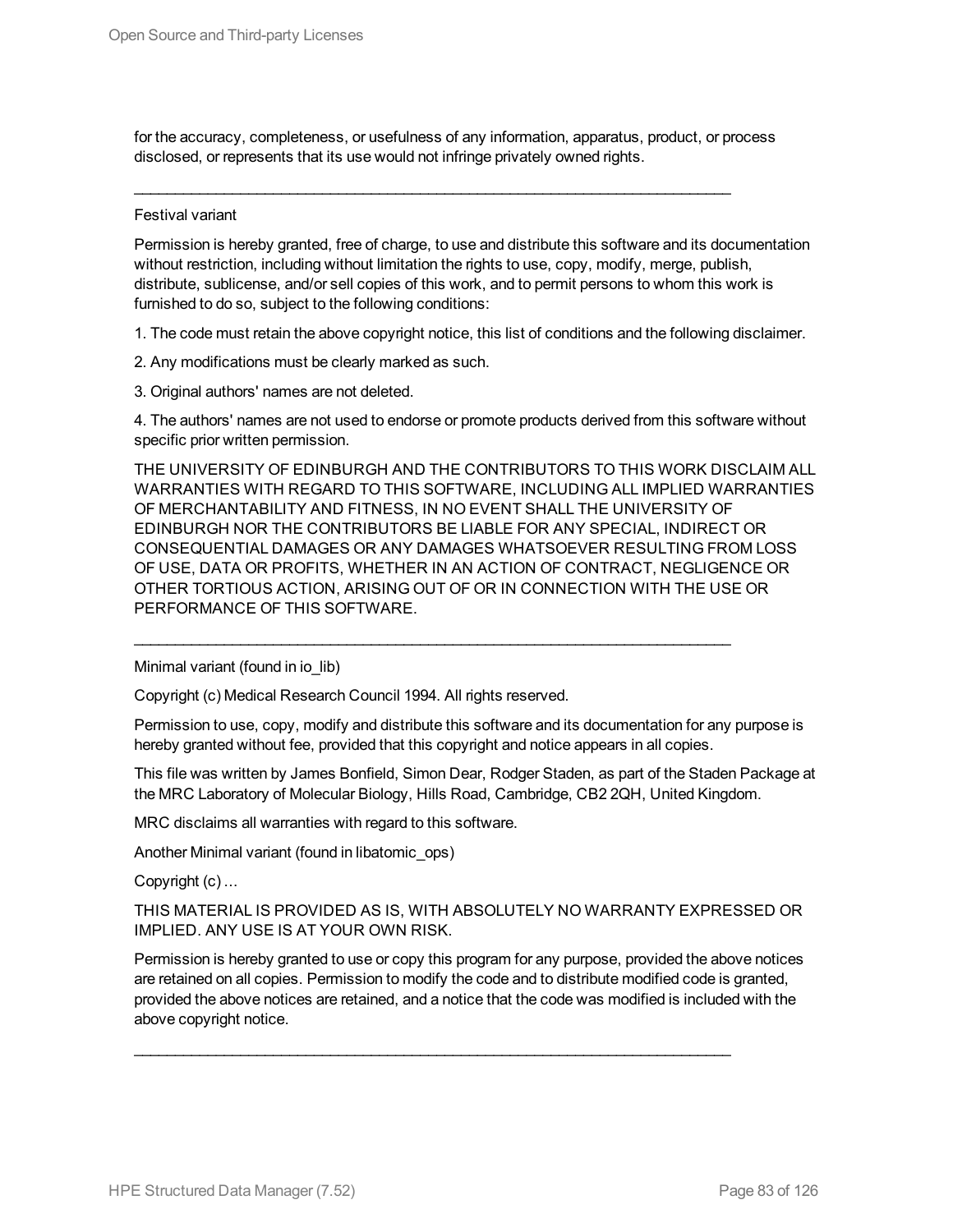#### Adobe Glyph List Variant

#

###################################################################################

# Copyright (c) 1997,1998,2002,2007 Adobe Systems Incorporated

#

# Permission is hereby granted, free of charge, to any person obtaining a # copy of this documentation file to use, copy, publish, distribute, # sublicense, and/or sell copies of the documentation, and to permit # others to do the same, provided that:

# - No modification, editing or other alteration of this document is # allowed; and

# - The above copyright notice and this permission notice shall be # included in all copies of the documentation.

#### #

# Permission is hereby granted, free of charge, to any person obtaining a # copy of this documentation file, to create their own derivative works # from the content of this document to use, copy, publish, distribute, # sublicense, and/or sell the derivative works, and to permit others to do # the same, provided that the derived work is not represented as being a # copy or version of this document.

#### #

# Adobe shall not be liable to any party for any loss of revenue or profit # or for indirect, incidental, special, consequential, or other similar # damages, whether based on tort (including without limitation negligence # or strict liability), contract or other legal or equitable grounds even # if Adobe has been advised or had reason to know of the possibility of # such damages. Ê The Adobe materials are provided on an "AS IS" basis. Ê # Adobe specifically disclaims all express, statutory, or implied # warranties relating to the Adobe materials, including but not limited to # those concerning merchantability or fitness for a particular purpose or # non-infringement of any third party rights regarding the Adobe # materials.

#### #

###################################################################################

\_\_\_\_\_\_\_\_\_\_\_\_\_\_\_\_\_\_\_\_\_\_\_\_\_\_\_\_\_\_\_\_\_\_\_\_\_\_\_\_\_\_\_\_\_\_\_\_\_\_\_\_\_\_\_\_\_\_\_\_\_\_\_\_\_\_\_\_\_\_\_\_\_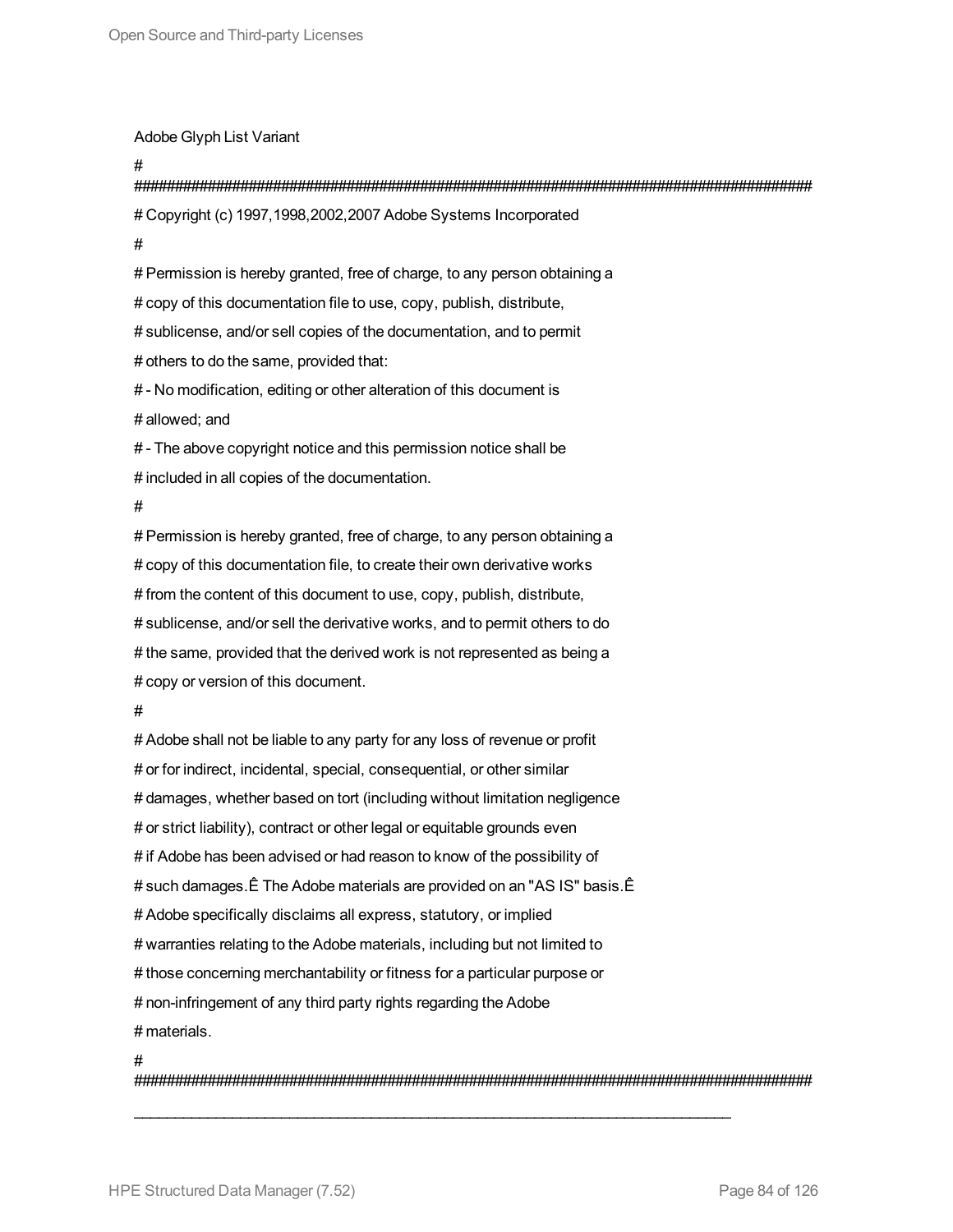#### Xfig Variant

- \* Any party obtaining a copy of these files is granted, free of charge, a
- \* full and unrestricted irrevocable, world-wide, paid up, royalty-free,
- \* nonexclusive right and license to deal in this software and
- \* documentation files (the "Software"), including without limitation the
- \* rights to use, copy, modify, merge, publish and/or distribute copies of
- \* the Software, and to permit persons who receive copies from any such
- \* party to do so, with the only requirement being that this copyright
- \* notice remain intact.

#### Hylafax Variant

Copyright (c) 1990-1996 Sam Leffler Copyright (c) 1991-1996 Silicon Graphics, Inc. HylaFAX is a trademark of Silicon Graphics, Inc.

\_\_\_\_\_\_\_\_\_\_\_\_\_\_\_\_\_\_\_\_\_\_\_\_\_\_\_\_\_\_\_\_\_\_\_\_\_\_\_\_\_\_\_\_\_\_\_\_\_\_\_\_\_\_\_\_\_\_\_\_\_\_\_\_\_\_\_\_\_\_\_\_\_

Permission to use, copy, modify, distribute, and sell this software and its documentation for any purpose is hereby granted without fee, provided that (i) the above copyright notices and this permission notice appear in all copies of the software and related documentation, and (ii) the names of Sam Leffler and Silicon Graphics may not be used in any advertising or publicity relating to the software without the specific, prior written permission of Sam Leffler and Silicon Graphics.

THE SOFTWARE IS PROVIDED "AS-IS" AND WITHOUT WARRANTY OF ANY KIND, EXPRESS, IMPLIED OR OTHERWISE, INCLUDING WITHOUT LIMITATION, ANY WARRANTY OF MERCHANTABILITY OR FITNESS FOR A PARTICULAR PURPOSE.

IN NO EVENT SHALL SAM LEFFLER OR SILICON GRAPHICS BE LIABLE FOR ANY SPECIAL, INCIDENTAL, INDIRECT OR CONSEQUENTIAL DAMAGES OF ANY KIND, OR ANY DAMAGES WHATSOEVER RESULTING FROM LOSS OF USE, DATA OR PROFITS, WHETHER OR NOT ADVISED OF THE POSSIBILITY OF DAMAGE, AND ON ANY THEORY OF LIABILITY,ARISING OUT OF OR IN CONNECTION WITH THE USE OR PERFORMANCE OF THIS SOFTWARE.

\_\_\_\_\_\_\_\_\_\_\_\_\_\_\_\_\_\_\_\_\_\_\_\_\_\_\_\_\_\_\_\_\_\_\_\_\_\_\_\_\_\_\_\_\_\_\_\_\_\_\_\_\_\_\_\_\_\_\_\_\_\_\_\_\_\_\_\_\_\_\_\_\_

#### DANSE Variant

DANSE Software 1.0

COPYRIGHT AND PERMISSION NOTICE:

Copyright (c) 2009 California Institute of Technology. All rights reserved. Permission is hereby granted, free of charge, to any person obtaining a copy of this software and associated documentation files (the "Software"), to deal in the Software without restriction, including without limitation the rights to use, copy, modify, merge, publish, distribute, and/or sell copies of the Software, and to permit persons to whom the Software is furnished to do so, provided that the above copyright notice(s) and this permission notice appear in all copies of the Software and that both the above copyright notice(s) and this permission notice appear in supporting documentation.

THE SOFTWARE IS PROVIDED "AS IS", WITHOUT WARRANTY OF ANY KIND, EXPRESS OR IMPLIED, INCLUDING BUT NOT LIMITED TO THE WARRANTIES OF MERCHANTABILITY, FITNESS FOR A PARTICULAR PURPOSE AND NONINFRINGEMENT OF THIRD PARTY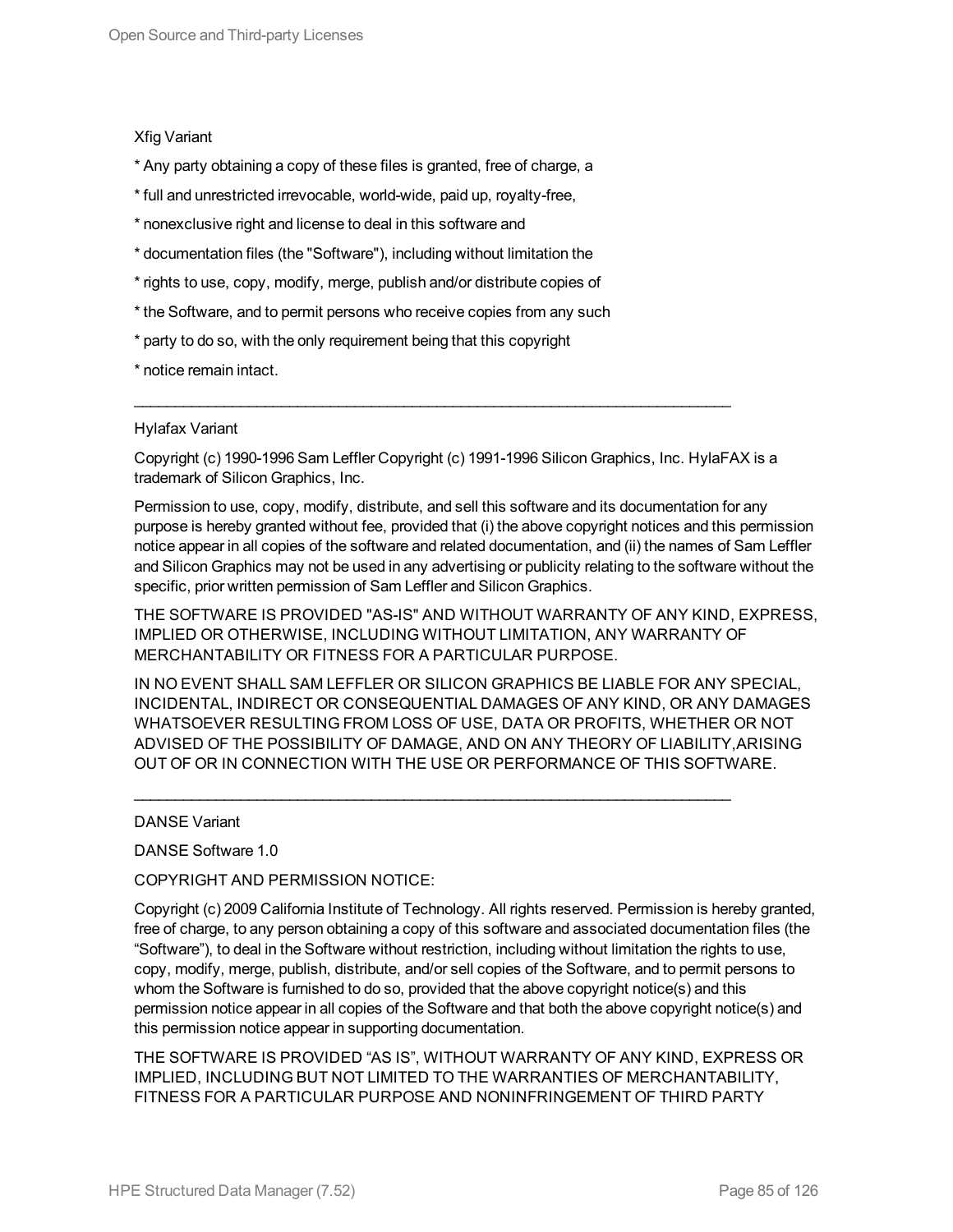RIGHTS. IN NO EVENT SHALL THE COPYRIGHT HOLDER OR HOLDERS INCLUDED IN THIS NOTICE BE LIABLE FOR ANY CLAIM, OR ANY SPECIAL INDIRECT OR CONSEQUENTIAL DAMAGES, OR ANY DAMAGES WHATSOEVER RESULTING FROM LOSS OF USE, DATA OR PROFITS, WHETHER IN AN ACTION OF CONTRACT, NEGLIGENCE OR OTHER TORTIOUS ACTION, ARISING OUT OF OR IN CONNECTION WITH THE USE OR PERFORMANCE OF THIS SOFTWARE.

Except as contained in this notice, the name of a copyright holder shall not be used in advertising or otherwise to promote the sale, use or other dealings in this Software without prior written authorization of the copyright holder. All source code included in this distribution is covered by this notice, unless specifically stated otherwise within each file. See each file within each release for specific copyright holders.

DANSE is the name of a software system under construction with U.S. National Science Foundation funding. All work derived from DANSE software should acknowledge DANSE with the following statement:

"This work benefitted from DANSE software developed under NSF award DMR-0520547."

\_\_\_\_\_\_\_\_\_\_\_\_\_\_\_\_\_\_\_\_\_\_\_\_\_\_\_\_\_\_\_\_\_\_\_\_\_\_\_\_\_\_\_\_\_\_\_\_\_\_\_\_\_\_\_\_\_\_\_\_\_\_\_\_\_\_\_\_\_\_\_\_\_

#### Nuclear Variant

Copyright (c) 1996 Widget Workshop, Inc. All Rights Reserved.

Permission to use, copy, modify, and distribute this software and its documentation for NON-COMMERCIAL or COMMERCIAL purposes and without fee is hereby granted, provided that this copyright notice is kept intact.

WIDGET WORKSHOP MAKES NO REPRESENTATIONS OR WARRANTIES ABOUT THE SUITABILITY OF THE SOFTWARE, EITHER EXPRESS OR IMPLIED, INCLUDING BUT NOT LIMITED TO THE IMPLIED WARRANTIES OF MERCHANTABILITY, FITNESS FOR A PARTICULAR PURPOSE, OR NON-INFRINGEMENT. WIDGET WORKSHOP SHALL NOT BE LIABLE FOR ANY DAMAGES SUFFERED BY LICENSEE AS A RESULT OF USING, MODIFYING OR DISTRIBUTING THIS SOFTWARE OR ITS DERIVATIVES.

THIS SOFTWARE IS NOT DESIGNED OR INTENDED FOR USE OR RESALE AS ON-LINE CONTROL EQUIPMENT IN HAZARDOUS ENVIRONMENTS REQUIRING FAIL-SAFE PERFORMANCE, SUCH AS IN THE OPERATION OF NUCLEAR FACILITIES, AIRCRAFT NAVIGATION OR COMMUNICATION SYSTEMS, AIR TRAFFIC CONTROL, DIRECT LIFE SUPPORT MACHINES, OR WEAPONS SYSTEMS, IN WHICH THE FAILURE OF THE SOFTWARE COULD LEAD DIRECTLY TO DEATH, PERSONAL INJURY, OR SEVERE PHYSICAL OR ENVIRONMENTAL DAMAGE ("HIGH RISK ACTIVITIES"). WIDGET WORKSHOP SPECIFICALLY DISCLAIMS ANY EXPRESS OR IMPLIED WARRANTY OF FITNESS FOR HIGH RISK ACTIVITIES.

\_\_\_\_\_\_\_\_\_\_\_\_\_\_\_\_\_\_\_\_\_\_\_\_\_\_\_\_\_\_\_\_\_\_\_\_\_\_\_\_\_\_\_\_\_\_\_\_\_\_\_\_\_\_\_\_\_\_\_\_\_\_\_\_\_\_\_\_\_\_\_\_\_

Epinions Variant

Copyright 2000 Epinions, Inc.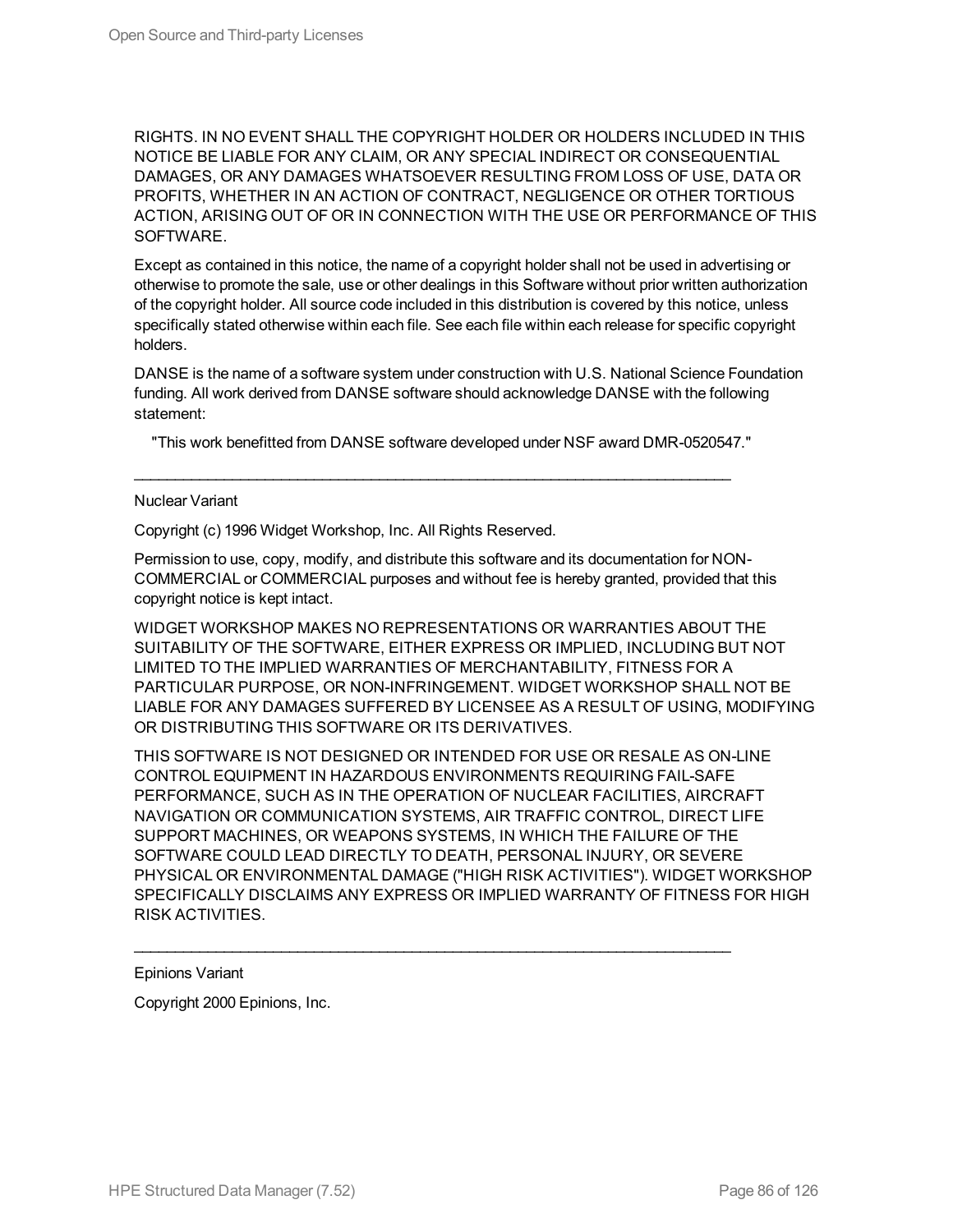Subject to the following 3 conditions, Epinions, Inc. permits you, free of charge, to (a) use, copy, distribute, modify, perform and display this software and associated documentation files (the "Software"), and (b) permit others to whom the Software is furnished to do so as well.

1) The above copyright notice and this permission notice shall be included without modification in all copies or substantial portions of the Software.

2) THE SOFTWARE IS PROVIDED "AS IS", WITHOUT ANY WARRANTY OR CONDITION OF ANY KIND, EXPRESS, IMPLIED OR STATUTORY, INCLUDING WITHOUT LIMITATION ANY IMPLIED WARRANTIES OF ACCURACY, MERCHANTABILITY, FITNESS FOR A PARTICULAR PURPOSE OR NONINFRINGEMENT.

3) IN NO EVENT SHALL EPINIONS, INC. BE LIABLE FOR ANY DIRECT, INDIRECT, SPECIAL, INCIDENTAL OR ONSEQUENTIAL DAMAGES OR LOST PROFITS ARISING OUT OF OR IN CONNECTION WITH THE SOFTWARE (HOWEVER ARISING, INCLUDING NEGLIGENCE), EVEN IF EPINIONS, INC. IS AWARE OF THE POSSIBILITY OF SUCH DAMAGES.

\_\_\_\_\_\_\_\_\_\_\_\_\_\_\_\_\_\_\_\_\_\_\_\_\_\_\_\_\_\_\_\_\_\_\_\_\_\_\_\_\_\_\_\_\_\_\_\_\_\_\_\_\_\_\_\_\_\_\_\_\_\_\_\_\_\_\_\_\_\_\_\_\_

#### OpenVision Variant

Notes

-------

This license contains a title preservation clause, which can literally be read as a purported requirement to assign copyright in derivative works upstream to OpenVision. However, the use of the word "retained" suggests instead that it should be read as a mere assertion of persistence of copyright in derivative works.

Since this would automatically occur, as long as code persists from the original OpenVision copyrighted code base, under this interpretation, this becomes functionally equivalent to MIT.

License Text

--------------- Copyright, OpenVision Technologies, Inc., 1996, All Rights Reserved

WARNING: Retrieving the OpenVision Kerberos Administration system source code, as described below, indicates your acceptance of the following terms. If you do not agree to the following terms, do not retrieve the OpenVision Kerberos administration system.

You may freely use and distribute the Source Code and Object Code compiled from it, with or without modification, but this Source Code is provided to you "AS IS" EXCLUSIVE OF ANY WARRANTY, INCLUDING, WITHOUT LIMITATION, ANY WARRANTIES OF MERCHANTABILITY OR FITNESS FOR A PARTICULAR PURPOSE, OR ANY OTHER WARRANTY, WHETHER EXPRESS OR IMPLIED. IN NO EVENT WILL OPENVISION HAVE ANY LIABILITY FOR ANY LOST PROFITS, LOSS OF DATA OR COSTS OF PROCUREMENT OF SUBSTITUTE GOODS OR SERVICES, OR FOR ANY SPECIAL, INDIRECT, OR CONSEQUENTIAL DAMAGES ARISING OUT OF THIS AGREEMENT, INCLUDING, WITHOUT LIMITATION, THOSE RESULTING FROM THE USE OF THE SOURCE CODE, OR THE FAILURE OF THE SOURCE CODE TO PERFORM, OR FOR ANY OTHER REASON.

OpenVision retains all copyrights in the donated Source Code. OpenVision also retains copyright to derivative works of the Source Code, whether created by OpenVision or by a third party. The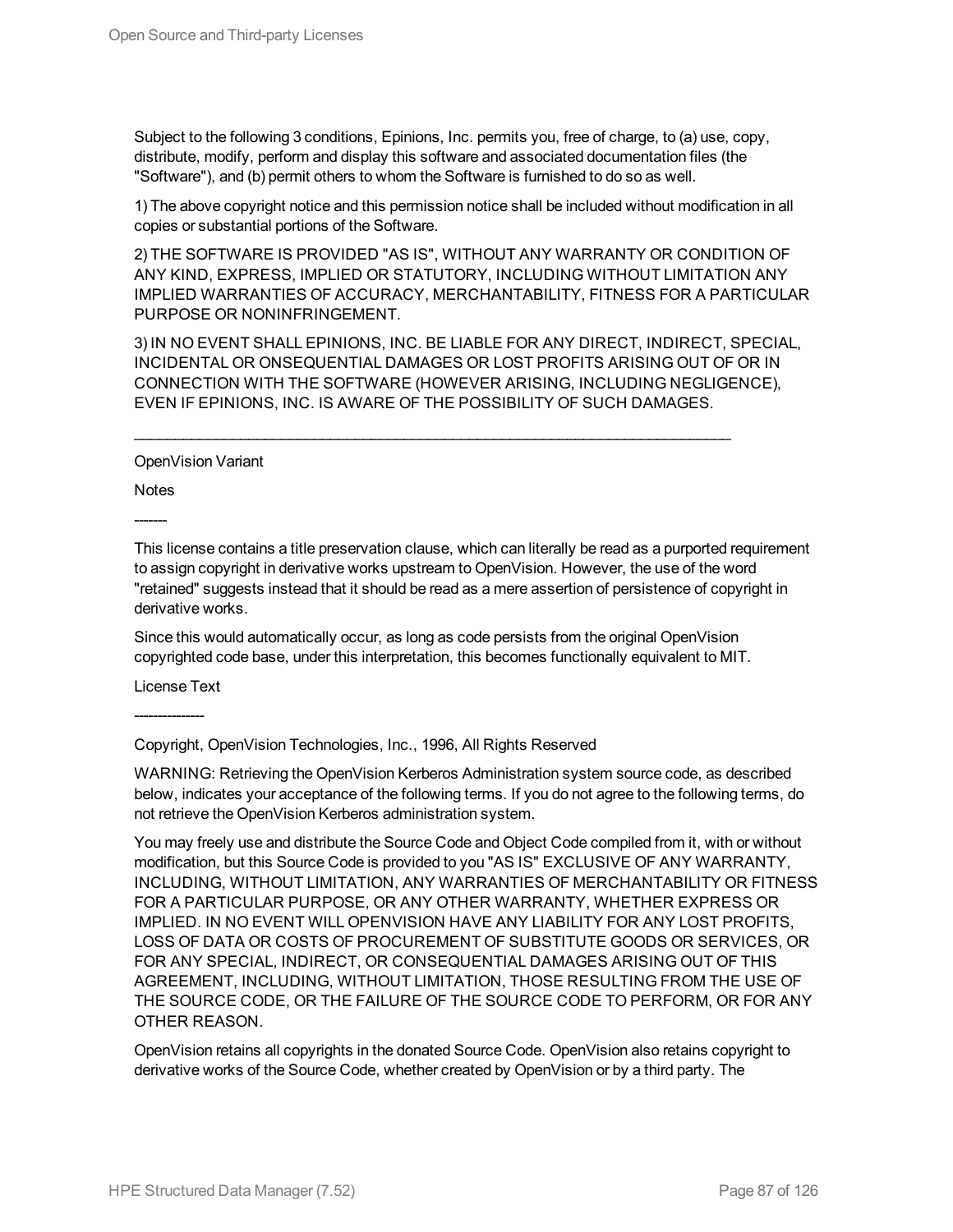OpenVision copyright notice must be preserved if derivative works are made based on the donated Source Code.

\_\_\_\_\_\_\_\_\_\_\_\_\_\_\_\_\_\_\_\_\_\_\_\_\_\_\_\_\_\_\_\_\_\_\_\_\_\_\_\_\_\_\_\_\_\_\_\_\_\_\_\_\_\_\_\_\_\_\_\_\_\_\_\_\_\_\_\_\_\_\_\_\_

OpenVision Technologies, Inc. has donated this Kerberos Administration system to MIT for inclusion in the standard Kerberos 5 distribution. This donation underscores our commitment to continuing Kerberos technology development and our gratitude for the valuable work which has been performed by MIT and the Kerberos community.

#### PetSC Variant

#### (C) COPYRIGHT 1995-2010 UNIVERSITY OF CHICAGO

This program discloses material protectable under copyright laws of the United States. Permission to copy and modify this software and its documentation is hereby granted, provided that this notice is retained thereon and on all copies or modifications. The University of Chicago makes no representations as to the suitability and operability of this software for any purpose. It is provided "as is" without express or implied warranty. Permission is hereby granted to use, reproduce, prepare derivative works, and to redistribute to others, so long as this original copyright notice is retained.

#### Software authors

- \* Mathematics and Computer Science Division
- \* Argonne National Laboratory,
- \* Argonne IL 60439 FAX: (630) 252-5986

\* Any questions or comments on the software may be directed to petsc-maint@mcs.anl.gov.

Argonne National Laboratory with facilities in the state of Illinois, is owned by The United States Government, and operated by the University of Chicago under provision of a contract with the Department of Energy.

#### DISCLAIMER

THIS PROGRAM WAS PREPARED AS AN ACCOUNT OF WORK SPONSORED BY AN AGENCY OF THE UNITED STATES GOVERNMENT. NEITHER THE UNITED STATES GOVERNMENT NOR ANY AGENCY THEREOF, NOR THE UNIVERSITY OF CHICAGO, NOR ANY OF THEIR EMPLOYEES OR OFFICERS, MAKES ANY WARRANTY, EXPRESS OR IMPLIED, OR ASSUMES ANY LEGAL LIABILITY OR RESPONSIBILITY FOR THE ACCURACY, COMPLETENESS, OR USEFULNESS OF ANY INFORMATION, APPARATUS, PRODUCT, OR PROCESS DISCLOSED, OR REPRESENTS THAT ITS USE WOULD NOT INFRINGE PRIVATELY OWNED RIGHTS. REFERENCE HEREIN TO ANY SPECIFIC COMMERCIAL PRODUCT, PROCESS, OR SERVICE BY TRADE NAME, TRADEMARK, MANUFACTURER, OR OTHERWISE, DOES NOT NECESSARILY CONSTITUTE OR IMPLY ITS ENDORSEMENT, RECOMMENDATION, OR FAVORING BY THE UNITED STATES GOVERNMENT OR ANY AGENCY THEREOF. THE VIEW AND OPINIONS OF AUTHORS EXPRESSED HEREIN DO NOT NECESSARILY STATE OR REFLECT THOSE OF THE UNITED STATES GOVERNMENT OR ANY AGENCY THEREOF.

#### Whatever Variant

THIS SOFTWARE IS PROVIDED 'AS-IS', WITHOUT ANY EXPRESS OR IMPLIED WARRANTY. IN NO EVENT WILL THE AUTHORS BE HELD LIABLE FOR ANY DAMAGES ARISING FROM

\_\_\_\_\_\_\_\_\_\_\_\_\_\_\_\_\_\_\_\_\_\_\_\_\_\_\_\_\_\_\_\_\_\_\_\_\_\_\_\_\_\_\_\_\_\_\_\_\_\_\_\_\_\_\_\_\_\_\_\_\_\_\_\_\_\_\_\_\_\_\_\_\_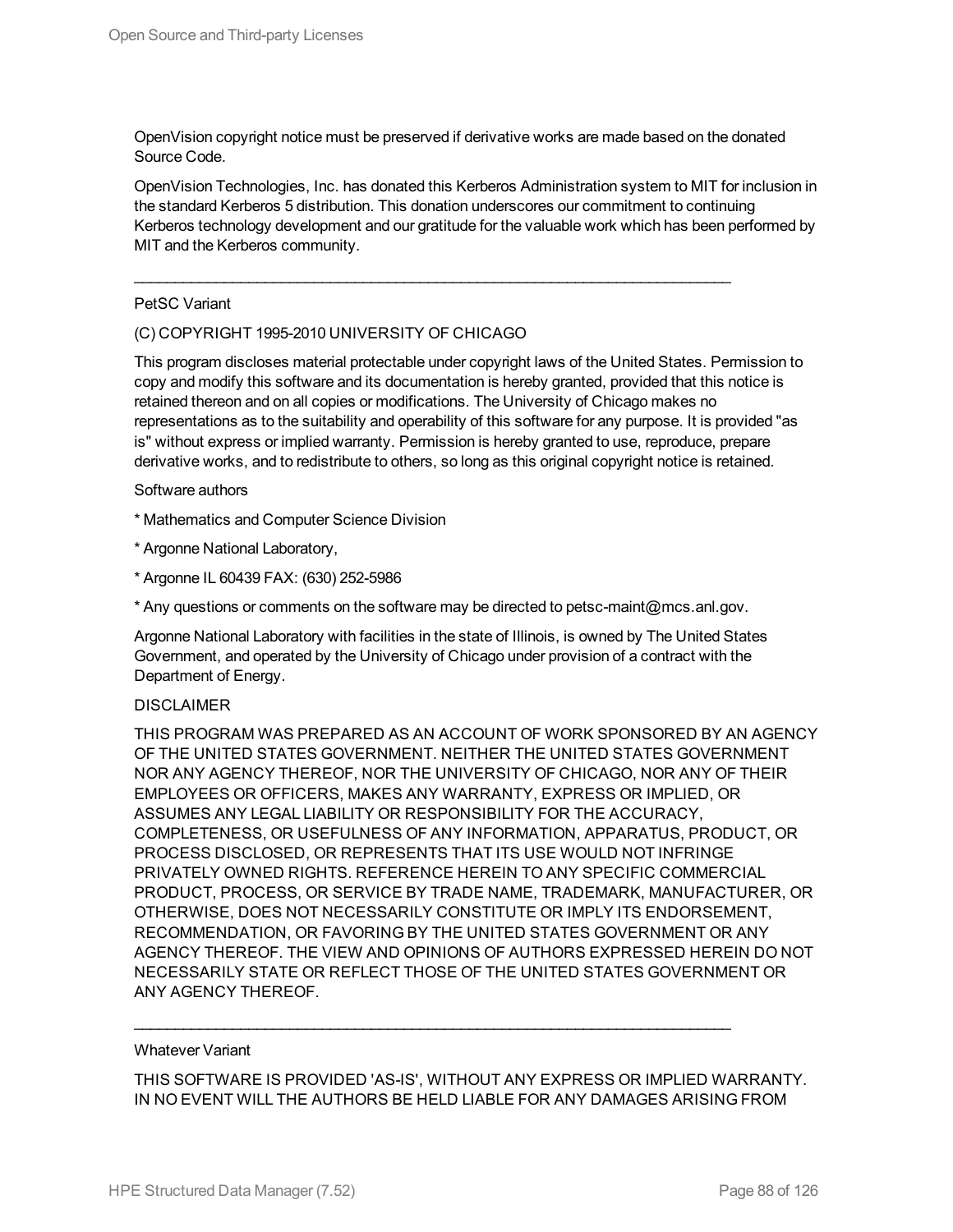## THE USE OF THIS SOFTWARE.

Everyone is permitted to copy and distribute verbatim or modified copies of this license document.

Permission is granted to anyone to use this software for any purpose, including commercial applications, and to alter it and redistribute it freely.

\_\_\_\_\_\_\_\_\_\_\_\_\_\_\_\_\_\_\_\_\_\_\_\_\_\_\_\_\_\_\_\_\_\_\_\_\_\_\_\_\_\_\_\_\_\_\_\_\_\_\_\_\_\_\_\_\_\_\_\_\_\_\_\_\_\_\_\_\_\_\_\_\_

#### MIT License

Copyright (c) <year> <copyright holders>

Permission is hereby granted, free of charge, to any person obtaining a copy of this software and associated documentation files (the "Software"), to deal in the Software without restriction, including without limitation the rights to use, copy, modify, merge, publish, distribute, sublicense, and/or sell copies of the Software, and to permit persons to whom the Software is furnished to do so, subject to the following conditions:

THE SOFTWARE IS PROVIDED "AS IS", WITHOUT WARRANTY OF ANY KIND, EXPRESS OR IMPLIED, INCLUDING BUT NOT LIMITED TO THE WARRANTIES OF MERCHANTABILITY, FITNESS FOR A PARTICULAR PURPOSE AND NONINFRINGEMENT. IN NO EVENT SHALL THE AUTHORS OR COPYRIGHT HOLDERS BE LIABLE FOR ANY CLAIM, DAMAGES OR OTHER LIABILITY, WHETHER IN AN ACTION OF CONTRACT, TORT OR OTHERWISE, ARISING FROM, OUT OF OR IN CONNECTION WITH THE SOFTWARE OR THE USE OR OTHER DEALINGS IN THE SOFTWARE.

# **MIT License (also X11)**

HPE acknowledges the redistribution of the following open source component that is provided under the following license:

- $\bullet$  bcmail-jdk14 (1.38) Copyright (c) 2000 - 2017 The Legion of the Bouncy Castle Inc. (https://www.bouncycastle.org)
- $\bullet$  bcmail-jdk15on (1.54) Copyright (c) 2000 - 2017 The Legion of the Bouncy Castle Inc. (https://www.bouncycastle.org)
- bcprov-jdk14  $(1.38)$ Copyright (c) 2000 - 2017 The Legion of the Bouncy Castle Inc. (https://www.bouncycastle.org)
- $\bullet$  bcprov-jdk15on  $(1.54)$ Copyright (c) 2000 - 2017 The Legion of the Bouncy Castle Inc. (https://www.bouncycastle.org)

 $\bullet$  bctsp-jdk14 (1.38)

Copyright (c) 2000 - 2017 The Legion of the Bouncy Castle Inc. (https://www.bouncycastle.org)

 $\cdot$  jQuery

Copyright © 2005, 2014 jQuery Foundation and other contributors, https://jquery.org/

 $\bullet$  objenesis (2.1)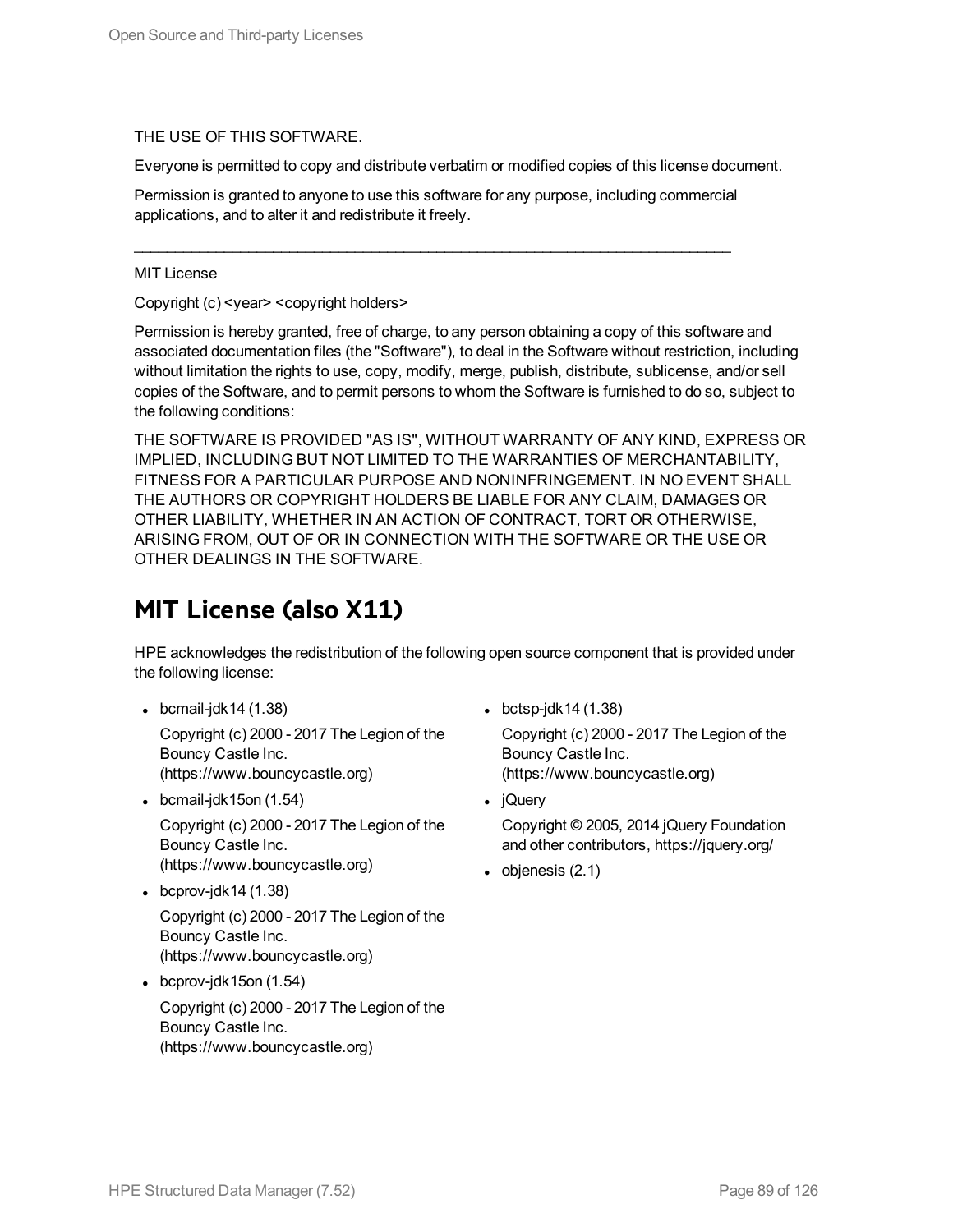## **The MIT License (MIT)**

Copyright (c) <year> <copyright holders>

Permission is hereby granted, free of charge, to any person obtaining a copy of this software and associated documentation files (the "Software"), to deal in the Software without restriction, including without limitation the rights to use, copy, modify, merge, publish, distribute, sublicense, and/or sell copies of the Software, and to permit persons to whom the Software is furnished to do so, subject to the following conditions:

The above copyright notice and this permission notice shall be included in all copies or substantial portions of the Software.

THE SOFTWARE IS PROVIDED "AS IS", WITHOUT WARRANTY OF ANY KIND, EXPRESS OR IMPLIED, INCLUDING BUT NOT LIMITED TO THE WARRANTIES OF MERCHANTABILITY, FITNESS FOR A PARTICULAR PURPOSE AND NONINFRINGEMENT. IN NO EVENT SHALL THE AUTHORS OR COPYRIGHT HOLDERS BE LIABLE FOR ANY CLAIM, DAMAGES OR OTHER LIABILITY, WHETHER IN AN ACTION OF CONTRACT, TORT OR OTHERWISE, ARISING FROM, OUT OF OR IN CONNECTION WITH THE SOFTWARE OR THE USE OR OTHER DEALINGS IN THE SOFTWARE.

# **Mozilla Public License Version 1.1**

HPE acknowledges the redistribution of the following open source components that are provided under the following license:

- $\blacksquare$  iText
- Java PDF Library
- $\bullet$  juniversalchardet  $(1.0.3)$
- Rhino JavaScript for Java

Mozilla Public License 1.1

1. Definitions.

1.0.1. "Commercial Use" means distribution or otherwise making the Covered Code available to a third party.

1.1. "Contributor" means each entity that creates or contributes to the creation of Modifications.

1.2. "Contributor Version" means the combination of the Original Code, prior Modifications used by a Contributor, and the Modifications made by that particular Contributor.

1.3. "Covered Code" means the Original Code or Modifications or the combination of the Original Code and Modifications, in each case including portions thereof.

1.4. "Electronic Distribution Mechanism" means a mechanism generally accepted in the software development community for the electronic transfer of data.

1.5. "Executable" means Covered Code in any form other than Source Code.

1.6. "Initial Developer" means the individual or entity identified as the Initial Developer in the Source Code notice required by Exhibit A.

1.7. "Larger Work" means a work which combines Covered Code or portions thereof with code not governed by the terms of this License.

1.8. "License" means this document.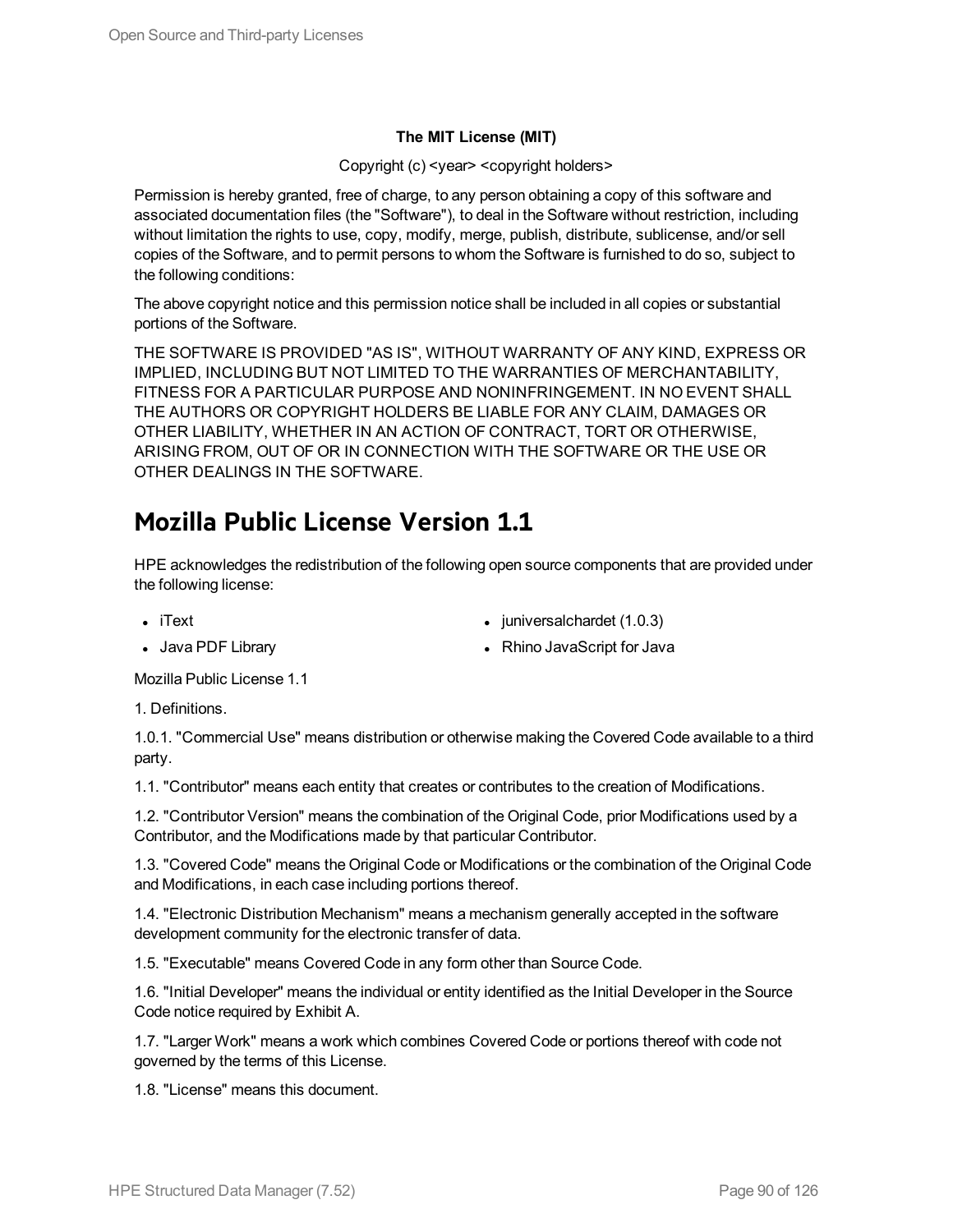1.8.1. "Licensable" means having the right to grant, to the maximum extent possible, whether at the time of the initial grant or subsequently acquired, any and all of the rights conveyed herein.

1.9. "Modifications" means any addition to or deletion from the substance or structure of either the Original Code or any previous Modifications. When Covered Code is released as a series of files, a Modification is:

A. Any addition to or deletion from the contents of a file containing Original Code or previous Modifications.

B. Any new file that contains any part of the Original Code or previous Modifications.

1.10. "Original Code" means Source Code of computer software code which is described in the Source Code notice required by Exhibit A as Original Code, and which, at the time of its release under this License is not already Covered Code governed by this License.

1.10.1. "Patent Claims" means any patent claim(s), now owned or hereafter acquired, including without limitation, method, process, and apparatus claims, in any patent Licensable by grantor.

1.11. "Source Code" means the preferred form of the Covered Code for making modifications to it, including all modules it contains, plus any associated interface definition files, scripts used to control compilation and installation of an Executable, or source code differential comparisons against either the Original Code or another well known, available Covered Code of the Contributor's choice. The Source Code can be in a compressed or archival form, provided the appropriate decompression or de-archiving software is widely available for no charge.

1.12. "You" (or "Your") means an individual or a legal entity exercising rights under, and complying with all of the terms of, this License or a future version of this License issued under Section 6.1. For legal entities, "You" includes any entity which controls, is controlled by, or is under common control with You. For purposes of this definition, "control" means (a) the power, direct or indirect, to cause the direction or management of such entity, whether by contract or otherwise, or (b) ownership of more than fifty percent (50%) of the outstanding shares or beneficial ownership of such entity.

2. Source Code License.

2.1. The Initial Developer Grant.

The Initial Developer hereby grants You a world-wide, royalty-free, non-exclusive license, subject to third party intellectual property claims:

- (a) under intellectual property rights (other than patent or trademark) Licensable by Initial Developer to use, reproduce, modify, display, perform, sublicense and distribute the Original Code (or portions thereof) with or without Modifications, and/or as part of a Larger Work; and
- (b) under Patents Claims infringed by the making, using or selling of Original Code, to make, have made, use, practice, sell, and offer for sale, and/or otherwise dispose of the Original Code (or portions thereof).
- (c) the licenses granted in this Section 2.1 (a) and (b) are effective on the date Initial Developer first distributes Original Code under the terms of this License.
- (d) Notwithstanding Section 2.1 (b) above, no patent license is granted: 1) for code that You delete from the Original Code; 2) separate from the Original Code; or 3) for infringements caused by: i) the modification of the Original Code or ii) the combination of the Original Code with other software or devices.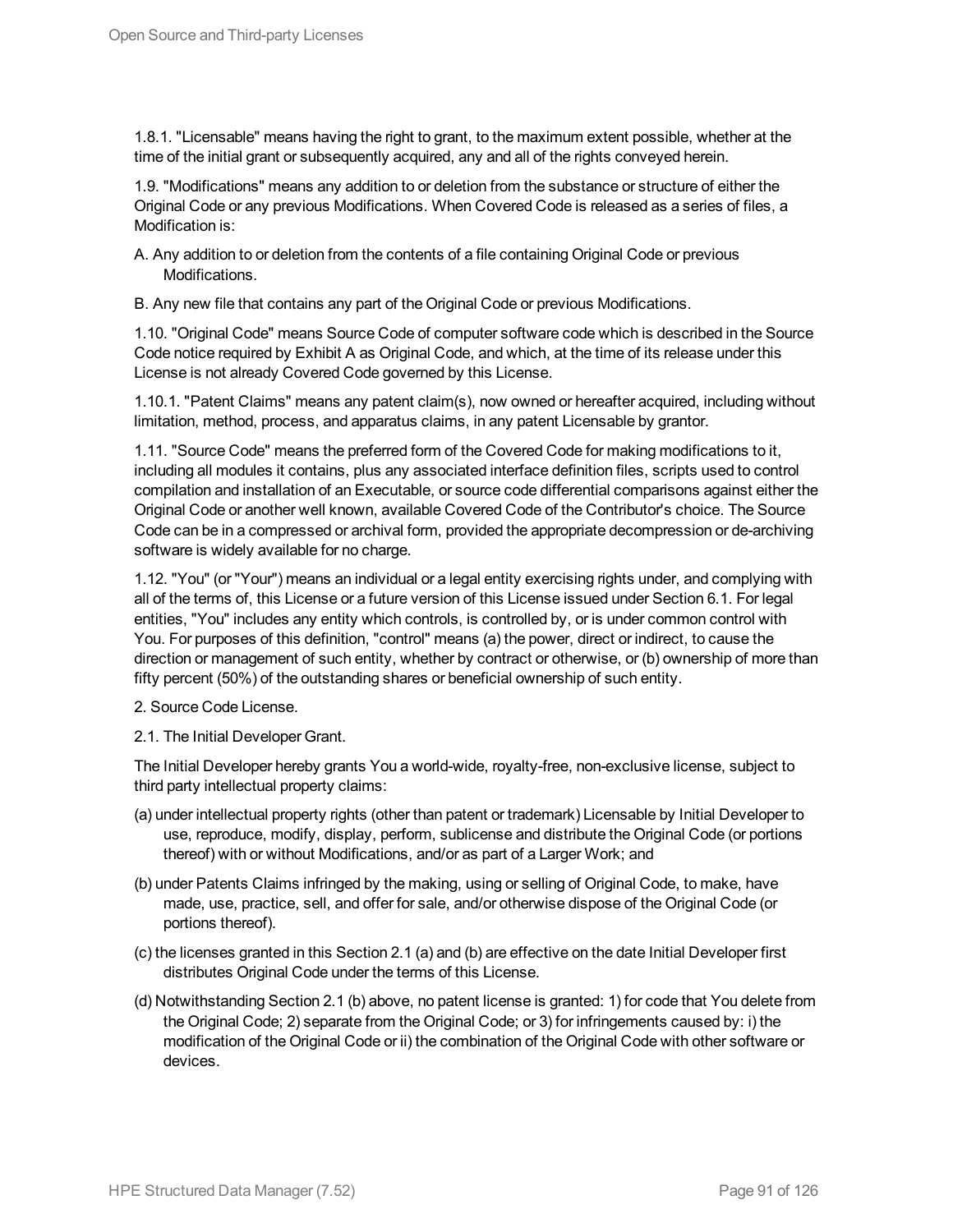#### 2.2. Contributor Grant.

Subject to third party intellectual property claims, each Contributor hereby grants You a world-wide, royalty-free, non-exclusive license

- (a) under intellectual property rights (other than patent or trademark) Licensable by Contributor, to use, reproduce, modify, display, perform, sublicense and distribute the Modifications created by such Contributor (or portions thereof) either on an unmodified basis, with other Modifications, as Covered Code and/or as part of a Larger Work; and
- (b) under Patent Claims infringed by the making, using, or selling of Modifications made by that Contributor either alone and/or in combination with its Contributor Version (or portions of such combination), to make, use, sell, offer for sale, have made, and/or otherwise dispose of: 1) Modifications made by that Contributor (or portions thereof); and 2) the combination of Modifications made by that Contributor with its Contributor Version (or portions of such combination).
- (c) the licenses granted in Sections 2.2 (a) and 2.2 (b) are effective on the date Contributor first makes Commercial Use of the Covered Code.
- (d) Notwithstanding Section 2.2 (b) above, no patent license is granted: 1) for any code that Contributor has deleted from the Contributor Version; 2) separate from the Contributor Version; 3) for infringements caused by: i) third party modifications of Contributor Version or ii) the combination of Modifications made by that Contributor with other software (except as part of the Contributor Version) or other devices; or 4) under Patent Claims infringed by Covered Code in the absence of Modifications made by that Contributor.
- 3. Distribution Obligations.
- 3.1. Application of License.

The Modifications which You create or to which You contribute are governed by the terms of this License, including without limitation Section 2.2. The Source Code version of Covered Code may be distributed only under the terms of this License or a future version of this License released under Section 6.1, and You must include a copy of this License with every copy of the Source Code You distribute. You may not offer or impose any terms on any Source Code version that alters or restricts the applicable version of this License or the recipients' rights hereunder. However, You may include an additional document offering the additional rights described in Section 3.5.

3.2. Availability of Source Code.

Any Modification which You create or to which You contribute must be made available in Source Code form under the terms of this License either on the same media as an Executable version or via an accepted Electronic Distribution Mechanism to anyone to whom you made an Executable version available; and if made available via Electronic Distribution Mechanism, must remain available for at least twelve (12) months after the date it initially became available, or at least six (6) months after a subsequent version of that particular Modification has been made available to such recipients. You are responsible for ensuring that the Source Code version remains available even if the Electronic Distribution Mechanism is maintained by a third party.

3.3. Description of Modifications.

You must cause all Covered Code to which You contribute to contain a file documenting the changes You made to create that Covered Code and the date of any change. You must include a prominent statement that the Modification is derived, directly or indirectly, from Original Code provided by the Initial Developer and including the name of the Initial Developer in (a) the Source Code, and (b) in any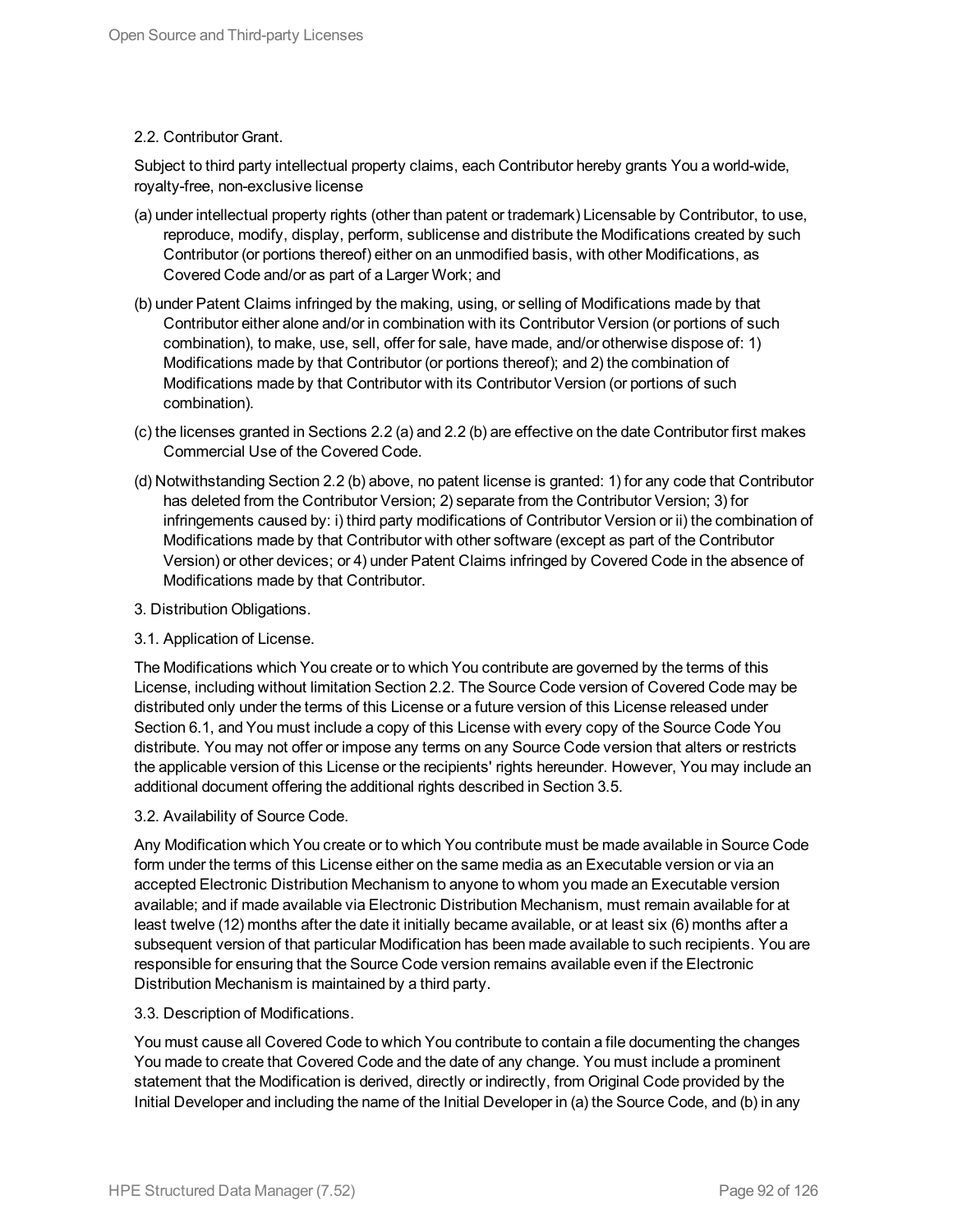notice in an Executable version or related documentation in which You describe the origin or ownership of the Covered Code.

- 3.4. Intellectual Property Matters
- (a) Third Party Claims

If Contributor has knowledge that a license under a third party's intellectual property rights is required to exercise the rights granted by such Contributor under Sections 2.1 or 2.2, Contributor must include a text file with the Source Code distribution titled "LEGAL" which describes the claim and the party making the claim in sufficient detail that a recipient will know whom to contact. If Contributor obtains such knowledge after the Modification is made available as described in Section 3.2, Contributor shall promptly modify the LEGAL file in all copies Contributor makes available thereafter and shall take other steps (such as notifying appropriate mailing lists or newsgroups) reasonably calculated to inform those who received the Covered Code that new knowledge has been obtained.

(b) Contributor APIs

If Contributor's Modifications include an application programming interface and Contributor has knowledge of patent licenses which are reasonably necessary to implement that API, Contributor must also include this information in the legal file.

(c) Representations.

Contributor represents that, except as disclosed pursuant to Section 3.4 (a) above, Contributor believes that Contributor's Modifications are Contributor's original creation(s) and/or Contributor has sufficient rights to grant the rights conveyed by this License.

3.5. Required Notices.

You must duplicate the notice in Exhibit A in each file of the Source Code. If it is not possible to put such notice in a particular Source Code file due to its structure, then You must include such notice in a location (such as a relevant directory) where a user would be likely to look for such a notice. If You created one or more Modification(s) You may add your name as a Contributor to the notice described in Exhibit A. You must also duplicate this License in any documentation for the Source Code where You describe recipients' rights or ownership rights relating to Covered Code. You may choose to offer, and to charge a fee for, warranty, support, indemnity or liability obligations to one or more recipients of Covered Code. However, You may do so only on Your own behalf, and not on behalf of the Initial Developer or any Contributor. You must make it absolutely clear than any such warranty, support, indemnity or liability obligation is offered by You alone, and You hereby agree to indemnify the Initial Developer and every Contributor for any liability incurred by the Initial Developer or such Contributor as a result of warranty, support, indemnity or liability terms You offer.

3.6. Distribution of Executable Versions.

You may distribute Covered Code in Executable form only if the requirements of Sections 3.1, 3.2, 3.3, 3.4 and 3.5 have been met for that Covered Code, and if You include a notice stating that the Source Code version of the Covered Code is available under the terms of this License, including a description of how and where You have fulfilled the obligations of Section 3.2. The notice must be conspicuously included in any notice in an Executable version, related documentation or collateral in which You describe recipients' rights relating to the Covered Code. You may distribute the Executable version of Covered Code or ownership rights under a license of Your choice, which may contain terms different from this License, provided that You are in compliance with the terms of this License and that the license for the Executable version does not attempt to limit or alter the recipient's rights in the Source Code version from the rights set forth in this License. If You distribute the Executable version under a different license You must make it absolutely clear that any terms which differ from this License are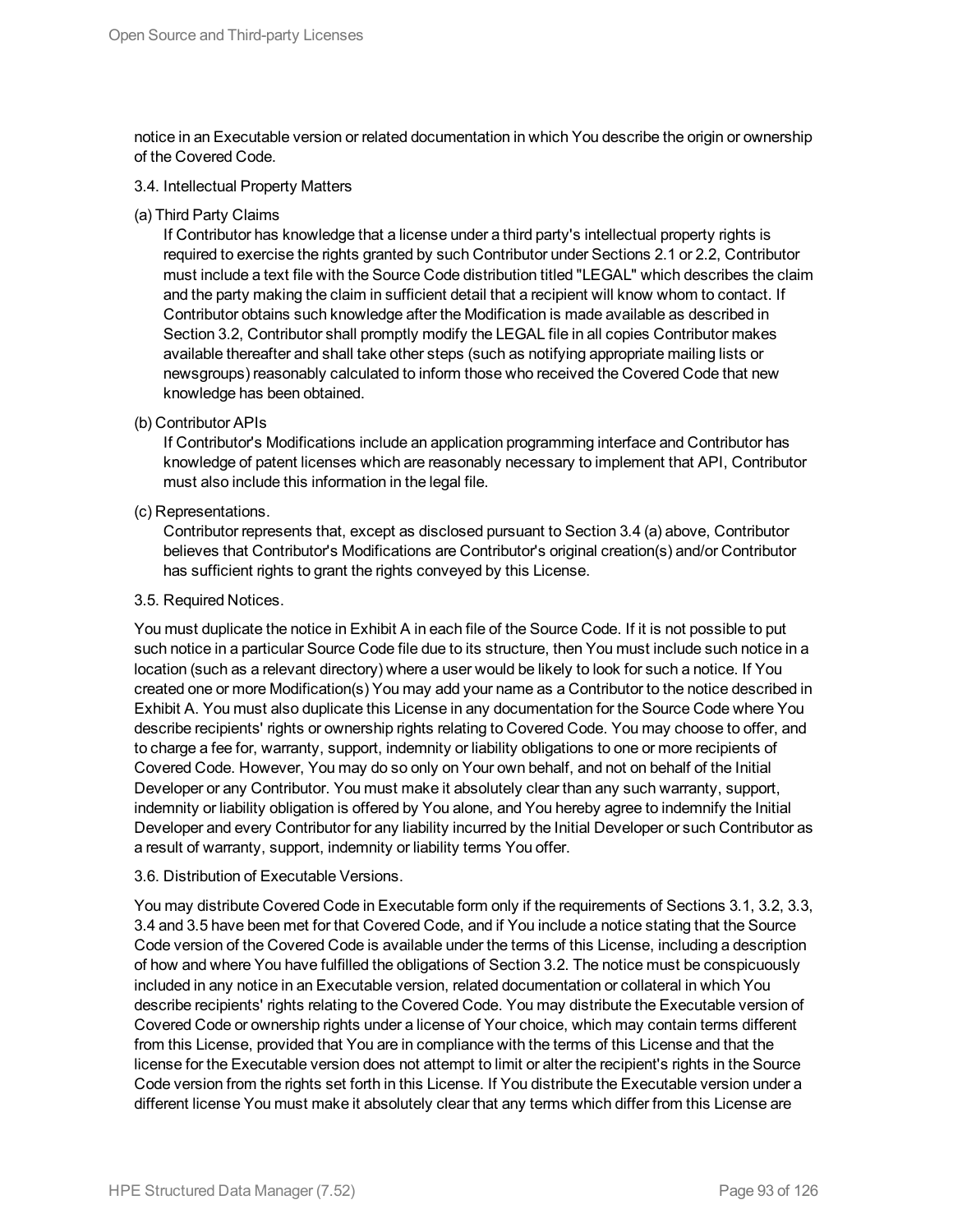offered by You alone, not by the Initial Developer or any Contributor. You hereby agree to indemnify the Initial Developer and every Contributor for any liability incurred by the Initial Developer or such Contributor as a result of any such terms You offer.

## 3.7. Larger Works.

You may create a Larger Work by combining Covered Code with other code not governed by the terms of this License and distribute the Larger Work as a single product. In such a case, You must make sure the requirements of this License are fulfilled for the Covered Code.

4. Inability to Comply Due to Statute or Regulation.

If it is impossible for You to comply with any of the terms of this License with respect to some or all of the Covered Code due to statute, judicial order, or regulation then You must: (a) comply with the terms of this License to the maximum extent possible; and (b) describe the limitations and the code they affect. Such description must be included in the legal file described in Section 3.4 and must be included with all distributions of the Source Code. Except to the extent prohibited by statute or regulation, such description must be sufficiently detailed for a recipient of ordinary skill to be able to understand it.

## 5. Application of this License.

This License applies to code to which the Initial Developer has attached the notice in Exhibit A and to related Covered Code.

6. Versions of the License.

6.1. New Versions

Netscape Communications Corporation ("Netscape") may publish revised and/or new versions of the License from time to time. Each version will be given a distinguishing version number.

#### 6.2. Effect of New Versions

Once Covered Code has been published under a particular version of the License, You may always continue to use it under the terms of that version. You may also choose to use such Covered Code under the terms of any subsequent version of the License published by Netscape. No one other than Netscape has the right to modify the terms applicable to Covered Code created under this License.

#### 6.3. Derivative Works

If You create or use a modified version of this License (which you may only do in order to apply it to code which is not already Covered Code governed by this License), You must (a) rename Your license so that the phrases "Mozilla", "MOZILLAPL", "MOZPL", "Netscape", "MPL", "NPL" or any confusingly similar phrase do not appear in your license (except to note that your license differs from this License) and (b) otherwise make it clear that Your version of the license contains terms which differ from the Mozilla Public License and Netscape Public License. (Filling in the name of the Initial Developer, Original Code or Contributor in the notice described in Exhibit A shall not of themselves be deemed to be modifications of this License.)

#### 7. Disclaimer of warranty

COVERED CODE IS PROVIDED UNDER THIS LICENSE ON AN "AS IS" BASIS, WITHOUT WARRANTY OF ANY KIND, EITHER EXPRESSED OR IMPLIED, INCLUDING, WITHOUT LIMITATION, WARRANTIES THAT THE COVERED CODE IS FREE OF DEFECTS, MERCHANTABLE, FIT FOR A PARTICULAR PURPOSE OR NON-INFRINGING. THE ENTIRE RISK AS TO THE QUALITY AND PERFORMANCE OF THE COVERED CODE IS WITH YOU. SHOULD ANY COVERED CODE PROVE DEFECTIVE IN ANY RESPECT, YOU (NOT THE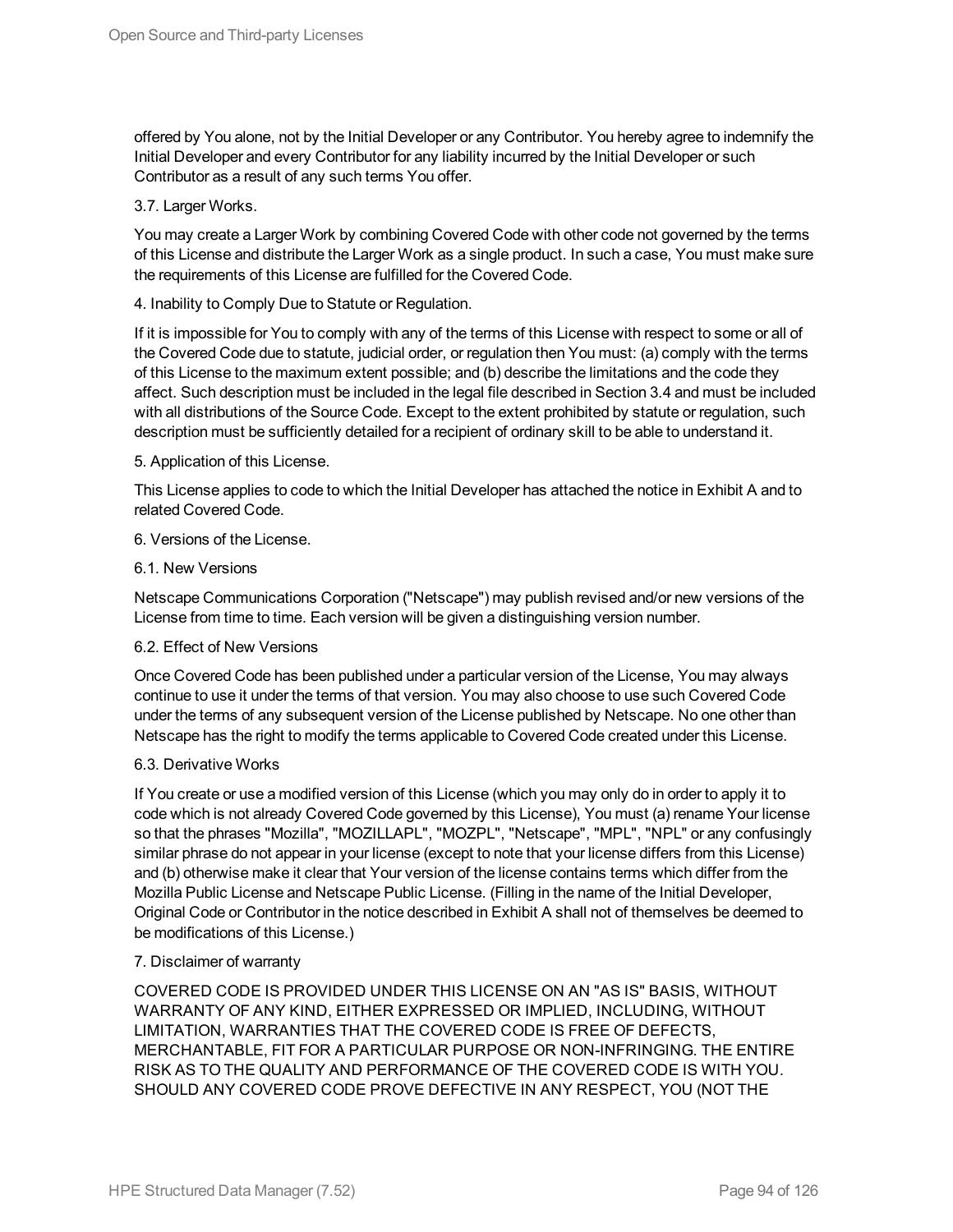## INITIAL DEVELOPER OR ANY OTHER CONTRIBUTOR) ASSUME THE COST OF ANY NECESSARY SERVICING, REPAIR OR CORRECTION. THIS DISCLAIMER OF WARRANTY CONSTITUTES AN ESSENTIAL PART OF THIS LICENSE. NO USE OF ANY COVERED CODE IS AUTHORIZED HEREUNDER EXCEPT UNDER THIS DISCLAIMER.

## 8. Termination

8.1. This License and the rights granted hereunder will terminate automatically if You fail to comply with terms herein and fail to cure such breach within 30 days of becoming aware of the breach. All sublicenses to the Covered Code which are properly granted shall survive any termination of this License. Provisions which, by their nature, must remain in effect beyond the termination of this License shall survive.

8.2. If You initiate litigation by asserting a patent infringement claim (excluding declatory judgment actions) against Initial Developer or a Contributor (the Initial Developer or Contributor against whom You file such action is referred to as "Participant") alleging that:

- (a) such Participant's Contributor Version directly or indirectly infringes any patent, then any and all rights granted by such Participant to You under Sections 2.1 and/or 2.2 of this License shall, upon 60 days notice from Participant terminate prospectively, unless if within 60 days after receipt of notice You either: (i) agree in writing to pay Participant a mutually agreeable reasonable royalty for Your past and future use of Modifications made by such Participant, or (ii) withdraw Your litigation claim with respect to the Contributor Version against such Participant. If within 60 days of notice, a reasonable royalty and payment arrangement are not mutually agreed upon in writing by the parties or the litigation claim is not withdrawn, the rights granted by Participant to You under Sections 2.1 and/or 2.2 automatically terminate at the expiration of the 60 day notice period specified above.
- (b) any software, hardware, or device, other than such Participant's Contributor Version, directly or indirectly infringes any patent, then any rights granted to You by such Participant under Sections 2.1(b) and 2.2(b) are revoked effective as of the date You first made, used, sold, distributed, or had made, Modifications made by that Participant.

8.3. If You assert a patent infringement claim against Participant alleging that such Participant's Contributor Version directly or indirectly infringes any patent where such claim is resolved (such as by license or settlement) prior to the initiation of patent infringement litigation, then the reasonable value of the licenses granted by such Participant under Sections 2.1 or 2.2 shall be taken into account in determining the amount or value of any payment or license.

8.4. In the event of termination under Sections 8.1 or 8.2 above, all end user license agreements (excluding distributors and resellers) which have been validly granted by You or any distributor hereunder prior to termination shall survive termination.

## 9. LIMITATION OF LIABILITY.

UNDER NO CIRCUMSTANCES AND UNDER NO LEGAL THEORY, WHETHER TORT (INCLUDING NEGLIGENCE), CONTRACT, OR OTHERWISE, SHALL YOU, THE INITIAL DEVELOPER, ANY OTHER CONTRIBUTOR, OR ANY DISTRIBUTOR OF COVERED CODE, OR ANY SUPPLIER OF ANY OF SUCH PARTIES, BE LIABLE TO ANY PERSON FOR ANY INDIRECT, SPECIAL, INCIDENTAL, OR CONSEQUENTIAL DAMAGES OF ANY CHARACTER INCLUDING, WITHOUT LIMITATION, DAMAGES FOR LOSS OF GOODWILL, WORK STOPPAGE, COMPUTER FAILURE OR MALFUNCTION, OR ANY AND ALL OTHER COMMERCIAL DAMAGES OR LOSSES, EVEN IF SUCH PARTY SHALL HAVE BEEN INFORMED OF THE POSSIBILITY OF SUCH DAMAGES. THIS LIMITATION OF LIABILITY SHALL NOT APPLY TO LIABILITY FOR DEATH OR PERSONAL INJURY RESULTING FROM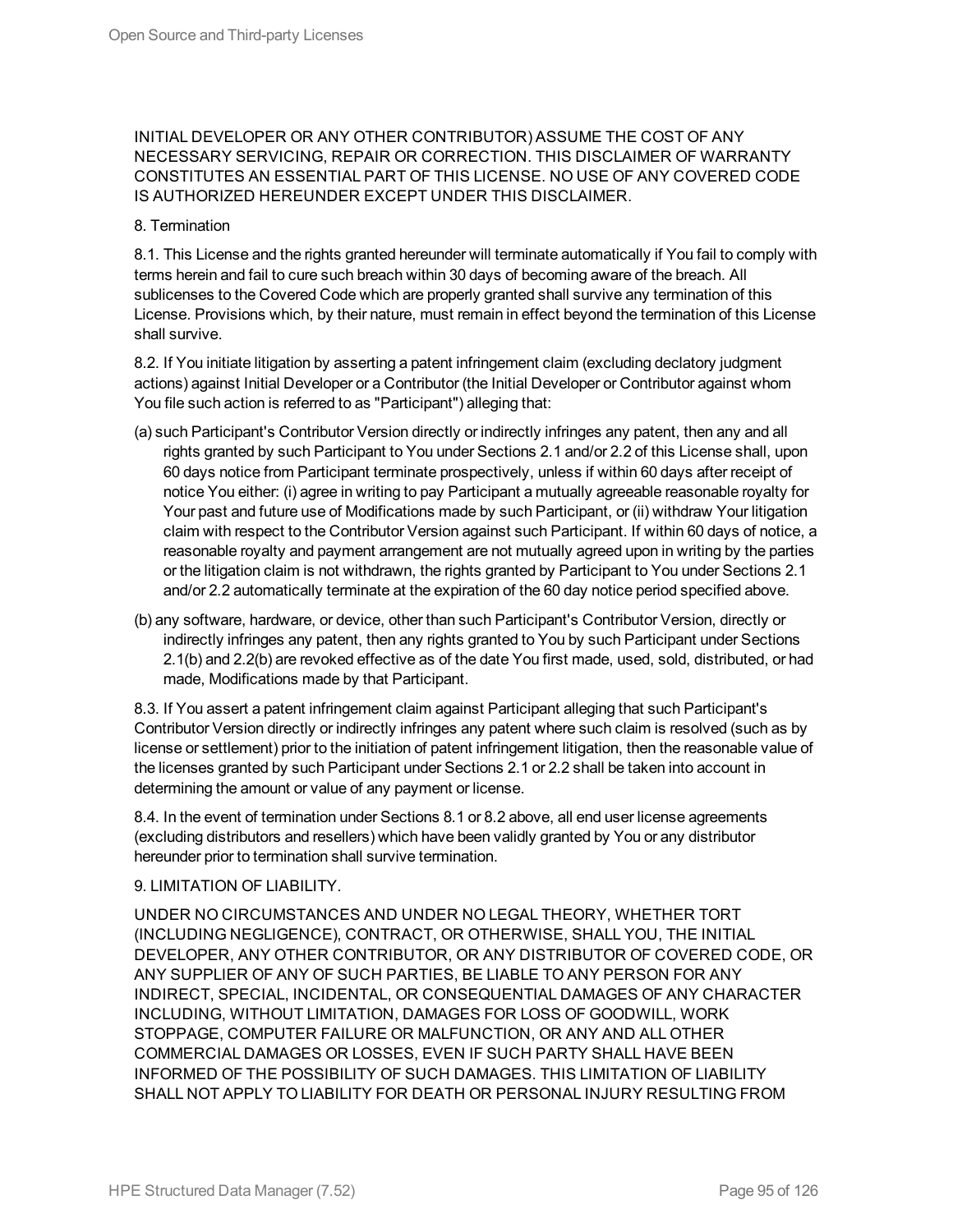SUCH PARTY'S NEGLIGENCE TO THE EXTENT APPLICABLE LAW PROHIBITS SUCH LIMITATION. SOME JURISDICTIONS DO NOT ALLOW THE EXCLUSION OR LIMITATION OF INCIDENTAL OR CONSEQUENTIAL DAMAGES, SO THIS EXCLUSION AND LIMITATION MAY NOT APPLY TO YOU.

## 10. U.S. GOVERNMENT END USERS.

The Covered Code is a "commercial item," as that term is defined in 48 C.F.R. 2.101 (Oct. 1995), consisting of "commercial computer software" and "commercial computer software documentation," as such terms are used in 48 C.F.R. 12.212 (Sept. 1995). Consistent with 48 C.F.R. 12.212 and 48 C.F.R. 227.7202-1 through 227.7202-4 (June 1995), all U.S. Government End Users acquire Covered Code with only those rights set forth herein.

## 11. MISCELLANEOUS.

This License represents the complete agreement concerning subject matter hereof. If any provision of this License is held to be unenforceable, such provision shall be reformed only to the extent necessary to make it enforceable. This License shall be governed by California law provisions (except to the extent applicable law, if any, provides otherwise), excluding its conflict-of-law provisions. With respect to disputes in which at least one party is a citizen of, or an entity chartered or registered to do business in the United States of America, any litigation relating to this License shall be subject to the jurisdiction of the Federal Courts of the Northern District of California, with venue lying in Santa Clara County, California, with the losing party responsible for costs, including without limitation, court costs and reasonable attorneys' fees and expenses. The application of the United Nations Convention on Contracts for the International Sale of Goods is expressly excluded. Any law or regulation which provides that the language of a contract shall be construed against the drafter shall not apply to this License.

#### 12. RESPONSIBILITY FOR CLAIMS.

As between Initial Developer and the Contributors, each party is responsible for claims and damages arising, directly or indirectly, out of its utilization of rights under this License and You agree to work with Initial Developer and Contributors to distribute such responsibility on an equitable basis. Nothing herein is intended or shall be deemed to constitute any admission of liability.

#### 13. RESPONSIBILITY FOR CLAIMS.

Initial Developer may designate portions of the Covered Code as "Multiple-Licensed". "Multiple-Licensed" means that the Initial Developer permits you to utilize portions of the Covered Code under Your choice of the MPL or the alternative licenses, if any, specified by the Initial Developer in the file described in Exhibit A.

#### EXHIBIT A - Mozilla Public License.

"The contents of this file are subject to the Mozilla Public License Version 1.1 (the "License"); you may not use this file except in compliance with the License. You may obtain a copy of the License at https://www.mozilla.org/MPL/

Software distributed under the License is distributed on an "AS IS" basis, WITHOUT WARRANTY OF ANY KIND, either express or implied. See the License for the specific language governing rights and limitations under the License.

The Original Code is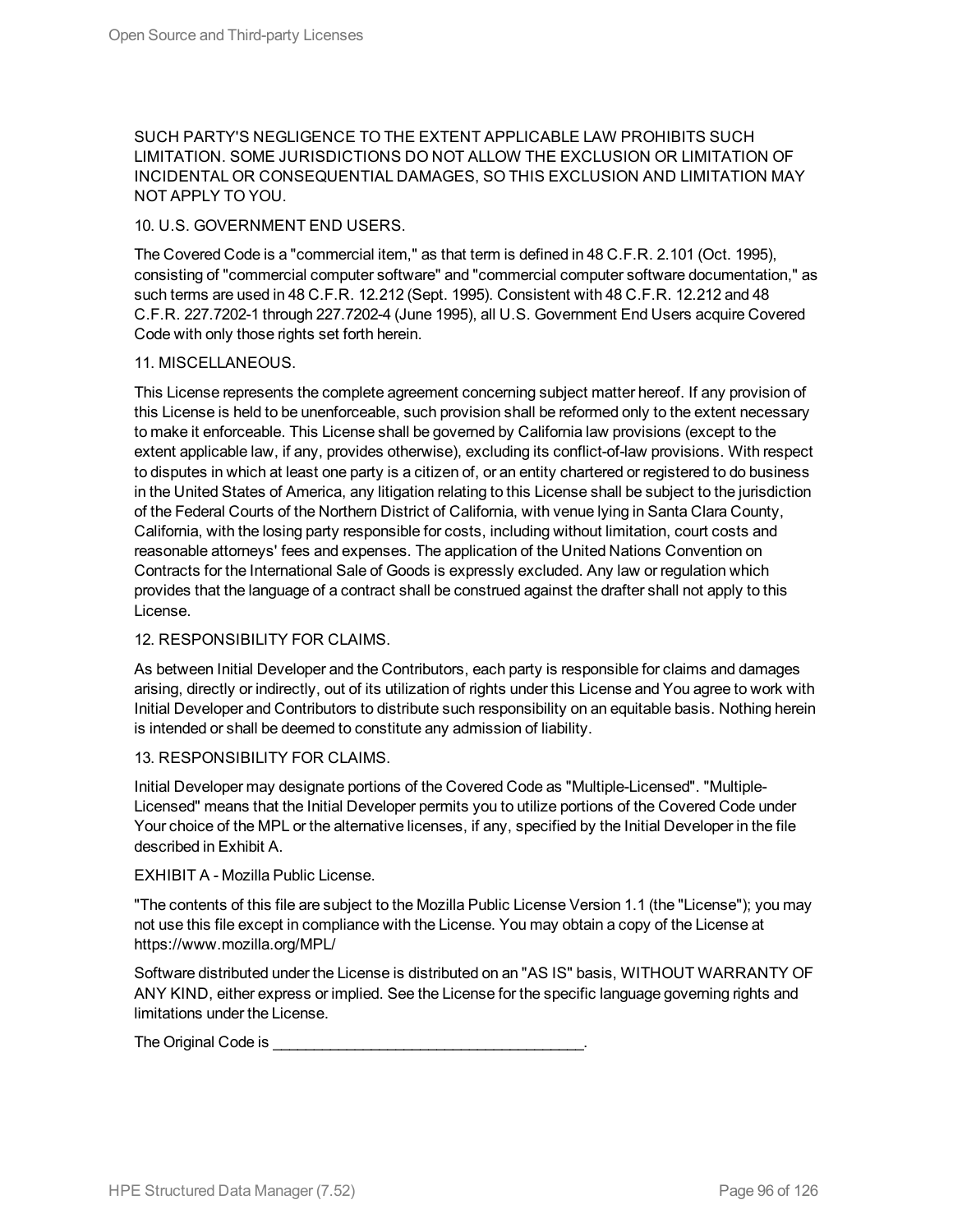| The Initial Developer of the Original Code is |                   |  |
|-----------------------------------------------|-------------------|--|
| Portions created by                           | are Copyright (C) |  |
| All Rights Reserved.                          |                   |  |

Contributor(s): \_\_\_\_\_\_\_\_\_\_\_\_\_\_\_\_\_\_\_\_\_\_\_\_\_\_\_\_\_\_\_\_\_\_\_\_\_\_.

Alternatively, the contents of this file may be used under the terms of the  $\frac{1}{2}$  license (the  $\frac{1}{2}$ License"), in which case the provisions of [\_\_\_\_\_] License are applicable instead of those above. If you wish to allow use of your version of this file only under the terms of the [1,695] License and not to allow others to use your version of this file under the MPL, indicate your decision by deleting the provisions above and replace them with the notice and other provisions required by the [\_\_\_] License. If you do not delete the provisions above, a recipient may use your version of this file under either the MPL or the [  $\Box$ ] License."

[NOTE: The text of this Exhibit A may differ slightly from the text of the notices in the Source Code files of the Original Code. You should use the text of this Exhibit A rather than the text found in the Original Code Source Code for Your Modifications.]

## **Open Geospatial License**

HPE acknowledges the redistribution of the following open source component that is provided under the following license:

• opengeospatial-geoapi (3)

## **Copyright Notice**

Copyright © 1994-2012 Open Geospatial [Consortium,](http://www.opengeospatial.org/) Inc.

OGC web site pages may contain other proprietary notices and copyright information, the terms of which must be observed and followed. Specific notices do exist for OGC [documents](http://www.opengeospatial.org/ogc/document) and [software](http://www.opengeospatial.org/ogc/software). Please see our Legal [Disclaimers](http://www.opengeospatial.org/ogc/legalfaq) FAQ for common questions about using materials from our site.

#### **Notices & Disclaimers**

- 1. Unless otherwise noted, all materials contained in this Site are copyrighted and may not be used except as provided in these terms and conditions or in the copyright notice ([documents](http://www.opengeospatial.org/ogc/document) and [software](http://www.opengeospatial.org/ogc/software) ) or other proprietary notice provided with the relevant materials.
- 2. The materials contained in the Site may be downloaded or copied provided that ALL copies retain the copyright and any other proprietary notices contained on the materials. No material may be modified, edited or taken out of context such that its use creates a false or misleading statement or impression as to the positions, statements or actions of OGC.
- 3. The name and trademarks of copyright holders may NOT be used in advertising or publicity pertaining to the Web site, its content, specifications, or software without specific, written prior permission. Title to copyright in Web site documents will at all times remain with copyright holders. Use of OGC trademarks and service marks is covered by the OGC [Trademark](http://www.opengeospatial.org/ogc/policies/trademark) and Service Mark [License](http://www.opengeospatial.org/ogc/policies/trademark).
- 4. Caches of OGC materials should comply with the "maximum time to live" information provided with the materials. After such materials have expired they should not be served from caches without first validating the contents of the OGC Site. Mirroring of OGC content is currently disallowed.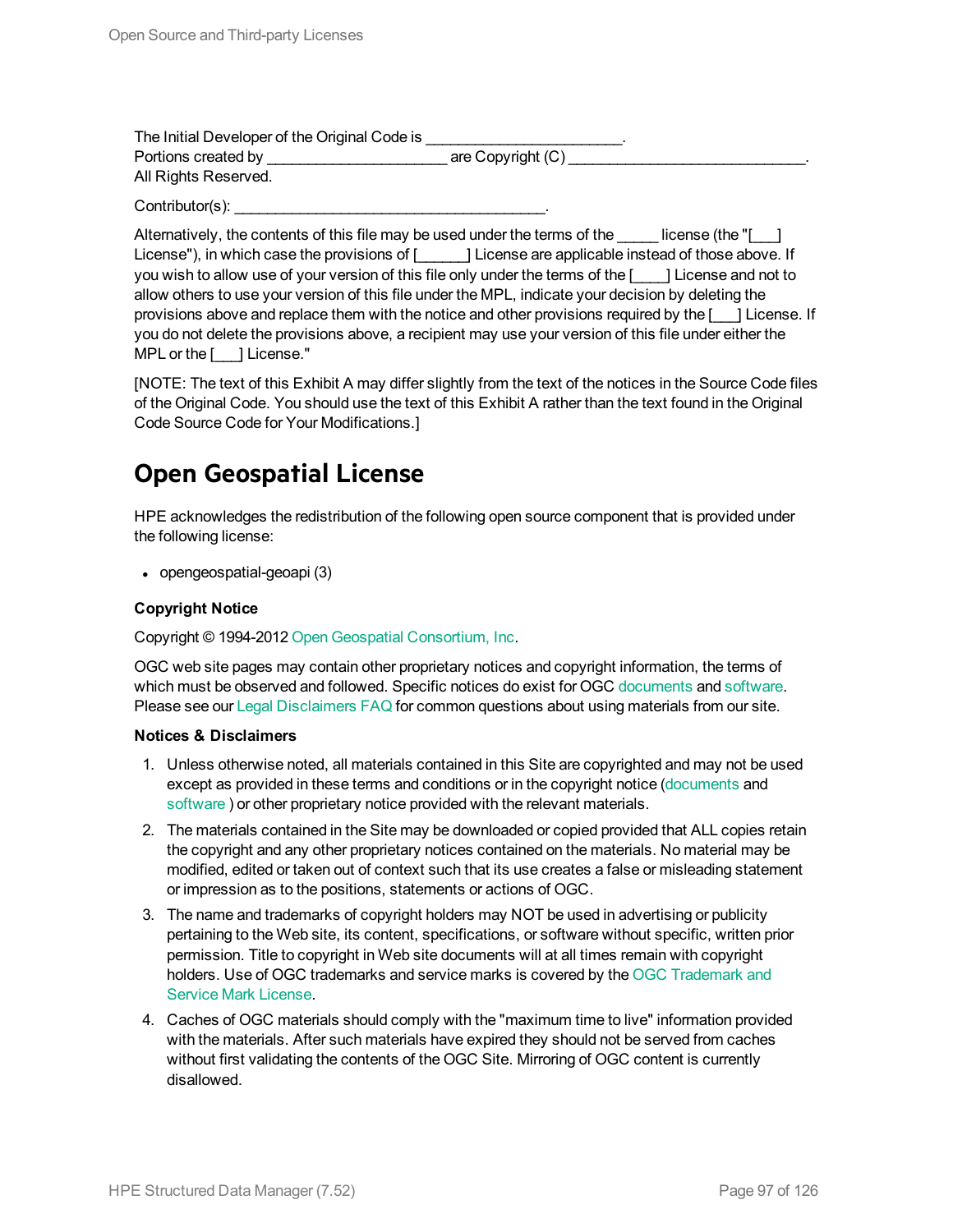## **OGC Trademarks**

5. The trademarks, logos, and servicemarks (collectively the "Trademarks") displayed on the Site are registered and unregistered Trademarks of the Open Geospatial Consortium, Inc.. All use of the OGC Trademarks is governed by the OGC Trademark and [Servicemark](http://www.opengeospatial.org/ogc/guidanceltr) Guidance and [Trademark](http://www.opengeospatial.org/ogc/policies/trademark) and Service Mark License. No additional rights are granted by implication, estoppel, or otherwise. The following OGC Trademarks provides a list (though not necessarily comprehensive) of all OGC claims of OGC trademark or generic use:

Any questions concerning the use, status, or standing of OGC trademarks should be directed to: [site-policy@opengeospatial.org](mailto:site-policy@opengeospatial.org) or to OGC (Mark E. Reichardt), 35 Main Street, Suite 5 Wayland, MA 01778-5037 USA.

## **Legal Disclaimers**

- 6. OGC has not reviewed any or all of the web sites linked from this Site and is not responsible for the content of any off-site pages or any other web sites linked to this Site. Please understand that any non-OGC web site is independent from OGC, and OGC has no control over the content on that web site. In addition, a link to a non-OGC web site does not mean that OGC endorses or accepts any responsibility for the content, or the use, of such site. It is the user's responsibility to take precautions to ensure that whatever is selected is free of such items as viruses, worms, Trojan horses and other items of a destructive nature.
- 7. Information OGC publishes on its Site may contain references or cross references to OGC specifications, projects, programs and services that are not announced or available in your country. Such references do not imply that OGC intends to announce such specifications, projects, programs or services in your country.
- 8. Information on this Site may contain technical inaccuracies or typographical errors. Information may be changed or updated without notice. OGC may make improvements and/or changes in the materials contained in or described on this site at any time without notice. OGC may also make changes in these Terms and Conditions without notice. User is bound by such revisions and should therefore periodically visit this page to review the then current Terms and Conditions.

## 9. **Limitation on Warranties.**

ALL MATERIALS ON THE OGC SITE ARE PROVIDED "AS IS." OGC MAKES NO REPRESENTATIONS OR WARRANTIES, EXPRESS OR IMPLIED, INCLUDING, BUT NOT LIMITED TO, WARRANTIES OF MERCHANTABILITY, FITNESS FOR A PARTICULAR PURPOSE, TITLE OR NON-INFRINGEMENT. AS TO DOCUMENTS AND GRAPHICS PUBLISHED ON THIS SITE, OGC MAKES NO REPRESENTATION OR WARRANTY THAT THE CONTENTS OF SUCH DOCUMENT OR GRAPHICS ARE FREE FROM ERROR OR SUITABLE FOR ANY PURPOSE; NOR THAT IMPLEMENTATION OF SUCH CONTENTS WILL NOT INFRINGE ANY THIRD PARTY PATENTS, COPYRIGHTS, TRADEMARKS OR OTHER RIGHTS.

Please note that some jurisdictions may not allow the exclusion of implied warranties, so some of the above exclusions may not apply to you.

## 10. **Limitation on Liability.**

IN NO EVENT WILL OGC BE LIABLE TO ANY PARTY FOR ANY DIRECT, INDIRECT, SPECIAL OR CONSEQUENTIAL DAMAGES FOR ANY USE OF THIS SITE, OR ON ANY OTHER HYPERLINKED WEB SITE, INCLUDING, WITHOUT LIMITATION, ANY LOST PROFITS, BUSINESS INTERRUPTION, LOSS OF PROGRAMS OR OTHER DATA ON YOUR INFORMATION HANDLING SYSTEM OR OTHERWISE, EVEN IF OGC IS EXPRESSLY ADVISED OF THE POSSIBILITY OF SUCH DAMAGES.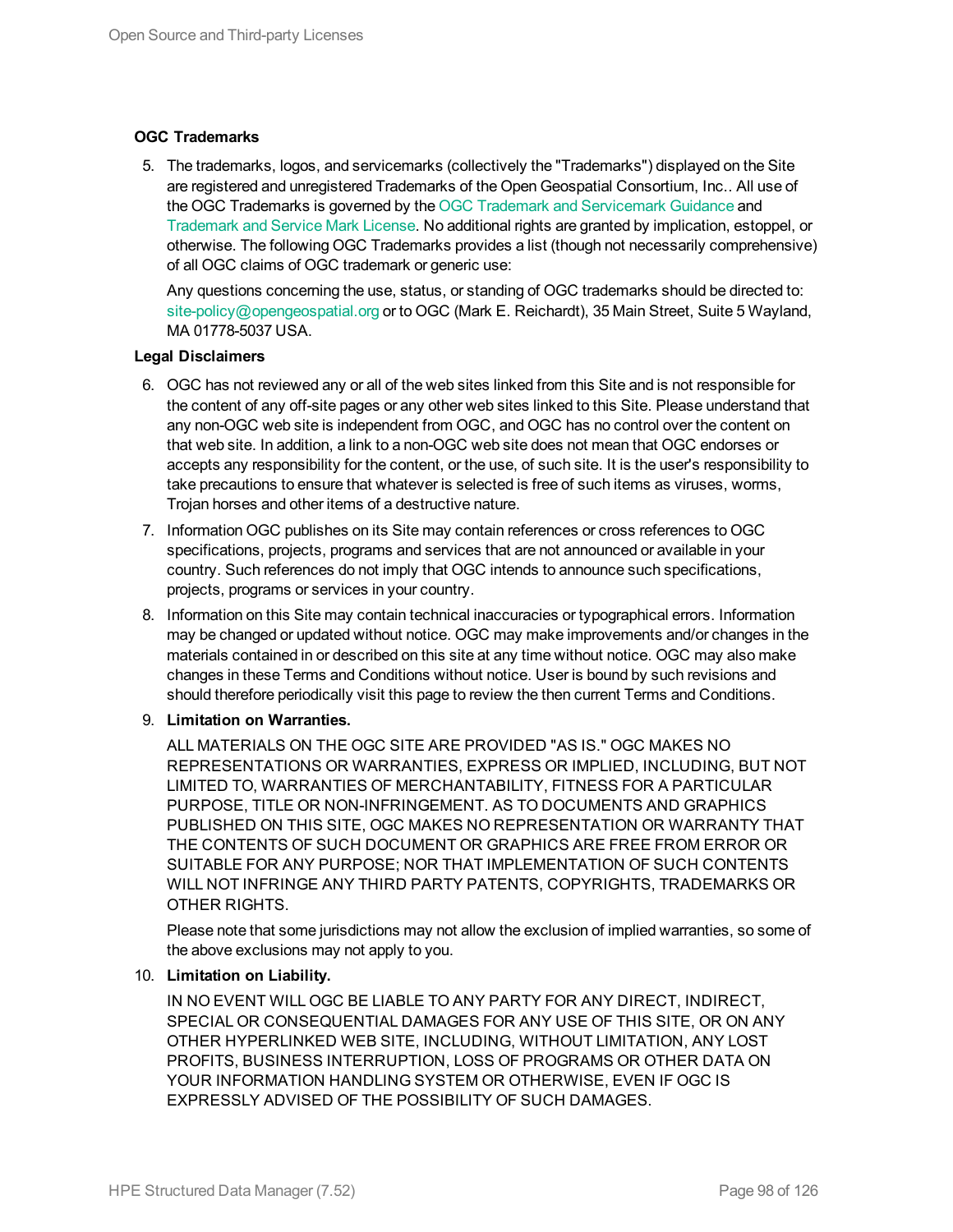IN NO EVENT SHALL THE OGC DIRECTORS, OFFICERS OR EMPLOYEES BE LIABLE FOR INCIDENTAL OR CONSEQUENTIAL DAMAGES OF ANY KIND ARISING FROM OR RELATED TO USE OF OGC TRADEMARKS, INCLUDING ECONOMIC DAMAGES AND LOST PROFITS, REGARDLESS OF WHETHER OGC SHALL BE ADVISED, SHALL HAVE OTHER REASON TO KNOW, OR IN FACT SHALL KNOW OF THE POSSIBILITY OF THE FOREGOING.

## **The PostgreSQL Licence**

HPE acknowledges the redistribution of the following open source component that is provided under the following license:

• PostgreSQL

Copyright (c) \$YEAR, \$ORGANIZATION

Permission to use, copy, modify, and distribute this software and its documentation for any purpose, without fee, and without a written agreement is hereby granted, provided that the above copyright notice and this paragraph and the following two paragraphs appear in all copies.

IN NO EVENT SHALL \$ORGANISATION BE LIABLE TO ANY PARTY FOR DIRECT, INDIRECT, SPECIAL, INCIDENTAL, OR CONSEQUENTIAL DAMAGES, INCLUDING LOST PROFITS, ARISING OUT OF THE USE OF THIS SOFTWARE AND ITS DOCUMENTATION, EVEN IF \$ORGANISATION HAS BEEN ADVISED OF THE POSSIBILITY OF SUCH DAMAGE.

\$ORGANISATION SPECIFICALLY DISCLAIMS ANY WARRANTIES, INCLUDING, BUT NOT LIMITED TO, THE IMPLIED WARRANTIES OF MERCHANTABILITY AND FITNESS FOR A PARTICULAR PURPOSE. THE SOFTWARE PROVIDED HEREUNDER IS ON AN "AS IS" BASIS, AND \$ORGANISATION HAS NO OBLIGATIONS TO PROVIDE MAINTENANCE, SUPPORT, UPDATES, ENHANCEMENTS, OR MODIFICATIONS.

# **Public Domain**

HPE acknowledges the redistribution of the following open source components that are part of the public domain.

 $\bullet$  aopalliance  $(1.0)$ 

- $\bullet$  reactive-streams-reactive-streams (1.0.0)
- $\bullet$  metadata-extractor (2.9.1)
- $xz(1.0)$

HPE acknowledges the redistribution of the following open source components as part of the Help content.

- Array.indexOf polyfill
- Detect Mobile Browser (jQuery.browser.mobile)
- $\bullet$  FitVids (1.0)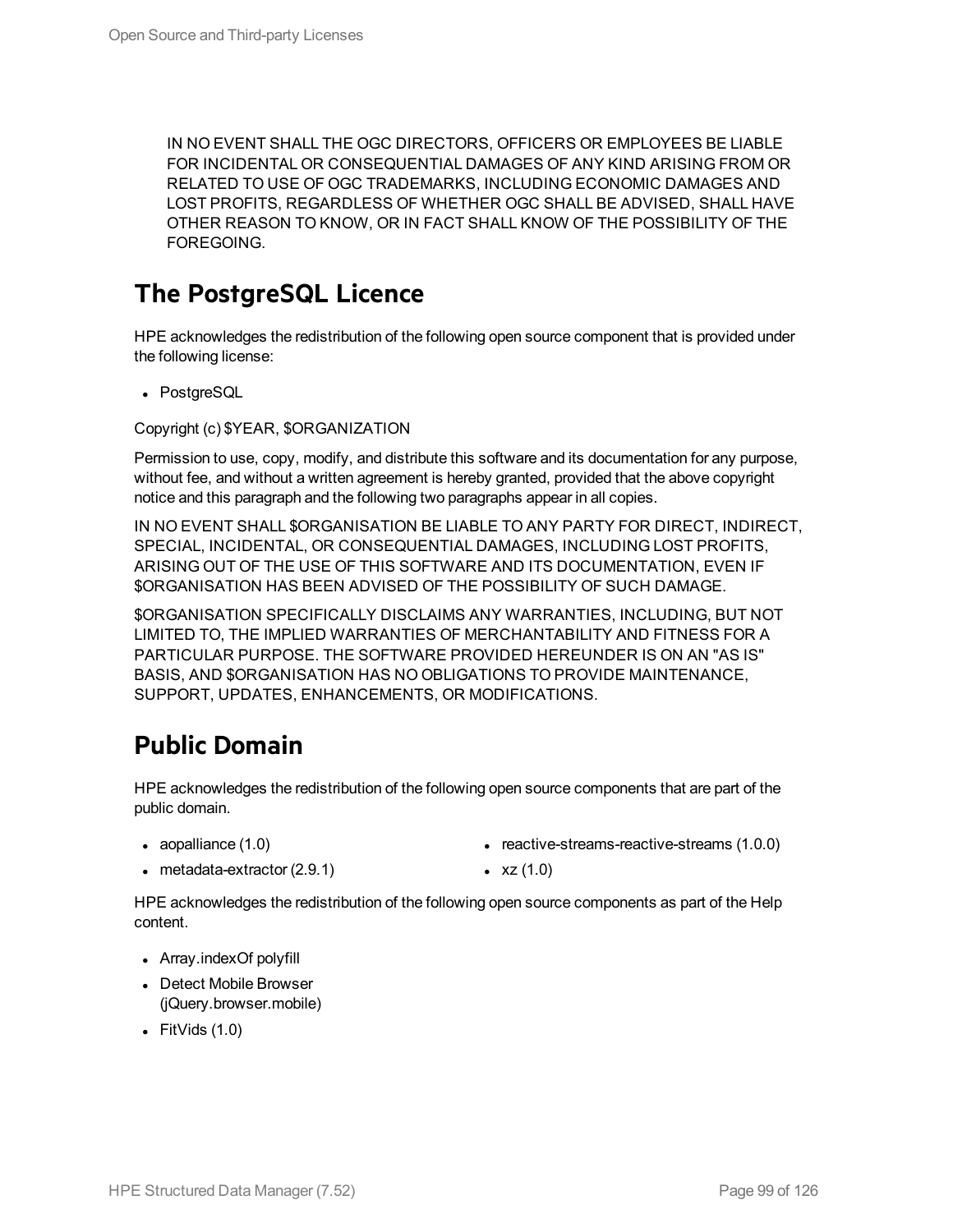## **Sun Microsystems Binary Code License for the J2SE Runtime Environment**

HPE acknowledges the redistribution of the following open source component that is provided under the following license:

• Java Standard Edition Runtime Environment

Sun Microsystems, Inc. Binary Code License Agreement for the JAVA 2 PLATFORM STANDARD EDITION RUNTIME ENVIRONMENT 5.0 SUN MICROSYSTEMS, INC. ("SUN") IS WILLING TO LICENSE THE SOFTWARE IDENTIFIED BELOW TO YOU ONLY UPON THE CONDITION THAT YOU ACCEPT ALL OF THE TERMS CONTAINED IN THIS BINARY CODE LICENSE AGREEMENT AND SUPPLEMENTAL LICENSE TERMS (COLLECTIVELY "AGREEMENT"). PLEASE READ THE AGREEMENT CAREFULLY. BY DOWNLOADING OR INSTALLING THIS SOFTWARE, YOU ACCEPT THE TERMS OF THE AGREEMENT. INDICATE ACCEPTANCE BY SELECTING THE "ACCEPT" BUTTON AT THE BOTTOM OF THE AGREEMENT. IF YOU ARE NOT WILLING TO BE BOUND BY ALL THE TERMS, SELECT THE "DECLINE" BUTTON AT THE BOTTOM OF THE AGREEMENT AND THE DOWNLOAD OR INSTALL PROCESS WILL NOT CONTINUE.

1. DEFINITIONS. "Software" means the identified above in binary form, any other machine readable materials (including, but not limited to, libraries, source files, header files, and data files), any updates or error corrections provided by Sun, and any user manuals, programming guides and other documentation provided to you by Sun under this Agreement. "Programs" mean Java applets and applications intended to run on the Java 2 Platform Standard Edition (J2SE platform) platform on Java-enabled general purpose desktop computers and servers.

2. LICENSE TO USE. Subject to the terms and conditions of this Agreement, including, but not limited to the Java Technology Restrictions of the Supplemental License Terms, Sun grants you a non-exclusive, non-transferable, limited license without license fees to reproduce and use internally Software complete and unmodified for the sole purpose of running Programs. Additional licenses for developers and/or publishers are granted in the Supplemental License Terms.

3. RESTRICTIONS. Software is confidential and copyrighted. Title to Software and all associated intellectual property rights is retained by Sun and/or its licensors. Unless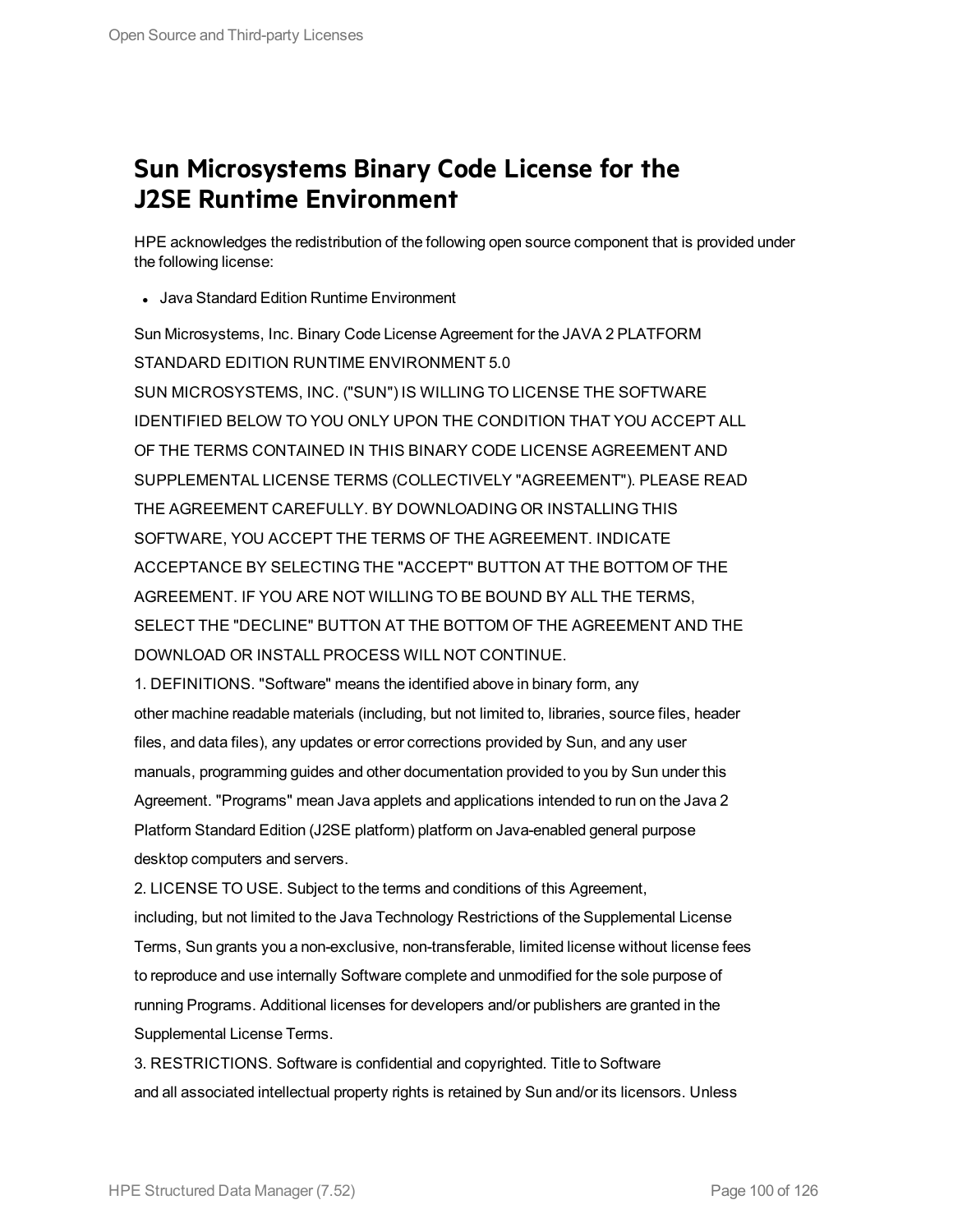enforcement is prohibited by applicable law, you may not modify, decompile, or reverse engineer Software. You acknowledge that Licensed Software is not designed or intended for use in the design, construction, operation or maintenance of any nuclear facility. Sun Microsystems, Inc. disclaims any express or implied warranty of fitness for such uses. No right, title or interest in or to any trademark, service mark, logo or trade name of Sun or its licensors is granted under this Agreement. Additional restrictions for developers and/or publishers licenses are set forth in the Supplemental License Terms.

4. LIMITED WARRANTY. Sun warrants to you that for a period of ninety (90) days from the date of purchase, as evidenced by a copy of the receipt, the media on which Software is furnished (if any) will be free of defects in materials and workmanship under normal use. Except for the foregoing, Software is provided "AS IS". Your exclusive remedy and Sun's entire liability under this limited warranty will be at Sun's option to replace Software media or refund the fee paid for Software. Any implied warranties on the Software are limited to 90 days. Some states do not allow limitations on duration of an implied warranty, so the above may not apply to you. This limited warranty gives you specific legal rights. You may have others, which vary from state to state.

5. DISCLAIMER OF WARRANTY. UNLESS SPECIFIED IN THIS AGREEMENT, ALL EXPRESS OR IMPLIED CONDITIONS, REPRESENTATIONS AND WARRANTIES, INCLUDING ANY IMPLIED WARRANTY OF MERCHANTABILITY, FITNESS FOR A PARTICULAR PURPOSE OR NON-INFRINGEMENT ARE DISCLAIMED, EXCEPT TO THE EXTENT THAT THESE DISCLAIMERS ARE HELD TO BE LEGALLY INVALID.

6. LIMITATION OF LIABILITY. TO THE EXTENT NOT PROHIBITED BY LAW, IN NO EVENT WILL SUN OR ITS LICENSORS BE LIABLE FOR ANY LOST REVENUE, PROFIT OR DATA, OR FOR SPECIAL, INDIRECT, CONSEQUENTIAL, INCIDENTAL OR PUNITIVE DAMAGES, HOWEVER CAUSED REGARDLESS OF THE THEORY OF LIABILITY, ARISING OUT OF OR RELATED TO THE USE OF OR INABILITY TO USE SOFTWARE, EVEN IF SUN HAS BEEN ADVISED OF THE POSSIBILITY OF SUCH DAMAGES. In no event will Sun's liability to you, whether in contract, tort (including negligence), or otherwise, exceed the amount paid by you for Software under this Agreement. The foregoing limitations will apply even if the above stated warranty fails of its essential purpose. Some states do not allow the exclusion of incidental or consequential damages, so some of the terms above may not be applicable to you.

7. TERMINATION. This Agreement is effective until terminated. You may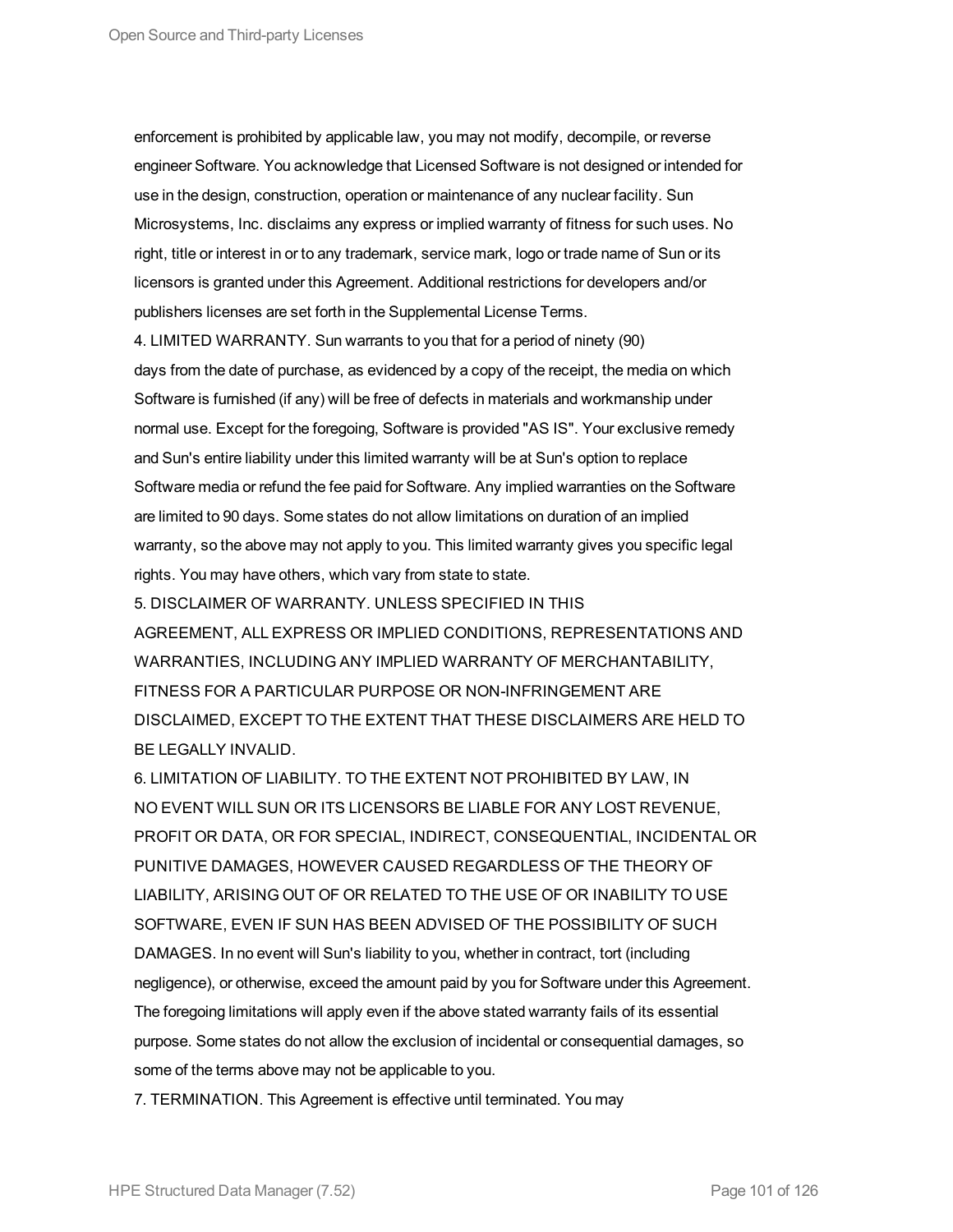terminate this Agreement at any time by destroying all copies of Software. This Agreement will terminate immediately without notice from Sun if you fail to comply with any provision of this Agreement. Either party may terminate this Agreement immediately should any Software become, or in either party's opinion be likely to become, the subject of a claim of infringement of any intellectual property right. Upon Termination, you must destroy all copies of Software.

8. EXPORT REGULATIONS. All Software and technical data delivered under this Agreement are subject to US export control laws and may be subject to export or import regulations in other countries. You agree to comply strictly with all such laws and regulations and acknowledge that you have the responsibility to obtain such licenses to export, re-export, or import as may be required after delivery to you.

9. TRADEMARKS AND LOGOS. You acknowledge and agree as between you and Sun that Sun owns the SUN, SOLARIS, JAVA, JINI, FORTE, and iPLANET trademarks and all SUN, SOLARIS, JAVA, JINI, FORTE, and iPLANET-related trademarks, service marks, logos and other brand designations ("Sun Marks"), and you agree to comply with the Sun Trademark and Logo Usage Requirements currently located at

http://www.sun.com/policies/trademarks. Any use you make of the Sun Marks inures to Sun's benefit.

10. U.S. GOVERNMENT RESTRICTED RIGHTS. If Software is being acquired by or on behalf of the U.S. Government or by a U.S. Government prime contractor or subcontractor (at any tier), then the Government's rights in Software and accompanying documentation will be only as set forth in this Agreement; this is in accordance with 48 CFR 227.7201 through 227.7202-4 (for Department of Defense (DOD) acquisitions) and with 48 CFR 2.101 and 12.212 (for non-DOD acquisitions).

11. GOVERNING LAW. Any action related to this Agreement will be governed by California law and controlling U.S. federal law. No choice of law rules of any jurisdiction will apply.

12. SEVERABILITY. If any provision of this Agreement is held to be unenforceable, this Agreement will remain in effect with the provision omitted, unless omission would frustrate the intent of the parties, in which case this Agreement will immediately terminate. 13. INTEGRATION. This Agreement is the entire agreement between you and Sun relating to its subject matter. It supersedes all prior or contemporaneous oral or written communications, proposals, representations and warranties and prevails over any conflicting or additional terms of any quote, order, acknowledgment, or other communication between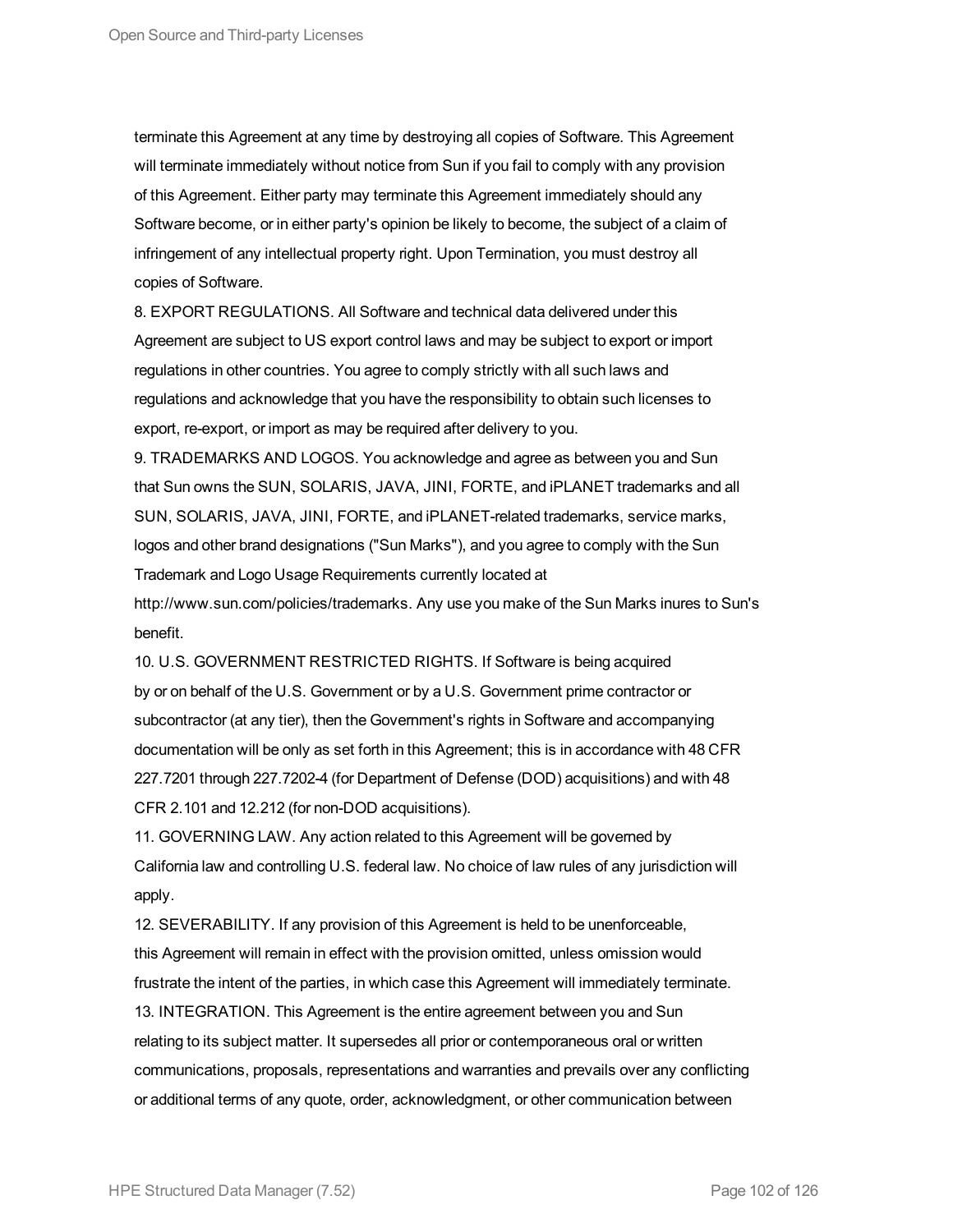the parties relating to its subject matter during the term of this Agreement. No modification of this Agreement will be binding, unless in writing and signed by an authorized representative of each party.

SUPPLEMENTAL LICENSE TERMS These Supplemental License Terms add to or modify the terms of the Binary Code License Agreement. Capitalized terms not defined in these Supplemental Terms shall have the same meanings ascribed to them in the Binary Code License Agreement . These Supplemental Terms shall supersede any inconsistent or conflicting terms in the Binary Code License Agreement, or in any license contained within the Software.

A. Software Internal Use and Development License Grant. Subject to the terms and conditions of this Agreement and restrictions and exceptions set forth in the Software "README" file, including, but not limited to the Java Technology Restrictions of these Supplemental Terms, Sun grants you a non-exclusive, non-transferable, limited license without fees to reproduce internally and use internally the Software complete and unmodified for the purpose of designing, developing, and testing your Programs.

B. License to Distribute Software. Subject to the terms and conditions of this Agreement and restrictions and exceptions set forth in the Software README file, including, but not limited to the Java Technology Restrictions of these Supplemental Terms, Sun grants you a non-exclusive, non-transferable, limited license without fees to reproduce and distribute the Software, provided that (i) you distribute the Software complete and unmodified and only bundled as part of, and for the sole purpose of running, your Programs, (ii) the Programs add significant and primary functionality to the Software, (iii) you do not distribute additional software intended to replace any component(s) of the Software, (iv) you do not remove or alter any proprietary legends or notices contained in the Software, (v) you only distribute the Software subject to a license agreement that protects Sun's interests consistent with the terms contained in this Agreement, and (vi) you agree to defend and indemnify Sun and its licensors from and against any damages, costs, liabilities, settlement amounts and/or expenses (including attorneys' fees) incurred in connection with any claim, lawsuit or action by any third party that arises or results from the use or distribution of any and all Programs and/or Software.

C. Java Technology Restrictions. You may not create, modify, or change the behavior of, or authorize your licensees to create, modify, or change the behavior of, classes, interfaces, or subpackages that are in any way identified as "java", "javax", "sun" or similar convention as specified by Sun in any naming convention designation.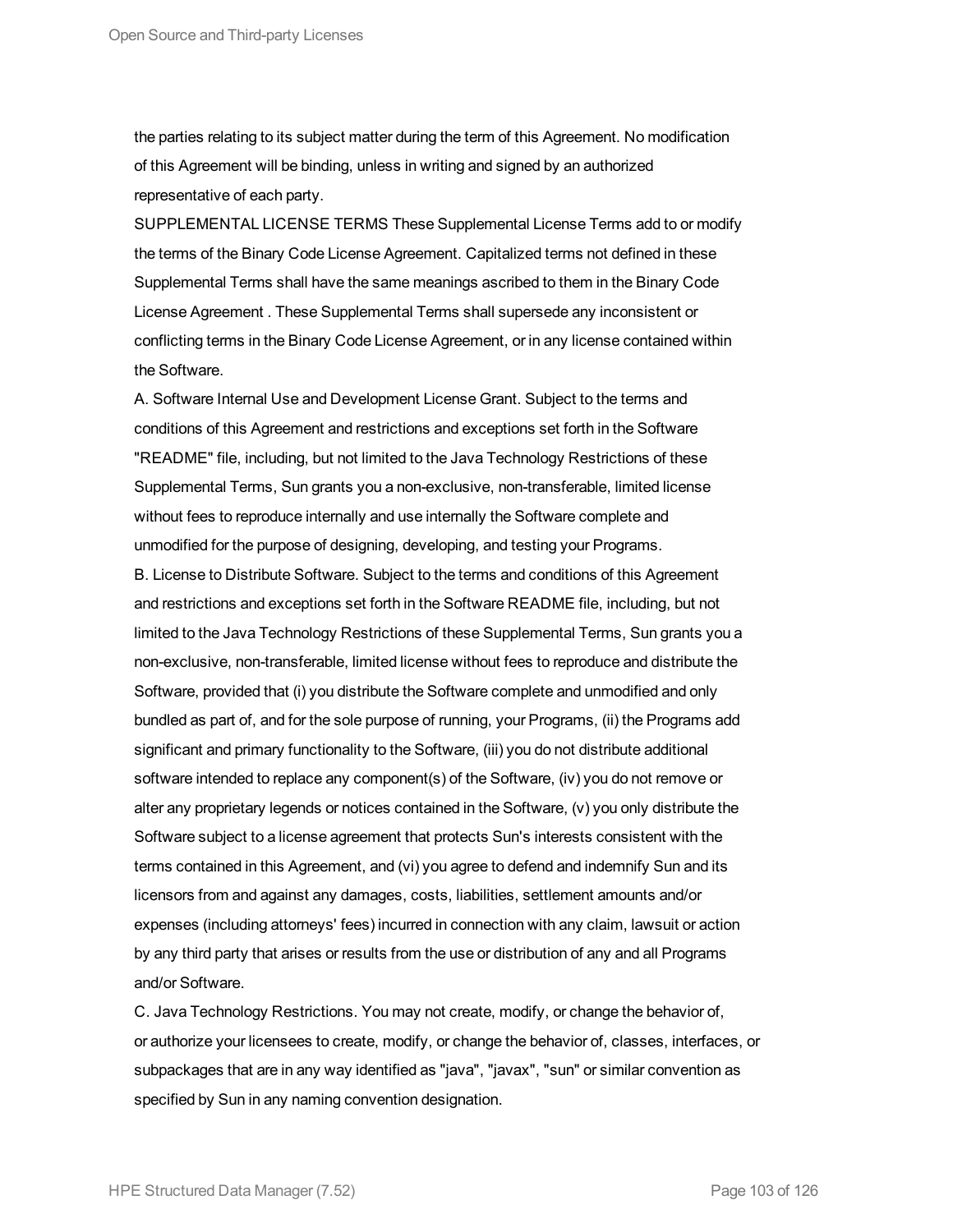D. Source Code. Software may contain source code that, unless expressly licensed for other purposes, is provided solely for reference purposes pursuant to the terms of this Agreement. Source code may not be redistributed unless expressly provided for in this Agreement.

E. Third Party Code. Additional copyright notices and license terms applicable to portions of the Software are set forth in the THIRDPARTYLICENSEREADME.txt file. In addition to any terms and conditions of any third party opensource/freeware license identified in the THIRDPARTYLICENSEREADME.txt file, the disclaimer of warranty and limitation of liability provisions in paragraphs 5 and 6 of the Binary Code License Agreement shall apply to all Software in this distribution.

F. Termination for Infringement. Either party may terminate this Agreement immediately should any Software become, or in either party's opinion be likely to become, the subject of a claim of infringement of any intellectual property right. For inquiries please contact: Sun Microsystems, Inc., 4150 Network Circle, Santa Clara, California 95054, U.S.A. (LFI#143333/Form ID#011801)

# **Sun Microsystems Binary Code License with JavaHelp Supplement**

HPE acknowledges the redistribution of the following open source components that are provided under the following license:

• Java Help

This license is the Sun Microsystems Binary Code License and Java Help supplemental license terms

Sun Microsystems, Inc

Binary Code License Agreement for the JAVA SE RUNTIME ENVIRONMENT (JRE) VERSION 6 and JAVAFX RUNTIME VERSION 1

SUN MICROSYSTEMS, INC. ("SUN") IS WILLING TO LICENSE THE SOFTWARE IDENTIFIED BELOW TO YOU ONLY UPON THE CONDITION THAT YOU ACCEPT ALL OF THE TERMS CONTAINED IN THIS BINARY CODE LICENSE AGREEMENT AND SUPPLEMENTAL LICENSE TERMS (COLLECTIVELY "AGREEMENT"). PLEASE READ THE AGREEMENT CAREFULLY. BY USING THE SOFTWARE YOU ACKNOWLEDGE THAT YOU HAVE READ THE TERMS AND AGREE TO THEM. IF YOU ARE AGREEING TO THESE TERMS ON BEHALF OF A COMPANY OR OTHER LEGAL ENTITY, YOU REPRESENT THAT YOU HAVE THE LEGAL AUTHORITY TO BIND THE LEGAL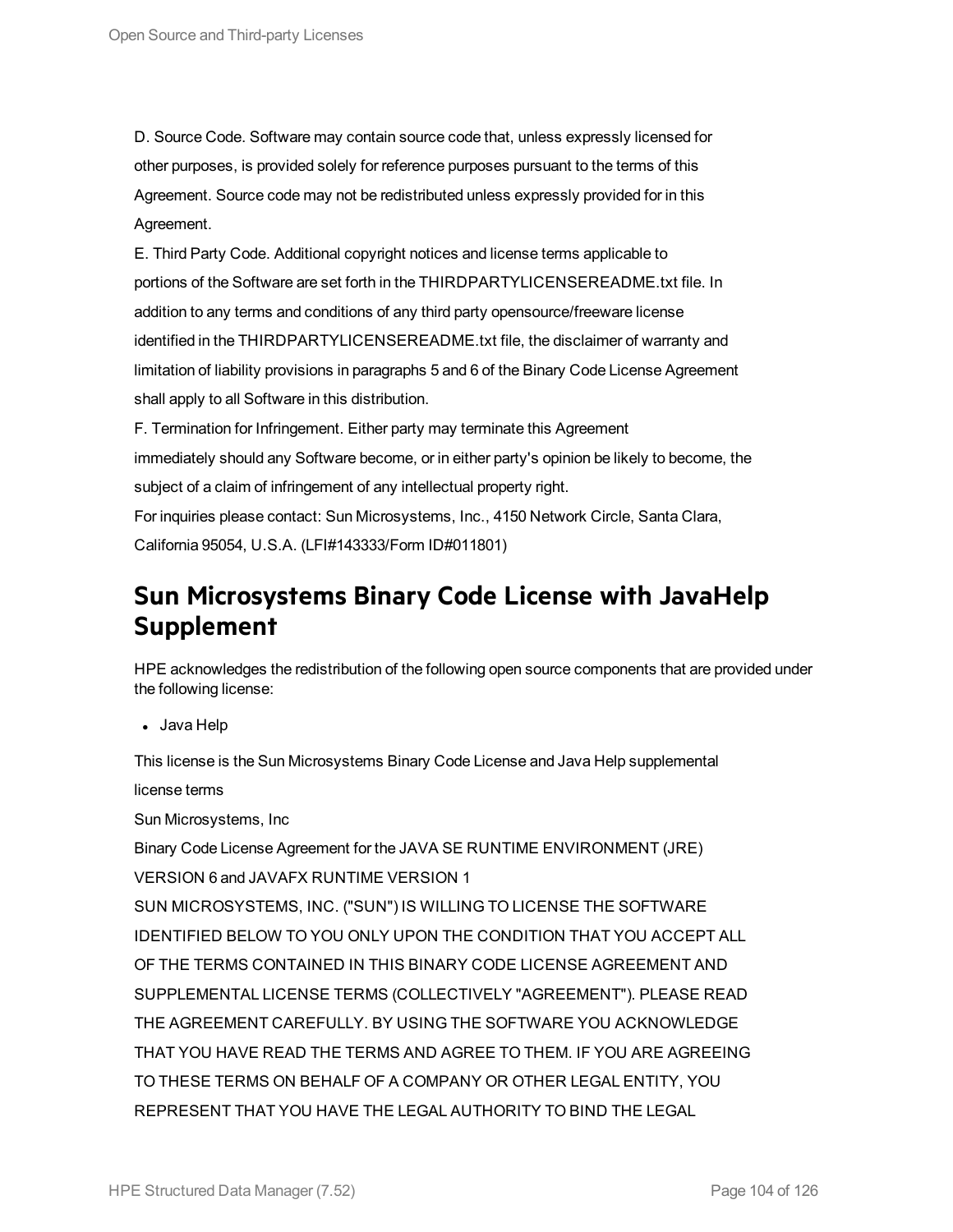ENTITY TO THESE TERMS. IF YOU DO NOT HAVE SUCH AUTHORITY, OR IF YOU DO NOT WISH TO BE BOUND BY THE TERMS, THEN YOU MUST NOT USE THE SOFTWARE ON THIS SITE OR ANY OTHER MEDIA ON WHICH THE SOFTWARE IS CONTAINED.

1. DEFINITIONS. "Software" means the identified above in binary form, any other machine readable materials (including, but not limited to, libraries, source files, header files, and data files), any updates or error corrections provided by Sun, and any user manuals, programming guides and other documentation provided to you by Sun under this Agreement. "General Purpose Desktop Computers and Servers" means computers, including desktop and laptop computers, or servers, used for general computing functions under end user control (such as but not specifically limited to email, general purpose Internet browsing, and office suite productivity tools). The use of Software in systems and solutions that provide dedicated functionality (other than as mentioned above) or designed for use in embedded or functionspecific software applications, for example but not limited to: Software embedded in or bundled with industrial control systems, wireless mobile telephones, wireless handheld devices, netbooks, kiosks, TV/STB, Blu-ray Disc devices, telematics and network control switching equipment, printers and storage management systems, and other related systems are excluded from this definition and not licensed under this Agreement. "Programs" means (a) Java technology applets and applications intended to run on the Java Platform Standard Edition (Java SE) platform on Java-enabled General Purpose Desktop Computers and Servers, and (b) JavaFX technology applications intended to run on the JavaFX Runtime on JavaFX-enabled General Purpose Desktop Computers and Servers.

2. LICENSE TO USE. Subject to the terms and conditions of this Agreement, including, but not limited to the Java Technology Restrictions of the Supplemental License Terms, Sun grants you a non-exclusive, non-transferable, limited license without license fees to reproduce and use internally Software complete and unmodified for the sole purpose of running Programs. Additional licenses for developers and/or publishers are granted in the Supplemental License Terms.

3. RESTRICTIONS. Software is confidential and copyrighted. Title to Software and all associated intellectual property rights is retained by Sun and/or its licensors. Unless enforcement is prohibited by applicable law, you may not modify, decompile, or reverse engineer Software. You acknowledge that Licensed Software is not designed or intended for use in the design, construction, operation or maintenance of any nuclear facility. Sun Microsystems, Inc. disclaims any express or implied warranty of fitness for such uses. No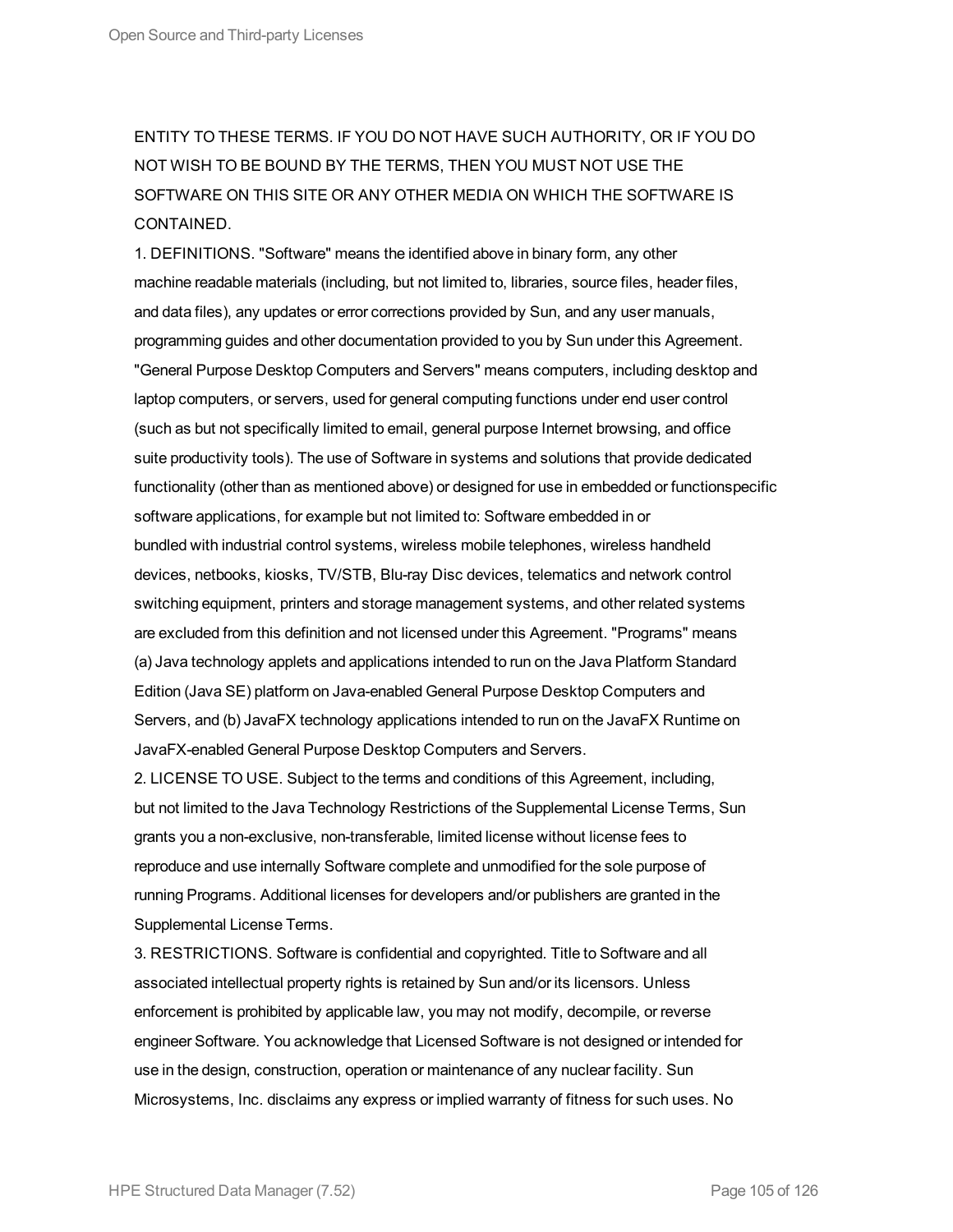right, title or interest in or to any trademark, service mark, logo or trade name of Sun or its licensors is granted under this Agreement. Additional restrictions for developers and/or publishers licenses are set forth in the Supplemental License Terms.

4. LIMITED WARRANTY. Sun warrants to you that for a period of ninety (90) days from the date of purchase, as evidenced by a copy of the receipt, the media on which Software is furnished (if any) will be free of defects in materials and workmanship under normal use. Except for the foregoing, Software is provided "AS IS". Your exclusive remedy and Sun's entire liability under this limited warranty will be at Sun's option to replace Software media or refund the fee paid for Software. Any implied warranties on the Software are limited to 90 days. Some states do not allow limitations on duration of an implied warranty, so the above may not apply to you. This limited warranty gives you specific legal rights. You may have others, which vary from state to state.

5. DISCLAIMER OF WARRANTY. UNLESS SPECIFIED IN THIS AGREEMENT, ALL EXPRESS OR IMPLIED CONDITIONS, REPRESENTATIONS AND WARRANTIES, INCLUDING ANY IMPLIED WARRANTY OF MERCHANTABILITY, FITNESS FOR A PARTICULAR PURPOSE OR NON-INFRINGEMENT ARE DISCLAIMED, EXCEPT TO THE EXTENT THAT THESE DISCLAIMERS ARE HELD TO BE LEGALLY INVALID. 6. LIMITATION OF LIABILITY. TO THE EXTENT NOT PROHIBITED BY LAW, IN NO EVENT WILL SUN OR ITS LICENSORS BE LIABLE FOR ANY LOST REVENUE, PROFIT OR DATA, OR FOR SPECIAL, INDIRECT, CONSEQUENTIAL, INCIDENTAL OR PUNITIVE DAMAGES, HOWEVER CAUSED REGARDLESS OF THE THEORY OF LIABILITY, ARISING OUT OF OR RELATED TO THE USE OF OR INABILITY TO USE SOFTWARE, EVEN IF SUN HAS BEEN ADVISED OF THE POSSIBILITY OF SUCH DAMAGES. In no event will Sun's liability to you, whether in contract, tort (including negligence), or otherwise, exceed the amount paid by you for Software under this Agreement. The foregoing limitations will apply even if the above stated warranty fails of its essential purpose. Some states do not allow the exclusion of incidental or consequential damages, so some of the terms above may not be applicable to you.

7. TERMINATION. This Agreement is effective until terminated. You may terminate this Agreement at any time by destroying all copies of Software. This Agreement will terminate immediately without notice from Sun if you fail to comply with any provision of this Agreement. Either party may terminate this Agreement immediately should any Software become, or in either party's opinion be likely to become, the subject of a claim of infringement of any intellectual property right. Upon Termination, you must destroy all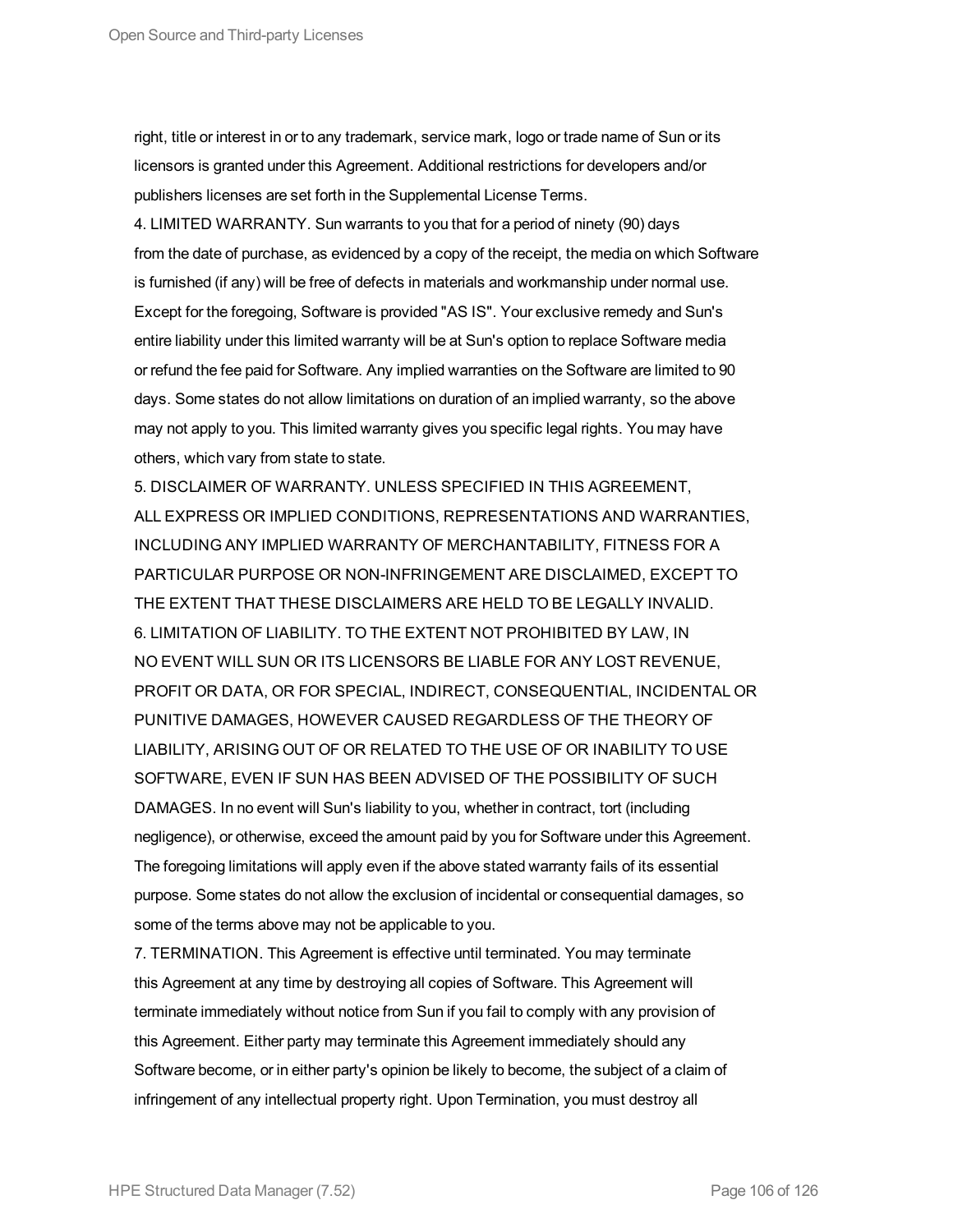copies of Software.

8. EXPORT REGULATIONS. All Software and technical data delivered under this Agreement are subject to US export control laws and may be subject to export or import regulations in other countries. You agree to comply strictly with all such laws and regulations and acknowledge that you have the responsibility to obtain such licenses to export, re-export, or import as may be required after delivery to you.

9. TRADEMARKS AND LOGOS. You acknowledge and agree as between you and Sun that Sun owns the SUN, SOLARIS, JAVA, JINI, FORTE, and iPLANET trademarks and all SUN, SOLARIS, JAVA, JINI, FORTE, and iPLANET-related trademarks, service marks, logos and other brand designations ("Sun Marks"), and you agree to comply with the Sun Trademark and Logo Usage Requirements currently located at

http://www.sun.com/policies/trademarks. Any use you make of the Sun Marks inures to Sun's benefit.

10. U.S. GOVERNMENT RESTRICTED RIGHTS. If Software is being acquired by or on behalf of the U.S. Government or by a U.S. Government prime contractor or subcontractor (at any tier), then the Government's rights in Software and accompanying documentation will be only as set forth in this Agreement; this is in accordance with 48 CFR 227.7201 through 227.7202-4 (for Department of Defense (DOD) acquisitions) and with 48 CFR 2.101 and 12.212 (for non-DOD acquisitions).

11. GOVERNING LAW. Any action related to this Agreement will be governed by California law and controlling U.S. federal law. No choice of law rules of any jurisdiction will apply.

12. SEVERABILITY. If any provision of this Agreement is held to be unenforceable, this Agreement will remain in effect with the provision omitted, unless omission would frustrate the intent of the parties, in which case this Agreement will immediately terminate.

13. INTEGRATION. This Agreement is the entire agreement between you and Sun relating to its subject matter. It supersedes all prior or contemporaneous oral or written communications, proposals, representations and warranties and prevails over any conflicting or additional terms of any quote, order, acknowledgment, or other communication between the parties relating to its subject matter during the term of this Agreement. No modification of this Agreement will be binding, unless in writing and signed by an authorized representative of each party.

#### SUPPLEMENTAL LICENSE TERMS

These Supplemental License Terms add to or modify the terms of the Binary Code License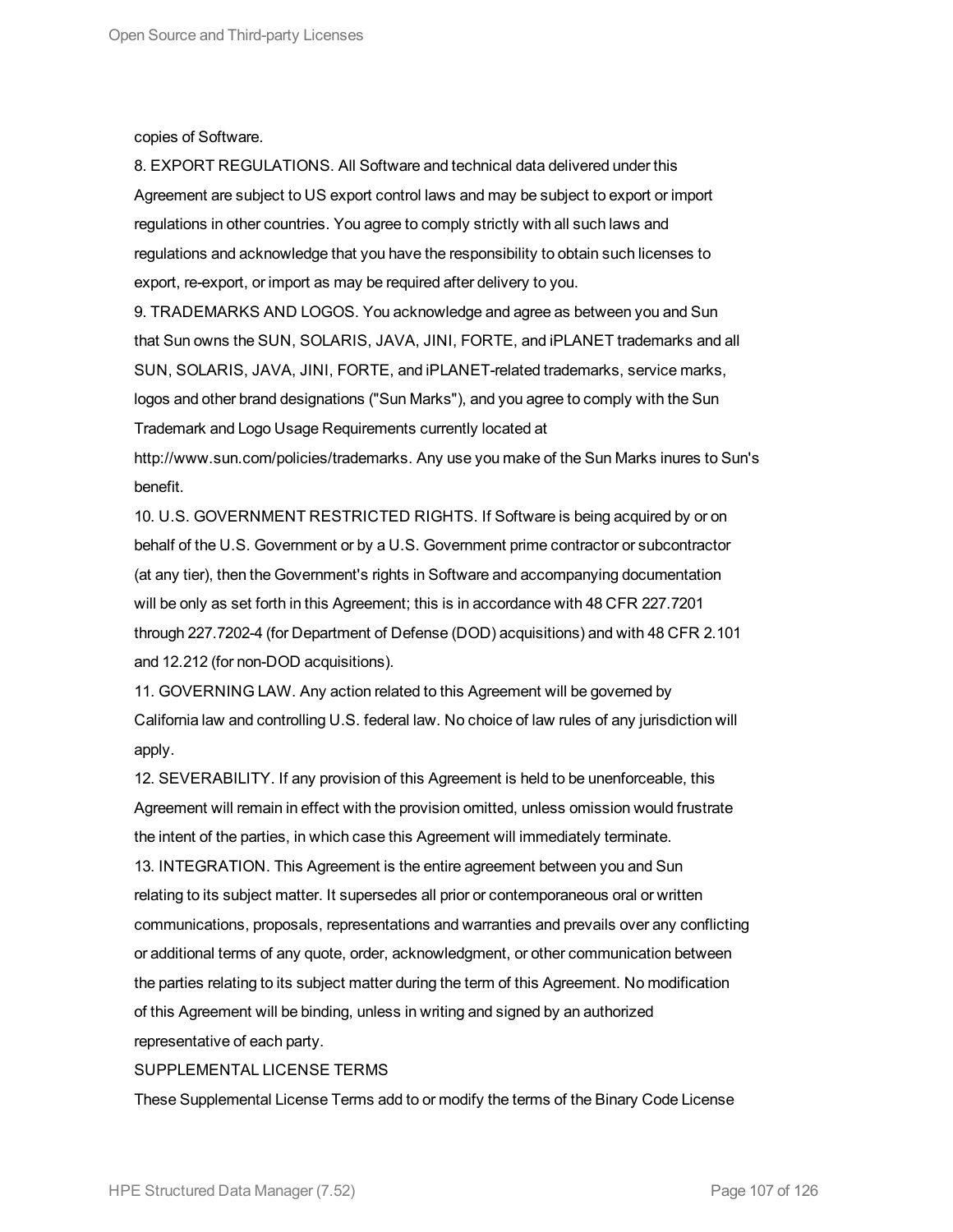Agreement. Capitalized terms not defined in these Supplemental Terms shall have the same meanings ascribed to them in the Binary Code License Agreement. These Supplemental Terms shall supersede any inconsistent or conflicting terms in the Binary Code License Agreement, or in any license contained within the Software.

A. Software Internal Use and Development License Grant. Subject to the terms and conditions of this Agreement and restrictions and exceptions set forth in the Software "README" file incorporated herein by reference, including, but not limited to the Java Technology Restrictions of these Supplemental Terms, Sun grants you a non-exclusive, nontransferable,

limited license without fees to reproduce internally and use internally the Software complete and unmodified for the purpose of designing, developing, and testing your Programs.

B. License to Distribute Software. Subject to the terms and conditions of this Agreement and restrictions and exceptions set forth in the Software README file, including, but not limited to the Java Technology Restrictions of these Supplemental Terms, Sun grants you a non-exclusive, non-transferable, limited license without fees to reproduce and distribute the Software (except for the JavaFX Runtime), provided that (i) you distribute the Software complete and unmodified and only bundled as part of, and for the sole purpose of running, your Programs, (ii) the Programs add significant and primary functionality to the Software, (iii) you do not distribute additional software intended to replace any component(s) of the Software, (iv) you do not remove or alter any proprietary legends or notices contained in the Software, (v) you only distribute the Software subject to a license agreement that protects Sun's interests consistent with the terms contained in this Agreement, and (vi) you agree to defend and indemnify Sun and its licensors from and against any damages, costs, liabilities, settlement amounts and/or expenses (including attorneys' fees) incurred in connection with any claim, lawsuit or action by any third party that arises or results from the use or distribution of any and all Programs and/or Software.

C. Java Technology Restrictions. You may not create, modify, or change the behavior of, or authorize your licensees to create, modify, or change the behavior of, classes, interfaces, or subpackages that are in any way identified as "java", "javax", "sun" or similar convention as specified by Sun in any naming convention designation.

D. Source Code. Software may contain source code that, unless expressly licensed for other purposes, is provided solely for reference purposes pursuant to the terms of this Agreement. Source code may not be redistributed unless expressly provided for in this Agreement.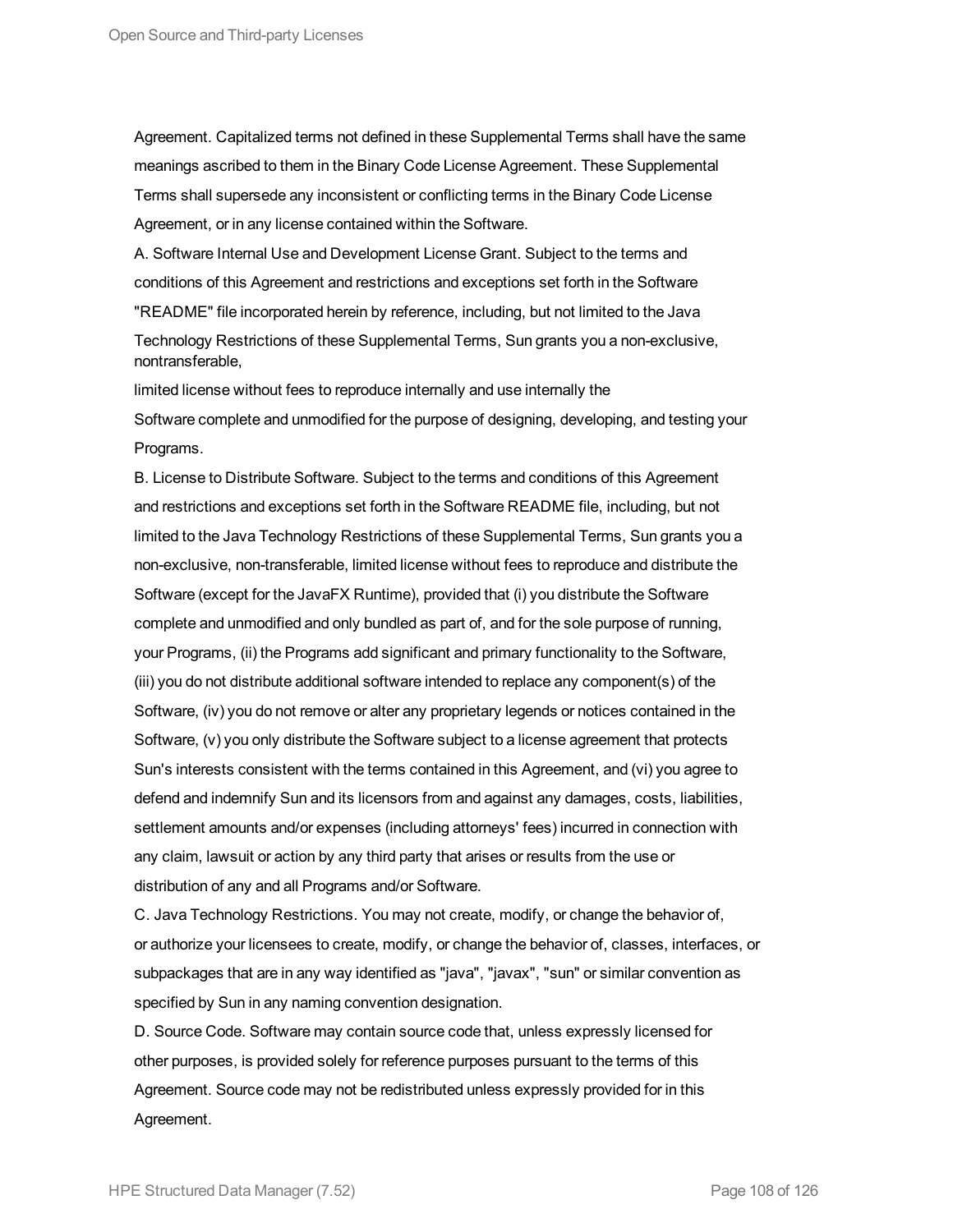E. Third Party Code. Additional copyright notices and license terms applicable to portions of the Software are set forth in the THIRDPARTYLICENSEREADME.txt file. In addition to any terms and conditions of any third party opensource/freeware license identified in the THIRDPARTYLICENSEREADME.txt file, the disclaimer of warranty and limitation of liability provisions in paragraphs 5 and 6 of the Binary Code License Agreement shall apply to all Software in this distribution.

F. Termination for Infringement. Either party may terminate this Agreement immediately should any Software become, or in either party's opinion be likely to become, the subject of a claim of infringement of any intellectual property right.

G. Installation and Auto-Update. The Software's installation and auto-update processes transmit a limited amount of data to Sun (or its service provider) about those specific processes to help Sun understand and optimize them. Sun does not associate the data with personally identifiable information. You can find more information about the data Sun collects at http://java.com/data/.

For inquiries please contact: Sun Microsystems, Inc., 4150 Network Circle, Santa Clara, California 95054, U.S.A.

### JAVAHELP(TM) VERSION 2.0

# SUPPLEMENTAL LICENSE TERMS

These supplemental license terms ("Supplemental Terms") add to or modify the terms of the Binary Code License Agreement (collectively, the "Agreement"). Capitalized terms not defined in these Supplemental Terms shall have the same meanings ascribed to them in the Agreement. These Supplemental Terms shall supersede any inconsistent or conflicting terms in the Agreement, or in any license contained within the Software.

1. Software Internal Use and Development License Grant. Subject to the terms and conditions of this Agreement, including, but not limited to Section 4 (Java(TM) Technology Restrictions) of these Supplemental Terms, Sun grants you a non-exclusive, nontransferable, limited license to reproduce internally and use internally the binary form of the Software complete and unmodified for the sole purpose of designing, developing and testing your Java applets and applications intended to run on the Java platform ("Programs"). 2. License to Distribute Software. In addition to the license granted in Section 1 (Software Internal Use and Development License Grant) of these Supplemental Terms, subject to the terms and conditions of this Agreement, including but not limited to Section 4 (Java Technology Restrictions), Sun grants you a non-exclusive, non-transferable, limited

license to reproduce and distribute the Software in binary form only, provided that you (i)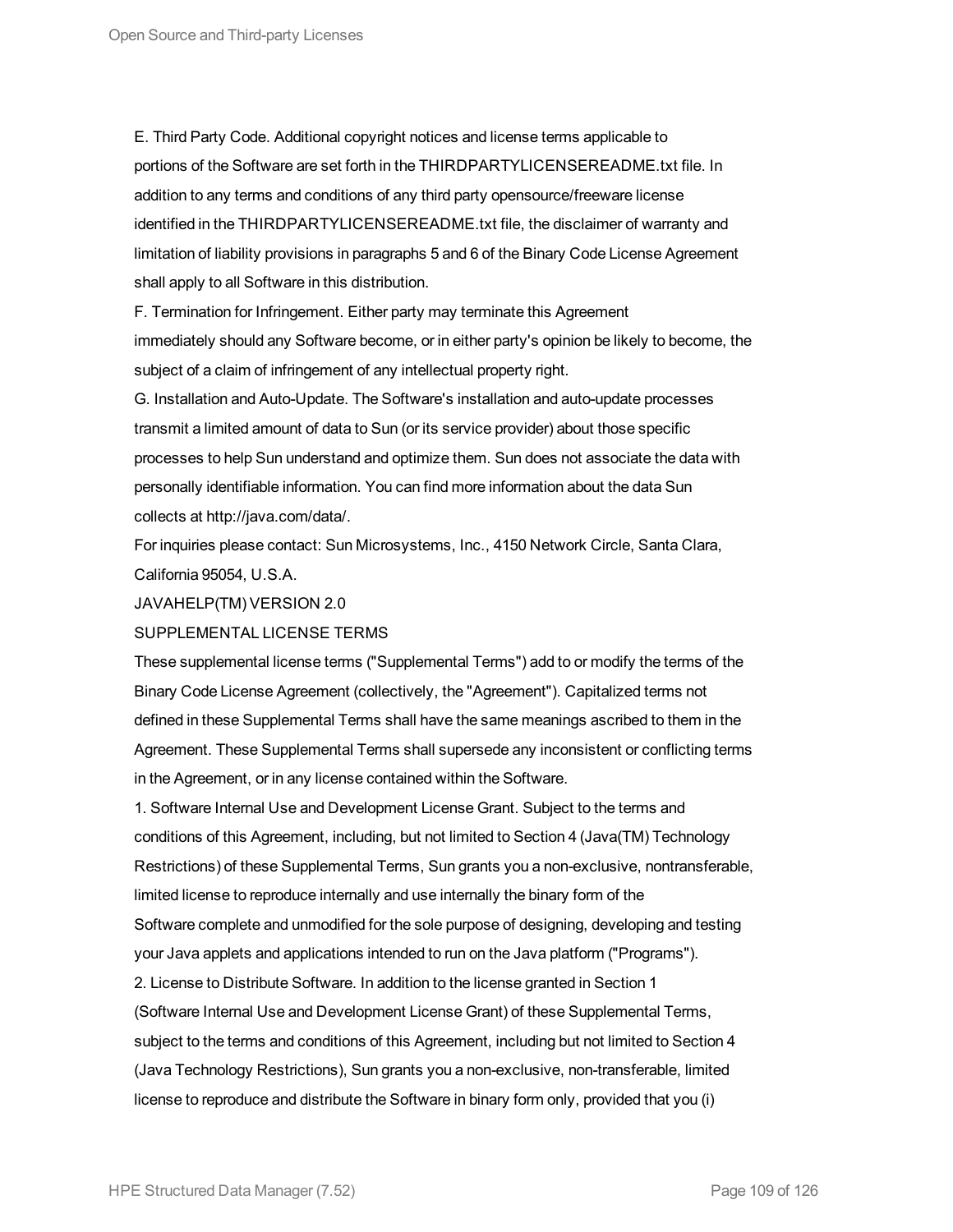distribute the Software complete and unmodified and only bundled as part of your Programs, (ii) do not distribute additional software intended to replace any component(s) of the Software, (iii) do not remove or alter any proprietary legends or notices contained in the Software, (iv) only distribute the Software subject to a license agreement that protects Sun's interests consistent with the terms contained in this Agreement, and (v) agree to defend and indemnify Sun and its licensors from and against any damages, costs, liabilities, settlement amounts and/or expenses (including attorneys' fees) incurred in connection with any claim, lawsuit or action by any third party that arises or results from the use or distribution of any and all Programs and/or Software.

3. License to Distribute Redistributables. In addition to the license granted in Section 1 (Software Internal Use and Development License Grant) of these Supplemental Terms, subject to the terms and conditions of this Agreement, including but not limited to Section 3 (Java Technology Restrictions) of these Supplemental Terms, Sun grants you a nonexclusive, non-transferable, limited license to reproduce and distribute those files specifically identified as redistributable in the Software "README" file ("Redistributables") provided that: (i) you distribute the Redistributables complete and unmodified (unless otherwise specified in the applicable README file), and only bundled as part of your Programs, (ii) you do not distribute additional software intended to supersede any component(s) of the Redistributables, (iii) you do not remove or alter any proprietary legends or notices contained in or on the Redistributables, (iv) you only distribute the Redistributables pursuant to a license agreement that protects Sun's interests consistent with the terms contained in the Agreement, and (v) you agree to defend and indemnify Sun and its licensors from and against any damages, costs, liabilities, settlement amounts and/or expenses (including attorneys' fees) incurred in connection with any claim, lawsuit or action by any third party that arises or results from the use or distribution of any and all Programs and/or Software. 4. Java Technology Restrictions. You may not modify the Java Platform Interface ("JPI", identified as classes contained within the "java" package or any subpackages of the "java" package), by creating additional classes within the JPI or otherwise causing the addition to or modification of the classes in the JPI. In the event that you create an additional class and associated API(s) which (i) extends the functionality of the Java platform, and (ii) is exposed to third party software developers for the purpose of developing additional software which invokes such additional API, you must promptly publish broadly an accurate specification for such API for free use by all developers. You may not create, or authorize your licensees to create, additional classes, interfaces, or subpackages that are in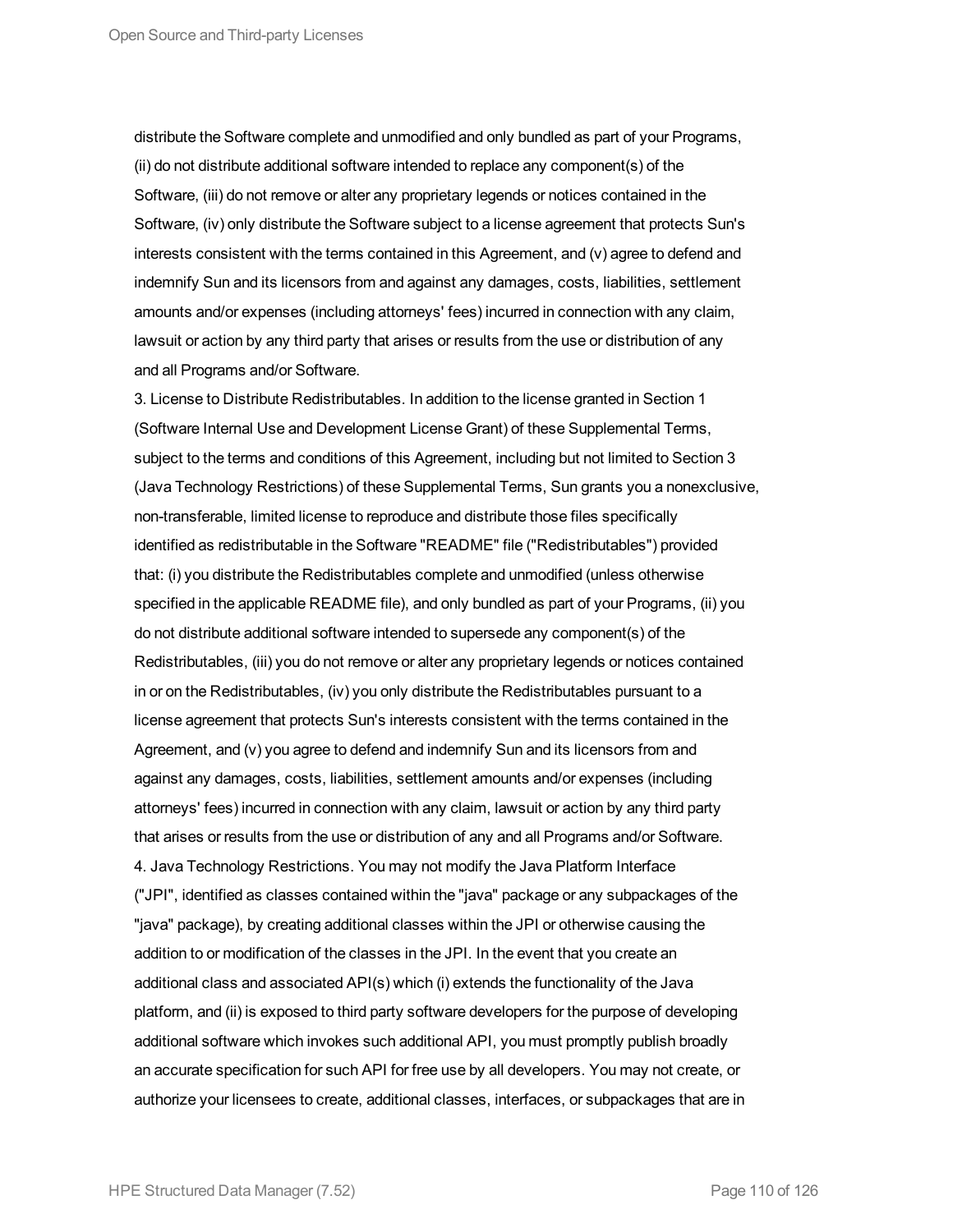any way identified as "java", "javax", "sun" or similar convention as specified by Sun in any naming convention designation.

5. Java Runtime Availability. Refer to the appropriate version of the Java Runtime Environment binary code license (currently located at

http://www.java.sun.com/jdk/index.html) for the availability of runtime code which may be distributed with Java applets and applications.

6. Trademarks and Logos. You acknowledge and agree as between you and Sun that Sun owns the SUN, SOLARIS, JAVA, JINI, FORTE, and iPLANET trademarks and all SUN, SOLARIS, JAVA, JINI, FORTE, and iPLANET-related trademarks, service marks, logos and other brand designations ("Sun Marks"), and you agree to comply with the Sun Trademark and Logo Usage Requirements currently located at http://www.sun.com/policies/trademarks. Any use you make of the Sun Marks inures to Sun's benefit.

7. Source Code. Software may contain source code that is provided solely for reference purposes pursuant to the terms of this Agreement. Source code may not be redistributed unless expressly provided for in this Agreement. Some source code may contain alternative license terms that apply only to that source code file.

8. Termination for Infringement. Either party may terminate this Agreement

immediately should any Software become, or in either party's opinion be likely to become, the subject of a claim of infringement of any intellectual property right.

For inquiries please contact: Sun Microsystems, Inc. 4150 Network Circle, Santa Clara, California 95054. (LFI#144285/Form ID#011801)

# **W3C Software Notice and License (W3C)**

HPE acknowledges the redistribution of the following open source components that are provided under the following license:

- 
- sac (1.3) **lacks lacks lacksquare in the UTF8 Encoding method**

By obtaining, using and/or copying this work, you (the licensee) agree that you have read, understood, and will comply with the following terms and conditions.

Permission to copy, modify, and distribute this software and its documentation, with or without modification, for any purpose and without fee or royalty is hereby granted, provided that you include the following on ALL copies of the software and documentation or portions thereof, including modifications:

- The full text of this NOTICE in a location viewable to users of the redistributed or derivative work.
- Any pre-existing intellectual property disclaimers, notices, or terms and conditions. If none exist, the W3C Software Short Notice should be included (hypertext is preferred, text is permitted) within the body of any redistributed or derivative code.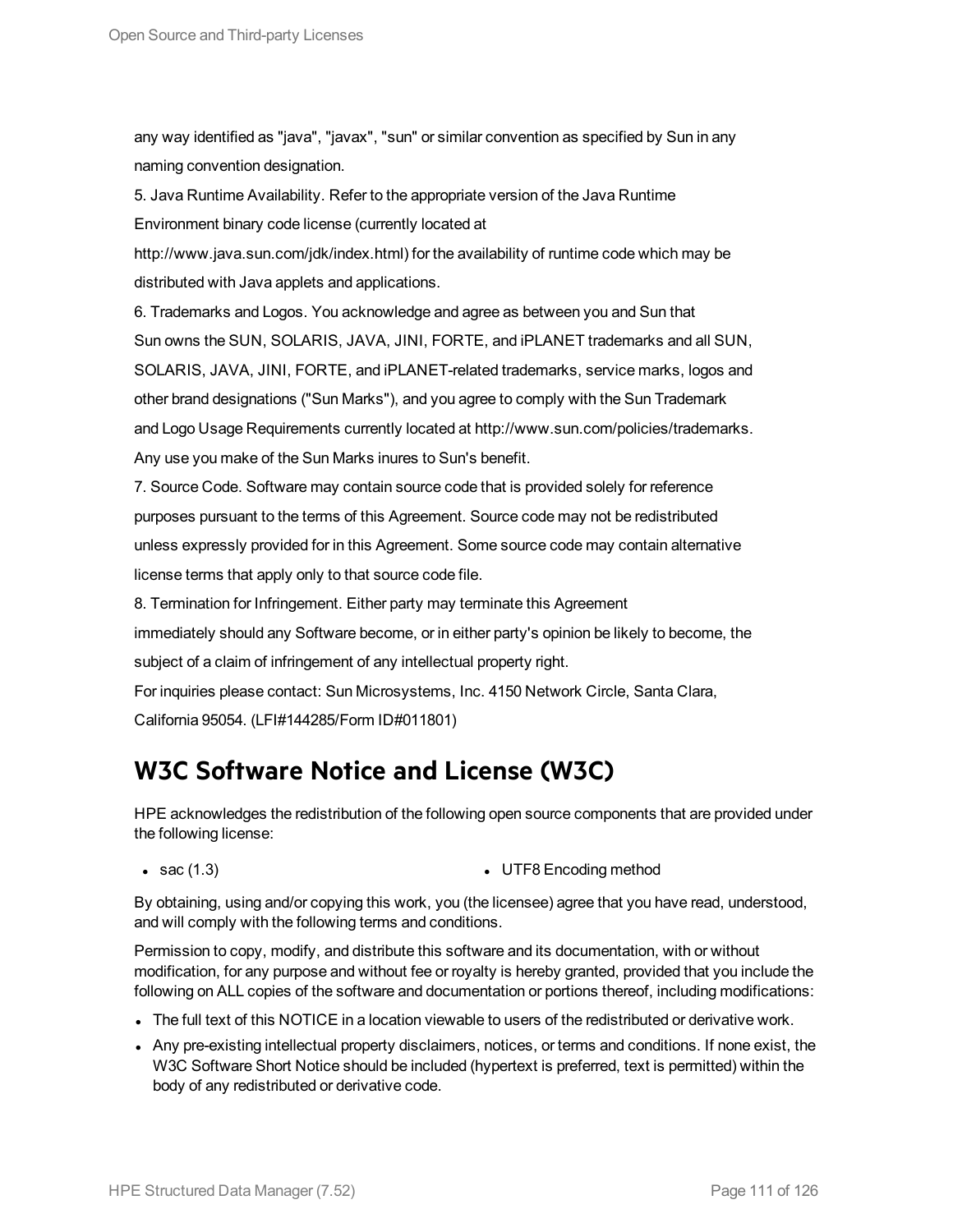• Notice of any changes or modifications to the files, including the date changes were made. (We recommend you provide URIs to the location from which the code is derived.)

THIS SOFTWARE AND DOCUMENTATION IS PROVIDED "AS IS," AND COPYRIGHT HOLDERS MAKE NO REPRESENTATIONS OR WARRANTIES, EXPRESS OR IMPLIED, INCLUDING BUT NOT LIMITED TO, WARRANTIES OF MERCHANTABILITY OR FITNESS FOR ANY PARTICULAR PURPOSE OR THAT THE USE OF THE SOFTWARE OR DOCUMENTATION WILL NOT INFRINGE ANY THIRD PARTY PATENTS, COPYRIGHTS, TRADEMARKS OR OTHER RIGHTS

COPYRIGHT HOLDERS WILL NOT BE LIABLE FOR ANY DIRECT, INDIRECT, SPECIAL OR CONSEQUENTIAL DAMAGES ARISING OUT OF ANY USE OF THE SOFTWARE OR DOCUMENTATION.

The name and trademarks of copyright holders may NOT be used in advertising or publicity pertaining to the software without specific, written prior permission. Title to copyright in this software and any associated documentation will at all times remain with copyright holders.

# **Requesting Open Source code**

This product includes code licensed under the GNU General Public License, the GNU Lesser General Public License, and/or certain other open source licenses. A complete machine-readable copy of the source code corresponding to such code is available upon request. This offer is valid to anyone in receipt of this information and shall expire three years following the date of the final distribution of this product version by EntIT Software LLC. To obtain such source code, send a check or money order in the amount of US \$10.00 to:

EntIT Software LLC Attn: General Counsel 1140 Enterprise Way Sunnyvale, CA 94089 USA

Please specify the product and version for which you are requesting source code.

# **Third-party licenses**

The following third-party licenses are applicable for the HPE Structured Data Manager user interface and underlying components.

For this release, HPE acknowledges the redistribution of the third-party components that use these licenses.

# **Alloy Look and Feel License**

HPE acknowledges the redistribution of the following third-party component that is provided under the following license:

• Alloy Look and Feel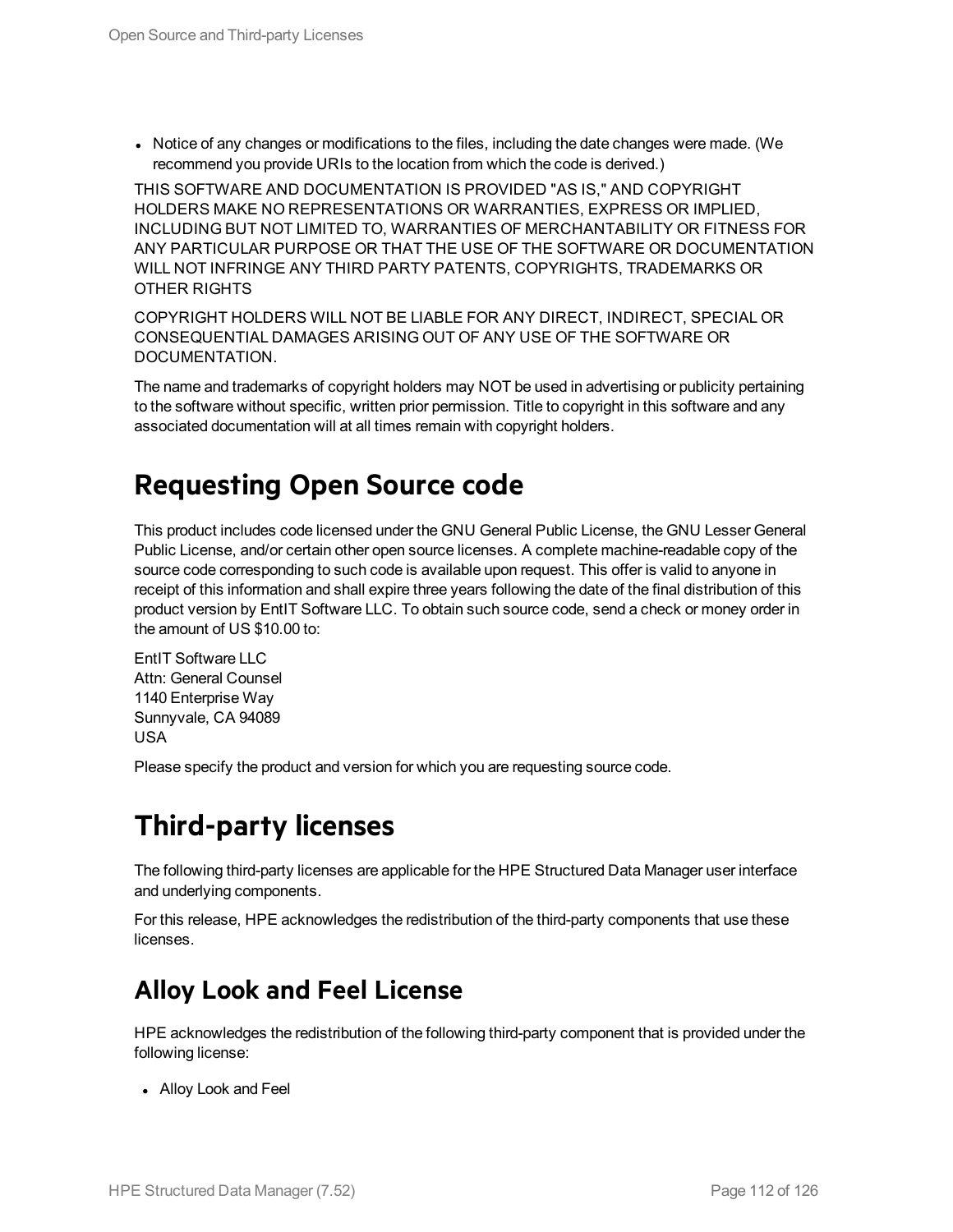License Agreement for the Alloy Look&Feel License

This License Agreement governs your use of the Alloy Look&Feel software ("SOFTWARE") supplied to you by INCORS GmbH ("INCORS") and related documentation. By downloading, installing or otherwise using the SOFTWARE, you agree to be legally bound by the terms of this License Agreement.

1. PERMITTED USE

A. Specific conditions of use which apply to the type of license you have acquired from INCORS

### Evaluation License

• You may use the SOFTWARE within your organisation for a period of up to 30 days from its supply to you. At the end of this period, if you do not purchase another license from INCORS you must destroy all copies of the SOFTWARE supplied to you, including copies installed on any computer, and all related documentation.

• You may not distribute any portions of the Software to any third party Single Developer License

• You may install and use the SOFTWARE for development purposes on one computer within your organisation.

• You may incorporate the SOFTWARE into your own software products for distribution to other people or organisations provided the appropriate copyright of INCORS is acknowledged on all media containing, and documentation relating to, such software products.

• You may not distribute the SOFTWARE, or any portion of the SOFTWARE, to any third party unless it is incorporated into your own software products whose functionality exceeds the functionality of the SOFTWARE and which do not compete directly with the SOFTWARE.

### Company License

• You may install and use the SOFTWARE on any number of computers or terminals within your organisation in one country.

• You may incorporate the SOFTWARE, or portions of the SOFTWARE, into your own software products for distribution to other people or organisations provided the appropriate copyright of INCORS is acknowledged on all media containing, and documentation relating to, such software products.

• You may not distribute the SOFTWARE, or any portion of the SOFTWARE, to any third party unless it is incorporated into your own software products whose functionality exceeds the functionality of the SOFTWARE and which do not compete directly with the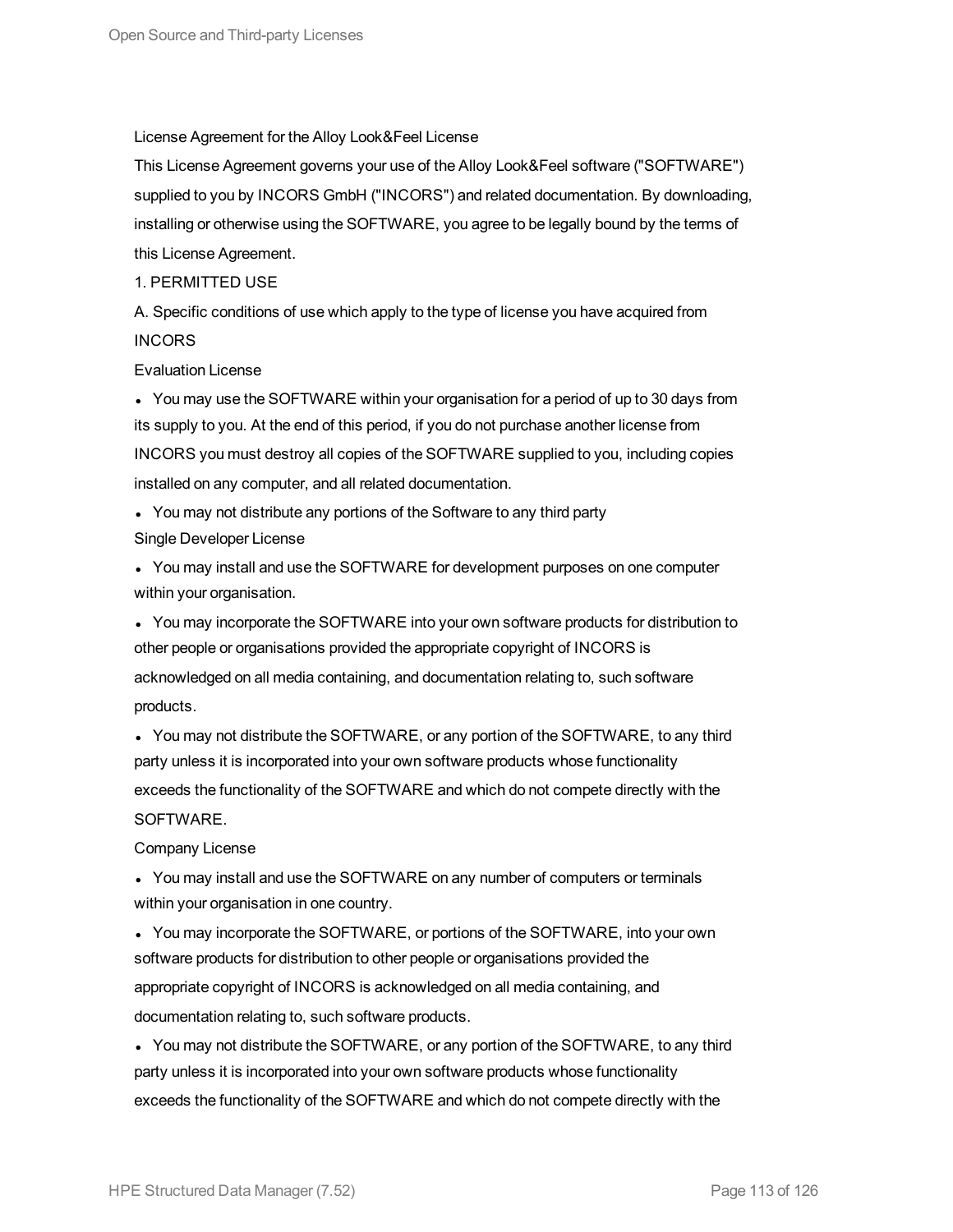# SOFTWARE.

B. General conditions of use applying to all types of license.

• You may make a reasonable number of copies of the SOFTWARE for backup and recovery purposes.

• You may not make copies of the SOFTWARE additional to those expressly permitted in this License Agreement.

• You may not remove or obscure any copyright and trademark notices relating to the SOFTWARE.

• You may not reverse engineer, decompile, or disassemble the SOFTWARE, except and only to the extent that such activity is expressly permitted by applicable law notwithstanding this limitation.

• You may not sublicense, transfer or assign this License Agreement or any of your rights or obligations under this License Agreement, in whole or in part.

2. INTELLECTUAL PROPERTY RIGHTS

The copyright, patents, trade marks and all other intellectual property rights in the SOFTWARE and related documentation are owned by INCORS or its suppliers and are protected by national laws and international treaty provisions. You do not obtain any rights in the SOFTWARE other than those expressly granted in this License Agreement.

3. TERMINATION

This License Agreement is effective until terminated. Without prejudice to any other rights, INCORS may terminate this License Agreement if you fail to comply with the terms and conditions of the License Agreement. In such event, you must destroy all copies of the software. You may terminate this License Agreement at any time by destroying all copies of the SOFTWARE.

### 4. LIMITED WARRANTY

INCORS warrants that for a period of six (6) months from the date of acquisition, the SOFTWARE, if operated as directed, will substantially achieve the functionality described in the documentation accompanying same. INCORS does not warrant that the functions of the SOFTWARE will meet your requirements or that operation of the SOFTWARE will be uninterrupted or error free.

INCORS' sole liability for any breach of this warranty shall be, in INCORS' sole discretion:

A. to replace the defective SOFTWARE; or

B. to advise you how to achieve substantially the same functionality with the SOFTWARE as described in the documentation through a procedure different from that set forth in the documentation; or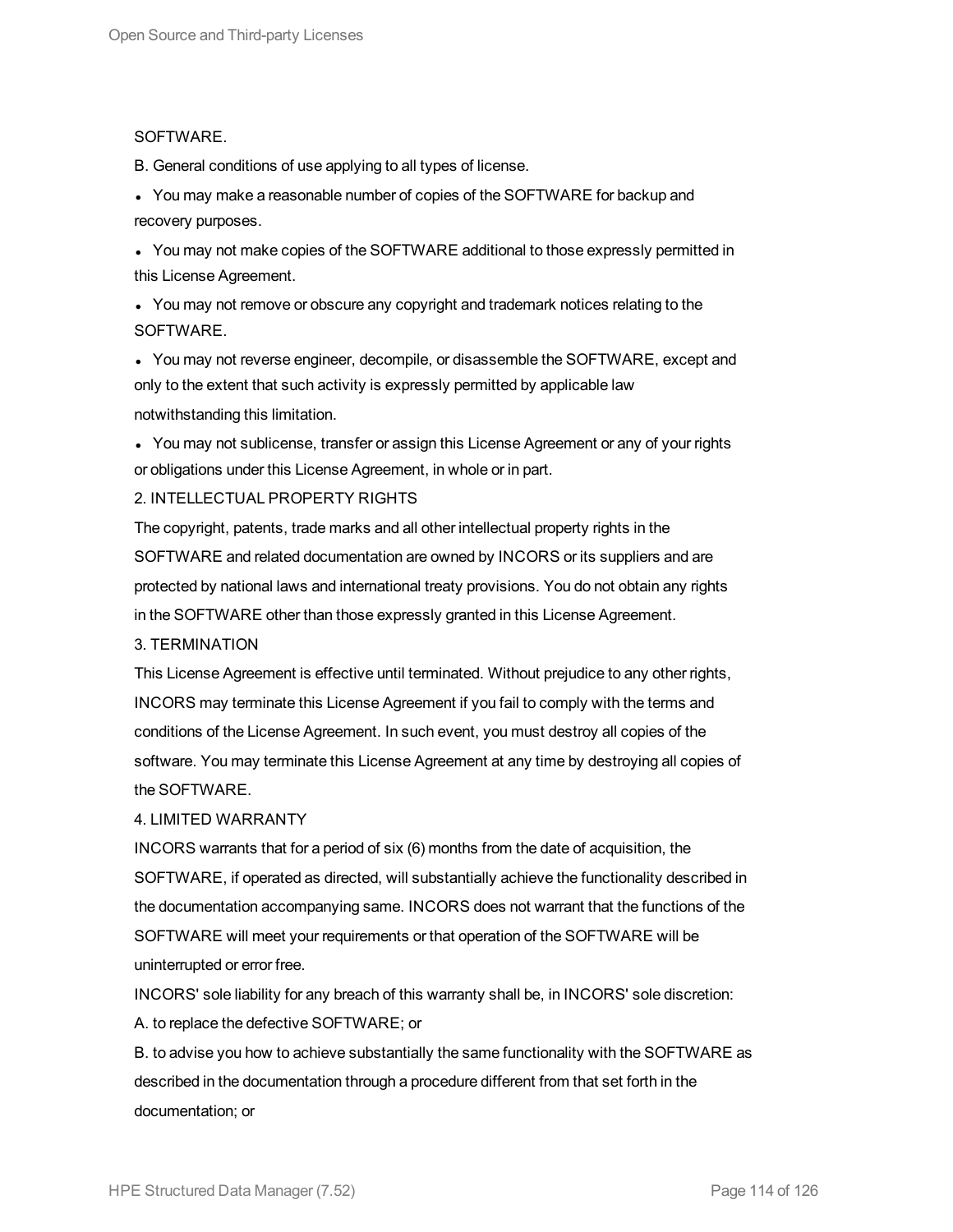C. if the above remedies are impracticable, to refund any license fee you paid for the SOFTWARE.

THE ABOVE IS THE ONLY WARRANTY OF ANY KIND, EITHER EXPRESS OR IMPLIED, INCLUDING BUT NOT LIMITED TO THE IMPLIED WARRANTIES OF MERCHANTABILITY AND FITNESS FOR A PARTICULAR PURPOSE, THAT IS MADE BY INCORS ON THE SOFTWARE. BECAUSE SOME STATES/JURISDICTIONS DO NOT ALLOW THE EXCLUSION OR LIMITATION OF WARRANTY, THE ABOVE LIMITATION MAY NOT APPLY TO YOU.

5. LIMITED LIABILITY

NEITHER INCORS NOR ANYONE ELSE WHO HAS BEEN INVOLVED IN THE CREATION, PRODUCTION OR DELIVERY OF THE SOFTWARE SHALL BE LIABLE FOR ANY DIRECT, INDIRECT, CONSEQUENTIAL OR INCIDENTAL DAMAGES (INCLUDING DAMAGES FOR LOSS OF BUSINESS PROFITS, BUSINESS OF THE USE OR INABILITY TO USE THE SOFTWARE EVEN IF INCORS HAS BEEN ADVISED OF THE POSSIBILITY OF SUCH DAMAGES. BECAUSE SOME STATES/JURISDICTIONS DO NOT ALLOW THE EXCLUSION OR LIMITATION OF LIABILITY, THE ABOVE LIMITATION MAY NOT APPLY TO YOU.

6. HIGH-RISK ACTIVITIES

The SOFTWARE is not designed or intended for use in high-risk activities including, without restricting the generality of the foregoing, on-line control of aircraft, air traffic, aircraft navigation or aircraft communications; or in the design, construction, operation or maintenance of any nuclear facility. INCORS and its suppliers specifically disclaim any express or implied warranty of fitness for such purposes or any other purposes.

# 7. MISCELLANEOUS

This License Agreement shall be governed and construed in accordance with the laws of Germany. No choice of law rules of any jurisdiction will apply. If any provision of this License Agreement is held to be unenforceable, this License Agreement will remain in effect with the provision omitted.

# **Microsoft Software License**

HPE acknowledges the redistribution of the following open source component that is provided under the following license:

**.** Microsoft JDBC Driver for SQL Server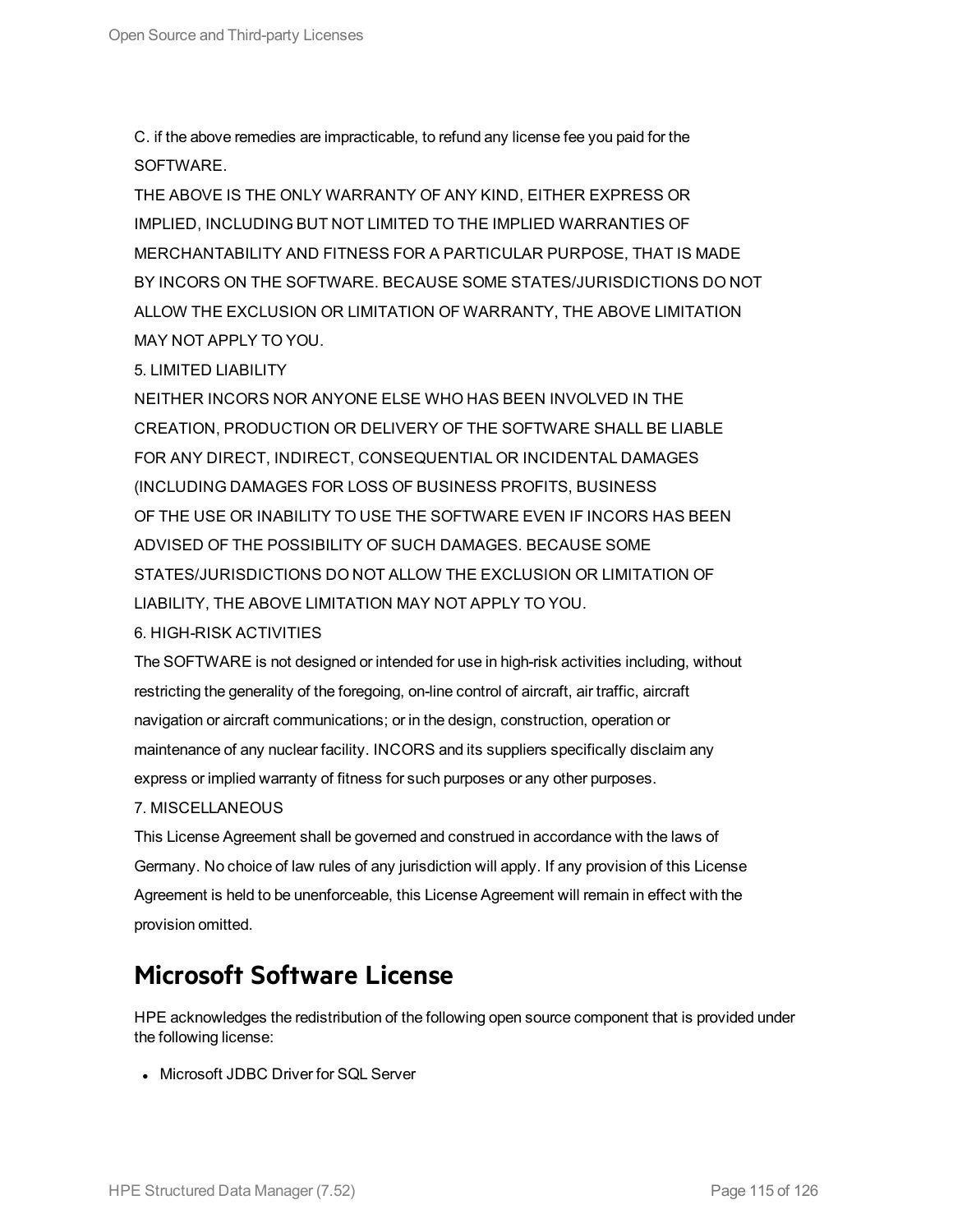# MICROSOFT JDBC DRIVER 4.0 FOR SQL SERVER

These license terms are an agreement between Microsoft Corporation (or based on where you live, one of its affiliates) and you. Please read them. They apply to the software named above, which includes the media on which you received it, if any. The terms also apply to any Microsoft

- updates,
- supplements,
- Internet-based services, and
- support services

for this software, unless other terms accompany those items. If so, those terms apply.

BY USING THE SOFTWARE, YOU ACCEPT THESE TERMS. IF YOU DO NOT ACCEPT THEM, DO NOT USE THE SOFTWARE.

If you comply with these license terms, you have the rights below.

- 1. INSTALLATION AND USE RIGHTS. You may install and use any number of copies of the software on your devices to design, develop and test your programs.
- 2. SCOPE OF LICENSE. The software is licensed, not sold. This agreement only gives you some rights to use the software. Microsoft reserves all other rights. Unless applicable law gives you more rights despite this limitation, you may use the software only as expressly permitted in this agreement. In doing so, you must comply with any technical limitations in the software that only allow you to use it in certain ways. You may not
	- disclose the results of any benchmark tests of the software to any third party without Microsoft's prior written approval;
	- work around any technical limitations in the software;
	- reverse engineer, decompile or disassemble the software, except and only to the extent that applicable law expressly permits, despite this limitation;
	- make more copies of the software than specified in this agreement or allowed by applicable law, despite this limitation;
	- publish the software for others to copy;
	- rent, lease or lend the software;
	- transfer the software or this agreement to any third party; or
	- . use the software for commercial software hosting services.
- 3. BACKUP COPY. You may make one backup copy of the software. You may use it only to reinstall the software.
- 4. DOCUMENTATION. Any person that has valid access to your computer or internal network may copy and use the documentation for your internal, reference purposes.
- 5. EXPORT RESTRICTIONS. The software is subject to United States export laws and regulations. You must comply with all domestic and international export laws and regulations that apply to the software. These laws include restrictions on destinations, end users and end use. For additional information, see www.microsoft.com/exporting.
- 6. SUPPORT SERVICES. Because this software is "as is," we may not provide support services for it.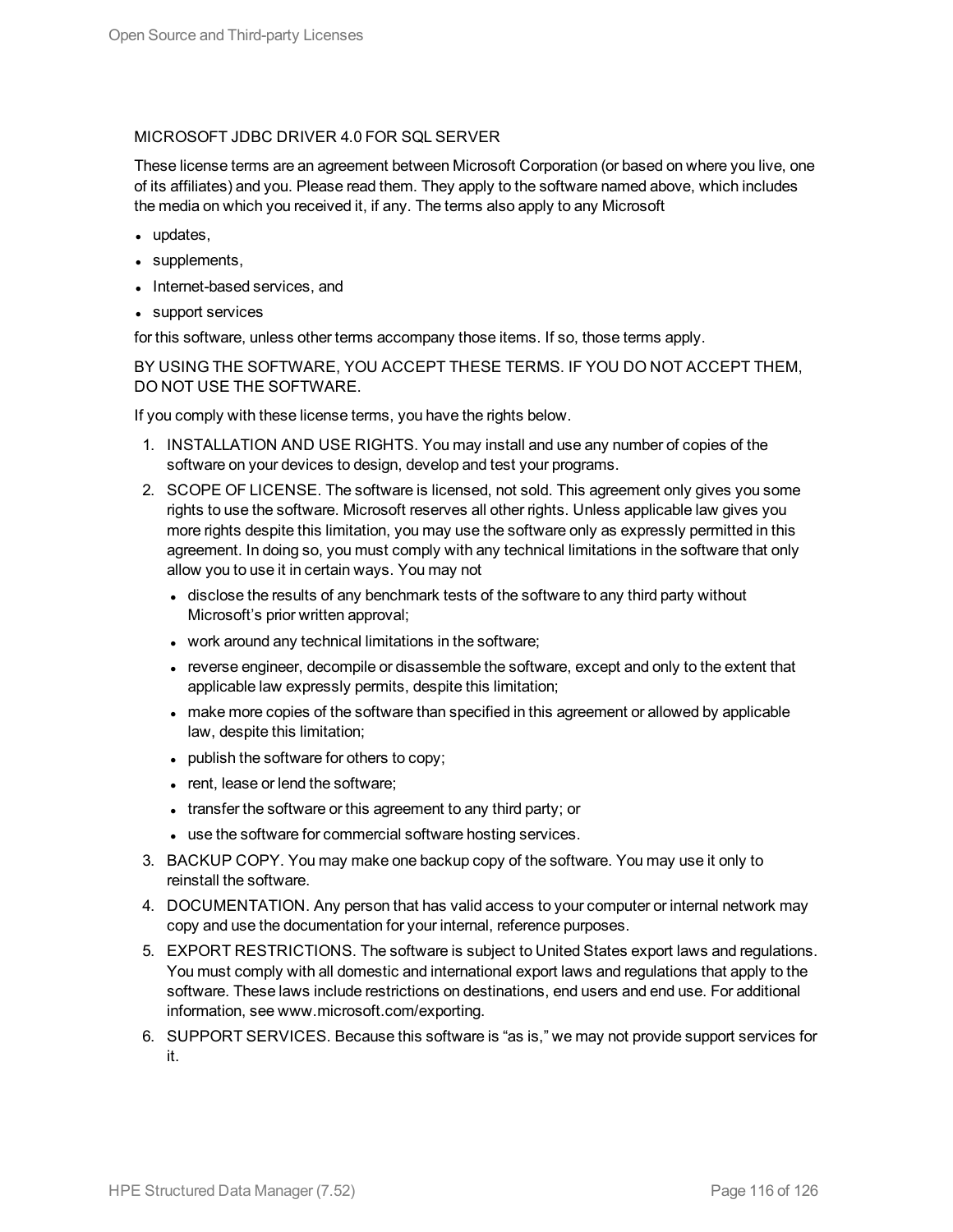- 7. ENTIRE AGREEMENT. This agreement, and the terms for supplements, updates, Internet-based services and support services that you use, are the entire agreement for the software and support services.
- 8. APPLICABLE LAW.
	- a. United States. If you acquired the software in the United States, Washington state law governs the interpretation of this agreement and applies to claims for breach of it, regardless of conflict of laws principles. The laws of the state where you live govern all other claims, including claims under state consumer protection laws, unfair competition laws, and in tort.
	- b. Outside the United States. If you acquired the software in any other country, the laws of that country apply.
- 9. LEGAL EFFECT. This agreement describes certain legal rights. You may have other rights under the laws of your country. You may also have rights with respect to the party from whom you acquired the software. This agreement does not change your rights under the laws of your country if the laws of your country do not permit it to do so.
- 10. DISCLAIMER OF WARRANTY. THE SOFTWARE IS LICENSED "AS-IS." YOU BEAR THE RISK OF USING IT. MICROSOFT GIVES NO EXPRESS WARRANTIES, GUARANTEES OR CONDITIONS. YOU MAY HAVE ADDITIONAL CONSUMER RIGHTS UNDER YOUR LOCAL LAWS WHICH THIS AGREEMENT CANNOT CHANGE. TO THE EXTENT PERMITTED UNDER YOUR LOCAL LAWS, MICROSOFT EXCLUDES THE IMPLIED WARRANTIES OF MERCHANTABILITY, FITNESS FOR A PARTICULAR PURPOSE AND NON-INFRINGEMENT.
- 11. LIMITATION ON AND EXCLUSION OF REMEDIES AND DAMAGES. YOU CAN RECOVER FROM MICROSOFT AND ITS SUPPLIERS ONLY DIRECT DAMAGES UP TO U.S. \$5.00. YOU CANNOT RECOVER ANY OTHER DAMAGES, INCLUDING CONSEQUENTIAL, LOST PROFITS, SPECIAL, INDIRECT OR INCIDENTAL DAMAGES.

This limitation applies to

- anything related to the software, services, content (including code) on third party Internet sites, or third party programs; and
- claims for breach of contract, breach of warranty, guarantee or condition, strict liability, negligence, or other tort to the extent permitted by applicable law.

It also applies even if Microsoft knew or should have known about the possibility of the damages. The above limitation or exclusion may not apply to you because your country may not allow the exclusion or limitation of incidental, consequential or other damages.

Please note: As this software is distributed in Quebec, Canada, some of the clauses in this agreement are provided below in French.

Remarque : Ce logiciel étant distribué au Québec, Canada, certaines des clauses dans ce contrat sont fournies ci-dessous en français.

EXONÉRATION DE GARANTIE. Le logiciel visé par une licence est offert « tel quel ». Toute utilisation de ce logiciel est à votre seule risque et péril. Microsoft n'accorde aucune autre garantie expresse. Vous pouvez bénéficier de droits additionnels en vertu du droit local sur la protection des consommateurs, que ce contrat ne peut modifier. La ou elles sont permises par le droit locale, les garanties implicites de qualité marchande, d'adéquation à un usage particulier et d'absence de contrefaçon sont exclues.

LIMITATION DES DOMMAGES-INTÉRÊTS ET EXCLUSION DE RESPONSABILITÉ POUR LES DOMMAGES. Vous pouvez obtenir de Microsoft et de ses fournisseurs une indemnisation en cas de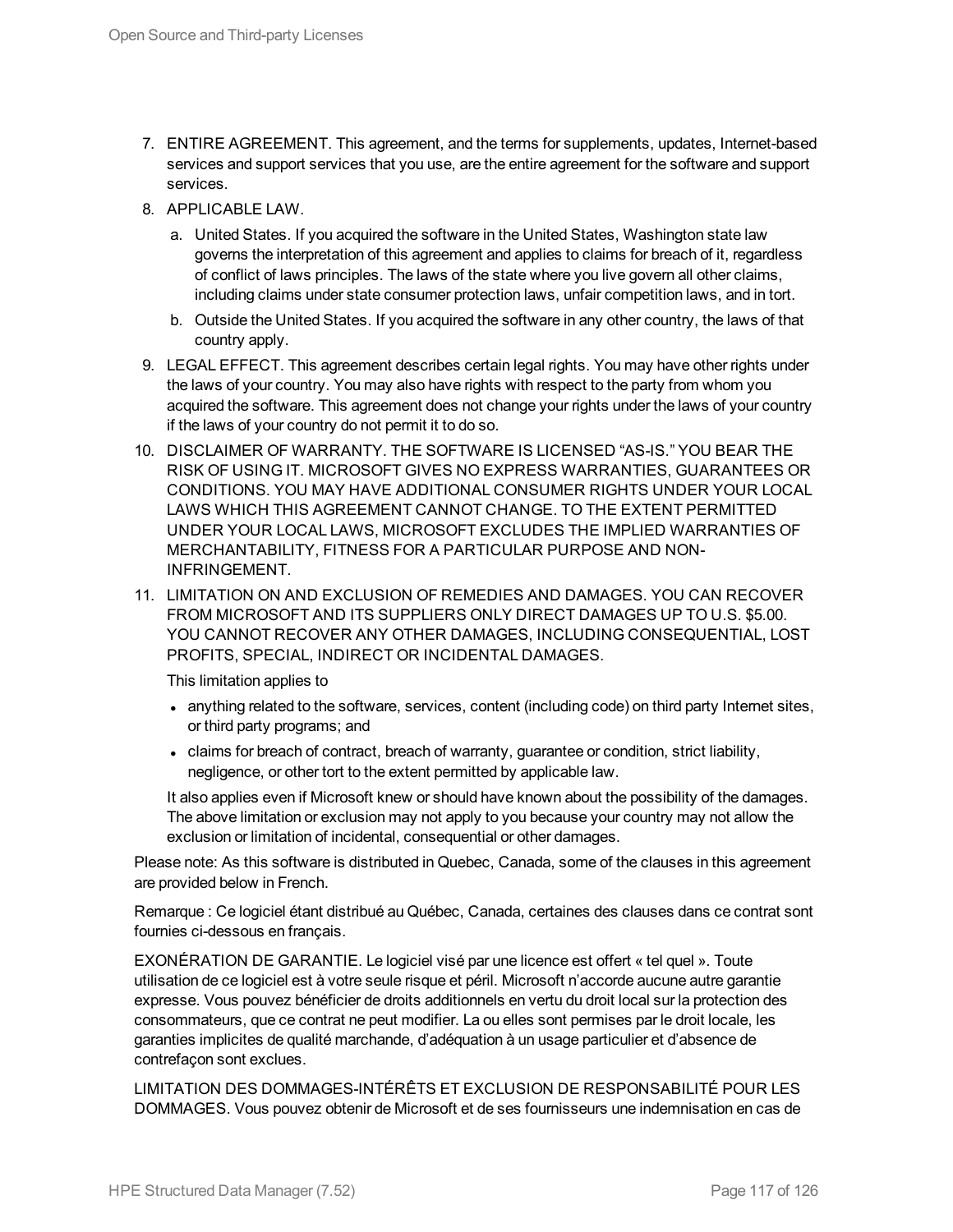dommages directs uniquement à hauteur de 5,00 \$ US. Vous ne pouvez prétendre à aucune indemnisation pour les autres dommages, y compris les dommages spéciaux, indirects ou accessoires et pertes de bénéfices.

Cette limitation concerne :

- tout ce qui est relié au logiciel, aux services ou au contenu (y compris le code) figurant sur des sites Internet tiers ou dans des programmes tiers ; et
- les réclamations au titre de violation de contrat ou de garantie, ou au titre de responsabilité stricte, de négligence ou d'une autre faute dans la limite autorisée par la loi en vigueur.

Elle s'applique également, même si Microsoft connaissait ou devrait connaître l'éventualité d'un tel dommage. Si votre pays n'autorise pas l'exclusion ou la limitation de responsabilité pour les dommages indirects, accessoires ou de quelque nature que ce soit, il se peut que la limitation ou l'exclusion cidessus ne s'appliquera pas à votre égard.

EFFET JURIDIQUE. Le présent contrat décrit certains droits juridiques. Vous pourriez avoir d'autres droits prévus par les lois de votre pays. Le présent contrat ne modifie pas les droits que vous confèrent les lois de votre pays si celles-ci ne le permettent pas.

# **Oracle License**

HPE acknowledges the redistribution of the following third-party component that is provided under the following license:

• Oracle JDBC

# ORACLE TECHNOLOGY NETWORK

# DEVELOPMENT AND DISTRIBUTION LICENSE AGREEMENT

We, "us," and "our" refers to Oracle USA, Inc., for and on behalf of itself and its subsidiaries and affiliates under common control. "You" and "your" refers to the individual or entity that wishes to use the programs from Oracle. "Programs" refers to the software product you wish to download and use and program documentation. "License" refers to your right to use the programs under the terms of this agreement. This agreement is governed by the substantive and procedural laws of California. You and Oracle agree to submit to the exclusive jurisdiction of, and venue in, the courts of San Francisco, San Mateo, or Santa Clara counties in California in any dispute arising out of or relating to this agreement.

We are willing to license the programs to you only upon the condition that you accept all of the terms contained in this agreement. Read the terms carefully and select the "Accept" button at the bottom of the page to confirm your acceptance. If you are not willing to be bound by these terms, select the "Do Not Accept" button and the registration process will not continue.

# License Rights

We grant you a nonexclusive, nontransferable limited license to use the programs for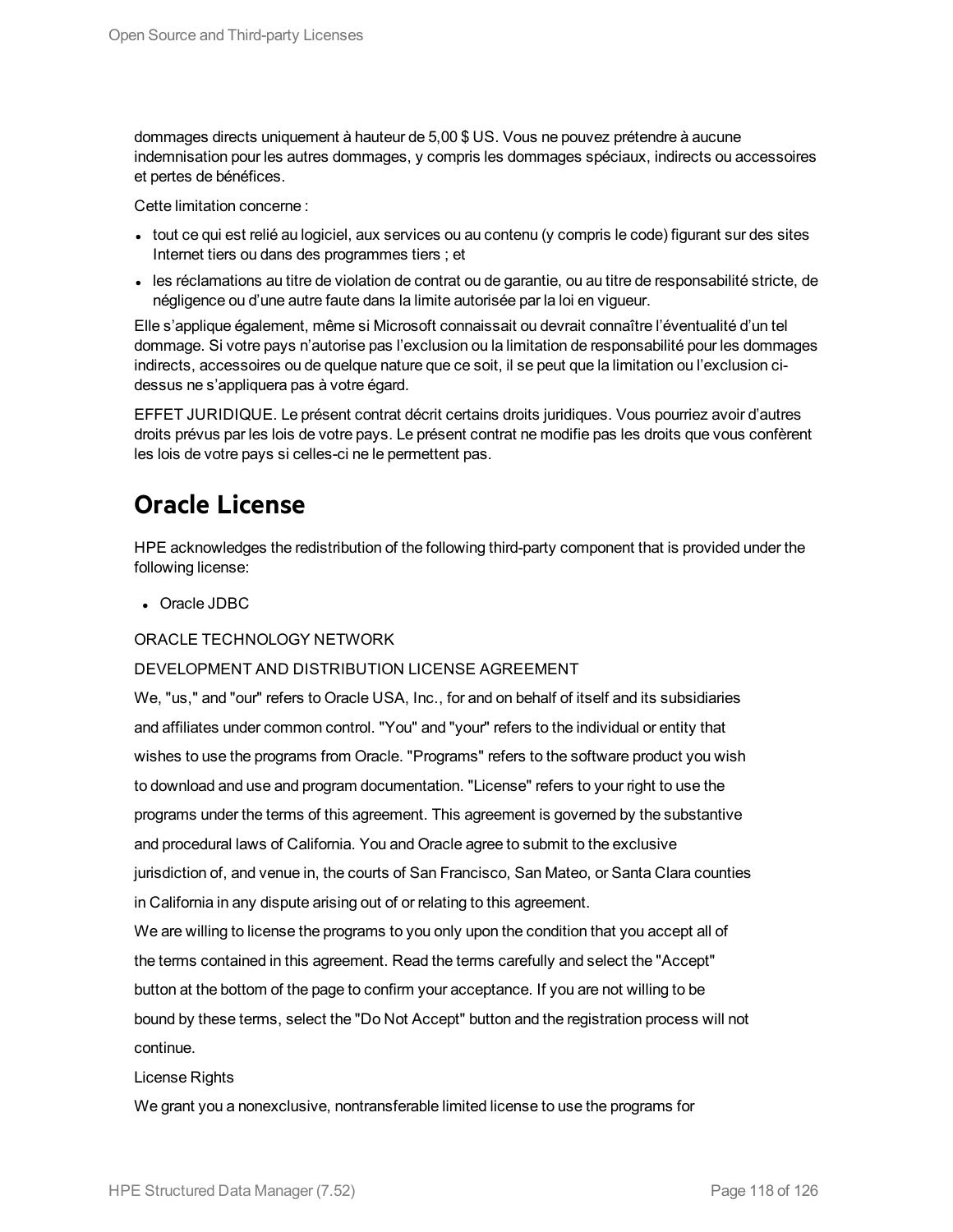purposes of developing your applications. You may also distribute the programs with your applications to your customers. If you want to use the programs for any purpose other than as expressly permitted under this agreement you must contact us, or an Oracle reseller, to obtain the appropriate license. We may audit your use of the programs. Program documentation is either shipped with the programs, or documentation may accessed online at http://otn.oracle.com/docs.

Ownership and Restrictions

We retain all ownership and intellectual property rights in the programs. You may make a sufficient number of copies of the programs for the licensed use and one copy of the programs for backup purposes.

You may not:

- use the programs for any purpose other than as provided above;

- distribute the programs unless accompanied with your applications;

- charge your end users for use of the programs;

- remove or modify any program markings or any notice of our proprietary rights;

- use the programs to provide third party training on the content and/or functionality of the programs, except for training your licensed users;

- assign this agreement or give the programs, program access or an interest in the programs to any individual or entity except as provided under this agreement;

- cause or permit reverse engineering (unless required by law for interoperability),

disassembly or decompilation of the programs;

- disclose results of any program benchmark tests without our prior consent; or,

#### #NAME?

### Program Distribution

We grant you a nonexclusive, nontransferable right to copy and distribute the programs to your end users provided that you do not charge your end users for use of the programs and provided your end users may only use the programs to run your applications for their business operations. Prior to distributing the programs you shall require your end users to execute an agreement binding them to terms consistent with those contained in this section and the sections of this agreement entitled "License Rights," "Ownership and Restrictions," "Export," "Disclaimer of Warranties and Exclusive Remedies," "No Technical Support," "End of Agreement," "Relationship Between the Parties," and "Open Source." You must also include a provision stating that your end users shall have no right to distribute the programs, and a provision specifying us as a third party beneficiary of the agreement. You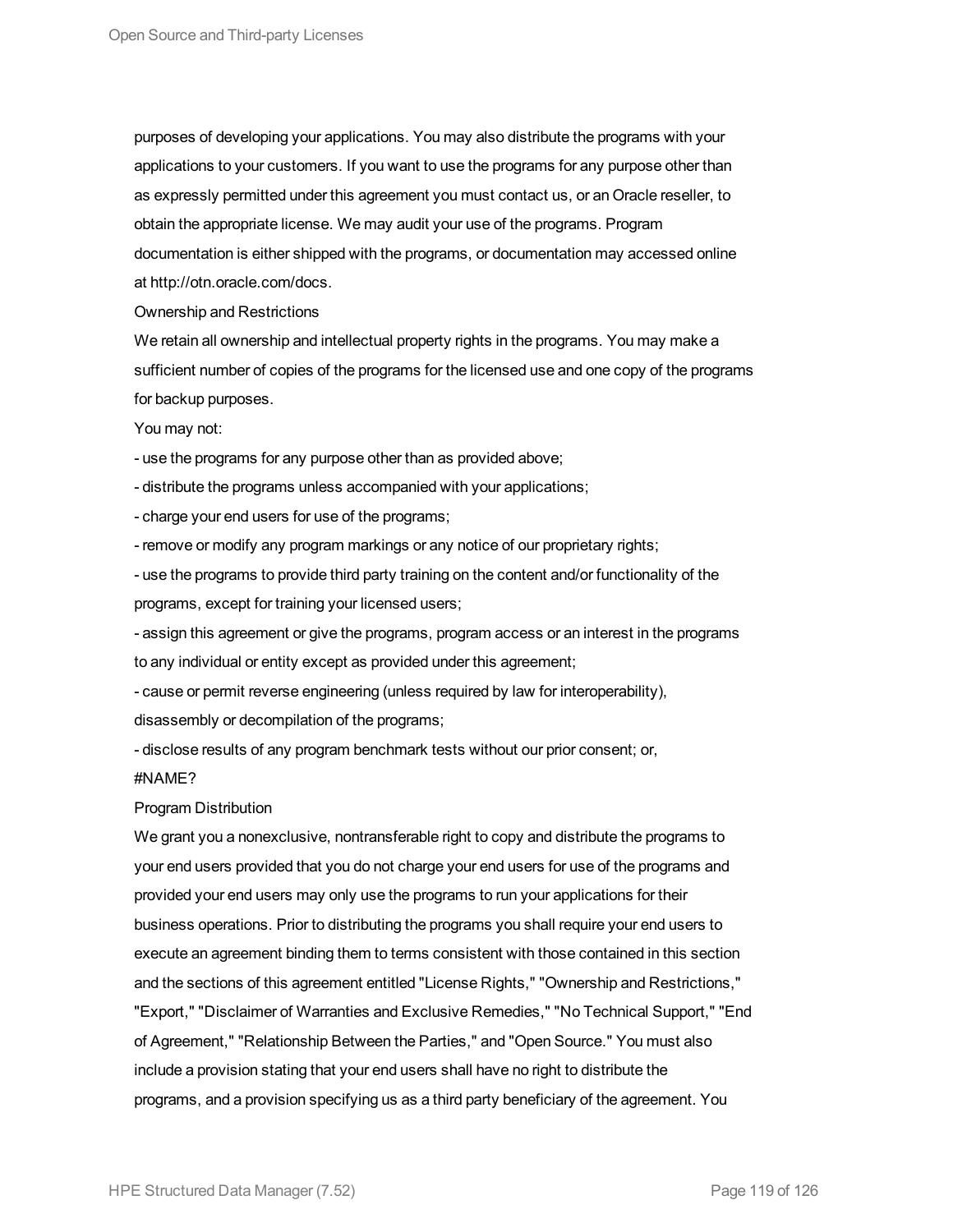are responsible for obtaining these agreements with your end users.

You agree to: (a) defend and indemnify us against all claims and damages caused by your distribution of the programs in breach of this agreements and/or failure to include the required contractual provisions in your end user agreement as stated above; (b) keep executed end user agreements and records of end user information including name, address, date of distribution and identity of programs distributed; (c) allow us to inspect your end user agreements and records upon request; and, (d) enforce the terms of your end user agreements so as to effect a timely cure of any end user breach, and to notify us of any breach of the terms.

### Export

You agree that U.S. export control laws and other applicable export and import laws govern your use of the programs, including technical data; additional information can be found on Oracle's Global Trade Compliance web site located at

http://www.oracle.com/products/export/index.html?content.html. You agree that neither the programs nor any direct product thereof will be exported, directly, or indirectly, in violation of these laws, or will be used for any purpose prohibited by these laws including, without limitation, nuclear, chemical, or biological weapons proliferation.

Disclaimer of Warranty and Exclusive Remedies

THE PROGRAMS ARE PROVIDED "AS IS" WITHOUT WARRANTY OF ANY KIND. WE FURTHER DISCLAIM ALL WARRANTIES, EXPRESS AND IMPLIED, INCLUDING WITHOUT LIMITATION, ANY IMPLIED WARRANTIES OF MERCHANTABILITY, FITNESS FOR A PARTICULAR PURPOSE OR NONINFRINGEMENT. IN NO EVENT SHALL WE BE LIABLE FOR ANY INDIRECT, INCIDENTAL, SPECIAL, PUNITIVE OR CONSEQUENTIAL DAMAGES, OR DAMAGES FOR LOSS OF PROFITS, REVENUE, DATA OR DATA USE, INCURRED BY YOU OR ANY THIRD PARTY, WHETHER IN AN ACTION IN CONTRACT OR TORT, EVEN IF WE HAVE BEEN ADVISED OF THE POSSIBILITY OF SUCH DAMAGES. OUR ENTIRE LIABILITY FOR DAMAGES HEREUNDER SHALL IN NO EVENT EXCEED ONE THOUSAND DOLLARS (U.S. \$1,000).

No Technical Support

Our technical support organization will not provide technical support, phone support, or updates to you for the programs licensed under this agreement.

Restricted Rights

If you distribute a license to the United States government, the programs, including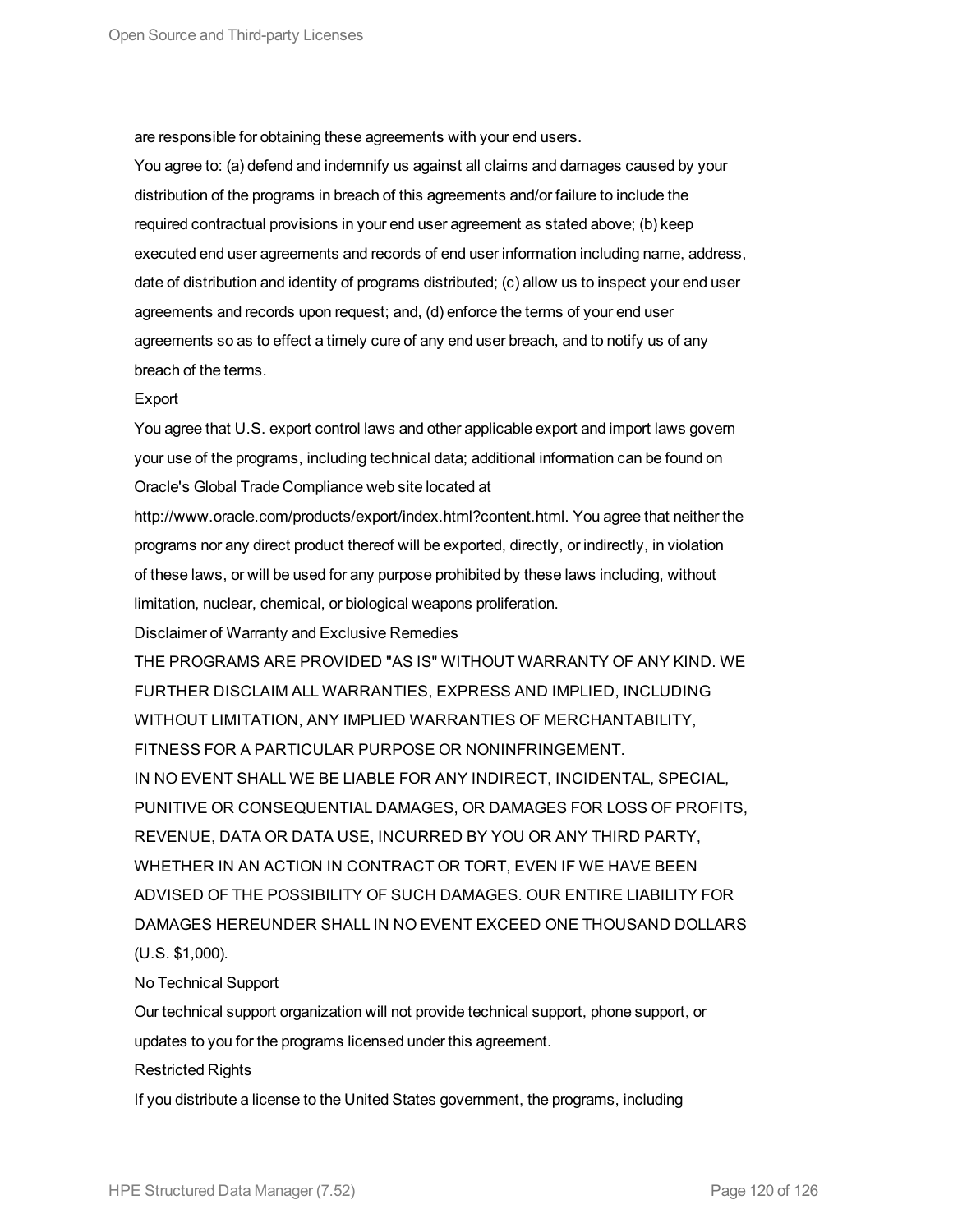documentation, shall be considered commercial computer software and you will place a legend, in addition to applicable copyright notices, on the documentation, and on the media label, substantially similar to the following:

# NOTICE OF RESTRICTED RIGHTS

Programs delivered subject to the DOD FAR Supplement are 'commercial computer software' and use, duplication, and disclosure of the programs, including documentation, shall be subject to the licensing restrictions set forth in the applicable Oracle license agreement. Otherwise, programs delivered subject to the Federal Acquisition Regulations are 'restricted computer software' and use, duplication, and disclosure of the programs, including documentation, shall be subject to the restrictions in FAR 52.227-19, Commercial Computer Software-Restricted Rights (June 1987). Oracle USA, Inc., 500 Oracle Parkway, Redwood City, CA 94065.

# End of Agreement

You may terminate this agreement by destroying all copies of the programs. We have the right to terminate your right to use the programs if you fail to comply with any of the terms of this agreement, in which case you shall destroy all copies of the programs.

Relationship Between the Parties

The relationship between you and us is that of licensee/licensor. Neither party will represent that it has any authority to assume or create any obligation, express or implied, on behalf of the other party, nor to represent the other party as agent, employee, franchisee, or in any other capacity. Nothing in this agreement shall be construed to limit either party's right to independently develop or distribute software that is functionally similar to the other party's products, so long as proprietary information of the other party is not included in such software.

### Open Source

Open Source software - software available without charge for use, modification and distribution - is often licensed under terms that require the user to make the user's modifications to the Open Source software or any software that the user 'combines' with the Open Source software freely available in source code form. If you use Open Source software in conjunction with the programs, you must ensure that your use does not: (i) create, or purport to create, obligations of us with respect to the Oracle programs; or (ii) grant, or purport to grant, to any third party any rights to or immunities under our intellectual property or proprietary rights in the Oracle programs. For example, you may not develop a software program using an Oracle program and an Open Source program where such use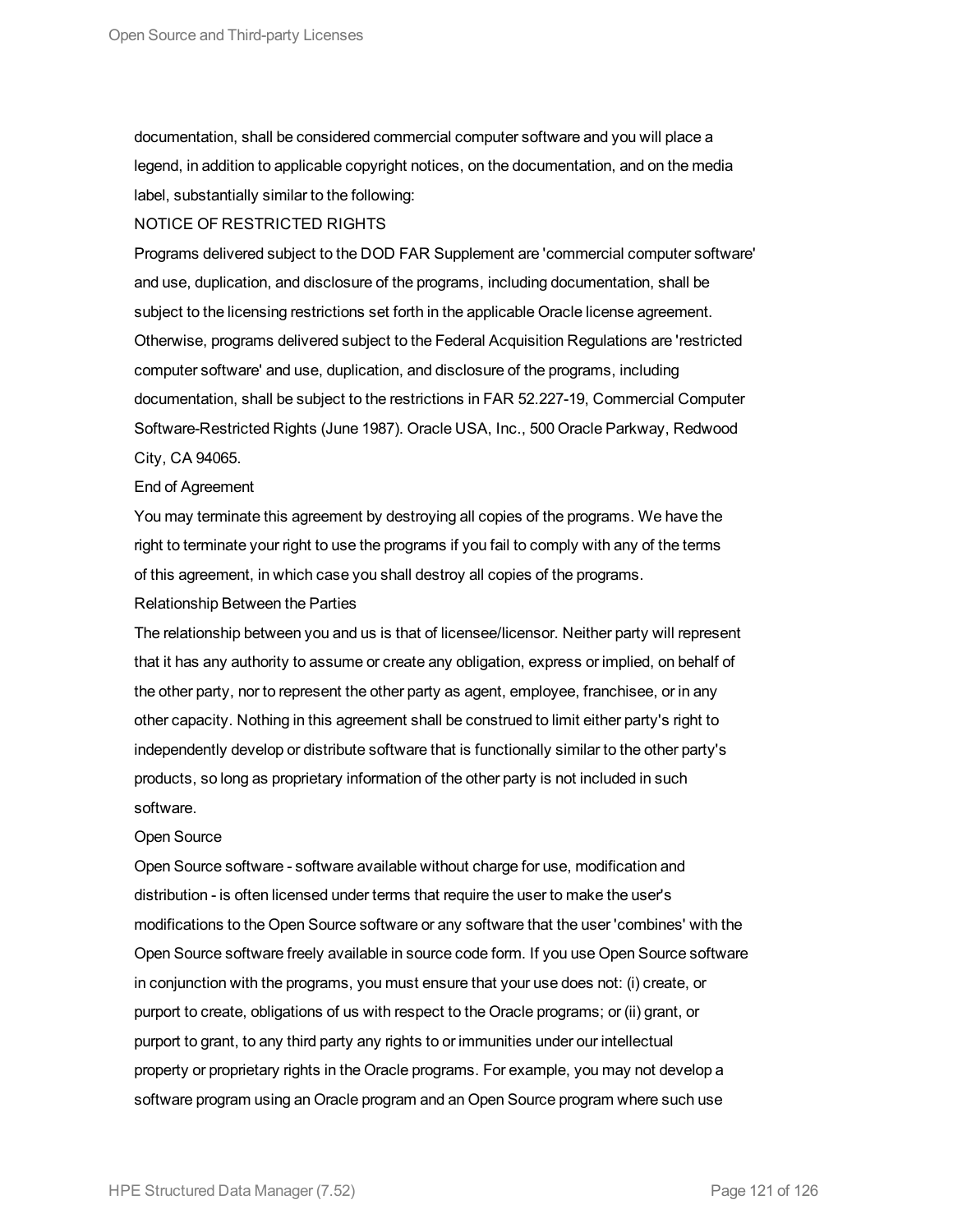results in a program file(s) that contains code from both the Oracle program and the Open Source program (including without limitation libraries) if the Open Source program is licensed under a license that requires any "modifications" be made freely available. You also may not combine the Oracle program with programs licensed under the GNU General Public License ("GPL") in any manner that could cause, or could be interpreted or asserted to cause, the Oracle program or any modifications thereto to become subject to the terms of the GPL. Entire Agreement

You agree that this agreement is the complete agreement for the programs and licenses, and this agreement supersedes all prior or contemporaneous agreements or representations. If any term of this agreement is found to be invalid or unenforceable, the remaining provisions will remain effective.

Last updated: 03/09/05

# **Sybase Open Client/jConnect Addendum**

HPE acknowledges the redistribution of the following third-party component that is provided under the following license:

• Sybase JDBC

Open Client™/jConnect™ Addendum

To Independent Software Vendor Agreement

This Addendum ("Addendum") is made as of the day of to that certain Independent Software Vendor (ISV) Agreement ("Agreement") between Sybase, Inc. or Sybase Canada Limited ("Sybase") and ("Partner"). The purpose of this Addendum is to grant Partner the rights to distribute the Sybase proprietary software program (the "Program" as defined below) with Partner software that operates with Sybase's Adaptive Server product lines. Capitalized terms not otherwise defined in this Addendum shall have the same meaning as in the Agreement.

### 1. DEFINITIONS

"Program" shall mean the object code Open Client and/or jConnect software program(s) listed in Schedule I for the operating environment(s) listed in Schedule 1 together with any updates thereto provided by Sybase to Partner hereunder.

"Territory" means worldwide, subject to the exclusions and limitations set forth in this Agreement (including, without limitation, export restrictions).

2. LICENSE GRANT

2.1 Distribution Rights. Sybase hereby amends Section 2.2 of the Agreement to grant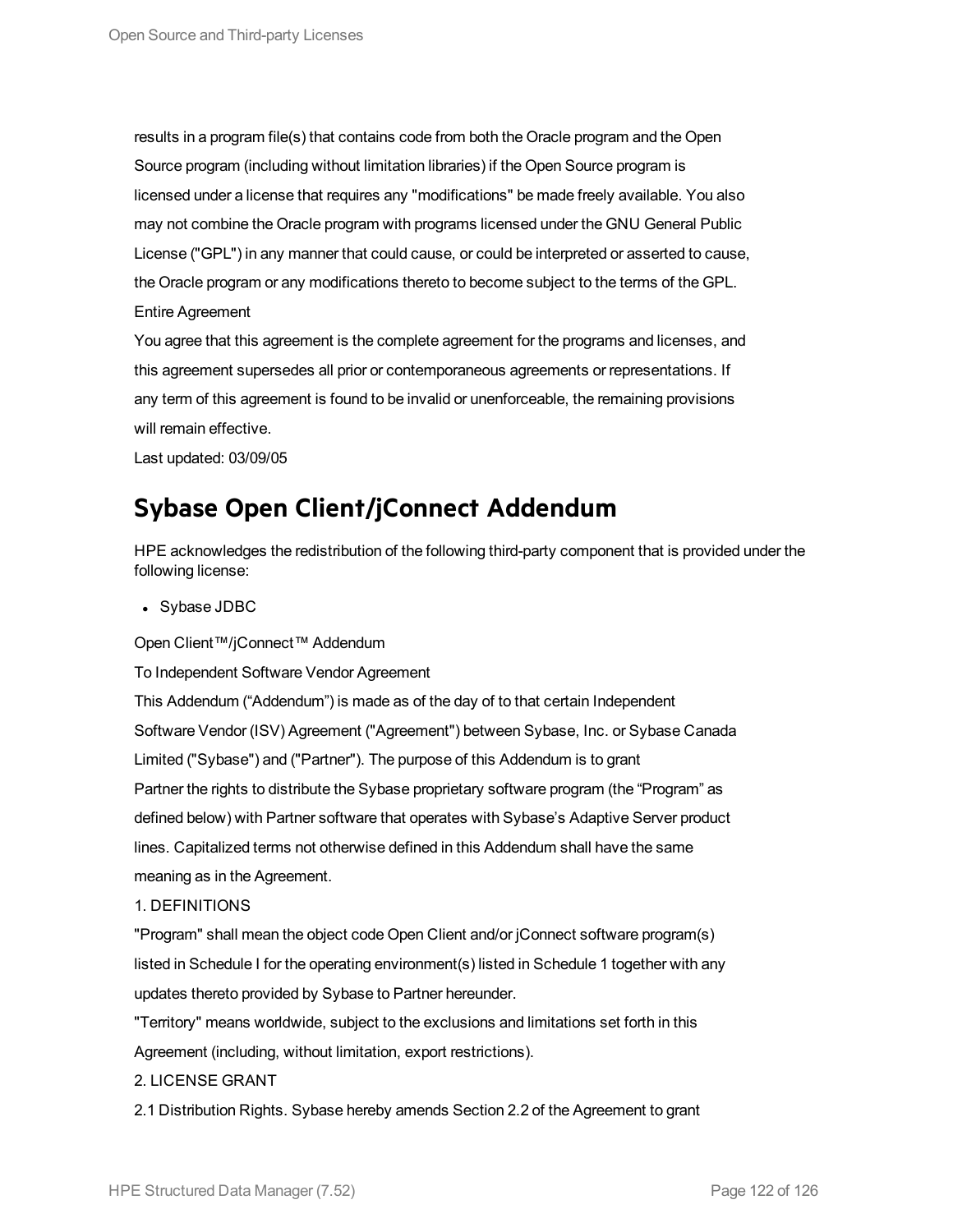to Partner a non-exclusive and non-transferable license to market, distribute and sublicense copies of unmodified object code versions of the Program to End Users (both directly and indirectly through Partner's distributors) in the Territory. Distribution of the Program by Partner shall be royalty free provided such Program is either: (a) distributed by Partner in the same package as a Partner developed interface that enables Partner's software described in Schedule 1 to operate in conjunction with Sybase's Adaptive Server products ("Partner Interface") or (b) distributed by Partner embedded in such Partner Interface. As soon as practicable after signing of this Agreement, Sybase shall deliver a master copy of the Program to Partner's address specified above. Sybase may, but shall be under no obligation to, provide Partner from time to time with updated releases of the Program. Any such updates supplied by Sybase shall be subject to the terms of this Agreement. 2.2 Partner's Obligations. Partner agrees to distribute the most current, updated version of the Program provided by Sybase hereunder with releases of the Partner Interface; provided that Sybase provides Partner with such Program Updates at least 60 days prior to the general availability of the Partner release. During the Term of this Agreement, Partner shall be responsible for ensuring that subsequent releases of the Partner Interface remain compatible with current releases of the Sybase Adaptive Server product line. 2.3 Sublicensing Requirements. The Program shall be sublicensed by Partner to End Users pursuant to a written license agreement between Partner or its distributor and the End User; including in substance all of the minimum terms and conditions set forth in Schedule II. Upon Sybase's request from time to time, Partner shall provide Sybase with a copy of the then current version of Partner's and its distributors' standard agreements used in licensing the Partner Interface. If any Program license is provided to U.S. government licensee use, duplication or disclosure of the software and documentation by the U.S. Government shall be provided subject to terms and conditions consistent with Schedule II and any applicable FAR provisions, for example, FAR 52.227-19. Partner shall be responsible for requiring all of its distributor's to use an agreement containing such minimum terms and conditions. Partner will not make any representations, warranties, guarantees or other commitments on behalf of Sybase.

2.4 Support and Training. The Programs are provided by Sybase to Partner "AS IS" as set forth in the Agreement. Sybase shall have no obligation to provide Partner or its Distributors or End Users with any technical support, training or other services with respect to copies of the Program distributed by Partner under this Agreement. Partner shall be solely responsible for providing all support and warranty services to Partner's distributors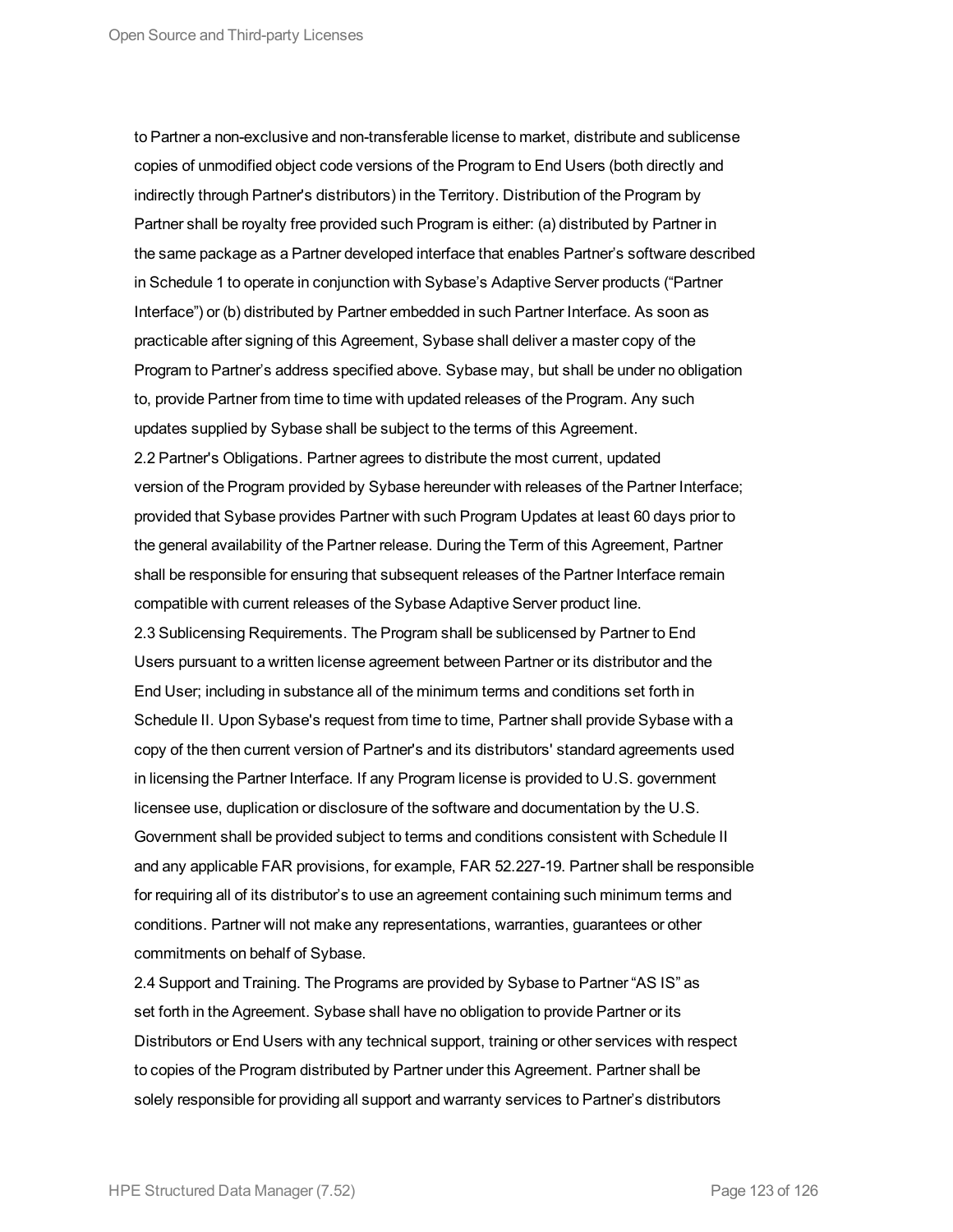and End users.

2.5 Title. The Program shall remain at all times the property of Sybase and its licensors, and neither Partner, its distributors nor their End Users shall have any right, title or interest therein, except for the specific rights expressly set forth in the Agreement and this Addendum. All copyright and other proprietary notices incorporated in or fixed to a Program or documentation shall be duplicated by Partner on all copies or extracts thereof. Sybase grants no rights in any source code version of the Program to Partner hereunder. Partner shall not (nor shall it permit any of its distributors or End Users to: (a) translate, localize or modify any portion of the Program; (b) reverse engineer, reverse assemble or reverse compile the Program or any part thereof (except to the extent expressly permitted by mandatory applicable law); or (c) remove any copyright notices or other proprietary notices from the Program.

2.6 Export. Partners agree to fully comply with all laws and regulations of the United States and other countries ("Export Laws") to assure that neither the Program or any direct product thereof is (1) exported, directly or indirectly, in violation of Export Laws, or (2) are used for any purpose prohibited by Export Laws, including, without limitation, nuclear, chemical or biological weapons production.

### 3. PUBLICITY

At Sybase's election, the parties shall agree upon the wording and timing of an announcement of their relationship to the public and their respective sales forces. Partner agrees that Sybase may refer to Partner in collateral that it creates from time to time that lists third party products that ship with the Program included.

### 4. TERM AND TERMINATION

The rights granted under this Addendum shall become effective on the date set forth at the top of the first page of this Addendum and shall remain in effect until terminated as provided below. This Agreement may be terminated as follows: (a) immediately upon the expiration or termination of the Agreement; or (b) at any time by Sybase upon at least 30 days written notice to Partner; or (c) immediately by Sybase in the event of any breach by Partner of the terms and conditions of this Addendum or the Agreement. All sublicenses of the Program properly granted by Partner to End-Users prior to termination in accordance with this Addendum shall continue in effect until the termination of the End User license agreement. Except in the event of termination as a result of default by Partner, Sybase agrees that Partner may continue to distribute the then current version of the Program for a period not to exceed 90 days following the termination. Upon request by Sybase following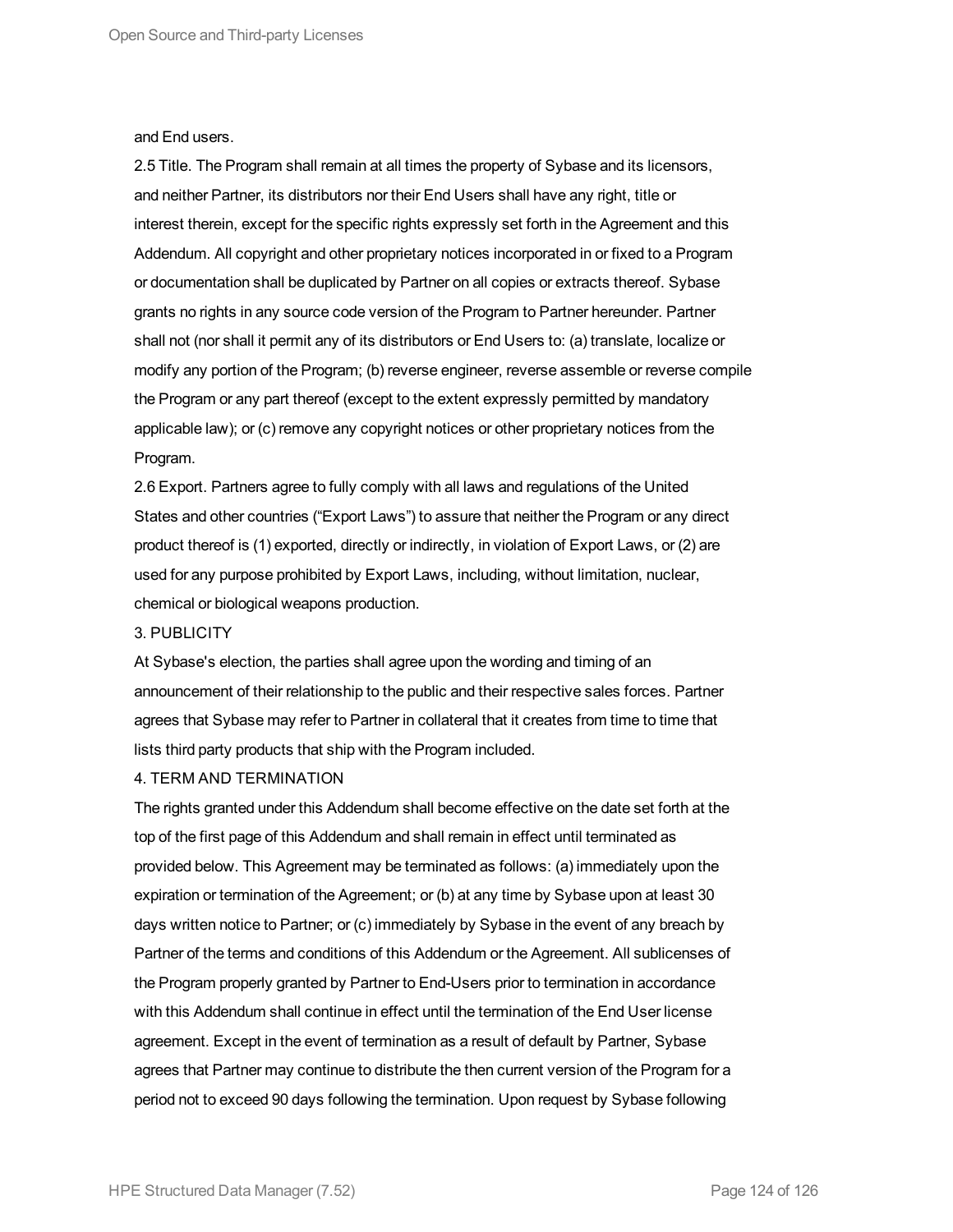termination of this Agreement, Partner shall certify in writing to Sybase that all copies (in any form or media) of the Program, whether or not modified or incorporated into other materials, have been destroyed or returned to Sybase. Section 5 of this Addendum shall survive termination of the Agreement or this Addendum.

#### 5. INDEMNIFICATION

In addition to the indemnification set forth in Section 9 of the Agreement, Partner agrees to indemnify Sybase and to hold Sybase harmless from all costs, loss, liability and expense (including court costs, disbursements, and reasonable fees of attorneys and expert witnesses) incurred as a result of Partner's or its distributors' failure to include any of the terms and conditions set forth in Schedule II in its license agreement with any End-User. Sybase, Inc. (or Sybase Canada Limited) Partner:

\_\_\_\_\_\_\_\_\_\_\_\_\_\_\_\_\_\_\_\_\_\_\_\_\_\_\_\_\_\_\_\_\_\_\_\_\_\_\_\_\_\_\_\_\_\_\_\_ \_\_\_\_\_\_\_\_\_\_\_\_\_\_\_\_\_\_\_\_\_\_\_\_\_\_\_\_

\_\_\_\_\_\_\_\_\_\_\_\_\_\_\_\_\_\_\_\_\_\_\_\_\_\_\_\_\_\_\_\_\_\_\_\_\_\_\_\_\_\_\_\_\_\_\_\_ \_\_\_\_\_\_\_\_\_\_\_\_\_\_\_\_\_\_\_\_\_\_\_\_\_\_\_\_

\_\_\_\_\_\_\_\_\_\_\_\_\_\_\_\_\_\_\_\_\_\_\_\_\_\_\_\_\_\_\_\_\_\_\_\_\_\_\_\_\_\_\_\_\_\_\_\_ \_\_\_\_\_\_\_\_\_\_\_\_\_\_\_\_\_\_\_\_\_\_\_\_\_\_\_\_

\_\_\_\_\_\_\_\_\_\_\_\_\_\_\_\_\_\_\_\_\_\_\_\_\_\_\_\_\_\_\_\_\_\_\_\_\_\_\_\_\_\_\_\_\_\_\_\_ \_\_\_\_\_\_\_\_\_\_\_\_\_\_\_\_\_\_\_\_\_\_\_\_\_\_\_\_

\_\_\_\_\_\_\_\_\_\_\_\_\_\_\_\_\_\_\_\_\_\_\_\_\_\_\_\_\_\_\_\_\_\_\_\_\_\_\_\_\_\_\_\_\_\_\_\_ \_\_\_\_\_\_\_\_\_\_\_\_\_\_\_\_\_\_\_\_\_\_\_\_\_\_\_\_

\_\_\_\_\_\_\_\_\_\_\_\_\_\_\_\_\_\_\_\_\_\_\_\_\_\_\_\_\_\_\_\_\_\_\_\_\_\_\_\_\_\_\_\_\_\_\_\_ \_\_\_\_\_\_\_\_\_\_\_\_\_\_\_\_\_\_\_\_\_\_\_\_\_\_\_\_ \_\_\_\_\_\_\_\_\_\_\_\_\_\_\_\_\_\_\_\_\_\_\_\_\_\_\_\_\_\_\_\_\_\_\_\_\_\_\_\_\_\_\_\_\_\_\_\_ \_\_\_\_\_\_\_\_\_\_\_\_\_\_\_\_\_\_\_\_\_\_\_\_\_\_\_\_ \_\_\_\_\_\_\_\_\_\_\_\_\_\_\_\_\_\_\_\_\_\_\_\_\_\_\_\_\_\_\_\_\_\_\_\_\_\_\_\_\_\_\_\_\_\_\_\_ \_\_\_\_\_\_\_\_\_\_\_\_\_\_\_\_\_\_\_\_\_\_\_\_\_\_\_\_ \_\_\_\_\_\_\_\_\_\_\_\_\_\_\_\_\_\_\_\_\_\_\_\_\_\_\_\_\_\_\_\_\_\_\_\_\_\_\_\_\_\_\_\_\_\_\_\_ \_\_\_\_\_\_\_\_\_\_\_\_\_\_\_\_\_\_\_\_\_\_\_\_\_\_\_\_

\_\_\_\_\_\_\_\_\_\_\_\_\_\_\_\_\_\_\_\_\_\_\_\_\_\_\_\_\_\_\_\_\_\_\_\_\_\_\_\_\_\_\_\_\_\_\_\_ \_\_\_\_\_\_\_\_\_\_\_\_\_\_\_\_\_\_\_\_\_\_\_\_\_\_\_\_

# By By

(Authorized Signatory) (Authorized Signatory)

Name Name

Title Title

Date Date

Schedule I

Programs

Programs shall include the following Sybase Open Client and/or jConnect programs:

Programs Operating Environments

Partner Application:

Schedule II

MANDATORY TERMS OF END USER LICENSES

All End User agreements including the sublicensing of the Programs (Open Client and/or